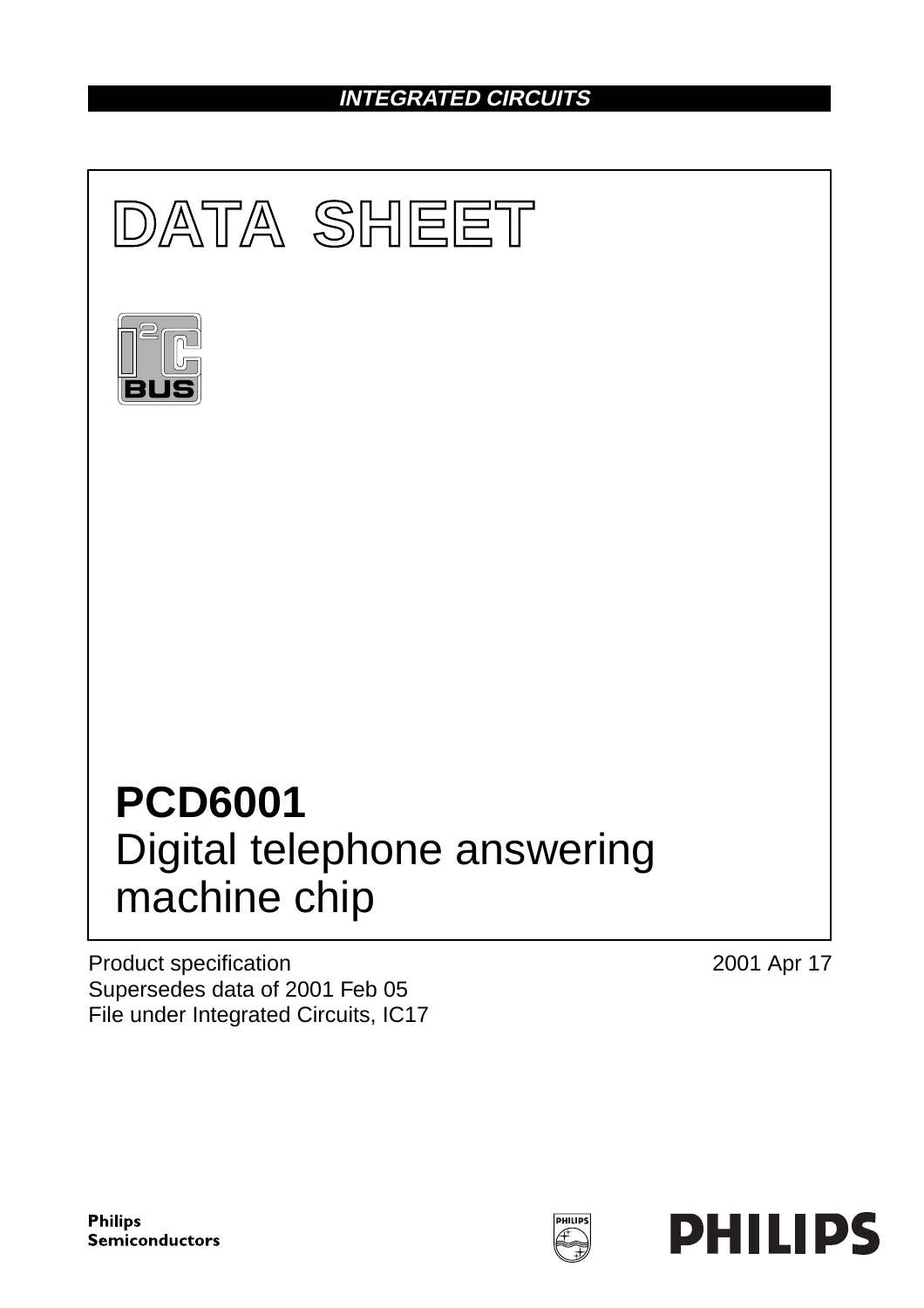# **Digital telephone answering machine chip PCD6001**

| 12.1<br>Supported flash memories<br><b>FEATURES</b><br>1<br>12.2<br>DTAM external interface during target<br>2<br>APPLICATION SUMMARY<br>debugging<br>2.1<br>Metalink emulation<br>13<br>THE CODECs<br>3<br><b>GENERAL DESCRIPTION</b><br>13.1<br>Definitions<br>13.2<br><b>CODEC</b> architecture<br>ORDERING INFORMATION<br>4<br>14<br>ANALOG VOLTAGE REFERENCE (AVR)<br><b>BLOCK DIAGRAM</b><br>5<br>14.1<br>Bandgap reference<br>PINNING INFORMATION<br>6<br>14.2<br>Analog Voltage Source (AVS)<br>6.1<br>Pinning<br>15<br><b>IOM</b><br>6.2<br>Pin description<br>6.3<br>Pin types<br>15.1<br>Features<br>15.2<br>Pin description<br>FUNCTIONAL DESCRIPTION<br>7<br>15.3<br>Functional description<br>7.1<br>Architecture<br>IOM data buffers<br>15.4<br>7.2<br>I/O summary<br>15.5<br>IOM Control Register (IOMC)<br>7.3<br>Overview of functional description<br>15.6<br>Timing<br>POWER SUPPLY, RESET AND START-UP<br>8<br>16<br>EXTERNAL I/O INTERFACES<br>8.1<br>Power supply<br>16.1<br>External analog interfaces<br>8.2<br>Reset and start-up<br>16.2<br>External digital Interfaces<br>TICB - GENERATION AND SELECTION OF<br>9<br>17<br>ELECTRICAL CHARACTERISTICS<br><b>SYSTEM CLOCKS</b><br>17.1<br>Limiting values<br>9.1<br>Microprocessor, DSP, CODEC and IOM clock<br>17.2<br>Supply characteristics<br>generation<br>17.3<br>Digital I/O<br>System clocks<br>9.2<br>17.4<br>Analog supplies and general purpose ADC and<br>Real-Time Clock generation<br>9.3<br><b>DAC</b><br>THE MICROCONTROLLER<br>10<br><b>CODECs</b><br>17.5<br>10.1<br>Microcontroller architecture<br>18<br><b>APPLICATION DIAGRAMS</b><br>10.2<br>Memory mapping<br>PACKAGE OUTLINE<br>19<br>10.3<br>SFR mapping<br>20<br><b>SOLDERING</b><br>Microcontroller interrupts<br>10.4<br>Interface to DSP<br>10.5<br>20.1<br>Introduction to soldering surface mount<br>10.6<br>Interface to Real-Time Clock (RTC)<br>packages<br>10.7<br>Interface to the Memory Control Block (MCB)<br>20.2<br>Reflow soldering<br>The test registers CDTRx, PMTRx and TCTRL<br>10.8<br>20.3<br>Wave soldering<br>10.9<br>Interface to Timing and Control Block (TICB)<br>20.4<br>Manual soldering<br>10.10<br>Power and Interrupt Control Register (PCON)<br>20.5<br>Suitability of surface mount IC packages for<br>$I2C-bus$<br>10.11<br>wave and reflow soldering methods<br>MSK modem<br>10.12<br>DATA SHEET STATUS<br>21<br>10.13<br>LE control<br>22<br><b>DEFINITIONS</b><br><b>DSP I/O REGISTERS</b><br>11<br>23<br><b>DISCLAIMERS</b><br>11.1<br>Interface to CODEC | <b>CONTENTS</b> | 12 | EXTERNAL MEMORY INTERFACE                       |
|---------------------------------------------------------------------------------------------------------------------------------------------------------------------------------------------------------------------------------------------------------------------------------------------------------------------------------------------------------------------------------------------------------------------------------------------------------------------------------------------------------------------------------------------------------------------------------------------------------------------------------------------------------------------------------------------------------------------------------------------------------------------------------------------------------------------------------------------------------------------------------------------------------------------------------------------------------------------------------------------------------------------------------------------------------------------------------------------------------------------------------------------------------------------------------------------------------------------------------------------------------------------------------------------------------------------------------------------------------------------------------------------------------------------------------------------------------------------------------------------------------------------------------------------------------------------------------------------------------------------------------------------------------------------------------------------------------------------------------------------------------------------------------------------------------------------------------------------------------------------------------------------------------------------------------------------------------------------------------------------------------------------------------------------------------------------------------------------------------------------------------------------------------------------------------------------------------------------------------------------------------------------------------------------------------------------------------------------------------------------------------------------------------------------------------------------------------------------------------------------------------------------------------------------------------|-----------------|----|-------------------------------------------------|
|                                                                                                                                                                                                                                                                                                                                                                                                                                                                                                                                                                                                                                                                                                                                                                                                                                                                                                                                                                                                                                                                                                                                                                                                                                                                                                                                                                                                                                                                                                                                                                                                                                                                                                                                                                                                                                                                                                                                                                                                                                                                                                                                                                                                                                                                                                                                                                                                                                                                                                                                                         |                 |    |                                                 |
|                                                                                                                                                                                                                                                                                                                                                                                                                                                                                                                                                                                                                                                                                                                                                                                                                                                                                                                                                                                                                                                                                                                                                                                                                                                                                                                                                                                                                                                                                                                                                                                                                                                                                                                                                                                                                                                                                                                                                                                                                                                                                                                                                                                                                                                                                                                                                                                                                                                                                                                                                         |                 |    |                                                 |
|                                                                                                                                                                                                                                                                                                                                                                                                                                                                                                                                                                                                                                                                                                                                                                                                                                                                                                                                                                                                                                                                                                                                                                                                                                                                                                                                                                                                                                                                                                                                                                                                                                                                                                                                                                                                                                                                                                                                                                                                                                                                                                                                                                                                                                                                                                                                                                                                                                                                                                                                                         |                 |    |                                                 |
|                                                                                                                                                                                                                                                                                                                                                                                                                                                                                                                                                                                                                                                                                                                                                                                                                                                                                                                                                                                                                                                                                                                                                                                                                                                                                                                                                                                                                                                                                                                                                                                                                                                                                                                                                                                                                                                                                                                                                                                                                                                                                                                                                                                                                                                                                                                                                                                                                                                                                                                                                         |                 |    |                                                 |
|                                                                                                                                                                                                                                                                                                                                                                                                                                                                                                                                                                                                                                                                                                                                                                                                                                                                                                                                                                                                                                                                                                                                                                                                                                                                                                                                                                                                                                                                                                                                                                                                                                                                                                                                                                                                                                                                                                                                                                                                                                                                                                                                                                                                                                                                                                                                                                                                                                                                                                                                                         |                 |    |                                                 |
|                                                                                                                                                                                                                                                                                                                                                                                                                                                                                                                                                                                                                                                                                                                                                                                                                                                                                                                                                                                                                                                                                                                                                                                                                                                                                                                                                                                                                                                                                                                                                                                                                                                                                                                                                                                                                                                                                                                                                                                                                                                                                                                                                                                                                                                                                                                                                                                                                                                                                                                                                         |                 |    |                                                 |
|                                                                                                                                                                                                                                                                                                                                                                                                                                                                                                                                                                                                                                                                                                                                                                                                                                                                                                                                                                                                                                                                                                                                                                                                                                                                                                                                                                                                                                                                                                                                                                                                                                                                                                                                                                                                                                                                                                                                                                                                                                                                                                                                                                                                                                                                                                                                                                                                                                                                                                                                                         |                 |    |                                                 |
|                                                                                                                                                                                                                                                                                                                                                                                                                                                                                                                                                                                                                                                                                                                                                                                                                                                                                                                                                                                                                                                                                                                                                                                                                                                                                                                                                                                                                                                                                                                                                                                                                                                                                                                                                                                                                                                                                                                                                                                                                                                                                                                                                                                                                                                                                                                                                                                                                                                                                                                                                         |                 |    |                                                 |
|                                                                                                                                                                                                                                                                                                                                                                                                                                                                                                                                                                                                                                                                                                                                                                                                                                                                                                                                                                                                                                                                                                                                                                                                                                                                                                                                                                                                                                                                                                                                                                                                                                                                                                                                                                                                                                                                                                                                                                                                                                                                                                                                                                                                                                                                                                                                                                                                                                                                                                                                                         |                 |    |                                                 |
|                                                                                                                                                                                                                                                                                                                                                                                                                                                                                                                                                                                                                                                                                                                                                                                                                                                                                                                                                                                                                                                                                                                                                                                                                                                                                                                                                                                                                                                                                                                                                                                                                                                                                                                                                                                                                                                                                                                                                                                                                                                                                                                                                                                                                                                                                                                                                                                                                                                                                                                                                         |                 |    |                                                 |
|                                                                                                                                                                                                                                                                                                                                                                                                                                                                                                                                                                                                                                                                                                                                                                                                                                                                                                                                                                                                                                                                                                                                                                                                                                                                                                                                                                                                                                                                                                                                                                                                                                                                                                                                                                                                                                                                                                                                                                                                                                                                                                                                                                                                                                                                                                                                                                                                                                                                                                                                                         |                 |    |                                                 |
|                                                                                                                                                                                                                                                                                                                                                                                                                                                                                                                                                                                                                                                                                                                                                                                                                                                                                                                                                                                                                                                                                                                                                                                                                                                                                                                                                                                                                                                                                                                                                                                                                                                                                                                                                                                                                                                                                                                                                                                                                                                                                                                                                                                                                                                                                                                                                                                                                                                                                                                                                         |                 |    |                                                 |
|                                                                                                                                                                                                                                                                                                                                                                                                                                                                                                                                                                                                                                                                                                                                                                                                                                                                                                                                                                                                                                                                                                                                                                                                                                                                                                                                                                                                                                                                                                                                                                                                                                                                                                                                                                                                                                                                                                                                                                                                                                                                                                                                                                                                                                                                                                                                                                                                                                                                                                                                                         |                 |    |                                                 |
|                                                                                                                                                                                                                                                                                                                                                                                                                                                                                                                                                                                                                                                                                                                                                                                                                                                                                                                                                                                                                                                                                                                                                                                                                                                                                                                                                                                                                                                                                                                                                                                                                                                                                                                                                                                                                                                                                                                                                                                                                                                                                                                                                                                                                                                                                                                                                                                                                                                                                                                                                         |                 |    |                                                 |
|                                                                                                                                                                                                                                                                                                                                                                                                                                                                                                                                                                                                                                                                                                                                                                                                                                                                                                                                                                                                                                                                                                                                                                                                                                                                                                                                                                                                                                                                                                                                                                                                                                                                                                                                                                                                                                                                                                                                                                                                                                                                                                                                                                                                                                                                                                                                                                                                                                                                                                                                                         |                 |    |                                                 |
|                                                                                                                                                                                                                                                                                                                                                                                                                                                                                                                                                                                                                                                                                                                                                                                                                                                                                                                                                                                                                                                                                                                                                                                                                                                                                                                                                                                                                                                                                                                                                                                                                                                                                                                                                                                                                                                                                                                                                                                                                                                                                                                                                                                                                                                                                                                                                                                                                                                                                                                                                         |                 |    |                                                 |
|                                                                                                                                                                                                                                                                                                                                                                                                                                                                                                                                                                                                                                                                                                                                                                                                                                                                                                                                                                                                                                                                                                                                                                                                                                                                                                                                                                                                                                                                                                                                                                                                                                                                                                                                                                                                                                                                                                                                                                                                                                                                                                                                                                                                                                                                                                                                                                                                                                                                                                                                                         |                 |    |                                                 |
|                                                                                                                                                                                                                                                                                                                                                                                                                                                                                                                                                                                                                                                                                                                                                                                                                                                                                                                                                                                                                                                                                                                                                                                                                                                                                                                                                                                                                                                                                                                                                                                                                                                                                                                                                                                                                                                                                                                                                                                                                                                                                                                                                                                                                                                                                                                                                                                                                                                                                                                                                         |                 |    |                                                 |
|                                                                                                                                                                                                                                                                                                                                                                                                                                                                                                                                                                                                                                                                                                                                                                                                                                                                                                                                                                                                                                                                                                                                                                                                                                                                                                                                                                                                                                                                                                                                                                                                                                                                                                                                                                                                                                                                                                                                                                                                                                                                                                                                                                                                                                                                                                                                                                                                                                                                                                                                                         |                 |    |                                                 |
|                                                                                                                                                                                                                                                                                                                                                                                                                                                                                                                                                                                                                                                                                                                                                                                                                                                                                                                                                                                                                                                                                                                                                                                                                                                                                                                                                                                                                                                                                                                                                                                                                                                                                                                                                                                                                                                                                                                                                                                                                                                                                                                                                                                                                                                                                                                                                                                                                                                                                                                                                         |                 |    |                                                 |
|                                                                                                                                                                                                                                                                                                                                                                                                                                                                                                                                                                                                                                                                                                                                                                                                                                                                                                                                                                                                                                                                                                                                                                                                                                                                                                                                                                                                                                                                                                                                                                                                                                                                                                                                                                                                                                                                                                                                                                                                                                                                                                                                                                                                                                                                                                                                                                                                                                                                                                                                                         |                 |    |                                                 |
|                                                                                                                                                                                                                                                                                                                                                                                                                                                                                                                                                                                                                                                                                                                                                                                                                                                                                                                                                                                                                                                                                                                                                                                                                                                                                                                                                                                                                                                                                                                                                                                                                                                                                                                                                                                                                                                                                                                                                                                                                                                                                                                                                                                                                                                                                                                                                                                                                                                                                                                                                         |                 |    |                                                 |
|                                                                                                                                                                                                                                                                                                                                                                                                                                                                                                                                                                                                                                                                                                                                                                                                                                                                                                                                                                                                                                                                                                                                                                                                                                                                                                                                                                                                                                                                                                                                                                                                                                                                                                                                                                                                                                                                                                                                                                                                                                                                                                                                                                                                                                                                                                                                                                                                                                                                                                                                                         |                 |    |                                                 |
|                                                                                                                                                                                                                                                                                                                                                                                                                                                                                                                                                                                                                                                                                                                                                                                                                                                                                                                                                                                                                                                                                                                                                                                                                                                                                                                                                                                                                                                                                                                                                                                                                                                                                                                                                                                                                                                                                                                                                                                                                                                                                                                                                                                                                                                                                                                                                                                                                                                                                                                                                         |                 |    |                                                 |
|                                                                                                                                                                                                                                                                                                                                                                                                                                                                                                                                                                                                                                                                                                                                                                                                                                                                                                                                                                                                                                                                                                                                                                                                                                                                                                                                                                                                                                                                                                                                                                                                                                                                                                                                                                                                                                                                                                                                                                                                                                                                                                                                                                                                                                                                                                                                                                                                                                                                                                                                                         |                 |    |                                                 |
|                                                                                                                                                                                                                                                                                                                                                                                                                                                                                                                                                                                                                                                                                                                                                                                                                                                                                                                                                                                                                                                                                                                                                                                                                                                                                                                                                                                                                                                                                                                                                                                                                                                                                                                                                                                                                                                                                                                                                                                                                                                                                                                                                                                                                                                                                                                                                                                                                                                                                                                                                         |                 |    |                                                 |
|                                                                                                                                                                                                                                                                                                                                                                                                                                                                                                                                                                                                                                                                                                                                                                                                                                                                                                                                                                                                                                                                                                                                                                                                                                                                                                                                                                                                                                                                                                                                                                                                                                                                                                                                                                                                                                                                                                                                                                                                                                                                                                                                                                                                                                                                                                                                                                                                                                                                                                                                                         |                 |    |                                                 |
|                                                                                                                                                                                                                                                                                                                                                                                                                                                                                                                                                                                                                                                                                                                                                                                                                                                                                                                                                                                                                                                                                                                                                                                                                                                                                                                                                                                                                                                                                                                                                                                                                                                                                                                                                                                                                                                                                                                                                                                                                                                                                                                                                                                                                                                                                                                                                                                                                                                                                                                                                         |                 |    |                                                 |
|                                                                                                                                                                                                                                                                                                                                                                                                                                                                                                                                                                                                                                                                                                                                                                                                                                                                                                                                                                                                                                                                                                                                                                                                                                                                                                                                                                                                                                                                                                                                                                                                                                                                                                                                                                                                                                                                                                                                                                                                                                                                                                                                                                                                                                                                                                                                                                                                                                                                                                                                                         |                 |    |                                                 |
|                                                                                                                                                                                                                                                                                                                                                                                                                                                                                                                                                                                                                                                                                                                                                                                                                                                                                                                                                                                                                                                                                                                                                                                                                                                                                                                                                                                                                                                                                                                                                                                                                                                                                                                                                                                                                                                                                                                                                                                                                                                                                                                                                                                                                                                                                                                                                                                                                                                                                                                                                         |                 |    |                                                 |
|                                                                                                                                                                                                                                                                                                                                                                                                                                                                                                                                                                                                                                                                                                                                                                                                                                                                                                                                                                                                                                                                                                                                                                                                                                                                                                                                                                                                                                                                                                                                                                                                                                                                                                                                                                                                                                                                                                                                                                                                                                                                                                                                                                                                                                                                                                                                                                                                                                                                                                                                                         |                 |    |                                                 |
|                                                                                                                                                                                                                                                                                                                                                                                                                                                                                                                                                                                                                                                                                                                                                                                                                                                                                                                                                                                                                                                                                                                                                                                                                                                                                                                                                                                                                                                                                                                                                                                                                                                                                                                                                                                                                                                                                                                                                                                                                                                                                                                                                                                                                                                                                                                                                                                                                                                                                                                                                         |                 |    |                                                 |
|                                                                                                                                                                                                                                                                                                                                                                                                                                                                                                                                                                                                                                                                                                                                                                                                                                                                                                                                                                                                                                                                                                                                                                                                                                                                                                                                                                                                                                                                                                                                                                                                                                                                                                                                                                                                                                                                                                                                                                                                                                                                                                                                                                                                                                                                                                                                                                                                                                                                                                                                                         |                 |    |                                                 |
|                                                                                                                                                                                                                                                                                                                                                                                                                                                                                                                                                                                                                                                                                                                                                                                                                                                                                                                                                                                                                                                                                                                                                                                                                                                                                                                                                                                                                                                                                                                                                                                                                                                                                                                                                                                                                                                                                                                                                                                                                                                                                                                                                                                                                                                                                                                                                                                                                                                                                                                                                         |                 |    |                                                 |
|                                                                                                                                                                                                                                                                                                                                                                                                                                                                                                                                                                                                                                                                                                                                                                                                                                                                                                                                                                                                                                                                                                                                                                                                                                                                                                                                                                                                                                                                                                                                                                                                                                                                                                                                                                                                                                                                                                                                                                                                                                                                                                                                                                                                                                                                                                                                                                                                                                                                                                                                                         |                 |    |                                                 |
|                                                                                                                                                                                                                                                                                                                                                                                                                                                                                                                                                                                                                                                                                                                                                                                                                                                                                                                                                                                                                                                                                                                                                                                                                                                                                                                                                                                                                                                                                                                                                                                                                                                                                                                                                                                                                                                                                                                                                                                                                                                                                                                                                                                                                                                                                                                                                                                                                                                                                                                                                         |                 | 24 | PURCHASE OF PHILIPS I <sup>2</sup> C COMPONENTS |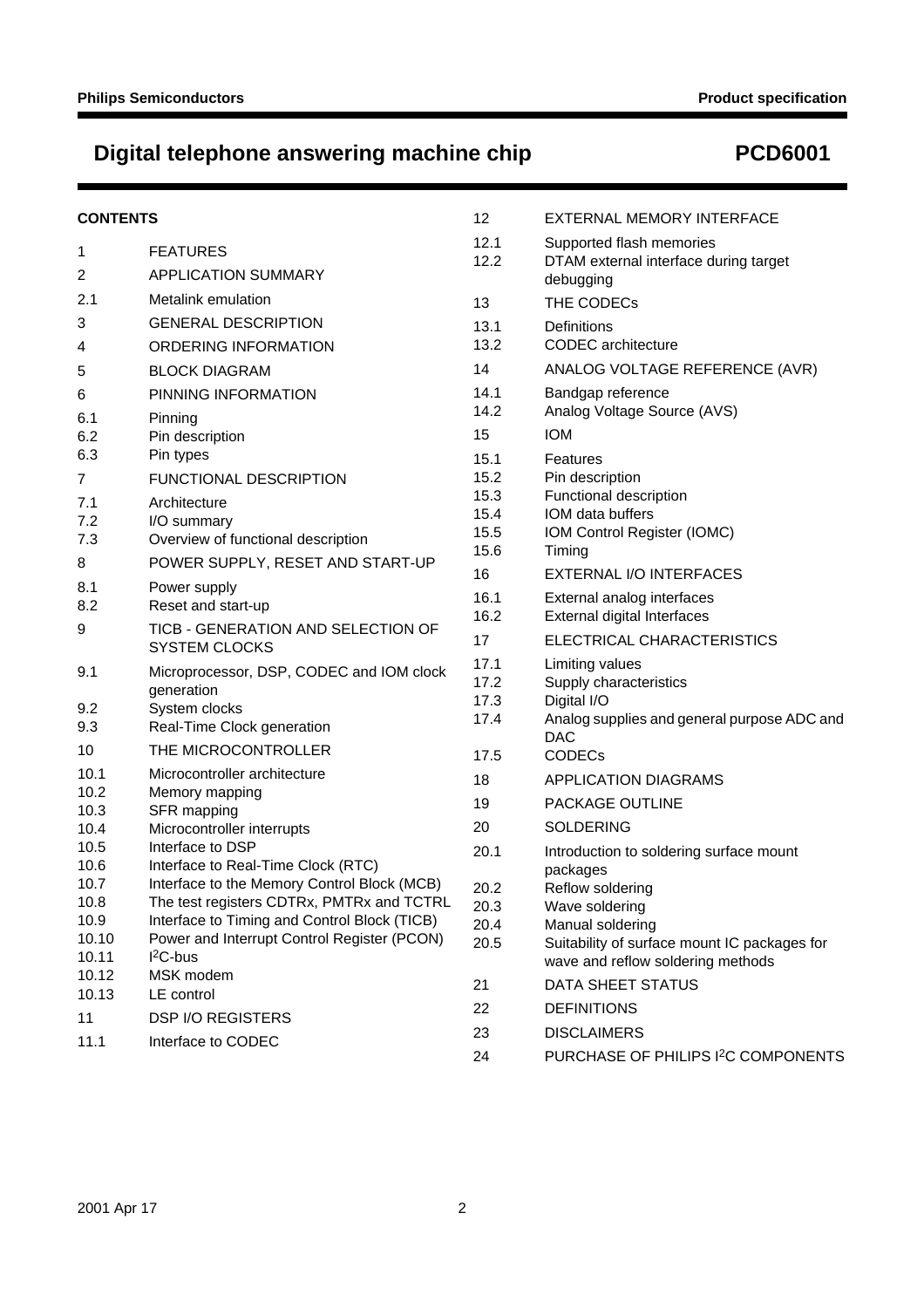## **1 FEATURES**

- Excellent speech quality at average: 2.6, 3.2 or 5.2 kbits/s compression rate
- Excellent background noise suppression for speech quality improvement
- Speech compression rate selection: 2.6, 3.2 or 5.2 kbits/s
- Speech decompression rate selection: 2.6, 3.2 or 5.2 kbits/s
- Variable playback speed: 50%, 100% and 200% of real time
- Voice prompt playback
- Philips International Language Library (PILL) support tools available; coding at 2.6, 3.2 or 5.2 kbits/s
- Voice operated start message recording (VOX)
- Call progress detection by busy tone detection and programmable silence detection
- Recording time of minimum 20 minutes in 4-Mbit flash memory (at 3.2 kbits/s)
- Excellent true full-duplex handsfree performance provided by Philips 'phlux' algorithm
- On-hook caller ID detection according to Bell 202 and V.23 standards, as well as DTMF caller ID support
- Caller Alerting Signal (CAS) caller ID level 2
- Dual tone generation for DTMF, melody tones and information tones
- Optional dial tone detection, and optional ringing detection using hardware Caller Identification (CID) interface
- DTMF detection (for remote control function) with local echo canceller for high reliability
- Digital volume control
- Mixed digital/analog adaptive limit and/or level control of audio input signals
- Programmable analog CODEC gain for easy interfacing
- Internal 80C51 microcontroller can operate as system controller; with selectable operating frequencies between 1 and 21 MHz
- Internal 80C51 microcontroller emergency operation down to 2.2 V eliminates the need for external diallers in telephone answering machine applications
- Standard 80C51 development tools allow fast design of Man-Machine-Interface (MMI) features
- On-board Minimum Shift Keying (MSK) modem for CT0/CT1 applications



- Two integrated differential bit stream Analog-to-Digital Converters (ADCs) for high quality audio input
- Two integrated differential bitstream Digital-to-Analog Converters (DACs) for high quality audio output
- Software selectable auxiliary CODEC input channel
- Up to 38 general purpose digital I/O lines (most of them bidirectional) including I<sup>2</sup>C-bus, available for connection to keyboard, display, line interface, etc.
- On-chip 2-channel time multiplexed 8-bit general purpose ADC for e.g. parallel set detection and battery voltage measurement
- On-chip 8-bit general purpose DAC for e.g. speaker amplifier volume control
- Day and time stamp possibility using built-in Real-Time Clock
- Flexible speech memory interface for connection of several types of speech flash memory (serial, CAD or parallel) and DRAM
- I<sup>2</sup>C master/slave bus for peripheral control or I<sup>2</sup>C-bus speech memory access
- Extensive power management support for battery and emergency operation, also allowing portable (voice memo) applications
- Digital IOM A/u-law interface for Slave or Master mode operation at various bit rates
- Emergency operation from telephone line power only; microprocessor and DTMF generator continue to operate in this mode
- On-chip software switchable supply voltage for electret microphone
- Single low supply voltage (2.2 to 2.8 V)
- Built-in single low-frequency, low-power, crystal or ceramic resonator oscillator and on-chip PLL to reduce EMI
- Stand-alone operation with low cost PAL, NTSC and DTMF crystals
- API providing flash memory management functions such as speech, telephone or CID data storage
- Pin and software compatible with the PCD6002 OTP-device (see Application note for restrictions).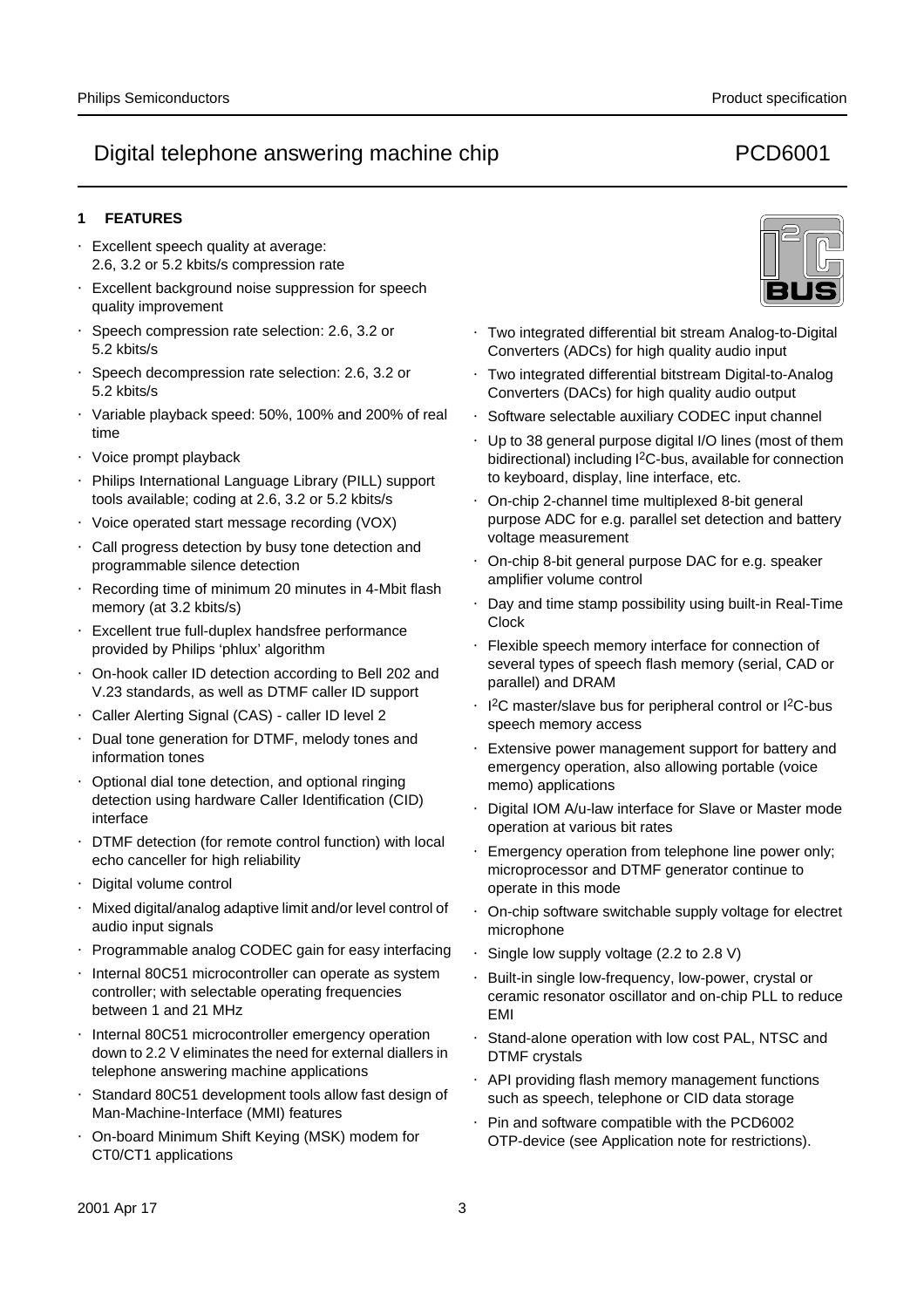## **2 APPLICATION SUMMARY**

The PCD6001 can be used in various applications, some of which are listed below. Refer to Chapter 18 for the corresponding outline application diagrams.

- Stand-alone digital answering machine; with handsfree
- Feature phone with integrated digital answering machine and full-duplex handsfree
- Dual-line digital answering machines
- Analog cordless applications such as CT0/1 base stations; with handsfree and MSK modem function for RF digital data transmission
- Portable voice memo recorders
- Automotive applications car status announcements for example
- Low-cost desktop video conferencing
- IOM master/slave interface to connect directly to digital systems like ISDN and DECT.

### **2.1 Metalink emulation**

Metalink emulation is supported with the standard package.

## **3 GENERAL DESCRIPTION**

The PCD6001 integrates all the digital and analog speech management and processing functions required for a feature-phone with integrated digital answering machine, or a stand-alone digital answering machine into a single low-cost chip.

Key hardware features which give the chip distinct advantages in performance and application over competitive solutions include:

• The flexibility to change the MMI

### **4 ORDERING INFORMATION**

- An easy-to-program standard 80C51 microcontroller with 32-kbyte internal ROM memory
- High 80C51 microprocessor power for system controller functions of CT0/CT1 system control functions
- Up to 38 general purpose I/O lines for peripheral control
- I 2C-bus interface
- Flexible flash memory control to interface to several types of serial and parallel flash memory
- Two integrated 16-bit bitstream audio CODECs for true full-duplex handsfree operation or dual-line stand-alone answering machine operation
- Internal Digital Speech Processor (DSP) for excellent 'HARMONY' sinusoidal speech compression, decompression and variable playback speed
- Embedded DTMF detection, call progress detection, voice operated recording (VOX)
- High quality caller ID FSK demodulation and Caller Alerting Signal (CAS) detection for CID level 2
- Two channel telephone line input for caller ID FSK and audio interfacing.

Philips provides a sophisticated API running on the internal 80C51, allowing product developers to design their MMIs quickly to suit particular applications. The API takes care of all flash memory and DSP management tasks and can be enhanced on request.

For the pre-recorded voice prompts, the Philips International Language Library (PILL) tools are available for a standard multimedia PC platform under Windows 95. These tools provide a way to compile a range of multi-lingual voice prompts for efficient storage in the speech (flash) memory. The PILL tools support various languages and their grammar adaptations.

| <b>TYPE</b>     |             | <b>TEMPERATURE</b>                                                                                       |                |                |
|-----------------|-------------|----------------------------------------------------------------------------------------------------------|----------------|----------------|
| <b>NUMBER</b>   | <b>NAME</b> | <b>DESCRIPTION</b>                                                                                       | <b>VERSION</b> | RANGE $(°C)$   |
| <b>PCD6001H</b> | QFP80       | plastic quad flat package; 80 leads (lead length 1.95 mm); SOT318-2<br>body $14 \times 20 \times 2.8$ mm |                | $-25$ to $+70$ |
| PCD6001U        | U/10        | sawn wafer on Film Frame Carrier (delivery as Known<br>Good Dies)                                        |                | $-25$ to $+70$ |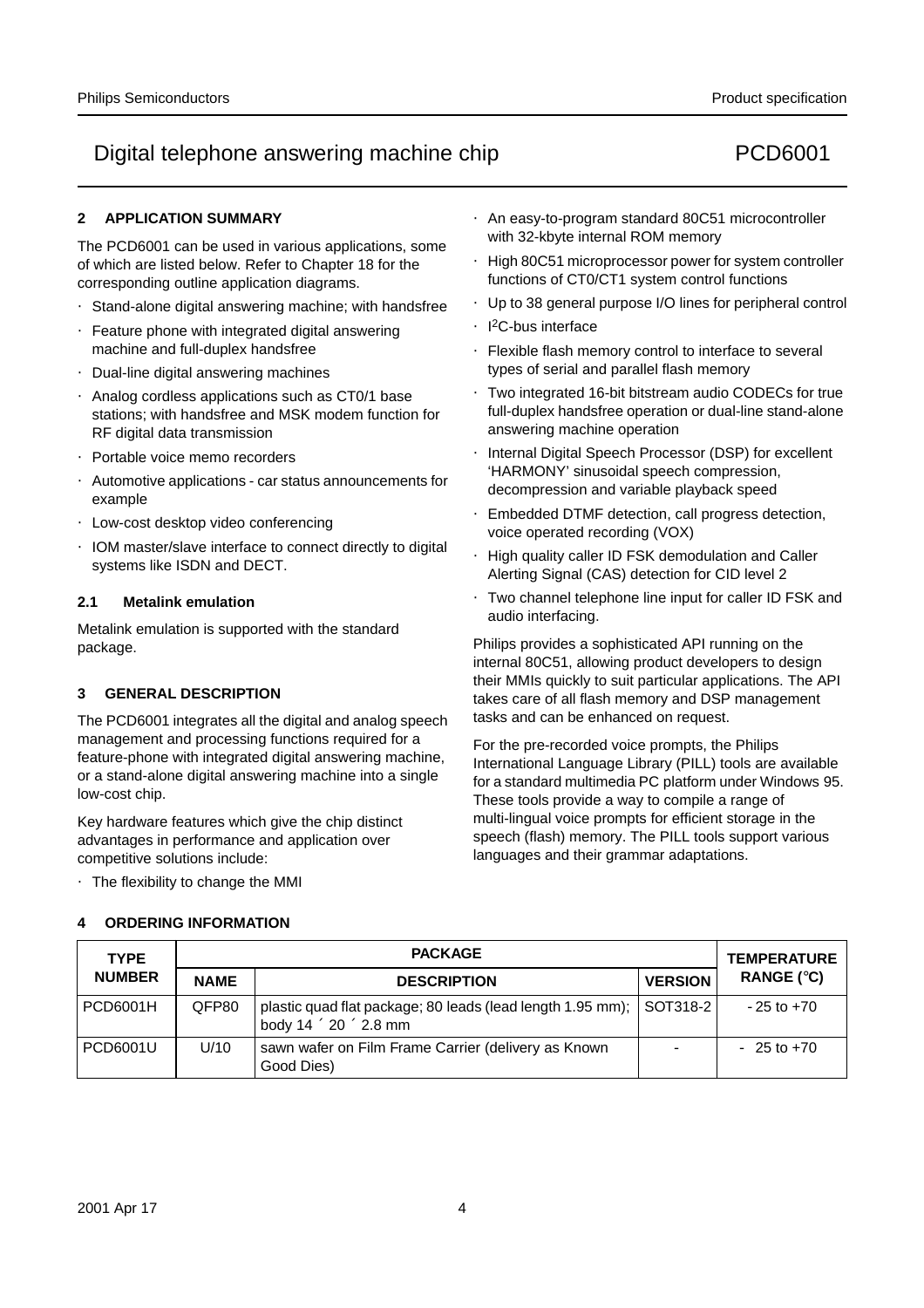## **5 BLOCK DIAGRAM**

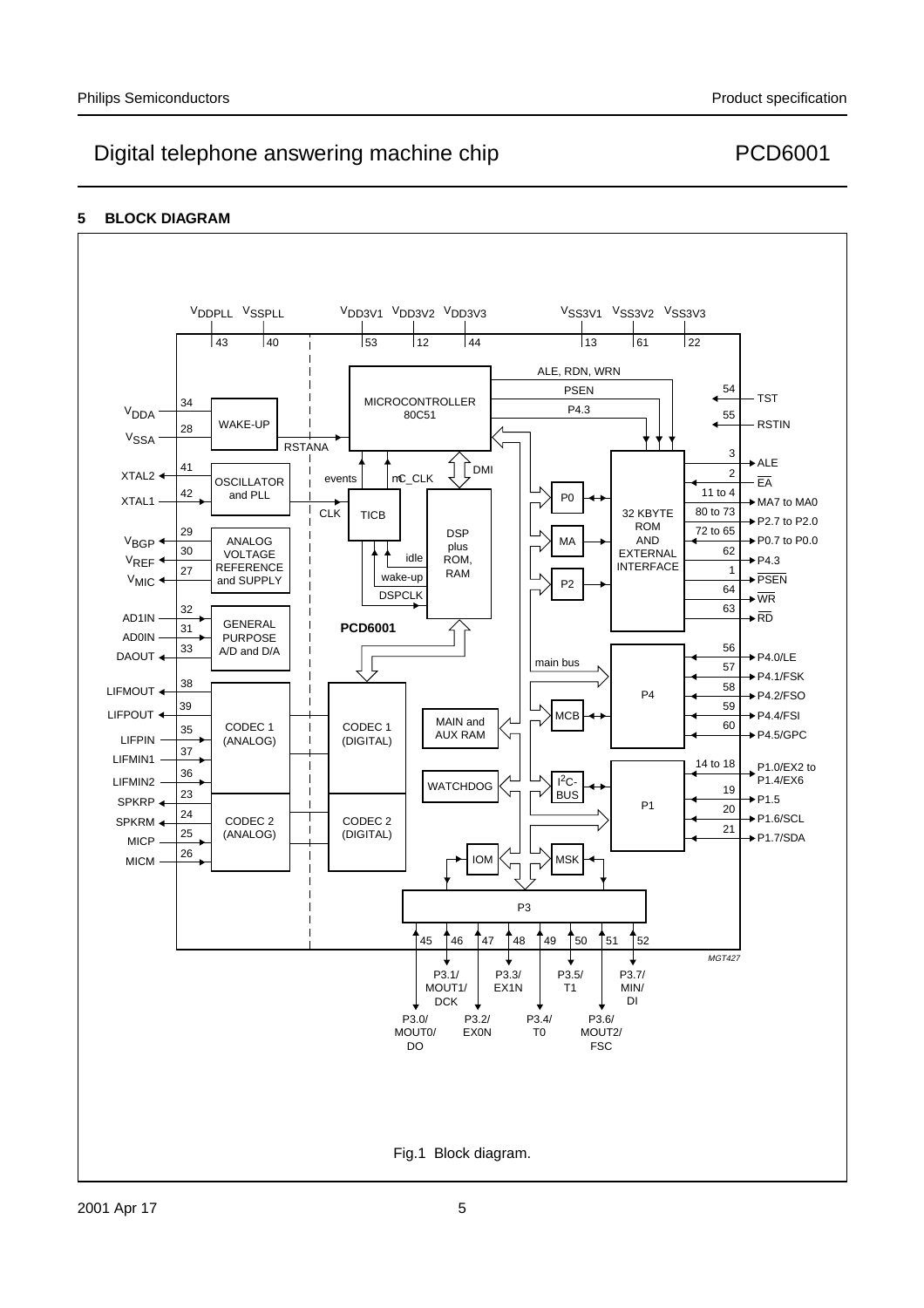## **6 PINNING INFORMATION**

## **6.1 Pinning**

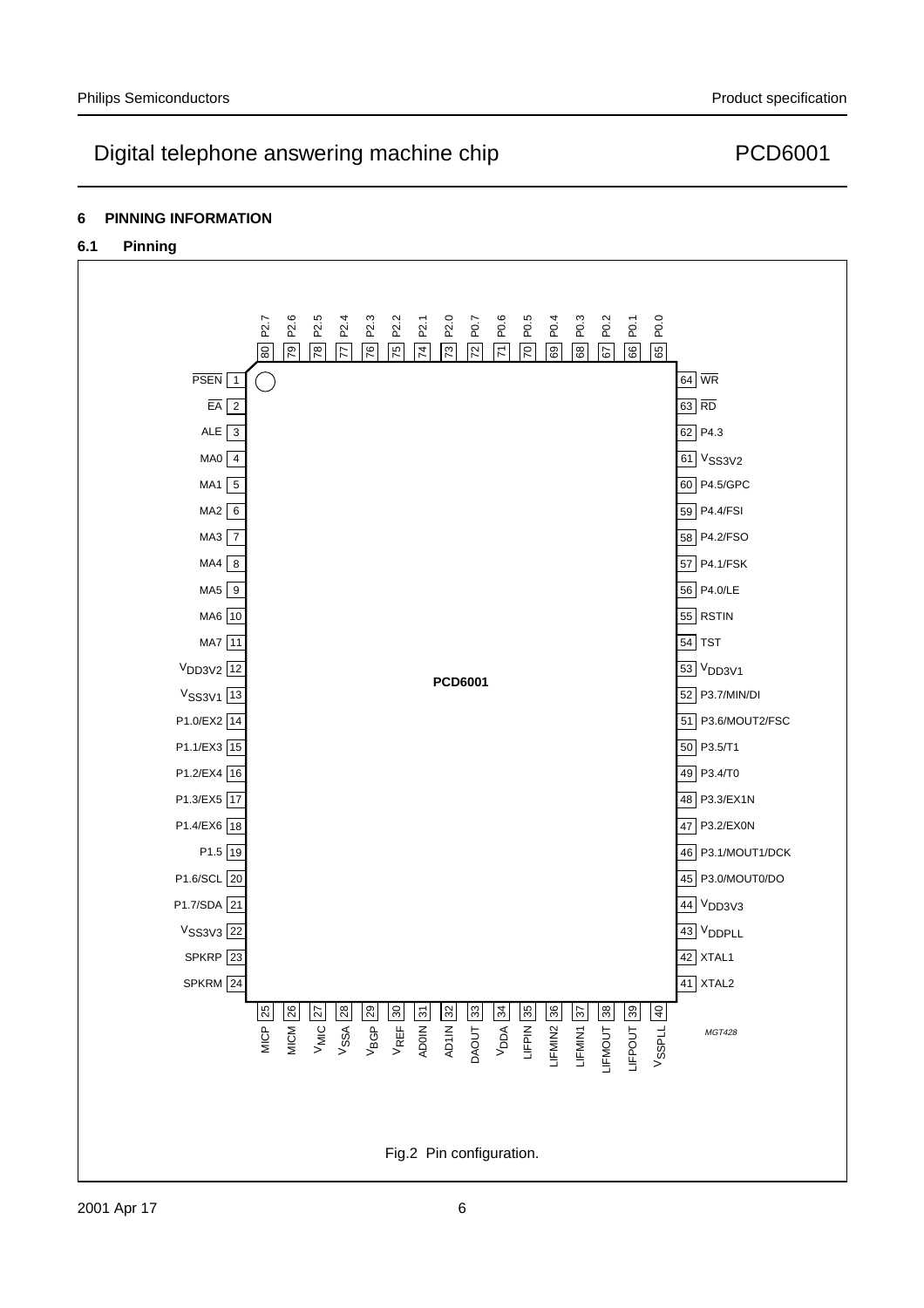## **6.2 Pin description**

## **Table 1** QFP80 package

| <b>SYMBOL</b>                | <b>PIN</b> | I/O         | <b>RESET</b><br><b>STATE</b> | PIN TYPE <sup>(1)</sup> | <b>DESCRIPTION</b>                                                         |
|------------------------------|------------|-------------|------------------------------|-------------------------|----------------------------------------------------------------------------|
| <b>PSEN</b>                  | 1          | $\circ$     | H                            | ucp4mthuwh              | program store enable (80C51)                                               |
| EÄ                           | 2          |             | Z                            | ucp4mthuwh              | external access NOT (80C51)                                                |
| <b>ALE</b>                   | 3          | $\circ$     | H                            | ucp4mthuwh              | address latch enable signal (80C51)                                        |
| MA0                          | 4          | O           | L                            | ops10c                  | general purpose output; $\overline{EA} = 1$ ; add_low; $\overline{EA} = 0$ |
| MA1                          | 5          | $\circ$     | L                            | ops10c                  | general purpose output; $\overline{EA} = 1$ ; add_low; $\overline{EA} = 0$ |
| MA <sub>2</sub>              | 6          | O           | L                            | ops10c                  | general purpose output; $\overline{EA} = 1$ ; add_low; $\overline{EA} = 0$ |
| MA3                          | 7          | $\circ$     | L                            | ops10c                  | general purpose output; $\overline{EA} = 1$ ; add_low; $\overline{EA} = 0$ |
| MA4                          | 8          | $\circ$     | L                            | ops10c                  | general purpose output; $\overline{EA} = 1$ ; add_low; $\overline{EA} = 0$ |
| MA5                          | 9          | O           | L                            | ops10c                  | general purpose output; $\overline{EA} = 1$ ; add_low; $\overline{EA} = 0$ |
| MA6                          | 10         | O           | L                            | ops10c                  | general purpose output; $\overline{EA} = 1$ ; add_low; $\overline{EA} = 0$ |
| MA7                          | 11         | $\circ$     | L                            | ops10c                  | general purpose output; $\overline{EA} = 1$ ; add_low; $\overline{EA} = 0$ |
| V <sub>DD3V2</sub>           | 12         |             | power supply                 |                         | positive supply 2 (3.0 V) for digital circuitry                            |
| V <sub>SS3V1</sub>           | 13         |             | power supply                 |                         | ground supply 1 for digital circuitry                                      |
| P1.0/EX2                     | 14         | I/O         | H                            | ucp4mthuwh              | 80C51 port pin/EX2 input                                                   |
| P1.1/EX3                     | 15         | I/O         | H                            | ucp4mthuwh              | 80C51 port pin/EX3 input                                                   |
| P1.2/EX4                     | 16         | I/O         | H                            | ucp4mthuwh              | 80C51 port pin/EX4 input                                                   |
| P1.3/EX5                     | 17         | I/O         | H                            | ucp4mthuwh              | 80C51 port pin/EX5 input                                                   |
| P1.4/EX6                     | 18         | I/O         | H                            | ucp4mthuwh              | 80C51 port pin/EX6 input                                                   |
| P1.5                         | 19         | I/O         | H                            | ucp4mthuwh              | 80C51 port pin                                                             |
| P1.6/SCL                     | 20         | I/O         | $\mathsf{Z}$                 | <b>I2C400k</b>          | 80C51 port pin/l <sup>2</sup> C-bus clock                                  |
| P1.7/SDA                     | 21         | I/O         | $\mathsf{Z}$                 | $I^2C400k$              | 80C51 port pin/l <sup>2</sup> C-bus data                                   |
| V <sub>SS3V3</sub>           | 22         |             | power supply                 |                         | ground supply 3 for digital circuitry                                      |
| <b>SPKRP</b>                 | 23         | $\mathsf O$ | $\mathsf Z$                  | ana                     | positive output to speaker from CODEC2 (handsfree)                         |
| <b>SPKRM</b>                 | 24         | $\circ$     | Z                            | ana                     | negative output to speaker from CODEC2 (handsfree)                         |
| <b>MICP</b>                  | 25         |             | 0.625 V                      | ana                     | positive input from microphone to CODEC2 (handsfree)                       |
| <b>MICM</b>                  | 26         |             | 0.625 V                      | ana                     | negative input from microphone to CODEC2 (handsfree)                       |
| $V_{MIC}$                    | 27         | $\circ$     | Z                            | ana                     | positive microphone supply voltage (2 V)                                   |
| $V_{SSA}$                    | 28         |             | power supply                 |                         | ground supply voltage for analog circuits                                  |
| $V_{\underline{\text{BGP}}}$ | 29         | $\mathsf O$ | 1.25V                        |                         | band gap output voltage (V <sub>BGP</sub> )                                |
| V <sub>REF</sub>             | 30         | O           | 2.00 V                       | ana                     | reference voltage (V <sub>REF</sub> )                                      |
| <b>AD0IN</b>                 | 31         |             | $\qquad \qquad -$            | ana                     | analog input channel 1 for general purpose ADC                             |
| AD1IN                        | 32         |             |                              | ana                     | analog input channel 2 for general purpose ADC                             |
| <b>DAOUT</b>                 | 33         | O           | 0.5V <sub>DDA</sub>          | ana                     | analog output channel for general purpose D/A converter                    |
| V <sub>DDA</sub>             | 34         |             | power supply                 |                         | positive supply (2.5 V) for analog circuits                                |
| <b>LIFPIN</b>                | 35         |             | 0.625 V                      | ana                     | positive analog input of CODEC1 (line CODEC)                               |
| LIFMIN2                      | 36         |             | 0.625 V                      | ana                     | negative analog input 2 of CODEC1 (line CODEC)                             |
| LIFMIN1                      | 37         |             | 0.625 V                      | ana                     | negative analog input 1 of CODEC1 (line CODEC)                             |
| <b>LIFMOUT</b>               | 38         | $\mathsf O$ | Ζ                            | ana                     | negative analog output of CODEC1 (line CODEC)                              |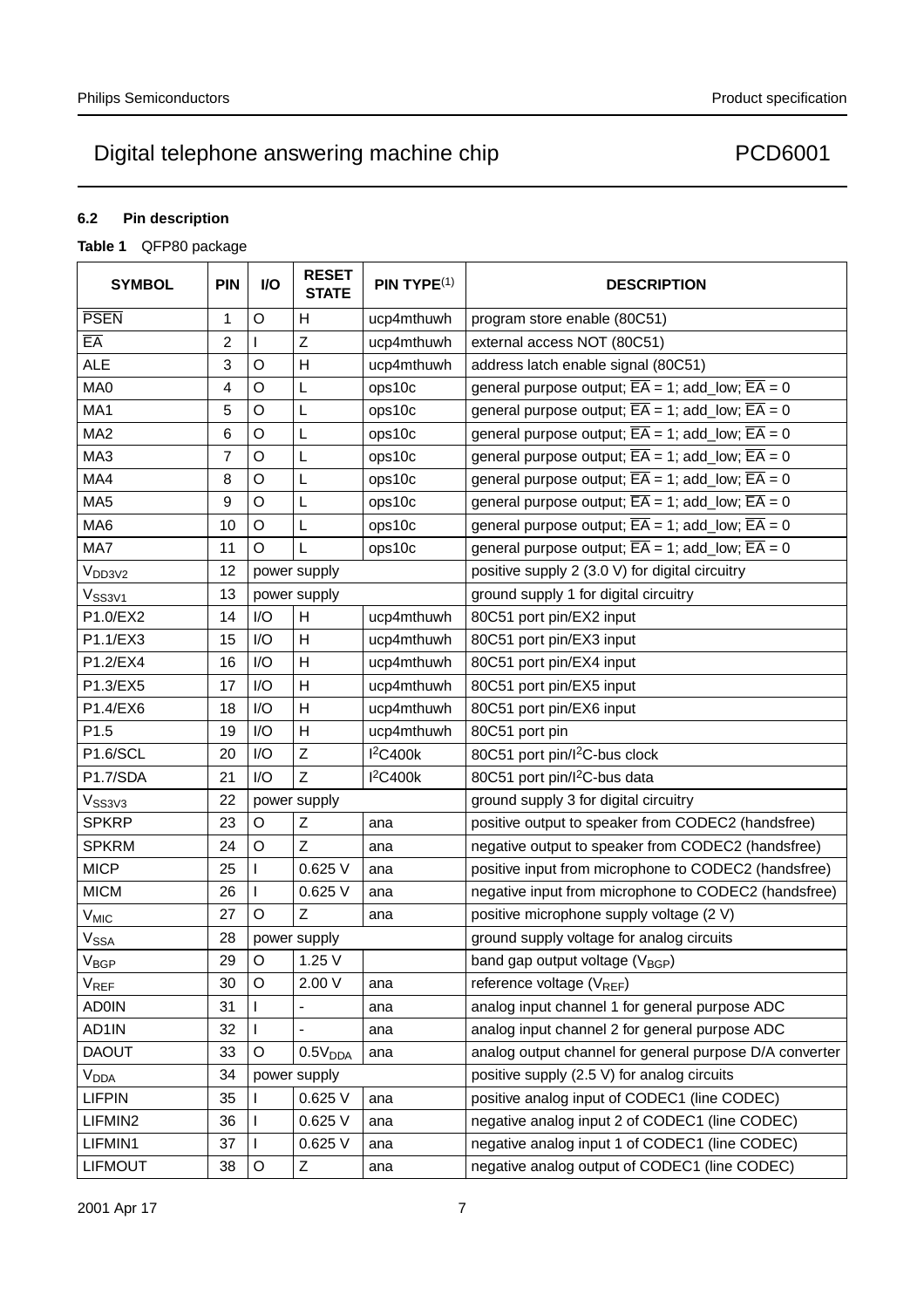| <b>SYMBOL</b>                     | <b>PIN</b> | I/O     | <b>RESET</b><br><b>STATE</b> | PIN TYPE <sup>(1)</sup> | <b>DESCRIPTION</b>                                                                                            |
|-----------------------------------|------------|---------|------------------------------|-------------------------|---------------------------------------------------------------------------------------------------------------|
| <b>LIFPOUT</b>                    | 39         | O       | Ζ                            | ana                     | positive analog output of CODEC1 (line CODEC)                                                                 |
| VSSPLL                            | 40         |         | power supply                 |                         | ground supply for XTAL clock and PLL circuitry                                                                |
| XTAL <sub>2</sub>                 | 41         | O       | running                      | ana                     | crystal oscillator output                                                                                     |
| XTAL1                             | 42         |         |                              | ana                     | crystal oscillator input                                                                                      |
| V <sub>DDPLL</sub>                | 43         |         | power supply                 |                         | positive supply (2.5 V) for XTAL clock and PLL circuitry                                                      |
| V <sub>DD3V3</sub>                | 44         |         | power supply                 |                         | positive supply 3 (3.0 V) for digital circuitry                                                               |
| P3.0/MOUT0/DO                     | 45         | I/O     | H                            | ucp4mthuwh              | 80C51 port pin/MSK output 0/IOM data output                                                                   |
| P3.1/MOUT/DCK                     | 46         | I/O     | H                            | ucp4mthuwh              | 80C51 port pin/MSK output 1/IOM DCK signal                                                                    |
| P3.2/EX0N                         | 47         | I/O     | H                            | ucp4mthuwh              | 80C51 port pin/EX0N input                                                                                     |
| P3.3/EX1N                         | 48         | I/O     | Н                            | ucp4mthuwh              | 80C51 port pin/EX1N input                                                                                     |
| P3.4/T0                           | 49         | I/O     | H                            | ucp4mthuwh              | 80C51 port pin/Timer 0 input                                                                                  |
| P3.5/T1                           | 50         | I/O     | н                            | ucp4mthuwh              | 80C51 port pin/Timer 1 input                                                                                  |
| P3.6/MOUT2/FSC                    | 51         | I/O     | Н                            | ucp4mthuwh              | 80C51 port pin/MSK output 2/IOM FSC signal                                                                    |
| P3.7/MIN/DI                       | 52         | I/O     | H                            | ucp4mthuwh              | 80C51 port pin/MSK input/IOM data input                                                                       |
| V <sub>DD3V1</sub>                | 53         |         | power supply                 |                         | positive supply 1 (2.5 V) for digital circuitry                                                               |
| <b>TST</b>                        | 54         |         |                              | iptd                    | test input (recommended to be connected to ground)                                                            |
| <b>RSTIN</b>                      | 55         | L       | $\equiv$                     | ipth                    | reset in                                                                                                      |
| <b>P4.0/LE</b>                    | 56         | I/O     | L                            | ucp4mthuwh              | general purpose I/O/LCD enable, configured as OD after<br>reset                                               |
| <b>P4.1/FSK</b>                   | 57         | I/O     | Z                            | ucp4mthuwh              | general purpose I/O/Flash Serial Clock, configured<br>as OD after reset                                       |
| <b>P4.2/FSO</b>                   | 58         | I/O     | Z                            | ucp4mthuwh              | general purpose I/O/Flash Serial Out, configured as OD<br>after reset                                         |
| <b>P4.4/FSI</b>                   | 59         | I/O     | Z                            | ucp4mthuwh              | general purpose I/O/Flash Serial In, configured as OD<br>after reset                                          |
| <b>P4.5/GPC</b>                   | 60         | I/O     | L                            | ucp4mthuwh              | general purpose I/O/GP clock output (crystal clock or<br>microcontroller clock), configured as OD after reset |
| $V_{SS3V2}$                       | 61         |         | power supply                 |                         | negative supply 2 (ground) for digital circuitry                                                              |
| P4.3                              | 62         | I/O     | Z                            | ucp4mthuwh              | general purpose I/O, configured as OD after reset                                                             |
| $\overline{\mathsf{R}\mathsf{D}}$ | 63         | Ő       | Z                            | ucp4mthuwh              | 80C51 read NOT, configured as OD after reset                                                                  |
| <b>WR</b>                         | 64         | $\circ$ | Z                            | ucp4mthuwh              | 80C51 write NOT, configured as OD after reset                                                                 |
| P0.0                              | 65         | I/O     | Z                            | uceda4mtuwh             | 80C51 Port 0 input/output                                                                                     |
| P <sub>0.1</sub>                  | 66         | I/O     | Z                            | uceda4mtuwh             | 80C51 Port 0 input/output                                                                                     |
| P0.2                              | 67         | I/O     | Z                            | uceda4mtuwh             | 80C51 Port 0 input/output                                                                                     |
| P0.3                              | 68         | I/O     | Z                            | uceda4mtuwh             | 80C51 Port 0 input/output                                                                                     |
| P0.4                              | 69         | I/O     | Z                            | uceda4mtuwh             | 80C51 Port 0 input/output                                                                                     |
| P <sub>0.5</sub>                  | 70         | I/O     | Ζ                            | uceda4mtuwh             | 80C51 Port 0 input/output                                                                                     |
| P0.6                              | 71         | I/O     | Z                            | uceda4mtuwh             | 80C51 Port 0 input/output                                                                                     |
| P0.7                              | 72         | I/O     | Ζ                            | uceda4mtuwh             | 80C51 Port 0 input/output                                                                                     |
| P <sub>2.0</sub>                  | 73         | $\circ$ | L                            | ucp4mthuwh              | general purpose output, $\overline{EA} = 1$ ; add_high; $\overline{EA} = 0$                                   |
| P <sub>2.1</sub>                  | 74         | $\circ$ | L                            | ucp4mthuwh              | general purpose output, $\overline{EA} = 1$ ; add_high; $\overline{EA} = 0$                                   |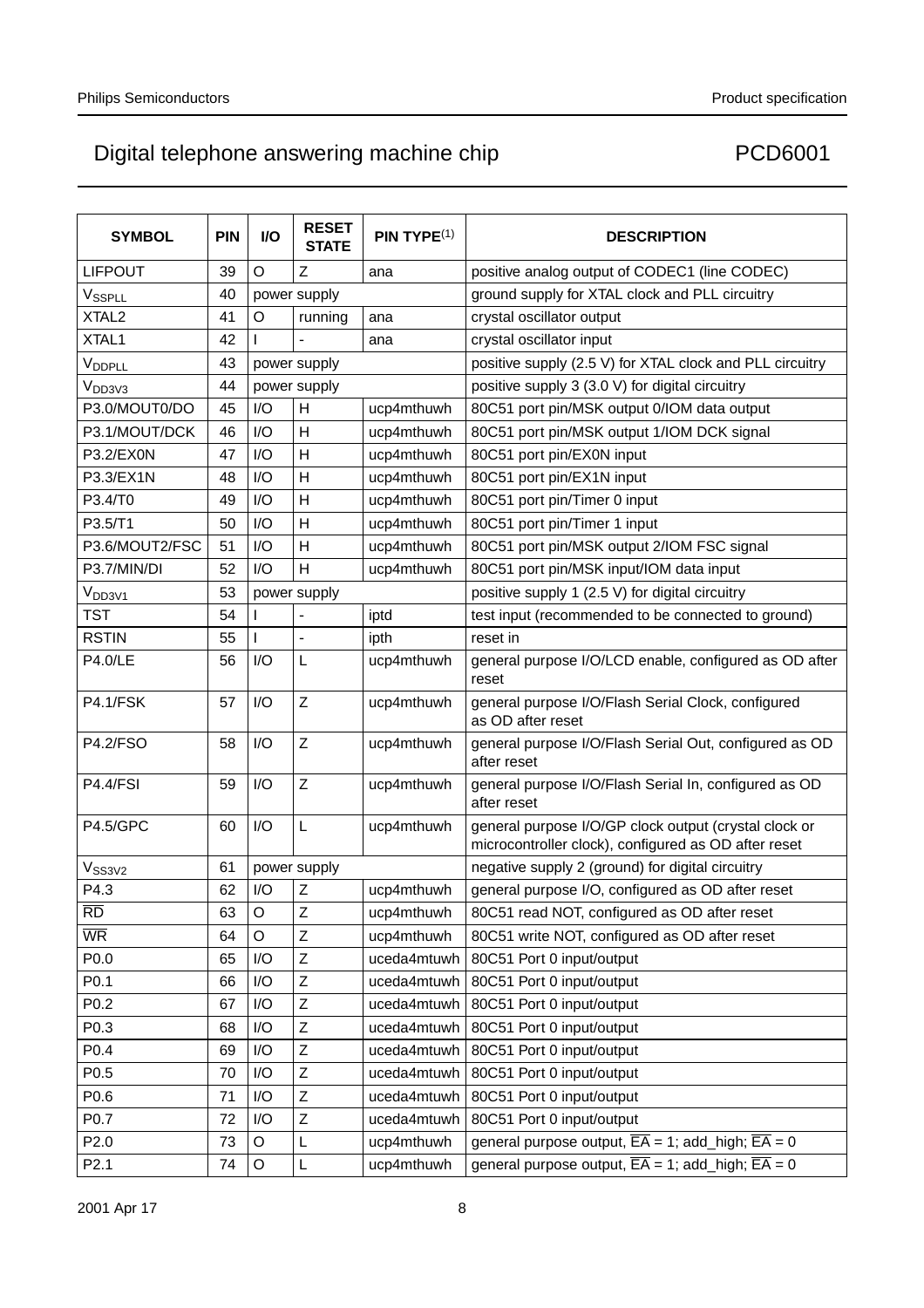# Digital telephone answering machine chip PCD6001

| <b>SYMBOL</b>    | <b>PIN</b> | I/O | <b>RESET</b><br><b>STATE</b> | $PIN$ TYPE $(1)$ | <b>DESCRIPTION</b>                                                          |
|------------------|------------|-----|------------------------------|------------------|-----------------------------------------------------------------------------|
| P <sub>2.2</sub> | 75         | O   |                              | ucp4mthuwh       | general purpose output, $\overline{EA} = 1$ ; add_high; $\overline{EA} = 0$ |
| P2.3             | 76         | O   |                              | ucp4mthuwh       | general purpose output, $\overline{EA} = 1$ ; add_high; $\overline{EA} = 0$ |
| P <sub>2.4</sub> | 77         | O   |                              | ucp4mthuwh       | general purpose output, $\overline{EA} = 1$ ; add_high; $\overline{EA} = 0$ |
| P <sub>2.5</sub> | 78         | O   |                              | ucp4mthuwh       | general purpose output, $\overline{EA} = 1$ ; add_high; $\overline{EA} = 0$ |
| P2.6             | 79         | O   |                              | ucp4mthuwh       | general purpose output, $\overline{EA} = 1$ ; add_high; $\overline{EA} = 0$ |
| P <sub>2.7</sub> | 80         | O   |                              | ucp4mthuwh       | general purpose output, $\overline{EA} = 1$ ; add_high; $\overline{EA} = 0$ |

## **Note**

1. The pin type codes are explained in Section 6.3.

## **6.3 Pin types**

## 6.3.1 POWER SUPPLY PINS

There are 6 different power supply domains (see Fig.3):

- Digital core circuit (2.5 V):  $V_{DD3V1}/V_{SS3V1}$
- Digital periphery circuit  $(3.0 \text{ V})$ :  $\text{V}_{\text{DD3V2}}/\text{V}_{\text{SS3V2}}$  and V<sub>DD3V3</sub>/V<sub>SS3V3</sub>
- PLL circuits and crystal oscillator (2.5 V):  $V_{DDPI}$  and V<sub>SSPLL</sub>
- Analog circuits (2.5 V):  $V_{DDA}$  and  $V_{SSA}$ .

All  $V_{SS}$  pins must be connected to the same ground plane on the Printed-Circuit Board (PCB). All 2.5 V  $V_{DD}$  pins must be connected to the same power supply. All  $V_{DD}$  pins have to be separately decoupled, according to Chapter 18.

### 6.3.2 ANALOG PINS

- ana: full ESD protected analog I/O pad (double protection diode).
- 6.3.3 DIGITAL PINS
- ucp4mthuwh: 4 mA 80C51 I/O pins
- uceda4mtuwh: 4 mA 80C51 I/O pins with input enable
- iptd: input pad buffer; pull-down
- ipth: input pad buffer with Schmitt trigger
- ops10c: output pad; push-pull; 4 mA output drive; 10 ns slew control
- I<sup>2</sup>C400k: bidirectional open-drain I<sup>2</sup>C-bus compatible pad.

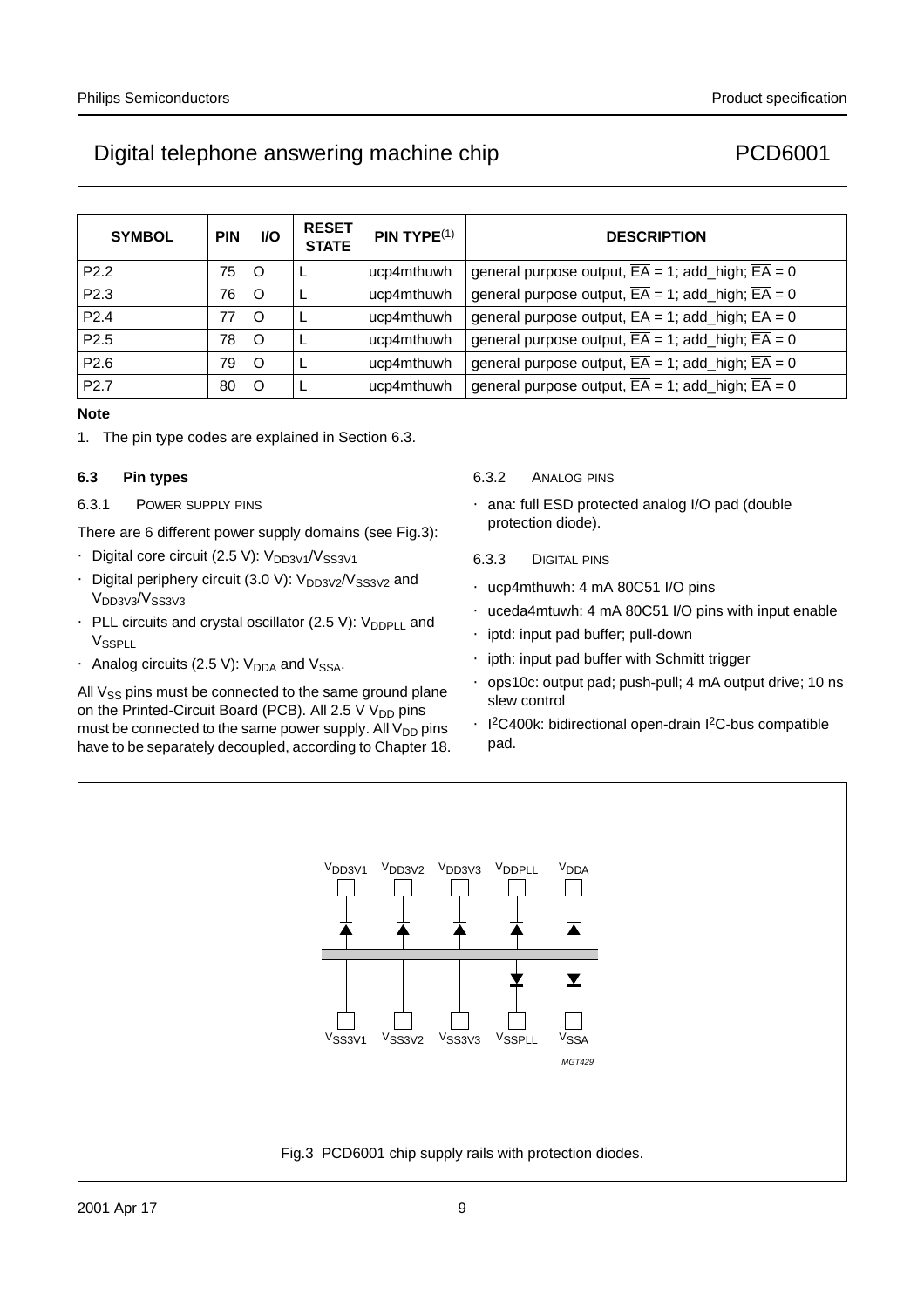## **7 FUNCTIONAL DESCRIPTION**

### **7.1 Architecture**

The PCD6001 architecture is based on an embedded 8-bit 80C51 microcontroller, a Philips 'REAL' DSP core, two high quality AD/DA CODECs and a 32-kbyte ROM microcontroller memory. Refer to the block diagram in Chapter 5.

The most important DSP peripherals are the:

- CODECs
- DSP program ROM
- DSP RAM
- IOM interface.

The most important microcontroller peripherals are the:

- Memory Control Block (MCB)
- Watchdog Timer
- General purpose ports
- I<sup>2</sup>C-bus interface
- MSK block (used for digital data transfer and analogue cordless applications).

The MCB, through Ports P0, P2, P4 and Memory Address (MA) can interface to various types of flash memory including serial, parallel or multiplexed command/address/data. Most of the peripherals are controlled via microcontroller special function registers.

The microcontroller initializes and controls the:

- DSP via the DSP to Microcontroller Interface (DMI)
- Speech flash memory via the Memory Control Block (MCB), and P0/P4 port pins
- Clock and power settings via the Timing and Control Block (TICB)
- Analog section via its Special Function Registers (SFR).

### **7.2 I/O summary**

All digital I/O for peripherals such as keyboard, display, line interface and others are handled by the microcontroller via ports P0, P1, P2, P3, P4, and MA.

Port 2 and MA provide 16 general purpose output-only lines (not bit-addressable, push-pull, 4 mA) to drive peripherals. These ports can be used for peripheral control if  $\overline{EA}$  is logic 1. The 4 mA driving level should be adequate to drive a low power LED directly if required.

In addition to these 16 output-only lines, 16 general purpose I/O lines are provided by Ports 1 and 3. Port 1 can handle 5 external interrupts (P1.0 to P1.4) that are also HIGH/LOW interrupt level programmable. Port 1 also contains the I2C-bus. Port 3 can handle an additional 2 external interrupts (P3.2 and P3.3) which are active LOW only. The Timer 0 and Timer 1 inputs are available on Port 3 as for the standard 80C51. Ports 1 and 3 are 80C51 weak pull-up I/O lines with a 4 mA sink capability, with the exception of the I<sup>2</sup>C-bus lines P1.6 and P1.7 which are open-drain. If the P3 alternate port function for the MSK modem is chosen then the standard I/O is not available on pins P3.0, P3.1, P3.6 and P3.7.

Port 4 lines are 6 more general purpose I/O. They will be configured as open-drain after reset. These open-drains can be connected via pull-up resistors to the telephone system supply or to the mains AC supply. If a flash memory with a different supply voltage  $(V_{DD})_{FLSH}$  up to 3.3 V) is connected, P4.3 can be pulled-up to this voltage. This is required such that the Chip Enable Not (CEN) input of a flash device is equal to  $V_{DD}$   $FLASH$  to reduce the standby power consumption. All other Port 4 pins should not be pulled up to a voltage higher than V<sub>DD</sub> DTAM.

In case a CAD flash is used, P4.4 and P4.5 are free bit-addressable ports.

All P4 pins also can be configured to push-pull via the register P4CFG. This brings the total of I/O lines to 38 (of which 16 are output only).

In case an I<sup>2</sup>C-bus LCD driver is used, P4.0, at which a Latch Enable (LE) function is provided for 68xxx family microcontroller peripherals, is an additional free bit-addressable open-drain I/O port.

The analog interfacing for the PCD6001 consists of the analog audio I/O of the 2 CODECs and 2 additional general purpose analog-to-digital inputs and a general purpose digital-to-analog output for voltage measurement and control respectively. Furthermore a stabilized microphone supply output  $V_{\text{MIC}}$  is provided which can be switched on/off for power control.

One audio CODEC is dedicated for the PSTN line communication (CODEC1). This line CODEC has a differential low ohmic analog output which consists of LIFPOUT and LIFMOUT. In case only one of the differential outputs is used, LIFPOUT should be chosen, since the Emergency mode DTMF signal is also available.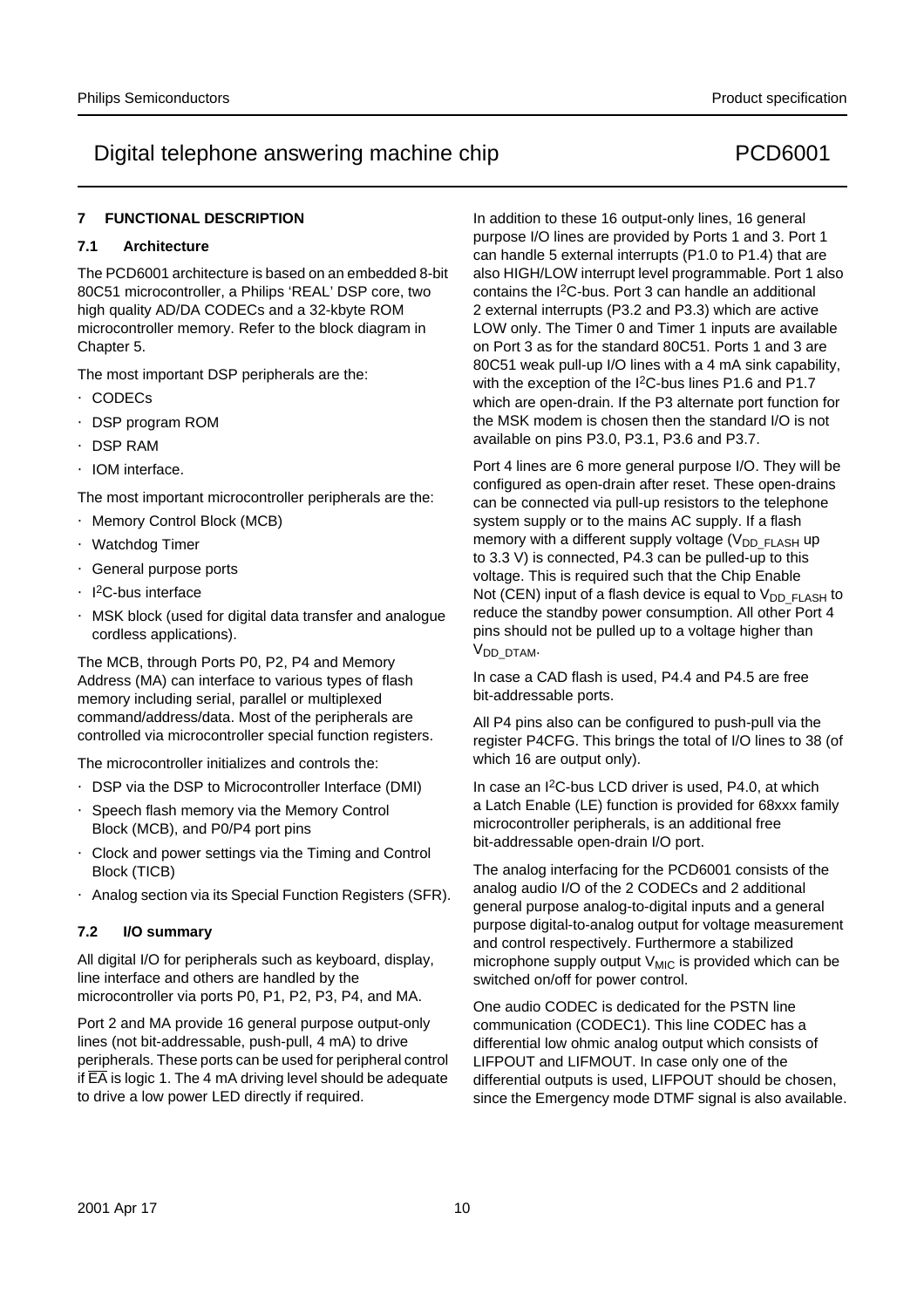The line CODEC has 3 inputs which are configurable as 2 single-ended inputs LIFMIN1 and LIFMIN2 that can be selected by software control, while LIFPIN is AC coupled to ground. It is also possible to use one of the LIFMIN inputs (leaving the other unconnected) in conjunction with the LIFPIN input as a differential input, in case a high CMRR is required.

The second CODEC is dedicated for a local microphone and loudspeaker connection (CODEC2). This handsfree CODEC has a differential low ohmic analog output which consists of SPKRP and SPKRM. This output can be used either differential or single ended. The speaker output impedance and driving level is not suitable to directly connect a speaker. The handsfree CODEC has a differential microphone input which consists of MICP and MICM. This differential input features a fixed 16 dB microphone preamplifier.

Both the line and handsfree CODEC outputs have on-chip filtering for out of band signals such that no external filters are required.

There are  $2 \times 8$ -bit analog-to-digital inputs AD0IN and AD1IN for voltage measurements which can be used for parallel set detection algorithms or battery control. An 8-bit DAC output DAOUT can provide an analog peripheral control signal.

### **7.3 Overview of functional description**

The detailed functional description is divided into separate chapters covering the major functional blocks, as follows:

Chapter 8 "Power supply, reset and start-up"

Chapter 9 "TICB - generation and selection of system clocks"

Chapter 10 "The microcontroller"

Chapter 11 "DSP I/O registers"

Chapter 12 "External memory interface"

Chapter 13 "The CODECs"

Chapter 16 "External I/O interfaces".

## **8 POWER SUPPLY, RESET AND START-UP**

### **8.1 Power supply**

The PCD6001 core circuitry is supplied by three 3 V supply pairs. The crystal oscillator and PLL are supplied with a separate pair of supply pins to provide a 'clean' supply voltage required for low jitter. The following supplies exist:

 $V_{DD3V1}$  and  $V_{SS3V1}$ : digital core supply 1 (2.5 V)

 $V_{DD3V2}$  and  $V_{SS3V2}$ : digital supply 2 (3.0 V)

 $V_{DD3V3}$  and  $V_{SS3V3}$ : digital supply 3 (3.0 V)

 $V_{DDA}$  and  $V_{SSA}$ : analog supply (2.5 V)

V<sub>DDPLL</sub> and V<sub>SSPLL</sub>: crystal clock and PLL supply (2.5 V).

## **8.2 Reset and start-up**

After applying the power supply voltage, the chip will need an external Power-on reset via pin RSTIN. RSTIN should remain active (logic 1) until  $V_{trh}$  and has to become active again before the power supply drops below  $V_{trl}$ .

The reset via RSTIN is one of 3 possible ways to perform a reset. The following reset conditions exist:

- Wake-up from system off (crystal is off, but power is on) by an external interrupt
- RSTIN, reset in from pin RSTIN
- Watchdog Timer expires.

After a Power-on reset and after a wake-up from system off, a counter is activated, which guarantees that the first instruction fetch of the microcontroller is delayed by at least 4096 clock cycles.

To reduce power consumption during reset, the following reset strategy is used. If the DSP function is not required, it can be switched off by the microcontroller. The DSP reset will then be delayed (until it is switched on again), in order to avoid a large (reset) power consumption.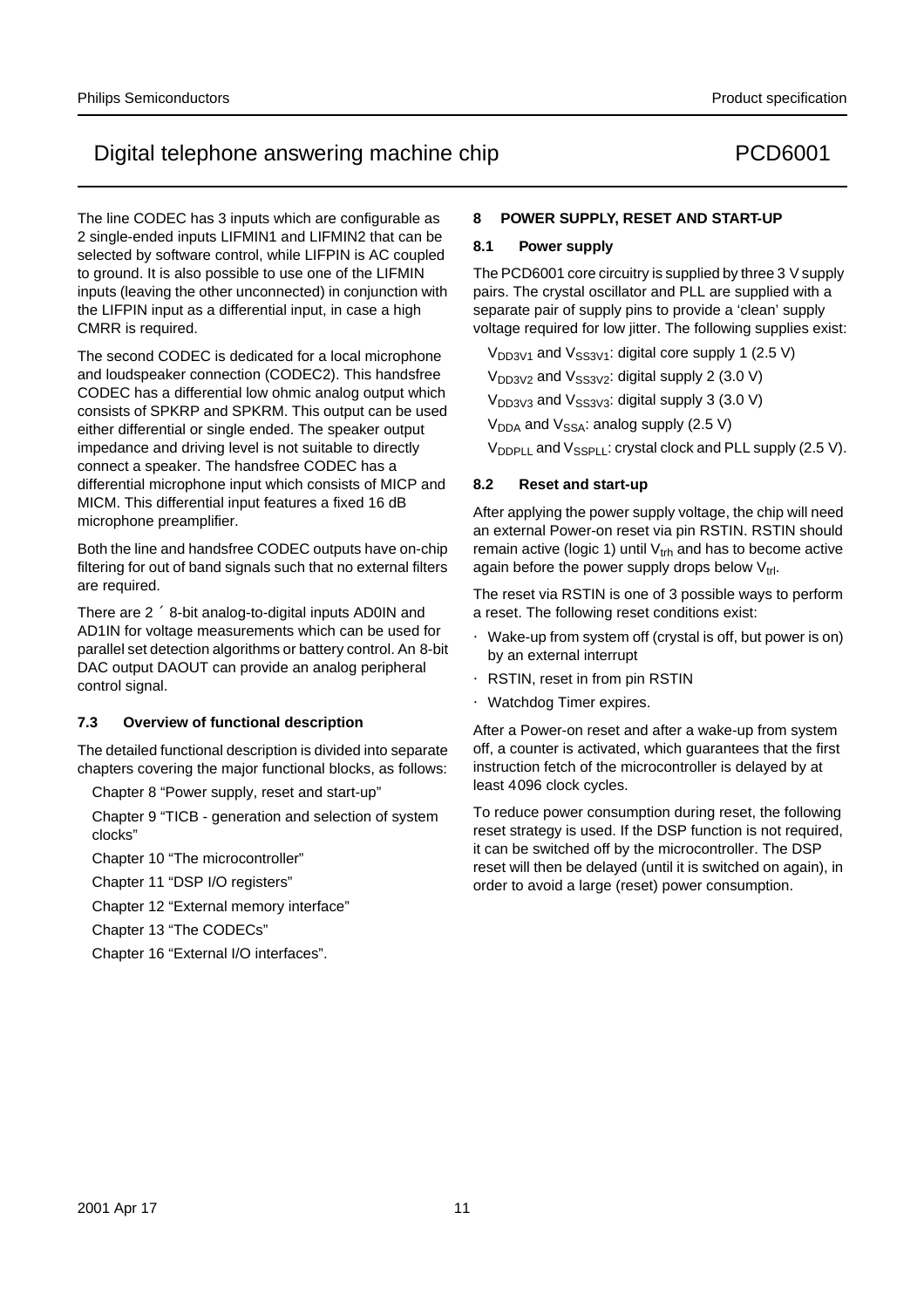### **9 TICB - GENERATION AND SELECTION OF SYSTEM CLOCKS**

The TICB generates the clocks for all digital chip blocks, and controls the on/off switching of these blocks by using clock gating. The TICB is controlled via the microcontroller SFR registers SYMOD, CKCON and SPCON. The TICB contains:

- An input section to adapt to different input clock rates
- A clock generation section
- A clock selection section
- The Real-Time Clock for a 1 minute interrupt generation
- The microcontroller interrupt timers (FS event and TIME\_event) and the DSP interrupt timer (FS1) to respectively synchronize the microcontroller and DSP processes.

### **9.1 Microprocessor, DSP, CODEC and IOM clock generation**

Figure 4 shows the TICB input section and the clock generation section.

The clock generation section contains a PLL to generate the clock rates which are higher then the input clock rate. With the input section, a wider variety of input clock frequencies can be adapted to the input frequency values needed by the PLL (3.456 or 3.580 MHz).

In order to save power the PLL can be switched off. This should however only be done when the chip is in the Emergency mode. When switching on the PLL, it takes 40 µs (173 emergency clock periods) until the clock frequencies are derived from the PLL output.

Table 2 gives a description of the signals and their values for a crystal frequency of 3.456 and 3.580 MHz.

The clock generation section also contains logic to synchronize the CODEC timing signals and the DSP and microcontroller interrupt timers to an external Frame Sync. (FSC). This synchronization is only activated when using the IOM in Slave mode. If the IOM is activated in Master mode, the TICB generates the DCK and FSC signals from CLK28.

Some of the clock signals can be made available as general purpose clock, for various peripherals needing a clock source such as an PCA1070 line interface. This general purpose clock (GPC) signal is an alternative output of P4.5 and can be turned on with ALTP bit 3. With ALTP bit 2, the source for GPC can be defined. The GPC source is EMG\_CLK (normally 3.58 MHz) when bit 2 is logic 0 and the GPC source is  $\mu$ C\_CLK when bit 2 is set to logic 1. As a spike-free GPC is not guaranteed when switching between these clocks, it is recommended to first set the clock source before switching on the GPC. The ALTP register is described in more detail in Section 16.2.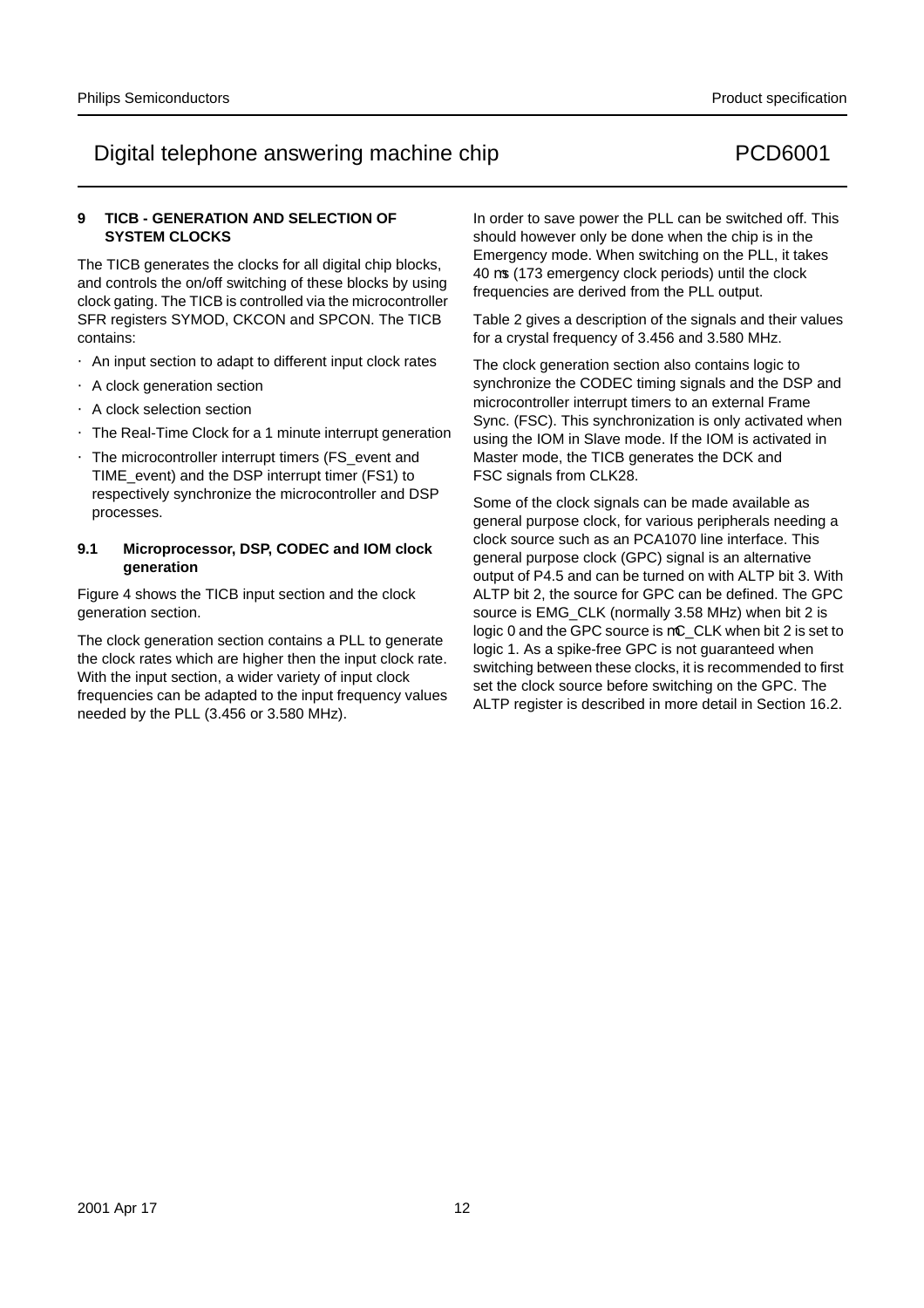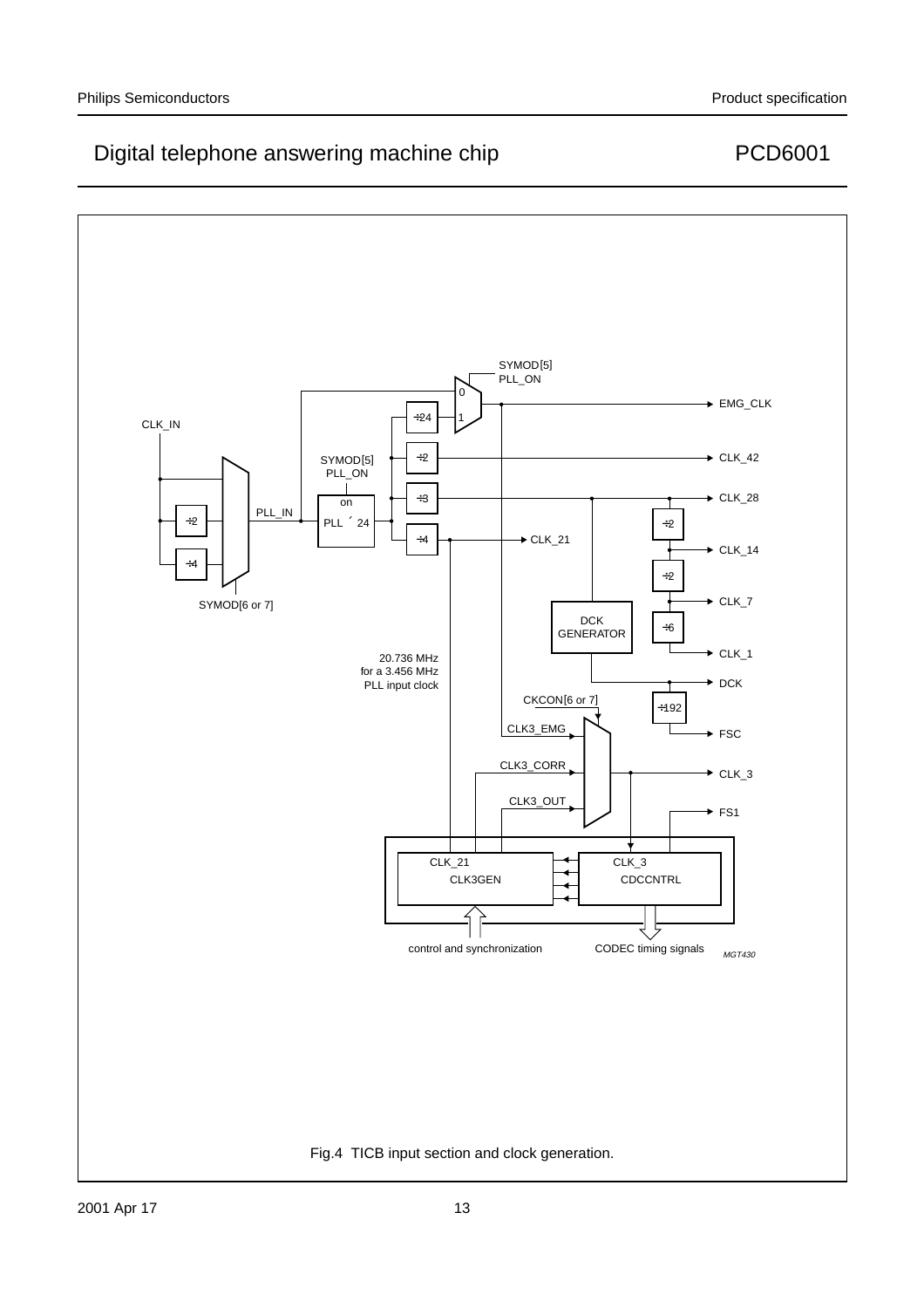| Table 2 Descriptions and frequency values for signals shown in Fig.4 |  |  |
|----------------------------------------------------------------------|--|--|
|                                                                      |  |  |

|                                      |                                                                   |                     | <b>VALUE (MHz)</b>    |  |  |  |  |  |
|--------------------------------------|-------------------------------------------------------------------|---------------------|-----------------------|--|--|--|--|--|
| <b>SIGNAL</b>                        | <b>FUNCTION</b>                                                   | <b>PLL_IN 3.456</b> | <b>PLL_IN 3.580</b>   |  |  |  |  |  |
| Microprocessor and DSP clock signals |                                                                   |                     |                       |  |  |  |  |  |
| EMG_CLK                              | emergency clock                                                   | 3.456               | 3.580                 |  |  |  |  |  |
| <b>CLK 42</b>                        | DSP selectable clock frequency                                    | 41.472              | 42.960                |  |  |  |  |  |
| <b>CLK_28</b>                        | DSP selectable clock frequency                                    | 27.648              | 28.640                |  |  |  |  |  |
| <b>CLK_21</b>                        | microcontroller selectable clock frequency                        | 20.736              | 21.480                |  |  |  |  |  |
| <b>CLK_14</b>                        | microcontroller selectable clock frequency                        | 13.824              | 14.320                |  |  |  |  |  |
| $CLK_7$                              | DSP and microcontroller selectable clock frequency                | 6.912               | 7.160                 |  |  |  |  |  |
| CLK_1                                | DSP and microcontroller selectable clock frequency                | 1.152               | 1.193                 |  |  |  |  |  |
| <b>CODEC clock signals</b>           |                                                                   |                     |                       |  |  |  |  |  |
| <b>CLK_21</b>                        | input clock for phase corrected CLK3_OUT                          | 20.736              | 21.480                |  |  |  |  |  |
| CLK3_EMG                             | EMG_CLK input to CLK_3 multiplexer                                | 3.456               | 3.580                 |  |  |  |  |  |
| CLK3_CORR                            | frequency corrected CODEC clock $(24/25 \times 3.58 \text{ MHz})$ |                     | $3.437^{(1)(2)}$      |  |  |  |  |  |
| CLK3_OUT                             | phase corrected 3.456 MHz CODEC clock                             | $3.456^{(1)(2)}$    | —                     |  |  |  |  |  |
| CLK14_CODEC                          | input clock for CODECs                                            | 13.824              | 14.320                |  |  |  |  |  |
|                                      | <b>IOM clock/timing signals</b>                                   |                     |                       |  |  |  |  |  |
| <b>DCKmaster</b>                     | the IOM master clock signal DCK generated by the TICB             | $1.536^{(1)(3)}$    | $1.527^{(1)(3)(4)}$   |  |  |  |  |  |
| <b>FSCmaster</b>                     | the IOM master frame sync FSC generated by the TICB               | 8 kHz $(1)(3)$      | 7.955 kHz $(1)(3)(4)$ |  |  |  |  |  |

### **Notes**

1. These values are only valid if the RTC mode bit CKCON.6 has been set according to the PLL\_IN frequency used (see also Table 6).

- 2. If the IOM Slave mode is activated, these clock signals are synchronized to the externally applied FSC.
- 3. Proper IOM functionality is only guaranteed at DSP clock frequencies of 28 and 42 MHz. If the IOM Slave mode is activated, the externally applied DCK and FSC signals are used.
- 4. These master frequencies do not comply to IOM specification. For 3.58 MHz crystal operation, proper IOM functionality is therefore only guaranteed in Master mode.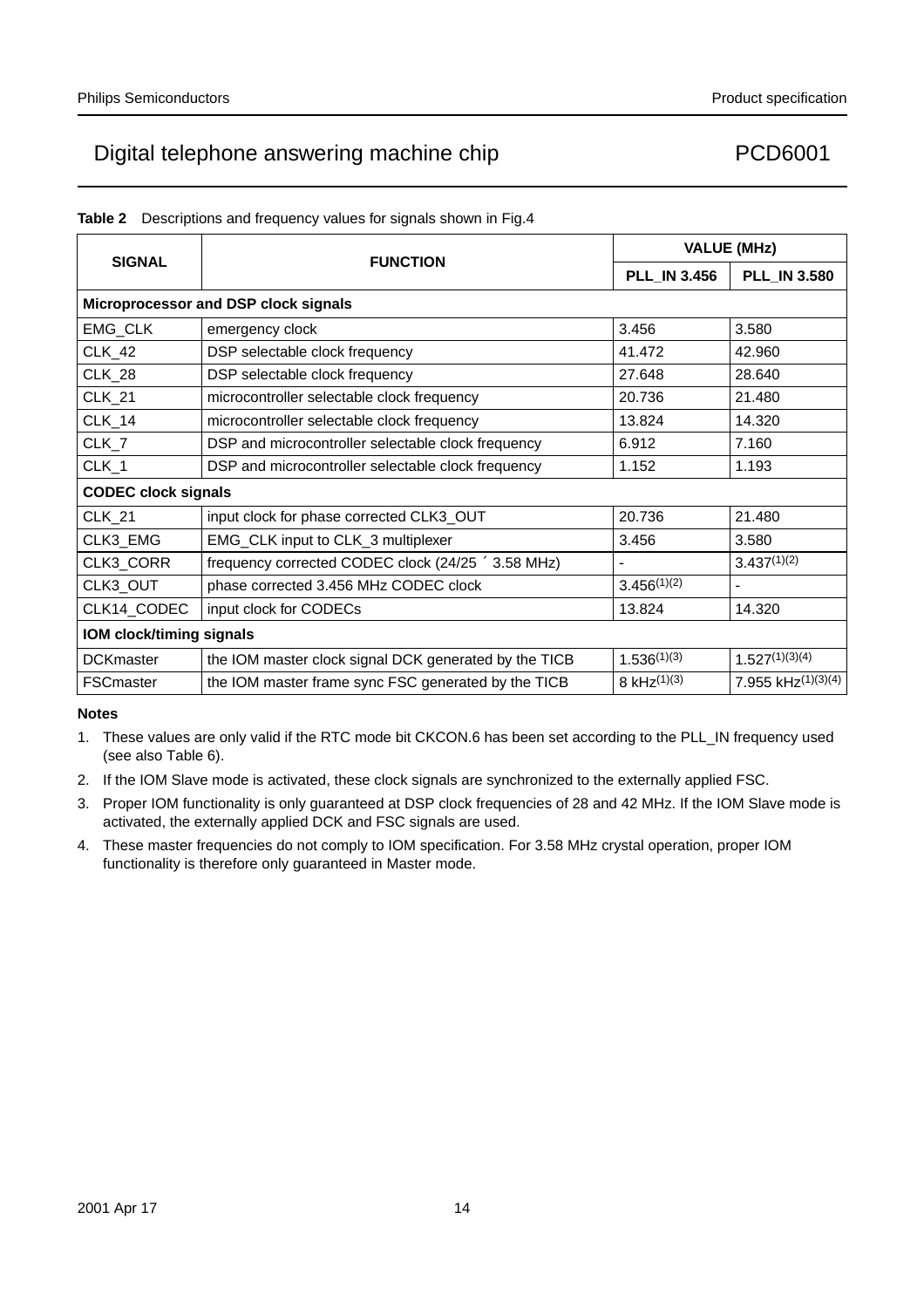### **9.2 System clocks**

Figure 5 shows the multiplexers with their input and control signals for the DSP processor clock, the microcontroller clock, the CODEC clock (CLK\_3) and the chip input clock frequency. The functional position of the CODEC clock multiplexer is shown in Fig.4.

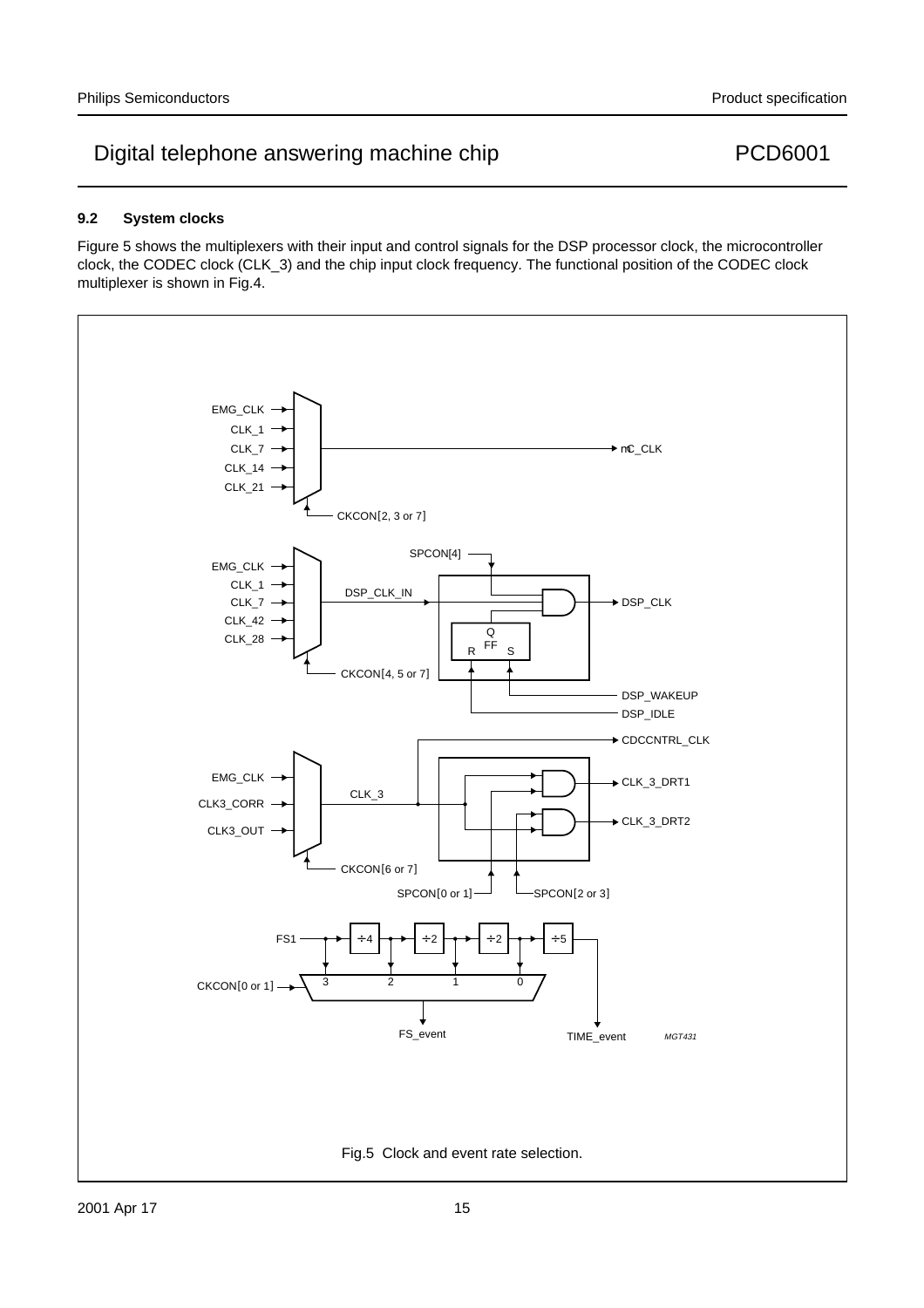# Digital telephone answering machine chip PCD6001

### 9.2.1 SELECTION OF SYSTEM CLOCKS

Selection of system clocks involves:

- Selection of the crystal input clock in conjunction with PLL on/off selection (SYMOD register)
- Selection of clocks for the DSP, microcontroller and CODEC, together with microcontroller timing interrupt rates (CKCON register)
- Activation, deactivation of individual clocks or deactivation of the whole TICB in order to get an optimum power consumption (SPCON register).

SYMOD, SPCON and CKCON are SFR registers in the digital section which can be directly accessed by the microcontroller. Sections 9.2.2 to 9.2.4 summarize the control registers and settings used for system clock selection.

The activation of the DSP, and the digital part of both CODECs is controlled via the SPCON SFR.

The clock rates of the DSP and microcontroller, and the microcontroller timing interrupt rates are set via the CKCON SFR.

## 9.2.2 ANALOG SYSTEM MODE REGISTER (SYMOD) **Table 3** Analog System Mode Register (SFR address C5H); reset state 00H

| input clock 1 | input clock 0   PLL off/on | $V_{MIC}$ off/on | CODEC2; analog       |                     | CODEC1; analog   |                    |
|---------------|----------------------------|------------------|----------------------|---------------------|------------------|--------------------|
|               |                            |                  | D/A<br>(loudspeaker) | A/D<br>(microphone) | D/A<br>(to_line) | A/D<br>(from_line) |
|               |                            |                  | off/on               | off/on              | off/on           | off/on             |

9.2.3 SYSTEM POWER AND CLOCK CONFIGURATION REGISTER (SPCON)

**Table 4** System Power and Clock Configuration Register (SFR address 99H); reset state 00H

| system off | spare | spare | DSP on | CODEC2; digital                |                               | CODEC1; digital            |                              |
|------------|-------|-------|--------|--------------------------------|-------------------------------|----------------------------|------------------------------|
|            |       |       |        | D/A<br>(loudspeaker)<br>off/on | A/D<br>(microphone)<br>off/on | D/A<br>(to_line)<br>off/on | A/D<br>(from_line)<br>off/on |

9.2.4 CLOCK CONTROL REGISTER (CKCON)

**Table 5** Clock Control Register (SFR address 9AH); reset state 00H

| ' EMG mode | RTC<br>mode | DSP clock 1 | DSP clock 0 | micro clock 1 | $\frac{1}{2}$ micro clock 0   FS | event <sup>1</sup> | event / |
|------------|-------------|-------------|-------------|---------------|----------------------------------|--------------------|---------|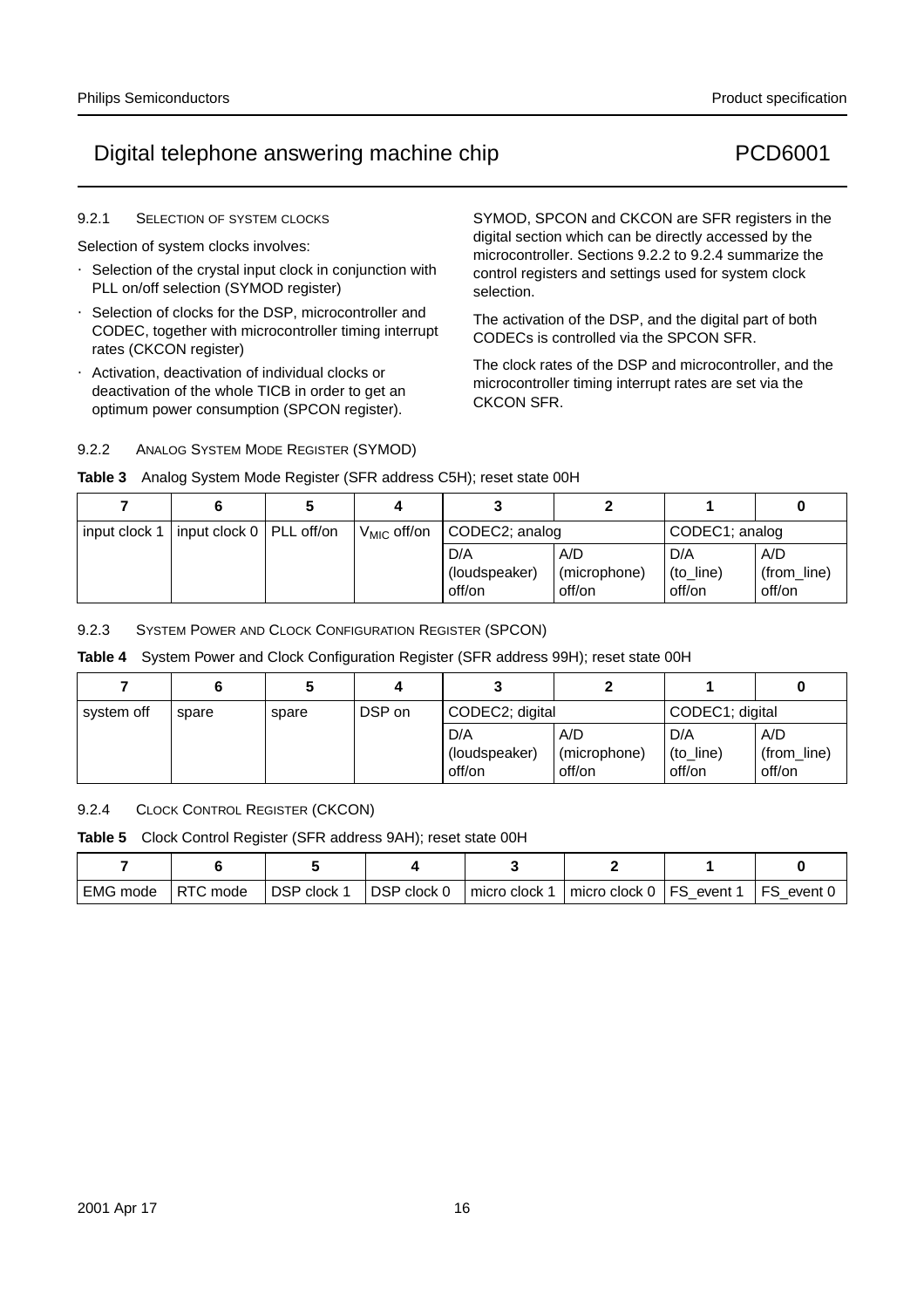Table 6 shows the input clock selection in the analog section of the chip. Note that for 3.456 and 3.58 MHz crystal input clock, no clock division is done prior to inputting it to the PLL. After reset the input clock division rate is by default 1. This means that applications using an input clock frequency other than 3.456 or 3.580 MHz, will have to set the proper division rate, after system start-up. Otherwise proper functionality of the analog blocks is not guaranteed.

Table 7 shows the microcontroller clock frequencies. In Emergency mode (bit 7 of CKCON reset), the EMG\_CLK is input directly to the microcontroller. The values of CKCON bits 2 and 3 are then irrelevant. Note that Emergency mode operation is only designed for start-up and POTS mode condition. Peripheral blocks (such as the CODECs and the IOM block) are not guaranteed to work when CKCON bit 7 is reset.

**Table 6** Input clock selection

| <b>CKCON.6</b><br>(RTC MODE) | SYMOD.7<br>(input clock 1) | SYMOD.6<br>(input clock 0) | <b>INPUT CLOCK</b><br><b>DIVISION RATIO</b> | <b>CHIP INPUT CLOCK</b><br><b>FREQUENCY (MHz)</b> |
|------------------------------|----------------------------|----------------------------|---------------------------------------------|---------------------------------------------------|
|                              |                            |                            |                                             | 3.456                                             |
|                              |                            |                            |                                             | $3.580^{(1)}$                                     |
|                              |                            |                            |                                             | 6.912                                             |
|                              |                            |                            |                                             | 13.824                                            |

### **Note**

1. The PCD6001 timing system is based on the 3.456 MHz (or multiples) input clock frequency. In order to be able to use the low cost 3.58 MHz crystal or ceramic resonator, a clock frequency correction is needed for some blocks (RTC, CODEC and IOM). IOM will only operate in Master mode.

| <b>CKCON.7</b><br>(EMG mode) | CKCON.3<br>(micro clock 1) | CKCON.2<br>(micro clock 0) | SYMOD.5<br>PLL on/off | <b>MICROCONTROLLER</b><br><b>CLOCK FREQUENCY(1)</b> |
|------------------------------|----------------------------|----------------------------|-----------------------|-----------------------------------------------------|
|                              |                            |                            |                       | EMG CLK                                             |
|                              |                            | $\lambda$                  |                       | do not use $(2)$                                    |
|                              |                            |                            |                       | CLK <sub>1</sub>                                    |
|                              |                            |                            |                       | CLK <sub>7</sub>                                    |
|                              |                            |                            |                       | CLK <sub>14</sub>                                   |
|                              |                            |                            |                       | <b>CLK 21</b>                                       |

### **Table 7** Microcontroller clock selection

### **Notes**

1. 6 clocks/cycle.

2. If the PLL is switched off when not in Emergency mode, the selected clock would not be available. The micro would hang up. Before CKCON.7 is set to logic 1, SYMOD.5 must be set to logic 1 to activate the PLL.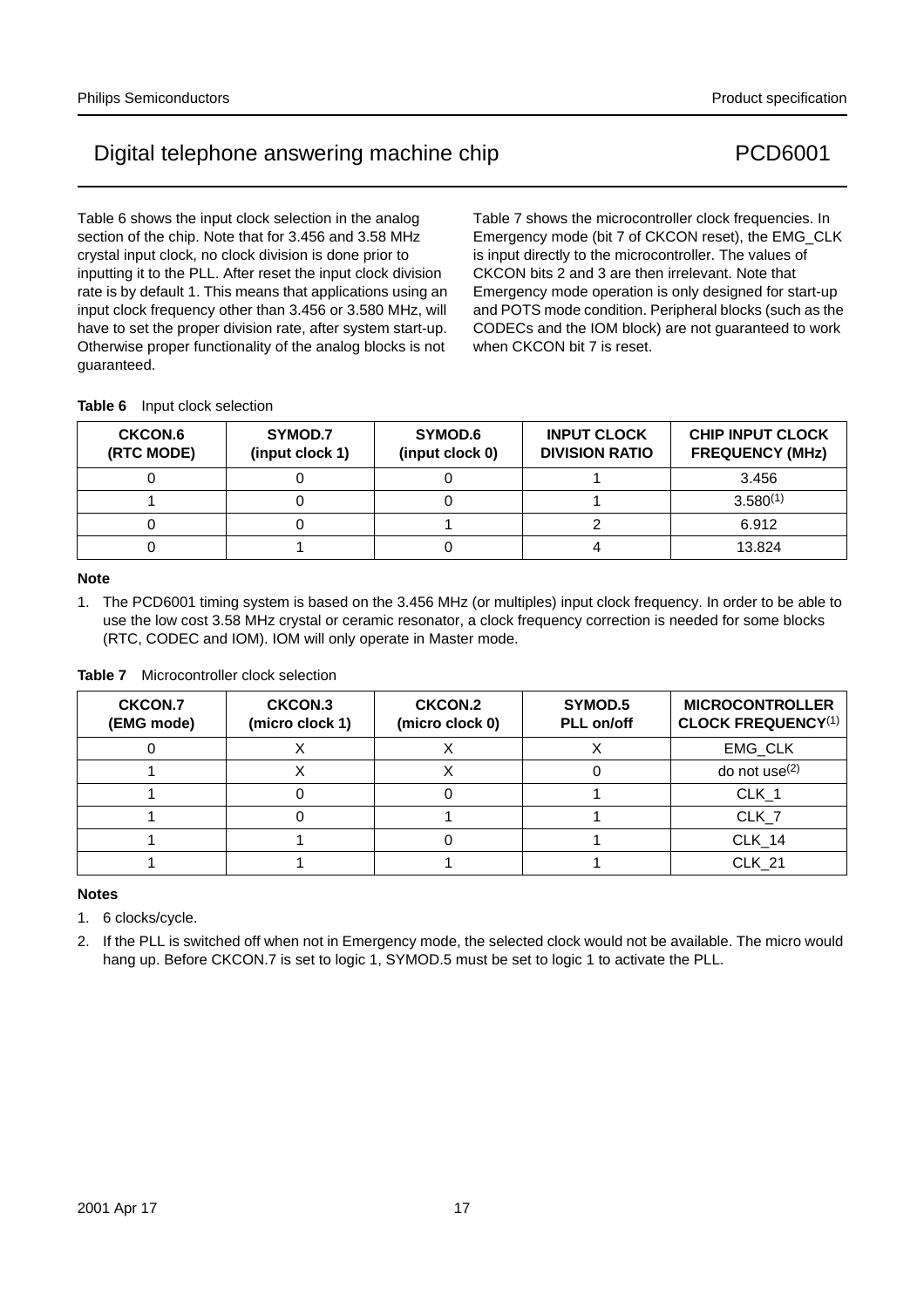Table 8 shows the DSP clock frequency settings. Setting the DSP frequency to the correct value according to the operation mode of the DSP is done by the Application Programming Interface (API). Please refer to the API specification for more details.

Table 9 shows CLK\_3 selection (CKCON.6/CKCON.7 according to Fig.4). The selection depends on the type of crystal which is connected (determined by RTC mode setting according to Table 6). The setting of CKCON [6:7], thus determines the selection of the CLK\_3 source (see Table 2 and Fig.4). If CKCON.7 = 0 to denote Emergency mode - CLK\_3 will be derived from the EMG\_CLK, as shown in the following tables.

The TICB provides two periodic outputs to the microcontroller: FS\_event and TIME\_event. FS\_event is programmable to 4 different rates. Both outputs are derived from and therefore synchronized to FS1. The outputs are connected to an interrupt input of the microcontroller and called 'Time\_event interrupt' and 'FS\_event interrupt' respectively. The selection of the FS\_event interrupt rate is done via the CKCON SFR, see Section 9.2.4. Figure 8 shows the generation of these interrupts. Table 10 shows the selection of the FS\_event rate. The FS1 clock is provided by the CDCCNTRL block shown in Fig.4.

| <b>CKCON.7</b><br>(EMG mode) | CKCON.5<br>(DSP clock 1) | <b>CKCON.4</b><br>(DSP clock 0) | SYMOD.5<br>(PLL on/off) | <b>DSP CLOCK</b><br><b>FREQUENCY</b> |
|------------------------------|--------------------------|---------------------------------|-------------------------|--------------------------------------|
|                              |                          |                                 |                         | EMG CLK                              |
|                              |                          |                                 |                         | no clock active                      |
|                              |                          |                                 |                         | CLK <sub>1</sub>                     |
|                              |                          |                                 |                         | CLK <sub>7</sub>                     |
|                              |                          |                                 |                         | CLK <sub>42</sub>                    |
|                              |                          |                                 |                         | CLK <sub>28</sub>                    |

### **Table 9** CODEC clock selection

| <b>CKCON.7</b><br>(EMG mode) | <b>CKCON.6</b><br>(RTC mode) | <b>CLK 3 SOURCE</b> |
|------------------------------|------------------------------|---------------------|
|                              |                              | $EMG$ $CLK(1)$      |
|                              |                              | CLK3_CORR           |
|                              |                              | CLK3 OUT            |

### **Note**

1. A phase corrected CLK\_3 clock is not available in Emergency mode (CKCON.7 = 0). For a CLK\_3 phase correction  $(CKCON.6 = 1)$ , CLK\_21 must be available.

|  |  |  |  | <b>Table 10 FS</b> event rate selection |
|--|--|--|--|-----------------------------------------|
|--|--|--|--|-----------------------------------------|

| <b>CKCON.1</b><br>(FS_event 1) | <b>CKCON.0</b><br>(FS_event 0) | <b>FS_event INTERRUPT RATE</b> |        |                           |  |  |  |  |
|--------------------------------|--------------------------------|--------------------------------|--------|---------------------------|--|--|--|--|
|                                |                                | FS1/16                         | 500 Hz | 2 ms                      |  |  |  |  |
|                                |                                | <b>FS1/8</b>                   | 1 kHz  | 1 ms                      |  |  |  |  |
|                                |                                | <b>FS1/4</b>                   | 2 kHz  | $500 \mu s$               |  |  |  |  |
|                                |                                | FS <sub>1</sub>                | 8 kHz  | $125 \text{ }\mu\text{s}$ |  |  |  |  |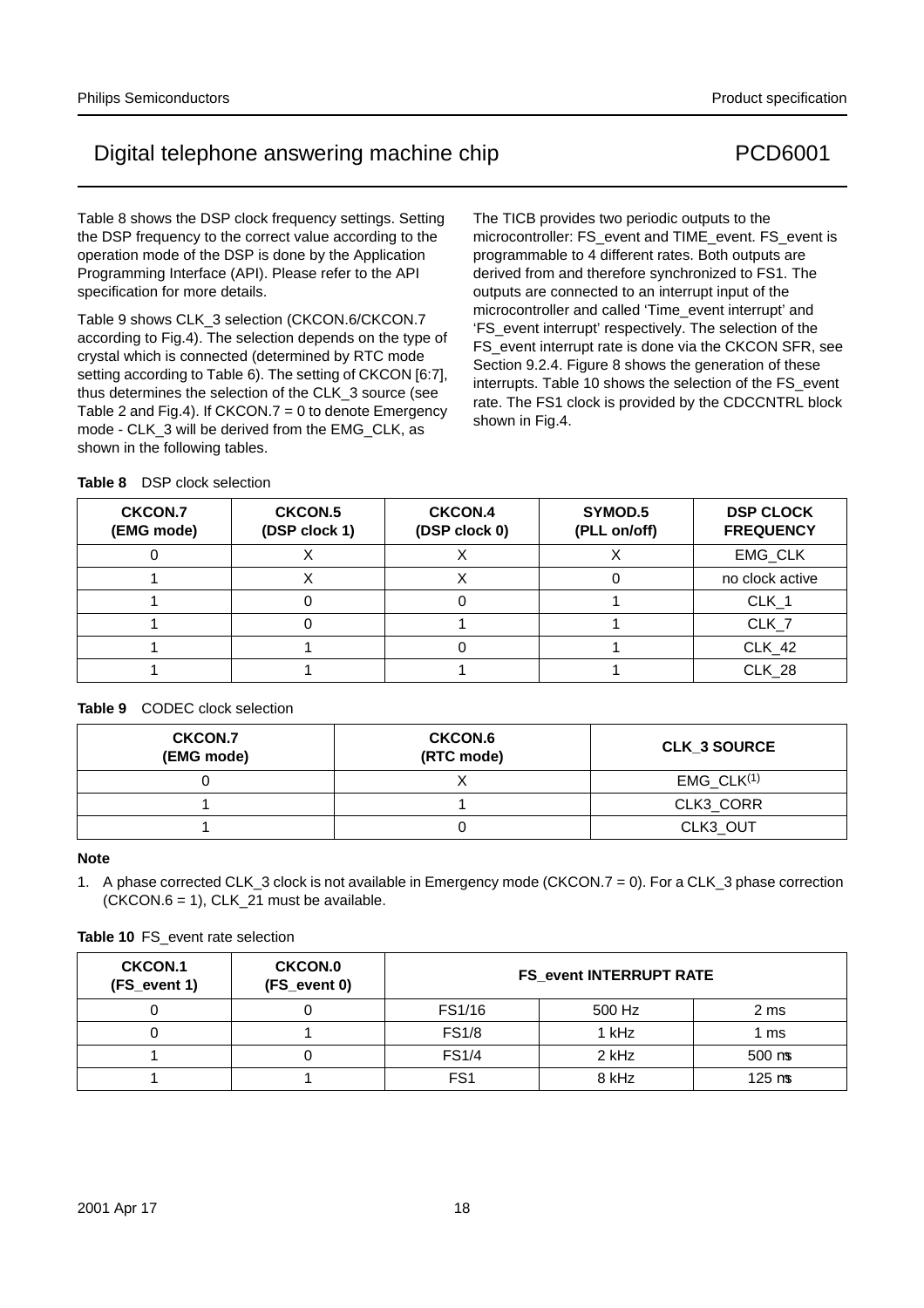### **9.3 Real-Time Clock generation**

The Real-Time Clock (RTC) divider provides a 1 minute timing signal which is available as an interrupt to the microcontroller. The RTC CLK input clock is always active, whether the PLL is active or not. Thus the complete chip can be set into Power-down mode (but not System-off mode), where the microcontroller can be woken up by the RTC to maintain the values for date and time. The RTC CLK is directly derived from the EMG CLK input clock signal.

Figure 6 shows the RTC clock generation. To divide a 3.456 or a 3.580 MHz clock into a 1 minute RTC signal a 28 bit counter is required to count  $60 \times 3.456 \times 10^6$  clock periods. To determine the number of most significant bits of this counter required for an accurate RTC, the maximum allowed time deviation per month and the crystal accuracy need to be taken into account. The LSB of the 28 counter has an accuracy of  $1/(60 \times 3.456 \times 10^6) = 0.005$ parts-per-million (ppm). Since a normal crystal accuracy is about 10 ppm it is tolerable to have only the 17 MSB of the counter available  $(10/0.005 = 2000)$ , which implies that the 11 LSB can be disregarded), as shown in Fig.6.

If one month is set to  $30 \times 24 \times 60 \times 60 = 2.6 \times 106$ seconds, 10 ppm deviation equals 26 seconds per month or about 5 minutes per year.

Since there are 2 possible RTC\_CLK values, 3.580 and 3.456 MHz, there are 2 comparators selectable for the

**Table 11** Comparator contents

RTC; COMP\_3.580 and COMP\_3.456. The nominal value of these comparators are (11 LSB are set to logic 0):

COMP\_3.580: CCD2800H (RTCON = A5H)

COMP\_3.456: C5C1000H (RTCON = 82H).

In Section 9.2 the conditions for the RTC\_MODE signal are described.To allow connection of various crystals or ceramic resonators, as well as to provide adjustment of the RTC clock according to the crystal tolerance, 8 of the 17 most significant bits of the comparators are programmable via the SFR register RTCON. The binary values of the comparators are then as shown in Table 11.

Since the accuracy of Q11 is 10 ppm, with the adjustment of the RTC via RTCON an accuracy of ±5 ppm can be achieved. For an RTC pulse every 1 minute the outer limits of the crystal frequency inputs which can be connected are:

COMP\_3.580 (max): CCFF800H  $\rightarrow$  3.582600 MHz COMP  $3.580$  (min): CC80000H  $\rightarrow$  3.573897 MHz. COMP\_3.456 (max): C5FF800H  $\rightarrow$  3.460267 MHz COMP\_3.456 (min): C580000H  $\rightarrow$  3.451563 MHz.

The default value of RTCON for an input frequency 3.58 MHz is A5H and for an input frequency of 3.456 MHz is 82H.

|                        | Q27 |  |        |   |                  |   |  | Q18                              |                   |                           |                   |           |                               |                               | Q11                           |
|------------------------|-----|--|--------|---|------------------|---|--|----------------------------------|-------------------|---------------------------|-------------------|-----------|-------------------------------|-------------------------------|-------------------------------|
| COMP_3.580             |     |  | ⌒<br>U |   |                  | ັ |  | x                                | $\checkmark$<br>́ | v<br>$\sim$               | v<br>$\mathbf{v}$ | $\lambda$ | $\overline{\phantom{a}}$<br>◠ | $\overline{\phantom{a}}$<br>́ | $\overline{\phantom{a}}$<br>́ |
| $\mathsf{COMP}\_3.456$ |     |  | ⌒<br>U | U | U                | ັ |  | X                                | $\checkmark$<br>́ | $\mathbf{v}$<br>$\lambda$ | v<br>$\mathbf{v}$ | ́         | $\overline{\phantom{a}}$<br>◠ | v<br>́                        | $\overline{\phantom{a}}$<br>́ |
|                        |     |  |        |   | $\sqrt{b}$ bit 7 |   |  | $\leftarrow$ RTCON $\rightarrow$ |                   |                           |                   | bit 0     |                               |                               |                               |

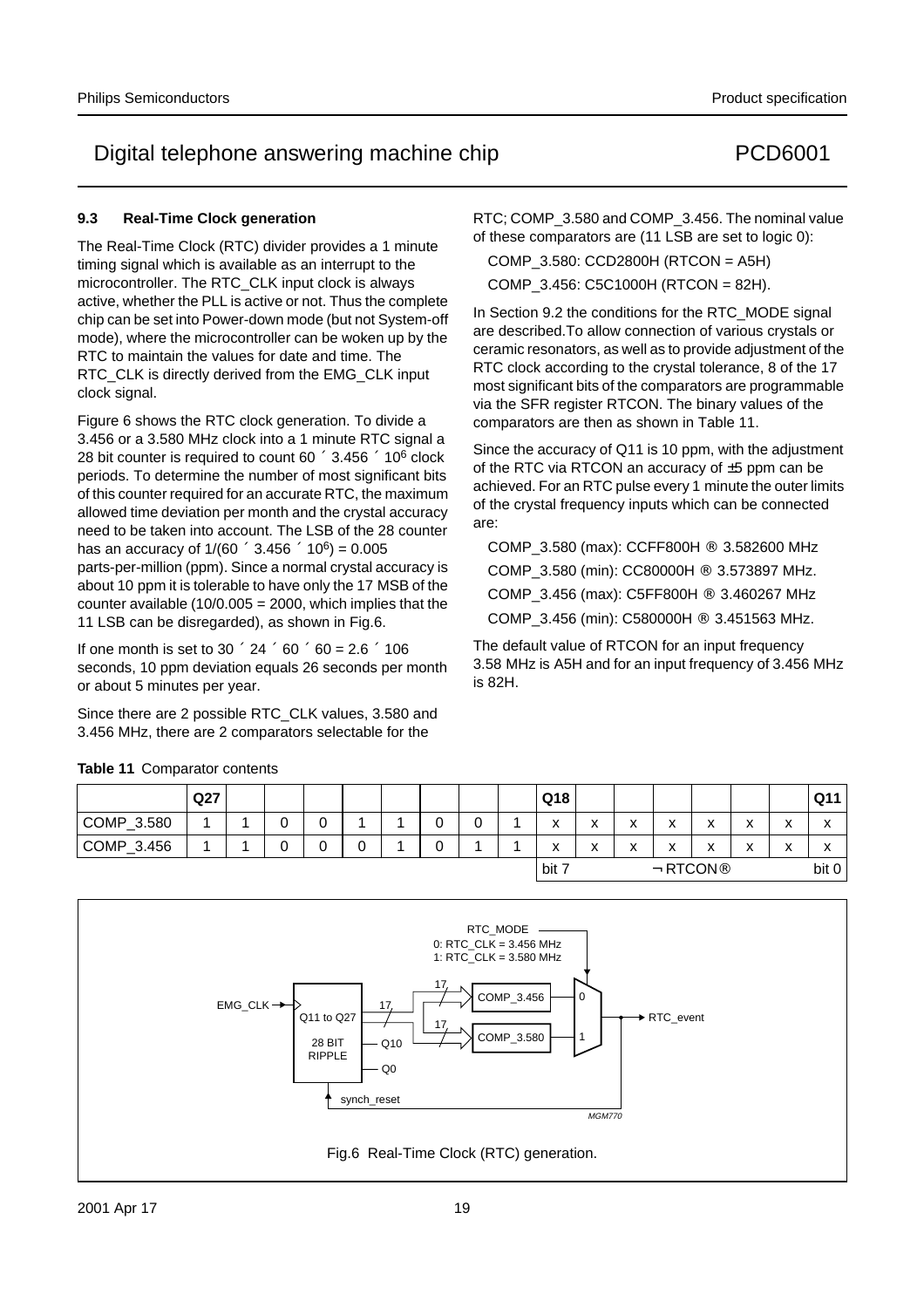## **10 THE MICROCONTROLLER**

The embedded MS80C51 microcontroller controls the Digital Telephone Answering Machine (DTAM) chip by means of Special Function Registers (SFRs). SFRs are defined for the blocks MCB, TICB, PCON, DSP, I<sup>2</sup>C-bus, ports P1, P3 and P4, MA, MSK and ANA (the analog blocks). All of these (except SFR PCON) are shown in the block diagram in Fig.1. The architecture of the microcontroller itself and the interface to these blocks are described in this chapter.

### **10.1 Microcontroller architecture**

The microcontroller architecture and its environment is shown in Fig.7.

The microcontroller has some application-specific peripherals such as the I2C-bus, Watchdog Timer (WD), P1, P3, P4, MCB, External Interface with MA port, SFRs of the DSP block, the TICB and the ANA block. Most of these functions and SFRs are located in the Application Specific Function block (ASF), see Fig.7.

The 80C51 core contains the 80C51 standard functions such as Timer 0 and Timer 1, power-down/idle states and a 15 vector dual-level interrupt controller INT15L2. Furthermore, the microcontroller contains the Metalink enhanced hooks protocol which enables Metalink emulation via ALE, PSEN, EA, P0 and P2. The external program memory access is done via the standard Ports P0 and P2. Connection of external flash memory is done via the P4, P0 and P2 I/O pads. The microcontroller Clock Driver (CD) has no clock divider, which means that the microcontroller operates on 6 microcontroller\_CLK clocks per machine cycle.

The 80C51 has a few basic modes of operation: Reset, Normal, Metalink, Test (various) Idle and Power-down. Entering the Metalink mode can be done via inputs ALE and  $\overline{EA}$  during a reset.

The Idle mode can be entered by setting the IDL bit in the PCON register. Leaving the Idle mode can be done via a master reset (RSTIN), any external interrupt, a DSP\_event, TIME\_event or RTC\_event, Timer 0 and Timer 1, I2C-bus interrupt, MSK\_event or FS\_event; if these interrupts are enabled.

The Power-down mode can be entered by setting the PD bit in PCON. The power-down logic of the microcontroller will turn all microcontroller clocks off.

The TIME\_event, DSP\_event, RTC\_event and EX2 to EX6 are mixed with EX0 (see Fig.10) and therefore make use of the standard wake-up circuitry of the 80C51. These interrupts should be active for more than 6 clocks (read, modify, write of IRQ1 takes 1 instruction) to guarantee the interrupt for the microcontroller.

Setting the PD bit of PCON after setting the system-off bit of SPCON, will trigger the analog section to turn off the oscillator and therefore the whole chip. In order to keep static supply currents minimal, it is advised to switch off the digital-to-analog part of the CODECs before going in this system-off mode. Wake-up from system-off can be done via a RSTIN or an external interrupt EX0 to EX6 (if the EX0 interrupt is enabled) or EX1 (if the EX1 interrupt is enabled). A wake-up from system-off will always reset the PCD6001. The EX interrupt condition should last more than  $4096 + 64 + 4$  clocks to be sure that the interrupt is handled when entering the normal mode. If the interrupt is shorter the microcontroller will only enter the normal mode after the reset is gone.

### **10.2 Memory mapping**

The memory map of the 80C51 is shown in Fig.8. In addition to all the SFRs, the microcontroller has 128 bytes of directly addressable (DATA) memory, 128 bytes of indirectly addressable (IDATA) memory and 512 bytes of AUX RAM, the on-chip 'MOVX' addressable (XDATA) memory. On-chip XDATA memory access can be disabled by setting the ARD bit in PCON to logic 1. The internal 32-kbyte ROM of microcontroller program (CODE) memory can be accessed when  $\overline{EA}$  is set to logic 1.

Via Ports P0, MA, P2 and P4 it is possible to access up to 512 kbytes of external speech data memory stored in a parallel flash memory. A CAD flash memory can also be mapped in this area. A serial (SPI or Microwire compatible) flash memory can be connected to P4 which is controlled by the MCB. Up to 64 kbytes of program (CODE) memory can be connected to the P0, P2 and PSEN pads. This can be any external program memory (like the MON51 target debug ROM) if  $\overline{EA}$  is logic 0.

When the EAM SFR bit (P4CFG.5) is logic 0 (default after reset), the XRAM-mapped control registers can only be accessed if P4.3 is logic 1. Otherwise, XRAM addressing is independent of the value of the P4.3 SFR bit.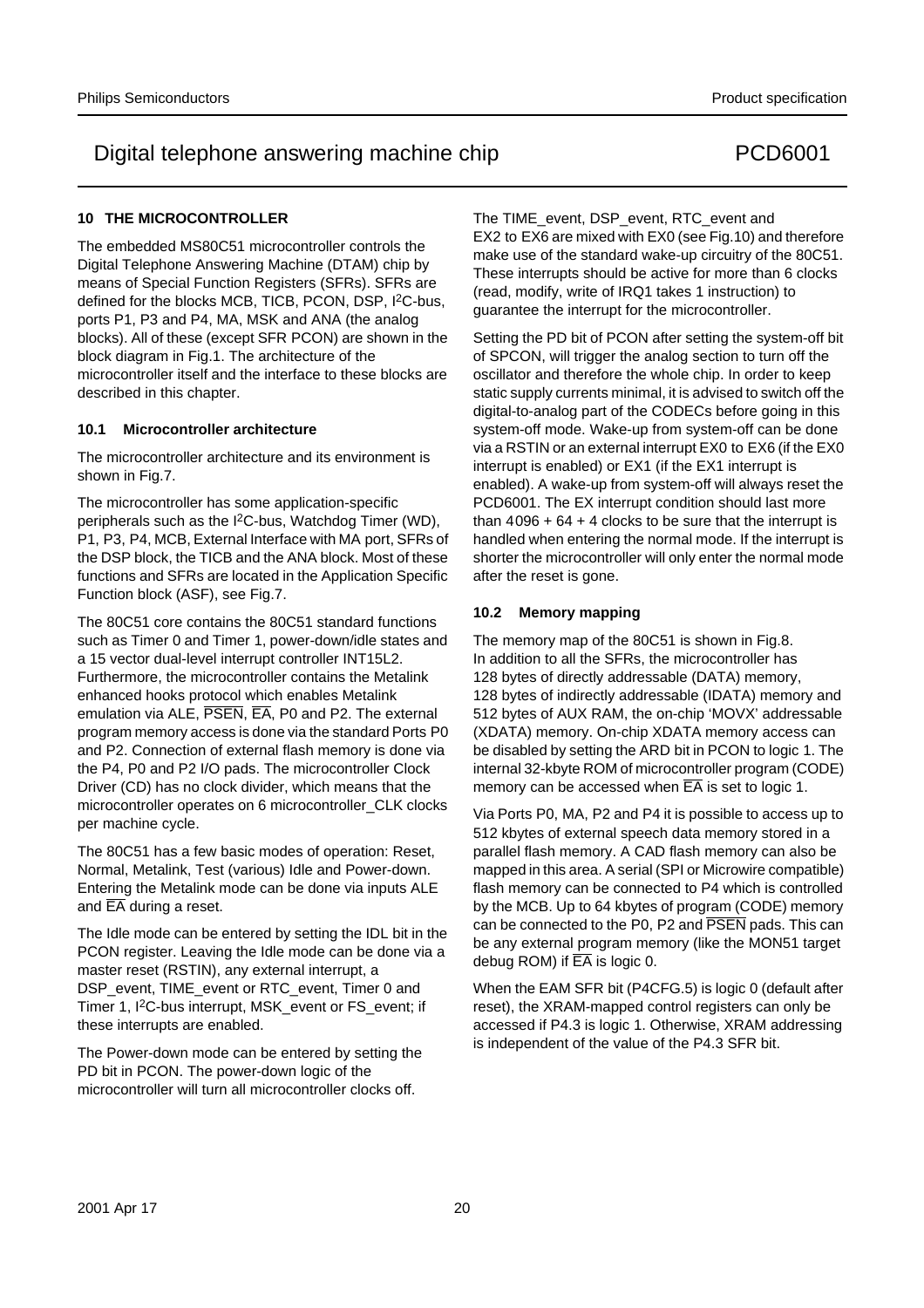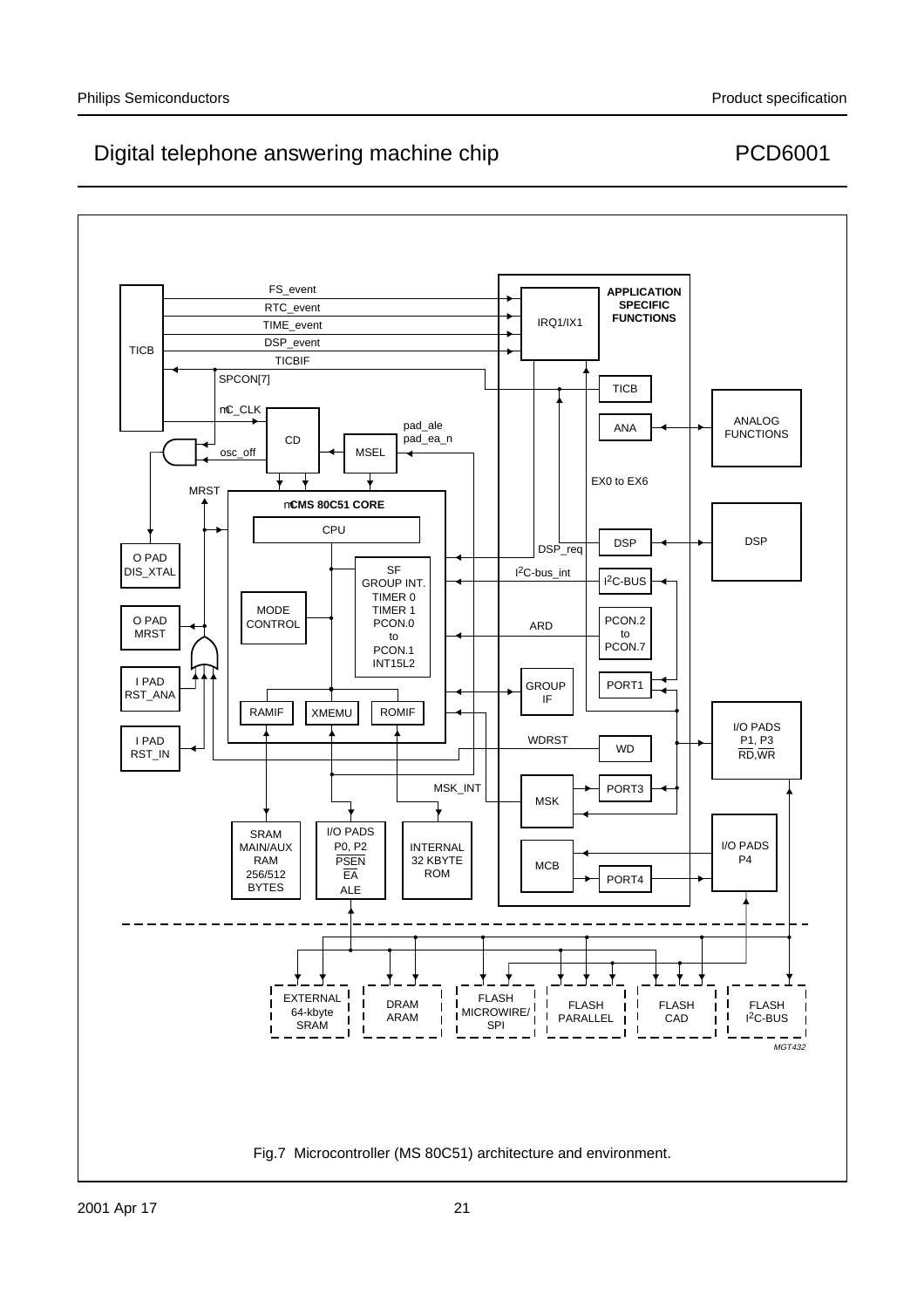

### 2001 Apr 17 22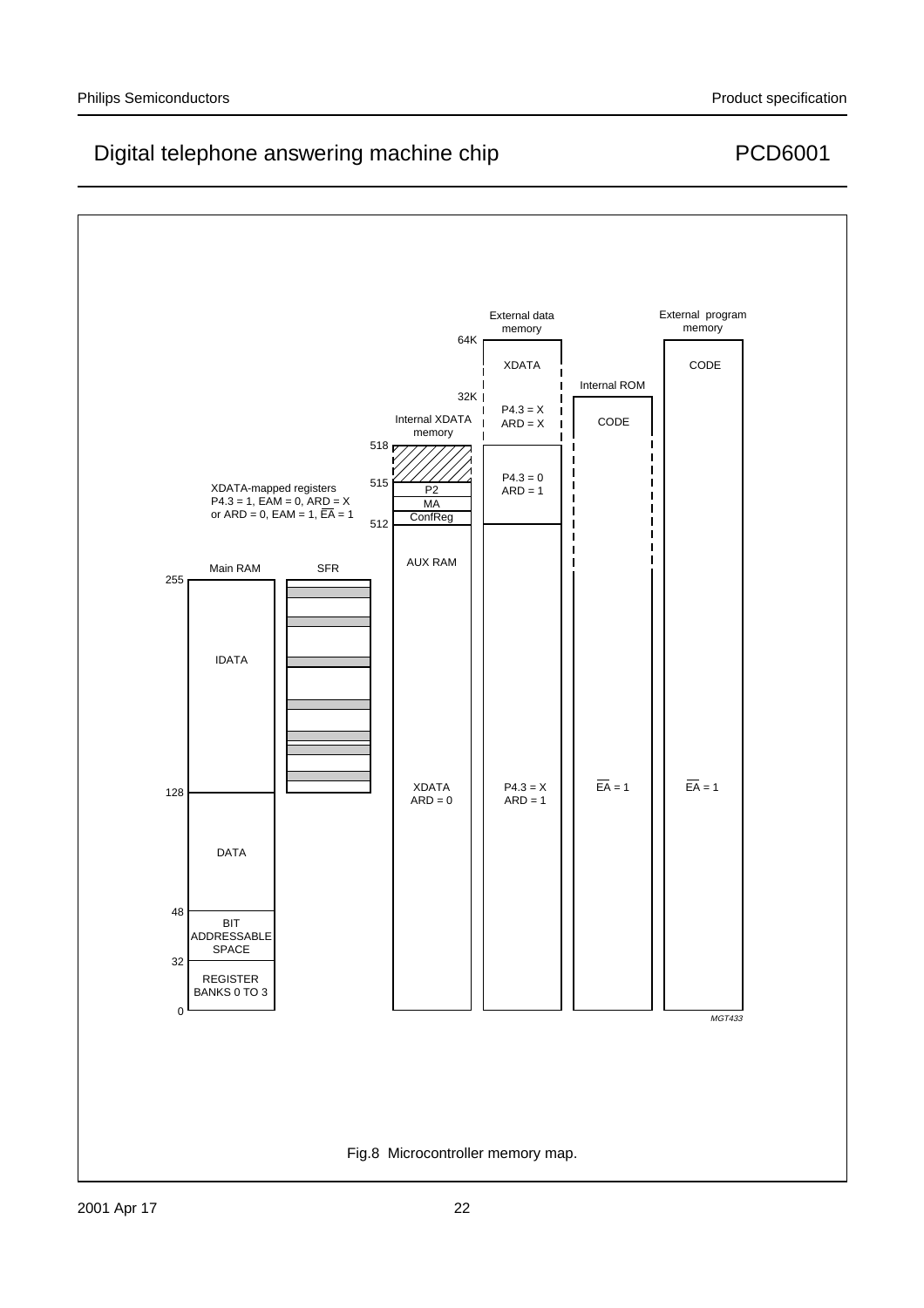# Digital telephone answering machine chip  $PCD6001$

## **10.3 SFR mapping**

The SFR mapping for the microcontroller is shown in Table 12. All SFRs and their reset states are described in Table 13.

| <b>SFR</b>              |                       | <b>SPECIAL FUNCTION REGISTERS 8 BITS EACH</b> |                          |                      |                          |                      |                          |                      |  |  |  |  |
|-------------------------|-----------------------|-----------------------------------------------|--------------------------|----------------------|--------------------------|----------------------|--------------------------|----------------------|--|--|--|--|
| <b>ADDRESS</b><br>(HEX) | <b>ADDRESSABLE(1)</b> | <b>ONLY BYTE ADDRESSABLE</b>                  |                          |                      |                          |                      |                          |                      |  |  |  |  |
| F8 to FF                | IP1 <sup>(2)</sup>    | —                                             | —                        | —                    |                          | —                    |                          | WDT <sup>(2)</sup>   |  |  |  |  |
| F0 to F7                | B(2)                  |                                               | —                        |                      |                          |                      |                          | <b>WDTKEY</b>        |  |  |  |  |
| E8 to EF                | IEN1 <sup>(2)</sup>   | IX1                                           | —                        | —                    | —                        |                      | —                        |                      |  |  |  |  |
| E0 to E7                | ACC <sup>(2)</sup>    |                                               |                          |                      |                          |                      |                          |                      |  |  |  |  |
| D8 to DF                | S1CON <sup>(2)</sup>  | $S1STA^{(2)(3)}$                              | $S1$ DAT <sup>(2)</sup>  | S1ADR <sup>(2)</sup> | $\overline{\phantom{0}}$ | —                    | $\overline{\phantom{0}}$ | —                    |  |  |  |  |
| D0 to D7                | PSW <sup>(2)</sup>    |                                               | $\overline{\phantom{0}}$ |                      | $\overline{\phantom{0}}$ | —                    |                          | —                    |  |  |  |  |
| C8 to CF                | <b>MCON</b>           | <b>MBUF</b>                                   | <b>MSTAT</b>             | —                    |                          |                      | —                        | —                    |  |  |  |  |
| C0 to C7                | IRQ1                  | <b>INTC</b>                                   | GPADR <sup>(3)</sup>     | <b>GPADC</b>         | <b>GPDAR</b>             | <b>SYMOD</b>         | $\overline{\phantom{0}}$ | <b>DTCON</b>         |  |  |  |  |
| B8 to BF                | IPO <sup>(2)</sup>    | <b>XWUD</b>                                   | <b>VREFR</b>             | CDVC <sub>1</sub>    | CDVC <sub>2</sub>        | CDTR1 <sup>(4)</sup> | $\overline{\phantom{0}}$ | TCTRL <sup>(4)</sup> |  |  |  |  |
| B0 to B7                | $P3^{(2)}$            | —                                             | $\qquad \qquad$          | —                    |                          | PMTR1 <sup>(4)</sup> | PMTR2 <sup>(4)</sup>     | CDTR2 <sup>(4)</sup> |  |  |  |  |
| A8 to AF                | IENO <sup>(2)</sup>   | <b>MCSC</b>                                   | <b>MCSD</b>              | <b>ALTP</b>          | $\overline{\phantom{0}}$ | —                    |                          | —                    |  |  |  |  |
| A0 to A7                | $\qquad \qquad -$     |                                               | $DTMO^{(3)}$             | $DTM1^{(3)}$         | $DTM2^{(3)}$             | MTD <sub>0</sub>     | MTD1                     | MTD <sub>2</sub>     |  |  |  |  |
| 98 to 9F                | P4                    | <b>SPCON</b>                                  | <b>CKCON</b>             | <b>RTCON</b>         | $\qquad \qquad$          | CDTR1 <sup>(4)</sup> | $\qquad \qquad -$        | P4CFG                |  |  |  |  |
| 90 to 97                | $P1^{(2)}$            |                                               |                          | —                    | $\overline{\phantom{0}}$ | —                    | $\qquad \qquad -$        | $\qquad \qquad -$    |  |  |  |  |
| 88 to 8F                | TCON <sup>(2)</sup>   | TMOD <sup>(2)</sup>                           | TLO <sup>(2)</sup>       | TL1 <sup>(2)</sup>   | THO <sup>(2)</sup>       | TH1 <sup>(2)</sup>   |                          | —                    |  |  |  |  |
| 80 to 87                |                       | SP(2)                                         | DPL(2)                   | DPH <sup>(2)</sup>   |                          |                      |                          | <b>PCON</b>          |  |  |  |  |

## **Notes**

- 1. SFRs in this column are both bit and byte-addressable.
- 2. Complies to 80C51 family architecture specification.
- 3. These registers are read only (all other SFRs are read/write).
- 4. Reserved register, used for testing purposes. Writing of reserved or undocumented bits might lead to unexpected behaviour of the device (see Section 10.8).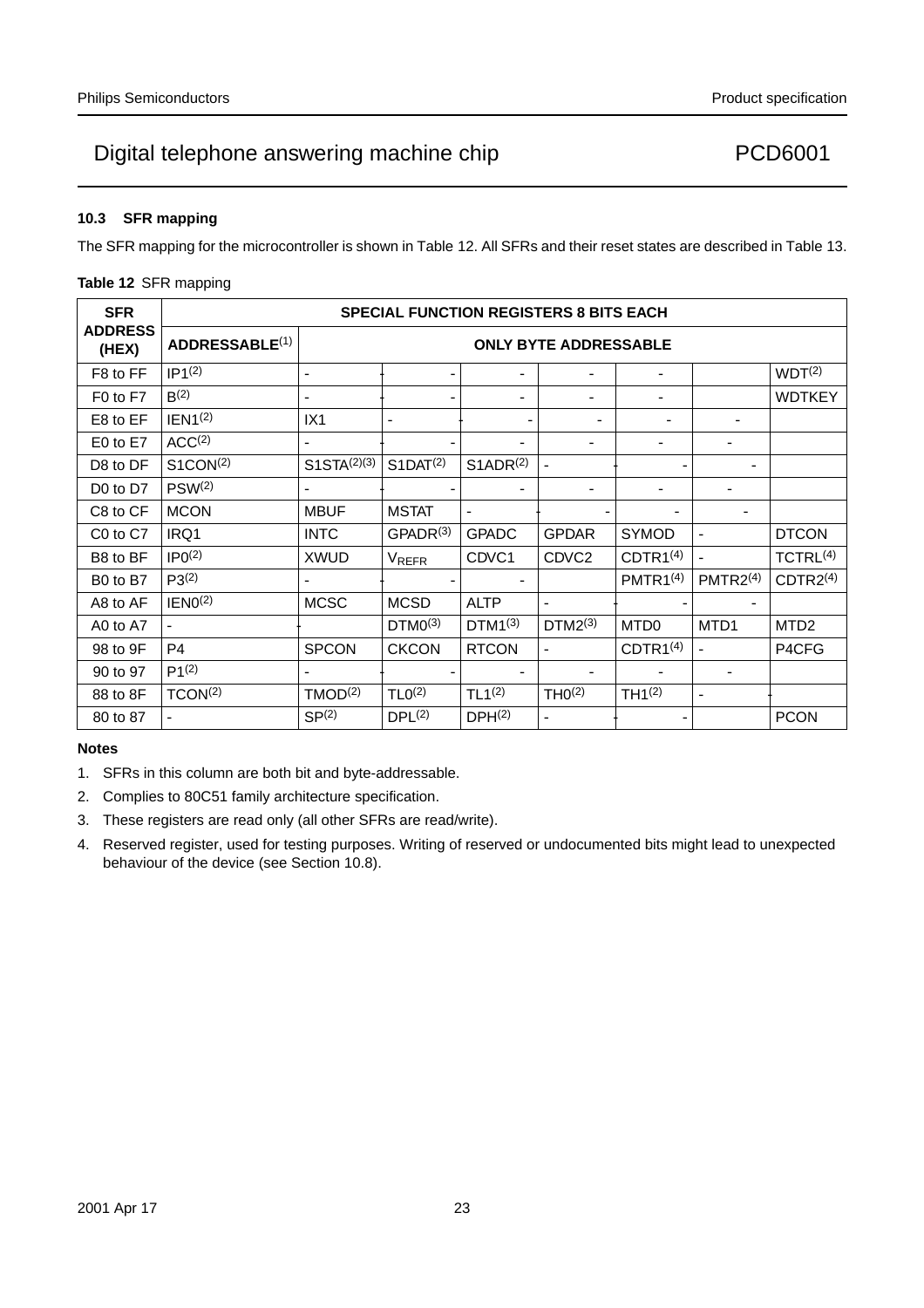## **Table 13** Microcontroller register list

| <b>NAME</b>       | <b>ADDRESS (HEX)</b> | <b>DESCRIPTION</b>                                                         | <b>RESET STATE(1)</b> |
|-------------------|----------------------|----------------------------------------------------------------------------|-----------------------|
| <b>ACC</b>        | E <sub>0</sub>       | accumulator                                                                | 0000 0000             |
| <b>ALTP</b>       | AB                   | LE and GPC control                                                         | X000 0000             |
| А                 |                      | accumulator                                                                | 0000 0000             |
| B                 | F <sub>0</sub>       | B register for multiply, divide or scratch                                 | 0000 0000             |
| <b>CKCON</b>      | <b>9A</b>            | <b>Clock Control Register</b>                                              | 0000 0000             |
| CDVC1             | BB                   | CODEC digital volume control for CODEC1                                    | <b>OOXX OXXX</b>      |
| CDVC2             | <b>BC</b>            | CODEC digital volume control for CODEC2                                    | <b>OOXX OXXX</b>      |
| CDTR1             | <b>BD</b>            | CODEC Test Register 1; see note 1                                          | <b>OOXX OXXX</b>      |
| CDTR <sub>2</sub> | B7                   | CODEC Test Register 2; see note 2                                          | <b>OOXX OXXX</b>      |
| <b>DTCON</b>      | C7                   | line selection and alternative gain control register                       | XX00 X00X             |
| <b>DPL</b>        | 82                   | data pointer low                                                           | 0000 0000             |
| <b>DPH</b>        | 83                   | data pointer high                                                          | 0000 0000             |
| DTM <sub>0</sub>  | A2                   | DSP to Microcontroller Communication Register 0 (read only)                | 0000 0000             |
| DTM1              | A <sub>3</sub>       | DSP to Microcontroller Communication Register 1 (read only)                | 0000 0000             |
| DTM <sub>2</sub>  | A4                   | DSP to Microcontroller Communication Register 2 (read only)                | 0000 0000             |
| <b>GPADC</b>      | C <sub>3</sub>       | automatic analog-to-digital conversion, channel select, request<br>confirm | XXXX X000             |
| <b>GPADR</b>      | C <sub>2</sub>       | digital value of analog input (read only)                                  | 0000 0000             |
| <b>GPDAR</b>      | C4                   | digital value of analog output                                             | 1000 0000             |
| <b>IEN0</b>       | A <sub>8</sub>       | Interrupt Enable Register 0                                                | 0000 0000             |
| IEN1              | E8                   | Interrupt Enable Register 1                                                | 0000 0000             |
| <b>INTC</b>       | C <sub>1</sub>       | Interrupt Control Register                                                 | XXXX XX00             |
| IP <sub>0</sub>   | B <sub>8</sub>       | Interrupt Priority Register 0                                              | X000 0000             |
| IP <sub>1</sub>   | F <sub>8</sub>       | Interrupt Priority Register 1                                              | 0000 0000             |
| IRQ1              | CO                   | Interrupt Request Flag Register                                            | 0000 0000             |
| IX1               | E9                   | <b>Interrupt Polarity Register</b>                                         | XXX0 0000             |
| <b>MCSD</b>       | AA                   | Memory Control Serial Data Register                                        | 0000 0000             |
| <b>MCSC</b>       | A <sub>9</sub>       | Memory Control Serial Command Register                                     | XXXX 0000             |
| MTD <sub>0</sub>  | A <sub>5</sub>       | microcontroller to DSP communication register 0                            | 0000 0000             |
| MTD1              | A6                   | microcontroller to DSP communication register 1                            | 0000 0000             |
| MTD <sub>2</sub>  | A7                   | microcontroller to DSP communication register 2                            | 0000 0000             |
| <b>MCON</b>       | C8                   | <b>MSK Control Register</b>                                                | 0000 0000             |
| <b>MBUF</b>       | C <sub>9</sub>       | MSK Data Buffer Register                                                   | XXXX XXXX             |
| <b>MSTAT</b>      | CA                   | <b>MSK Status Register</b>                                                 | 0X00 0000             |
| P <sub>1</sub>    | 90                   | general purpose digital I/O                                                | 1111 1111             |
| P <sub>3</sub>    | B <sub>0</sub>       | general purpose digital I/O                                                | 1111 1111             |
| P <sub>4</sub>    | 98                   | P4 can be used to control flash memory                                     | XX01 1110             |
| P4CFG             | 9F                   | P4 configuration and addressing mode register                              | 0000 0000             |
| <b>PCON</b>       | 87                   | Power and Interrupt Control Register                                       | X000 0000             |
| PMTR1             | B <sub>5</sub>       | Power Management Test Register 1; see note 2                               | 0000 0000             |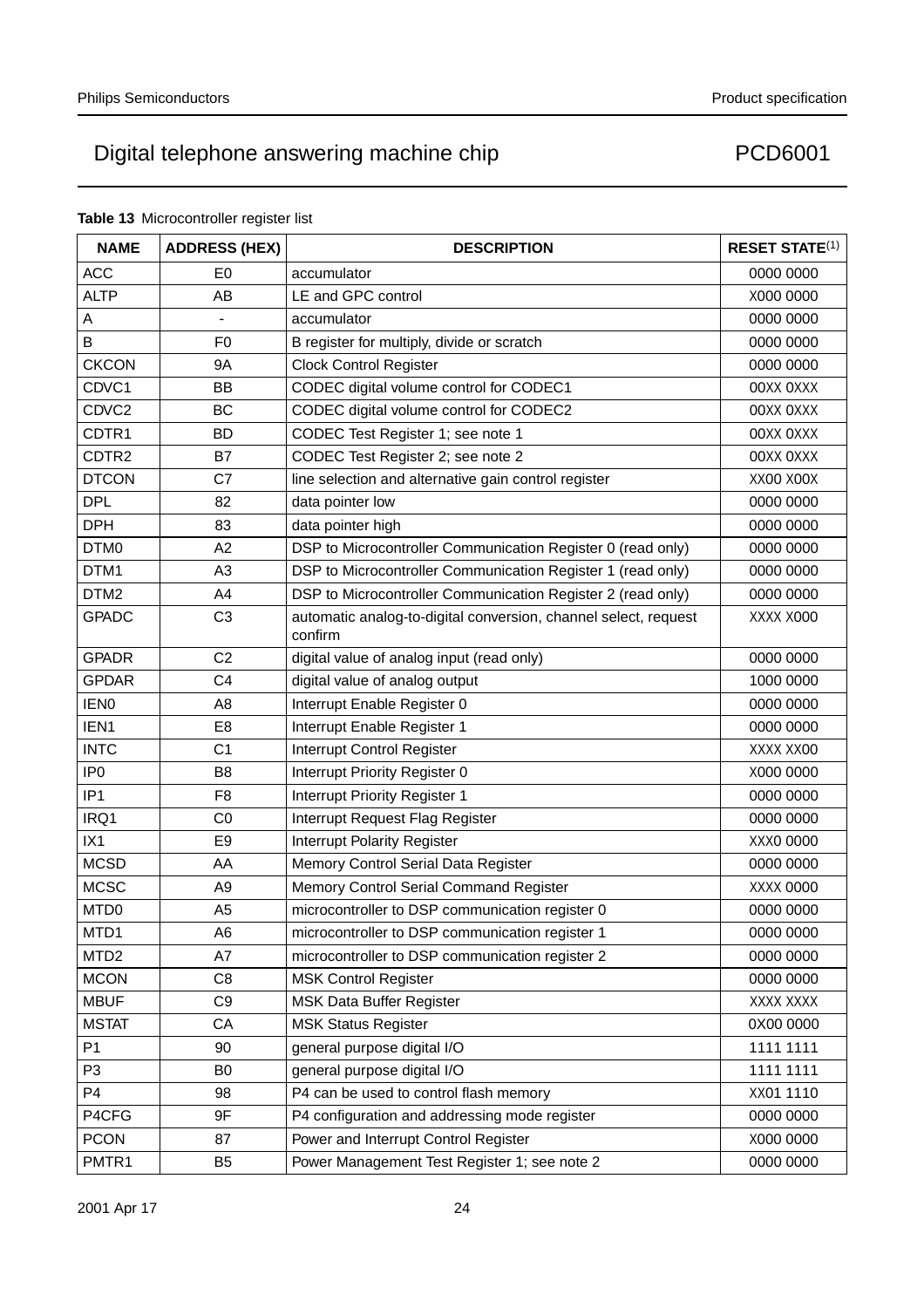# Digital telephone answering machine chip  $PCD6001$

| <b>NAME</b>       | <b>ADDRESS (HEX)</b> | <b>DESCRIPTION</b>                               | <b>RESET STATE(1)</b> |
|-------------------|----------------------|--------------------------------------------------|-----------------------|
| PMTR <sub>2</sub> | B <sub>6</sub>       | Power Management Test Register 2; see note 2     | 0000 0000             |
| <b>PSW</b>        | D <sub>0</sub>       | Program Status Word                              | 0000 0000             |
| <b>RTCON</b>      | 9 <sub>B</sub>       | Real-Time Clock control                          | 0000 0000             |
| S1CON             | D <sub>8</sub>       | I <sup>2</sup> C-bus Serial Control Register     | 0000 0000             |
| S1ADR             | DB                   | I <sup>2</sup> C-bus own slave address register  | 0000 0000             |
| S1DAT             | DA                   | I <sup>2</sup> C-bus Data Shift Register         | 0000 0000             |
| S1STA             | D <sub>9</sub>       | I <sup>2</sup> C-bus Status Register (read only) | 1111 1000             |
| <b>SYMOD</b>      | C <sub>5</sub>       | analog system mode control                       | 0000 0000             |
| <b>SPCON</b>      | 99                   | system power and clock configuration             | 0XX0 0000             |
| <b>SP</b>         | 81                   | <b>Stack Pointer</b>                             | 0000 0111             |
| <b>TCON</b>       | 88                   | Timer/counter Control Register                   | 0000 0000             |
| <b>TMOD</b>       | 89                   | Timer/counter Mode Control Register              | 0000 0000             |
| TL <sub>0</sub>   | 90                   | Timer Low Register 0                             | 0000 0000             |
| TL <sub>1</sub>   | 91                   | Timer Low Register 1                             | 0000 0000             |
| TH <sub>0</sub>   | 92                   | Timer High Register 0                            | 0000 0000             |
| TH <sub>1</sub>   | 93                   | Timer High Register 1                            | 0000 0000             |
| <b>VREFR</b>      | BA                   | Voltage Reference Register                       | 1010 0000             |
| <b>WDT</b>        | FF                   | Watchdog Timer                                   | 0000 0000             |
| <b>WDTKEY</b>     | F7                   | Watchdog Key Register                            | 0000 0000             |
| <b>XWUD</b>       | B <sub>9</sub>       | external wake-up disable                         | 0000 0000             |

### **Notes**

- 1. All SFR bits with reset state 'X' are either 'spare' (i.e. have a memory bit in this position with reset state '0') or '-' (i.e. do not have a physical memory bit in this position). All 'spare' bits can be addressed and used as additional general purpose bits. All bits marked '-' cannot be addressed by the user. To see which bits are 'spare' or '-' refer to the respective SFR layouts.
- 2. Reserved registers, used for testing purposes. Writing of undocumented or reserved bits might lead to unexpected behaviour of the device (see Section 10.8).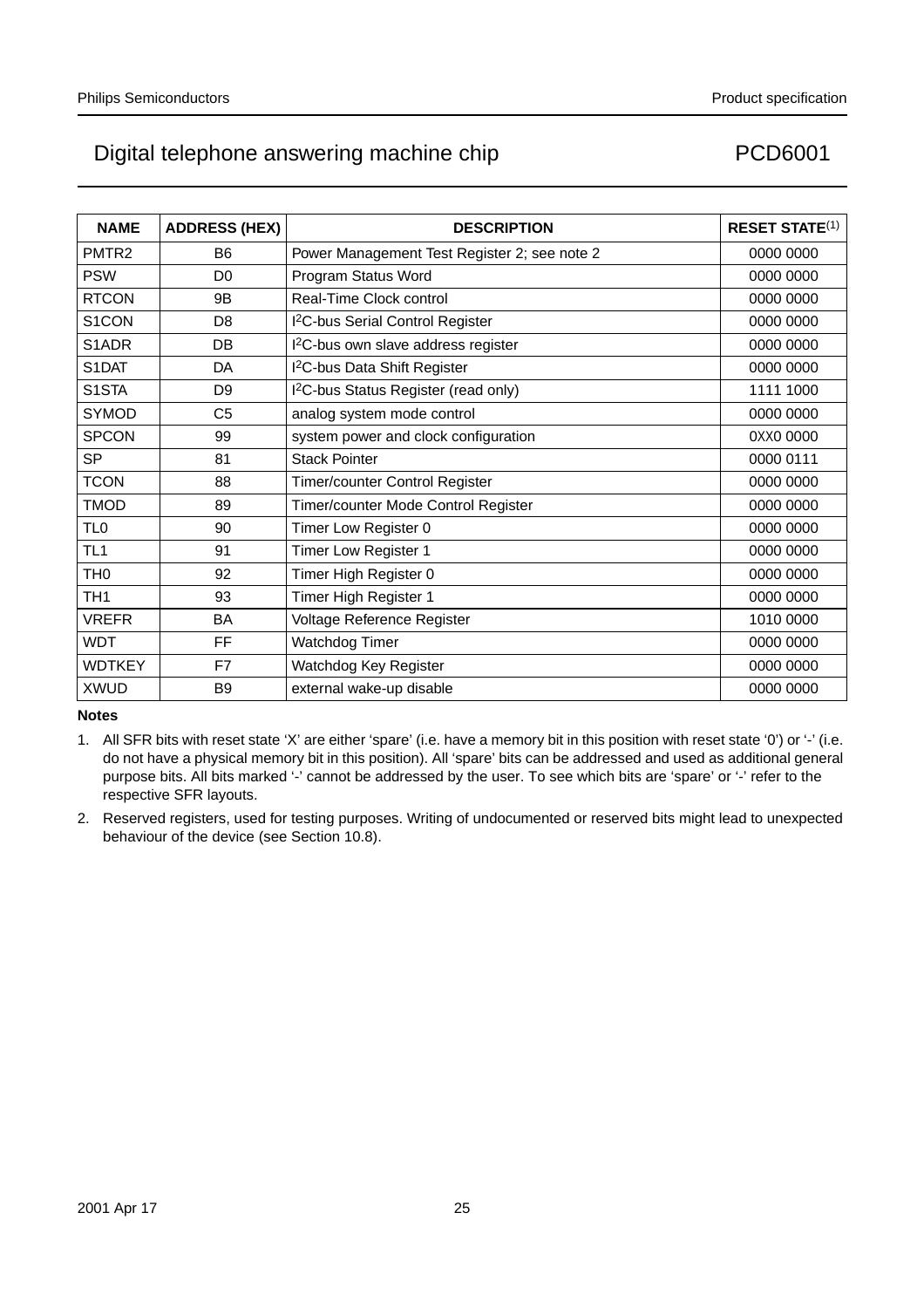### **10.4 Microcontroller interrupts**

The microcontroller has 15 interrupt sources, shown below, which can be programmed to have a low or high priority. If enabled these interrupts sources result in jump to the addresses shown in Table 14.

- EX2 to EX6 asynchronous external interrupts via P1.0 to P1.4
- EX0 and EX1 asynchronous external interrupts via P3.2 (INT0N) and P3.3 (INT1N)
- DSP\_event
- FS\_event
- TIME\_event
- I<sup>2</sup>C-bus interrupt
- RTC\_event
- Timer 0 and Timer 1 interrupt
- MSK interrupt.

The external interrupt configuration of P1 is shown in Fig.9. Pins P1.5, P1.6 and P1.7 cannot be used as external interrupts. The IX1 SFR determines the polarity of the external interrupt sources of P1. Clearing the 'global enable' bit in IEN0 disables all interrupt sources. Using IEN0 (and IEN1) each individual external interrupt can be enabled or disabled.

The IRQ1 SFR stores all external interrupts. So if an external interrupt with a low priority is detected during execution of another (high or low priority) interrupt it will be handled just after the return of this interrupt.

The interrupt service routine for an external interrupt must clear the right IRQ1 flag to indicate that it has serviced the interrupt request. Notice that during the interrupt routine this flag can be set again immediately after clearing the IRQ1 flag if the interrupt source is (still) HIGH.

The complete interrupt system is shown in Fig.10. All 15 interrupts are allocated and can be given a low or high priority according to the setting of IP0 and IP1.

Each interrupt source can be individually enabled by means of IEN0 and IEN1.

The IRQ1 and IX.7 registers are clocked (a clock which is active during Idle) and can be set by P1.0 to P1.4, the TIME\_event, the DSP\_event, the FS\_event and the RTC\_event. These flags can only be cleared by software. Only TCON.1, TCON.3, TCON.5 and TCON.7 flags are cleared by the interrupt controller hardware. All other flags must be cleared by software.

The polling of a potential interrupt goes from a high priority to a low priority interrupt. Within a high (or low) priority interrupt level the EX0 (if set to high priority) will be polled first followed by the next high priority interrupt.

The interrupt SFRs IP0, IP1, IEN0, IEN1, IRQ1 and IX1 are defined in Sections 10.4.1 to 10.4.6. A flag set to logic 1 in IP0 or IP1 (Tables 15 and 16) causes the corresponding interrupt to have high priority.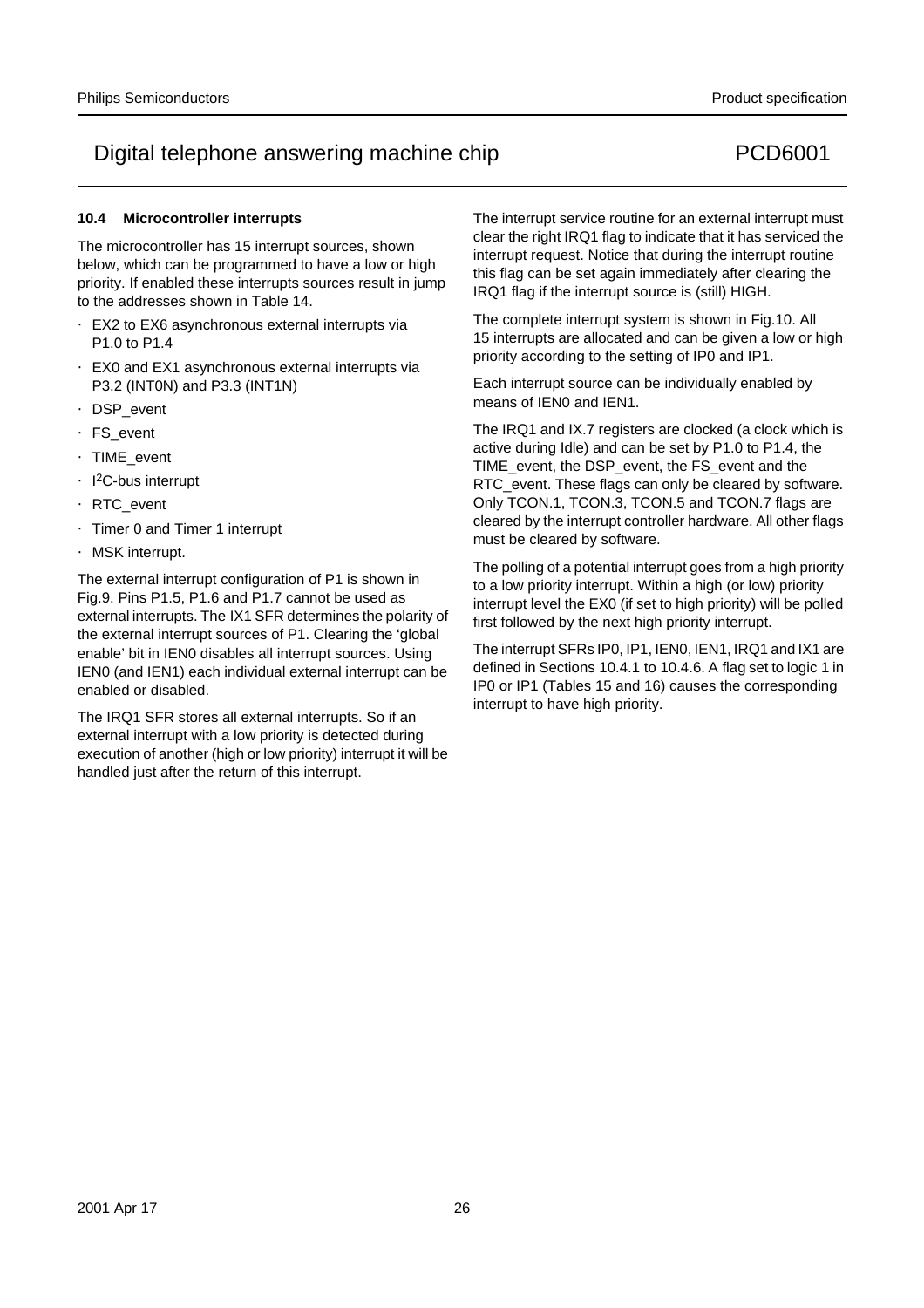**VECTOR SOURCE NUMBER**(1) **PRIORITY**(2) **DESCRIPTION IENx/IPx** 0003 EX0 | 0 1 external interrupt 0 | IEN0.0/IP0.0 000B | T0 | 1 | 4 | Timer 0 interrupt | IEN0.1/IP0.1 0013 EX1 2 7 external interrupt 1 IEN0.2/IP0.2 001B | T1 | 3 | 10 | Timer 1 interrupt | IEN0.3/IP0.3 0023 | MSK\_event | 4 | 13 | MSK RI or TI interrupt | IEN0.4/IP0.4 002B TIME\_event 5 2 TIME interrupt IEN0.5/IP0.5 0033 | FS event | 6 | 5 | FS interrupt | IEN0.6/IP0.6 003B | EX2 | 7 | 8 | external interrupt 2 | IEN1.0/IP1.0 0043 **EX3** 8 11 external interrupt 3 **IEN1.1/IP1.1** 004B EX4 9 14 external interrupt 4 IEN1.2/IP1.2 0053 | EX5 | 10 | 3 | external interrupt 5 | IEN1.3/IP1.3 005B EX6 11 6 external interrupt 6 IEN1.4/IP1.4 0063 | I<sup>2</sup>C-bus | 12 9 | I<sup>2</sup>C-bus interrupt | IEN1.5/IP1.5 006B | DSP\_event | 13 | 12 | DSP interrupt | IEN1.6/IP1.6 0073 RTC\_event | 14 | 15 RTC interrupt | IEN1.7/IP1.7

### **Table 14** Allocation of interrupt sources

## **Notes**

2. The interrupt controller supports up to 15 interrupt sources, each with a 2-level (high or low) priority. High priority interrupt is always serviced before a low priority interrupt, but within the high and low levels, interrupts are serviced in the order shown in this column.



<sup>1.</sup> For some C-compilers '1' has to be added to this number.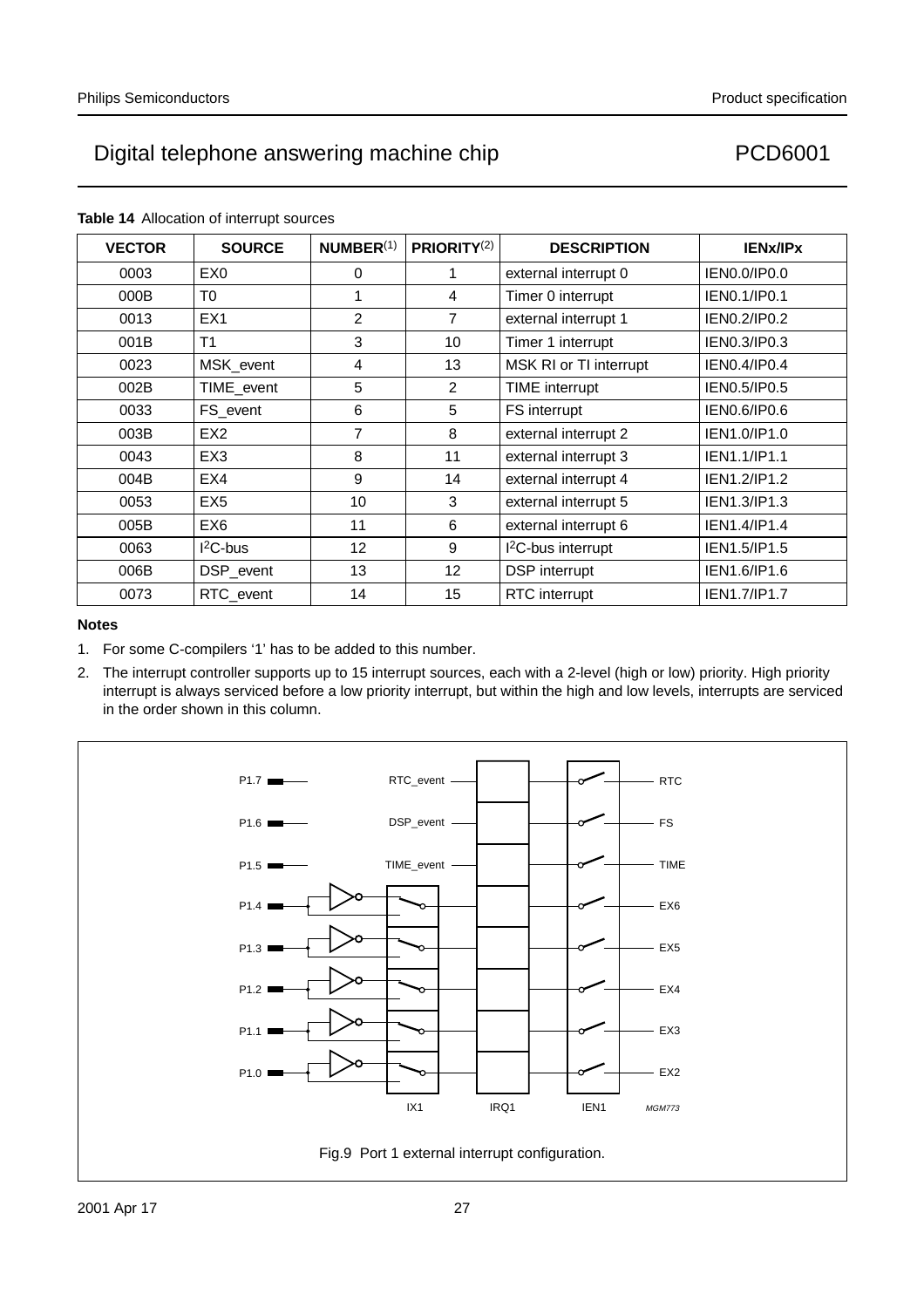

### 10.4.1 INTERRUPT PRIORITY REGISTER 0 (IP0)

## **Table 15** Interrupt Priority Register 0 (SFR address B8H); reset state 00H

| priority FS<br>event | priority TIME | priority MSK | priority T1 | priority EX1 | ТO<br>priority | priority EXC |
|----------------------|---------------|--------------|-------------|--------------|----------------|--------------|

## 10.4.2 Interrupt Priority Register 1 (IP1)

### **Table 16** Interrupt Priority Register 1 (SFR address F8H); reset state 00H

| priority RTC | priority DSP | priority <sup>2</sup> C | priority EX6 | priority EX5 | priority $EX4$ | priority EX3 | priority EX2 |
|--------------|--------------|-------------------------|--------------|--------------|----------------|--------------|--------------|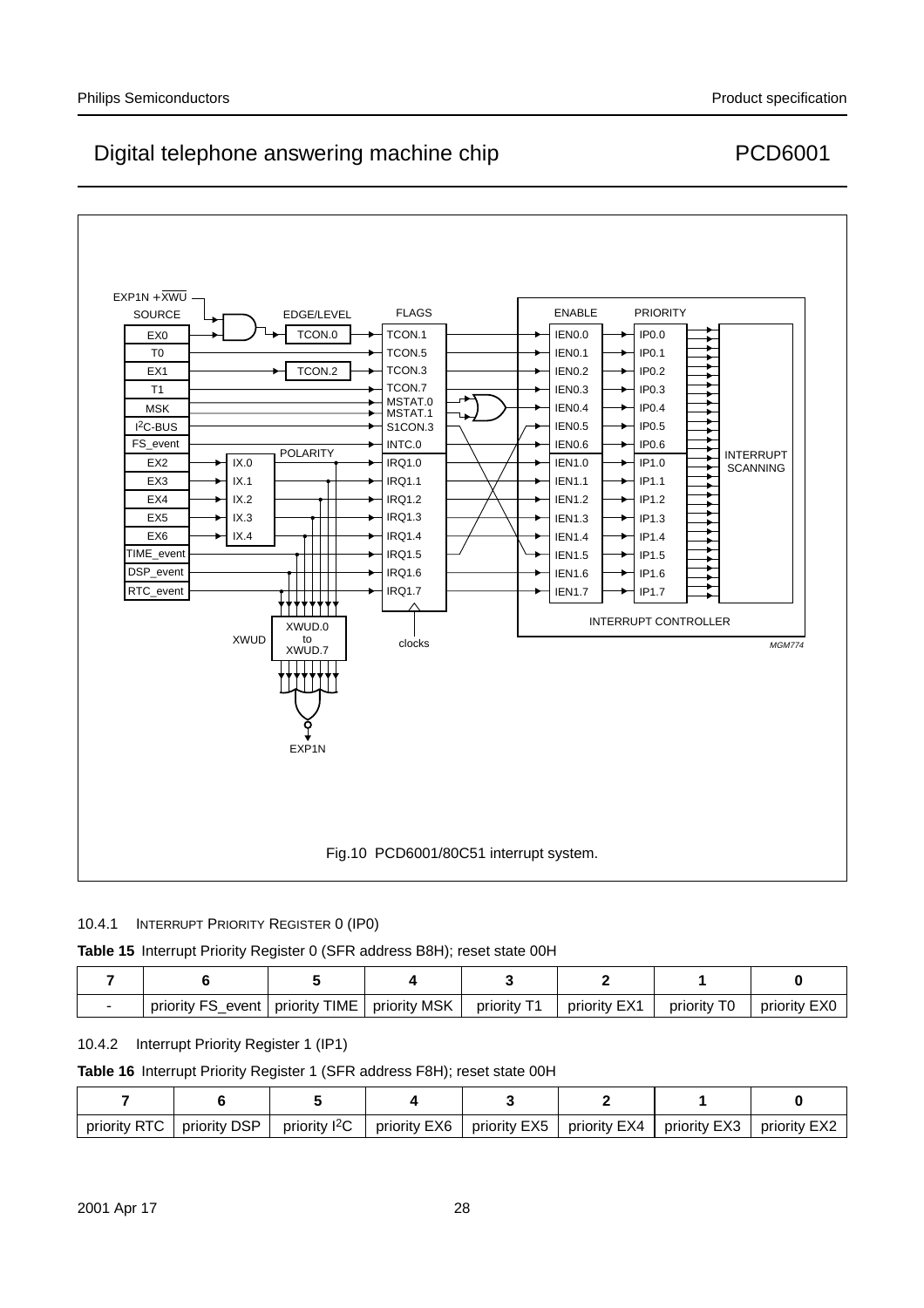# Digital telephone answering machine chip PCD6001

10.4.3 INTERRUPT ENABLE REGISTER 0 (IEN0)

### **Table 17** Interrupt Enable Register 0 (SFR address A8H); reset state 00H

| global<br>enable | enable<br>FS.<br>event | enable TIME | enable<br>MSK event | enable T1 | enable EX1 | enable T <sub>0</sub> | enable EX0 |
|------------------|------------------------|-------------|---------------------|-----------|------------|-----------------------|------------|

### 10.4.4 INTERRUPT ENABLE REGISTER 1 (IEN1)

### **Table 18** Interrupt Enable Register 1 (SFR address E8H); reset state 00H

| <b>RTC</b><br>enable | enable DSP | enable $12C$ | enable EX6 | enable EX5 | enable EX4 | enable EX3 | enable EX <sup>-</sup> |
|----------------------|------------|--------------|------------|------------|------------|------------|------------------------|

### 10.4.5 INTERRUPT REQUEST FLAG REGISTER (IRQ1)

### **Table 19** Interrupt Request Flag Register 1 (SFR address C0H); reset state 00H; note 1

| RTC flag | DSP flag | TIME flag | EX6 flag | EX5 flag | EX4 flag | EX3 flag | EX2 flag |
|----------|----------|-----------|----------|----------|----------|----------|----------|

### **Note**

1. The flags of IRQ1 will be set to logic 1 by hardware if the interrupt occurs. They must be cleared by software in the interrupt service routine.

### 10.4.6 INTERRUPT POLARITY REGISTER (IX1)

**Table 20** Interrupt Polarity Register (SFR address E9H); reset state 00H; note 1

| spare | spare | spare | polarity EX6 | polarity EX5 | polarity EX4 | polarity EX3 | polarity EX2 |
|-------|-------|-------|--------------|--------------|--------------|--------------|--------------|

### **Note**

1. A polarity bit set to logic 1 in IX1 will cause the external interrupt to be active HIGH.

### 10.4.7 INTERRUPT CONTROL REGISTER (INTC)

**Table 21** Interrupt Control Register (SFR address C1H); reset state 00H

|       |       |       |       | v     |       |                             | w       |
|-------|-------|-------|-------|-------|-------|-----------------------------|---------|
| spare | spare | spare | spare | spare | spare | extended<br>wake-up;<br>XWU | FS flag |

10.4.8 EXTERNAL WAKE-UP DISABLE REGISTER (XWUD)

**Table 22** External Wake-up Disable Register (SFR address B9H); reset state 00H

| RTC XWU | <b>DSP XWU</b> | <b>TIME XWU</b> | EX6 XWU | EX5 XWU | EX4 XWU | EX3 XWU | EX2 XWU |
|---------|----------------|-----------------|---------|---------|---------|---------|---------|
| disable | disable        | disable         | disable | disable | disable | disable | disable |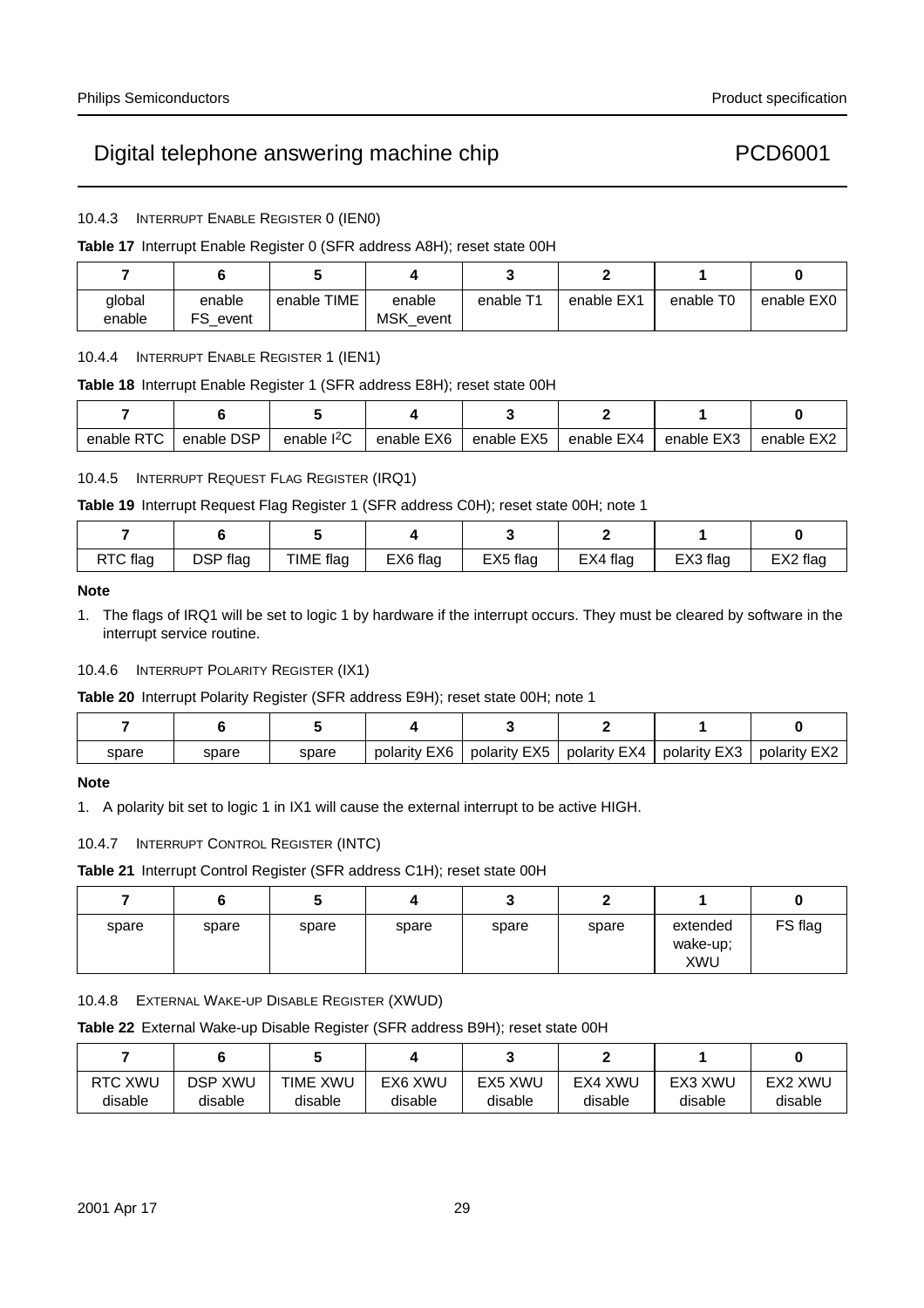## **10.5 Interface to DSP**

The DSP to Microcontroller Interface (DMI) can be used for the following purposes:

- Transferring compressed speech data from microcontroller to DSP
- Transferring compressed speech data from DSP to microcontroller
- Transferring DSP parameters (DSP mode, tone frequency etc.) from microcontroller (API) to the DSP
- Transferring DSP events (Caller ID, Ring Detect, VOX, Call Progress etc.) to the microcontroller.

The microcontroller and the DSP can communicate by means of 6 SFRs (MTD0, MTD1 and MTD2 and DTM0, DTM1 and DTM2) and 4 DSP I/O registers (DTMC, DTMD, MTDC and MTDD), see Fig.11. The DTMC and MTDC registers are used for communication and control and the DTMD and MTDD registers for transferring data.

The Micro Transmit (MT), DR (DSP receive) and DT (DSP Transmit), Micro Receive (MR) ensure that either the old data is read or new data is read although the DSP and microcontroller operate on different clocks. This can be achieved by means of simple handshake circuitry in either direction. The DR state machine ensures that the DSP will never read new MTDC control data and old MTDD speech data. In order to guarantee proper transitions of the DR state machine the DSP always has to read the DTMC first and afterwards the DTMD IO register.

The TICB generates the DSP\_event interrupt when it receives a dsp\_uc\_req signal. The dsp\_uc\_req cannot be generated by the microcontroller because the dsp\_event interrupt must be able to wake-up the microcontroller from Power-down.

MTD0/1/2 are written by the microcontroller. After each write to MTD0 the contents of MTD0/1/2 are transferred to the 16-bit register MTDD and the 8-bit register MTDC (the MSB is set to 00H), which can be read by the DSP via the DSP I/O bus. In this way the DSP always receives a valid control byte and a valid 16-bit data word. If MTD0 is written while the DSP is turned off the MTD0 value will be transferred to the MTDC IO-register as soon as the DSP is turned on.

The MTDC and MTDD registers are continuously and immediately read by the DSP after every FS1 interrupt. The microcontroller can write a new word to MTD0/1/2 but has to wait for at least 125  $\mu$ s to be sure that the DSP has read the previous value.

DTM0/1/2 are read by the microcontroller as SFRs. The contents of the DTMD and DTMC registers are transferred to the DTM0/1/2 SFRs when the DSP writes the DTMC register. At this time an interrupt signal called DSP\_event is generated to the microcontroller, which triggers the microcontroller to read the DTM0/1/2 SFRs. In this way DSP events and speech data can be transferred easily to the microcontroller. The DSP will transfer a maximum of 3 bytes, one command byte and two data bytes, for example; every 125 µs to the microcontroller. Thus one write to DTMC takes place every 125 µs.

Similarly, the microcontroller can transfer a maximum of 3 bytes every 125 µs to the DSP. Thus one write to MTD0 takes place every 125 µs. The default rate for the FS\_event interrupt will be FS1/8 resulting in a data transfer rate of 10 words every 10 ms which equals 16 kbits/s. In case a higher rate is needed the FS\_event interrupt rate can be switched to FS1/4.

### **10.6 Interface to Real-Time Clock (RTC)**

When the RTC\_event interrupt is enabled in IEN1 and the 'global enable' bit in IEN0 is set and the PCD6001 is not in Emergency mode (CKCON.7 = 1), the microcontroller will get an RTC\_event interrupt every 1 minute. The RTC interrupt service routine must clear the RTC flag. The RTC event interrupt will also wake-up the microcontroller when it is in the Power-down or in the Idle state. Under power saving conditions this will allow the user to switch off the microcontroller and still maintain an accurate real time clock.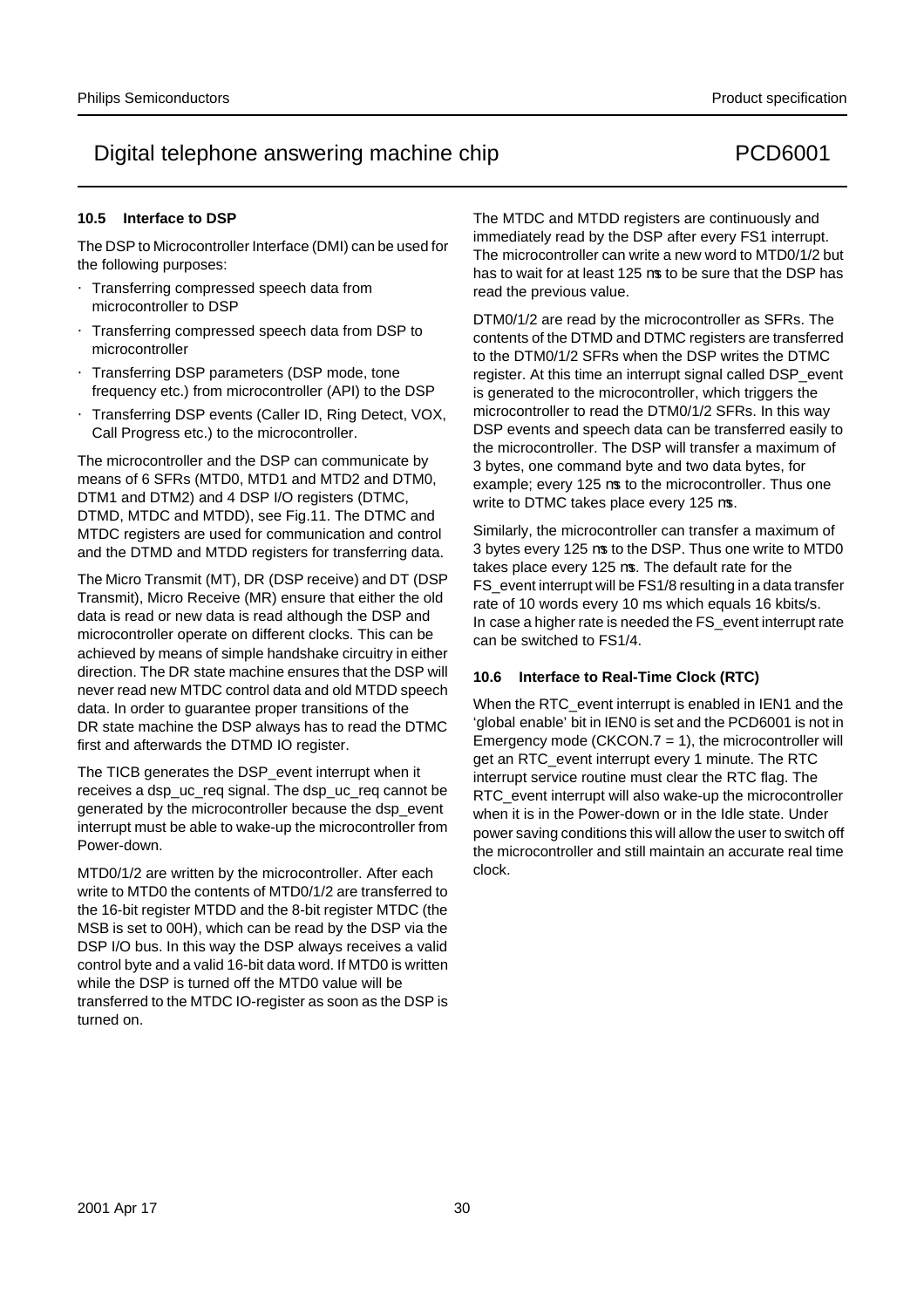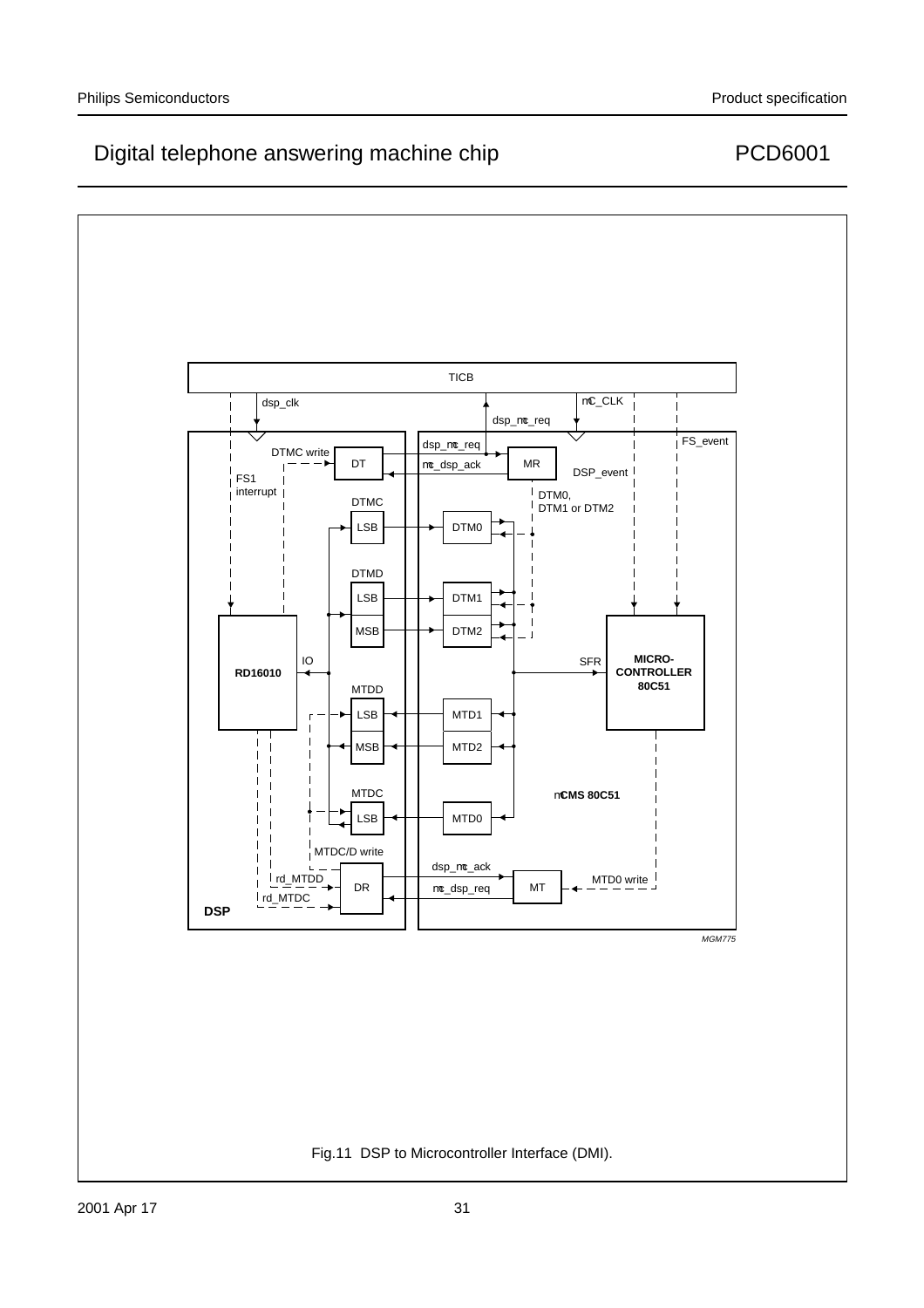# Digital telephone answering machine chip PCD6001

### **10.7 Interface to the Memory Control Block (MCB)**

The MCB is a 3-wire serial interface designed to interface with a versatile range of serial flash memories (both Microwire and SPI mode 0/3 compatible slave devices) in parallel with program OTP/external ROM and even external data SRAM.

The 3-wire serial interface consists of a serial data output (FSO) serial data input (FSI) and a serial clock signal (FSK). FSK, FSO and FSI are alternative functions of the general purpose I/O pins P4.1, P4.2 and P4.4. The serial interface is controlled via the MCSC and MCSD SFRs. The FSK and FSO outputs are both open-drain and must be pulled to 3 V with external resistors  $R_{FSK}$  and  $R_{FSO}$ . The recommended value for both resistors at high FSK speeds (>1 MHz) is 1 kΩ. The MCSC SFR is defined in Section 10.7.1.

Turning the MCB on by setting bit MCSC.3, will switch the FSK and FSO pins to logic 0. A write to MCSD will generate the appropriate FSK/FSO signal. A read from MCSD will only generate 8 FSK pulses and will shift-in the next byte. The shifting and the FSK/FSO signal can be suppressed by setting bit 2 of MCSC. This can be used for reading the last byte out of the serial flash memory during a read sequence. The FSK shift off operation however is not necessary if the MCB is already turned off when reading the MCSD SFR for the last time.

If a serial flash memory is chosen the FSK master clock rate can be selected with bits 0 and 1, as shown in Table 24. The MCB is always master, which means that the FSK clock is always generated by the PCD6001. Depending on the FSK clock rate, the shifting can continue for  $8 \times 32$  microcontroller\_CLK periods. During this period, the microcontroller should not be put in a power saving mode (Idle, Power-down and System-off), otherwise the shifting will stop.

Data coming from or going to the serial flash memory can be accessed by means of the MCSD SFR. This is simply an 8-bit serial shift register. The first FSO and FSI bits are always the most significant bits of MCSD. The first read of the MCSD SFR will only serially load the MCSD SFR with valid data. Therefore, the first read operation must always be followed with another read operation which reads the actual received data out of the MCSD SFR.

The serial shifting of bits into and out of MCSD is done at the same moment: 1 microcontroller clock before the falling edge of FSK  $(t_{SF})$ . When the FSK speed is programmed at the highest speed (microcontroller\_CLK/4) this shifting will be done in the middle of the FSK HIGH level time. The most time-critical situation is when FSK is only 2 clocks wide and has a frequency of 3.5 MHz (14 MHz/4). In this case make sure that  $t_{r(FSK)}$ , which can be controlled by the value of  $R_{FSK}$ , is greater than the hold time requirement of the slave device.

Figure 12 shows how a Microwire compatible device can be accessed with an FSK speed of microcontroller\_CLK/4. A SPI mode 0/3 device requires an additional FSK clock falling edge to trigger the slave device to generate valid data on the FSI line. The SPI mode 3 can be achieved by starting with FSK high when the device is turned on (turn MCB on after asserting the chip enable of the slave device) and by ending with FSK. The SPI mode 0 can be achieved by generating an additional FSK pulse (by turning the MCB off and on again, see Fig.12) between the last write to MCSD and the first read of MCSD.

A variety of serial flash memory driver software packages is included in the API software for the microcontroller that is provided with the chip.

An application note is available to help implementation of the software for the SPI.

## 10.7.1 MEMORY CONTROL SERIAL COMMAND REGISTER (MCSC)

**Table 23** Memory Control Serial Command Register (SFR address A9H)

| spare | spare | spare | spare | MCB on | shift off | <b>FSK</b><br>rate | <b>LCK</b><br>rate 0 |
|-------|-------|-------|-------|--------|-----------|--------------------|----------------------|

### **Table 24** Selection of FSK clock rate

| MCSC.1 | MCSC.0 | <b>FSK CLOCK RATE</b>  |
|--------|--------|------------------------|
|        |        | microcontroller_CLK/4  |
|        |        | microcontroller_CLK/8  |
|        |        | microcontroller_CLK/16 |
|        |        | microcontroller_CLK/32 |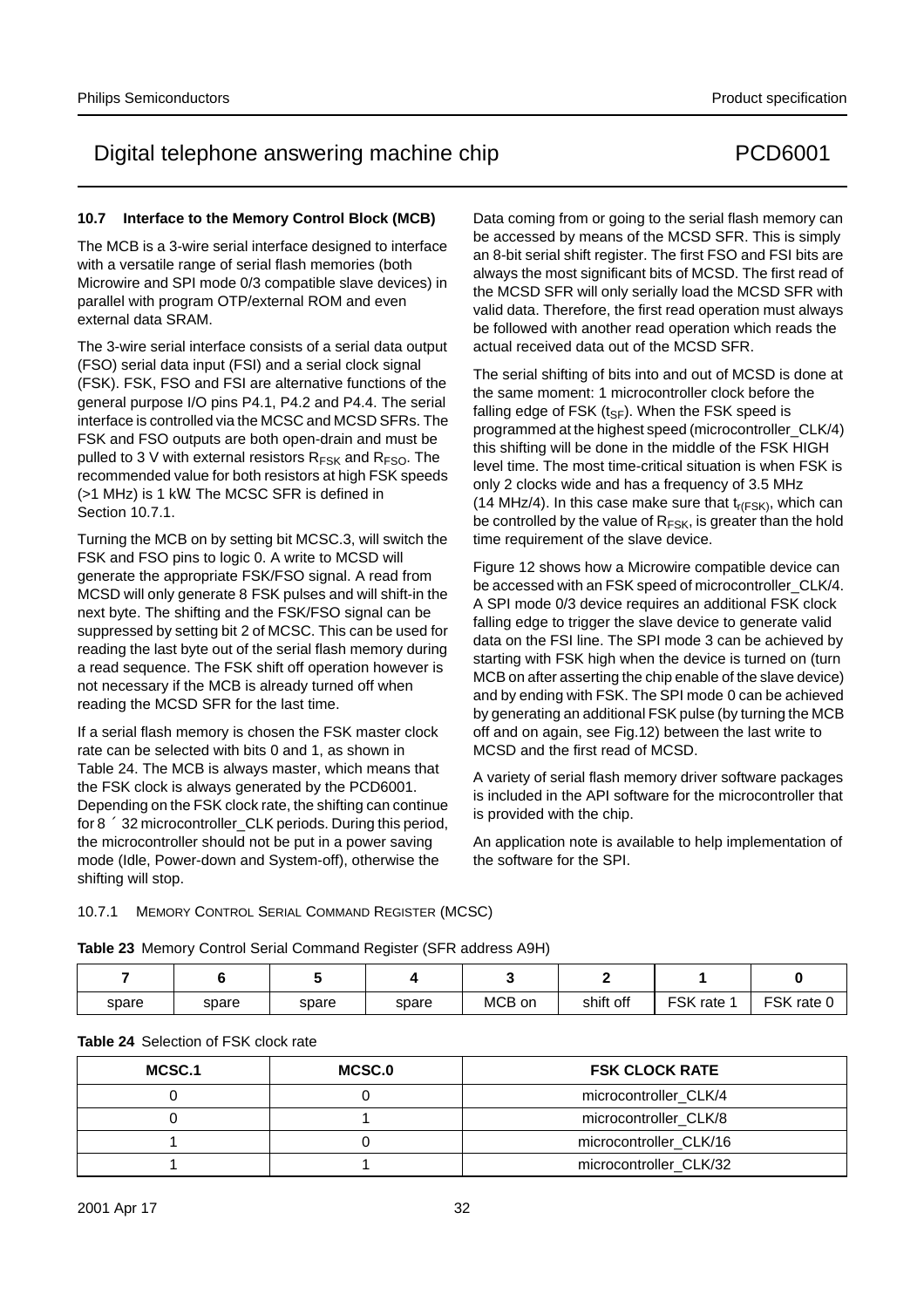

## **Table 25** MCB timing

| <b>SYMBOL</b>               | <b>PARAMETER</b>                                        | <b>VALUE</b>                                      |
|-----------------------------|---------------------------------------------------------|---------------------------------------------------|
| $\mathsf{T}_{\mathsf{FSK}}$ | FSK period                                              | $N \times t_{micro\_clock}$ ; note 1              |
| $t_{\text{SU(FSO)}}$        | FSO setup time with respect to the rising edge of FSK   | $(N/2 + 1) \times t_{micro\_clock} - t_{r(FSO)}$  |
| $t_{h(FSO)}$                | FSO hold time with respect to the rising edge of FSK    | $(N/2 - 1) \times t_{micro\_clock} - t_{r(FSK)}$  |
| $t_{r(FSK)}$                | FSK rise time                                           | note 2                                            |
| $t_{r(FSO)}$                | FSO rise time                                           | note 2                                            |
| $t_{\text{su(FSI)}}$        | FSI setup time with respect to the internal shift clock | $t(N/2 + 1) \times t_{micro\_clock} - t_{V(FSI)}$ |
| $t_{h(FSI)}$                | FSI hold time with respect to the internal shift clock  | $> t_{micro}$ clock                               |
| $t_{V(FSI)}$                | FSI valid time with respect to the falling edge of FSK  | depending on the used flash memory                |

### **Notes**

- 1. N depends on the chosen FSK clock rate and can be 4, 8, 16 and 32.
- 2. The rise time of FSK and FSO depends on the externally connected pull-up resistor and the capacitive load.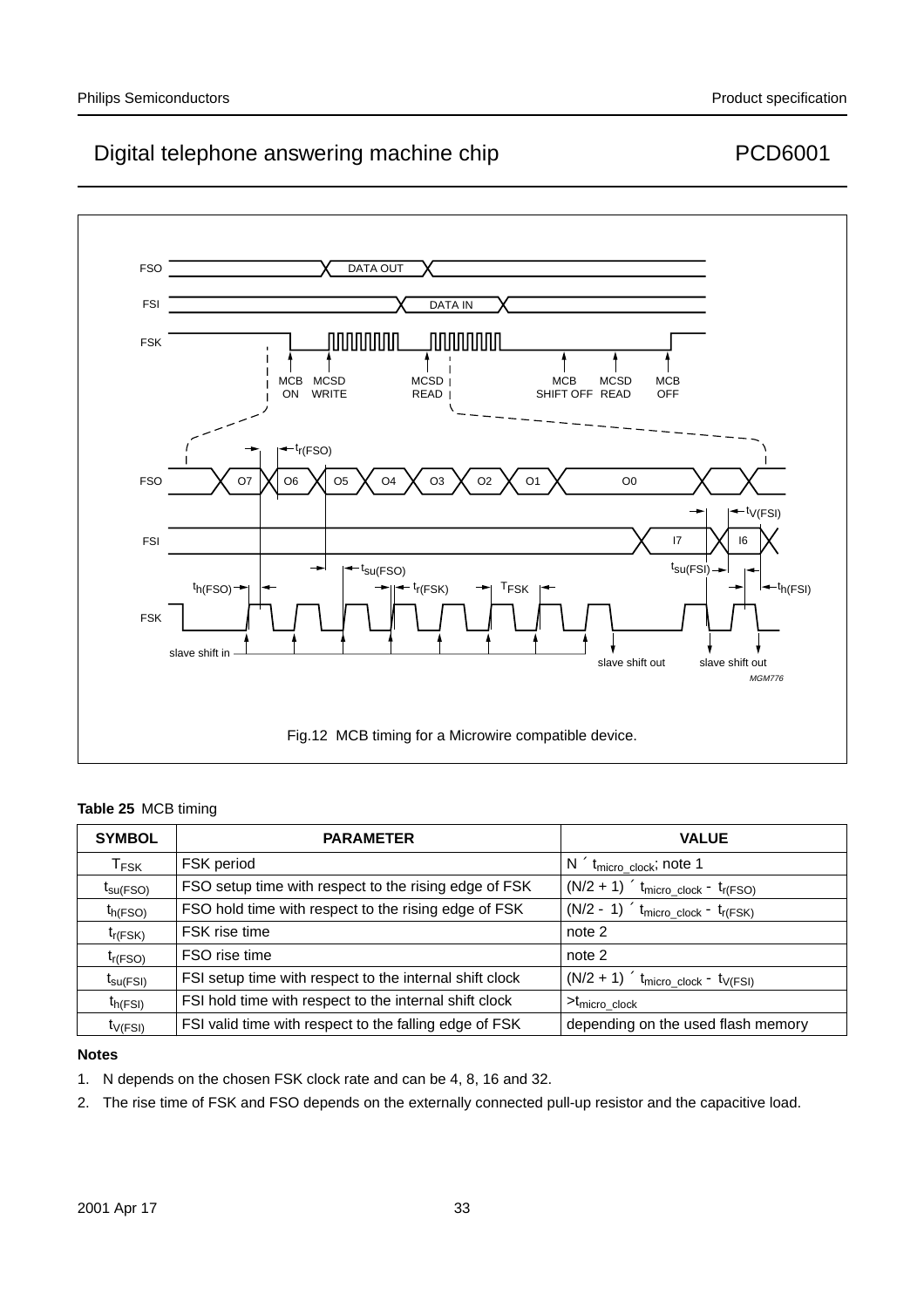### 10.7.2 PARALLEL FLASH INTERFACE

If a parallel (4-Mbit) flash memory is chosen Table 26 is valid.

| P4.2 | <b>P4.1</b> | <b>P4.0</b> | <b>ADDRESS</b>           |
|------|-------------|-------------|--------------------------|
| 0    | O           | U           | Bank 0: 00000H to 0FFFFH |
| 0    | 0           |             | Bank 1: 10000H to 1FFFFH |
| ∩    |             | U           | Bank 2: 20000H to 2FFFFH |
| ∩    |             |             | Bank 3: 30000H to 3FFFFH |
|      | O           | O           | Bank 4: 40000H to 4FFFFH |
|      | O           |             | Bank 5: 50000H to 5FFFFH |
|      |             | ∩           | Bank 6: 60000H to 6FFFFH |
|      |             |             | Bank 7: 70000H to 7FFFFH |

**Table 26** Using P4 with 4-Mbit parallel flash memory

Since parallel flash memory has a much larger addressing range than the 64 kbytes addressing capability of the 80CL51, additional addressing is done by means of the P4 SFR and the P4 I/O pad. The P4 SFR is connected to Port P4 as shown in Table 27.

**Table 27** P4 pin behaviour (alternative pin functions)

One pin is necessary to enable and disable the flash memory to reduce power consumption. Four pins of P4 are necessary to connect various types of flash memories:

- A parallel flash: P4.0 to P4.2, P4.3,  $\overline{RD}$  and  $\overline{WR}$  are connected to MA[16:18], CEN, OEN and WN
- A serial flash: FSO, FSI, FSC and P4.3 are connected to DI, DO, SK and CEN pins
- A CAD flash: P4.1 to P4.3, RD, WR are connected to CLE, ALE, CEN, REN and WEN pins.

 $\overline{\text{RD}}$  and  $\overline{\text{WR}}$  are available as separate pins. If an access is done to the AUX RAM (ARD bit of PCON equals logic 0) the  $\overline{\text{RD}}$  and  $\overline{\text{WR}}$  will be logic 1 on these pins.

Bits 1, 2 and 4 of Port 4 are set to FSI, FSK and FSO when a serial flash is selected in the MCSC SFR.

The P4 SFR is defined in Table 28. Bits P4.6 and P4.7 are not available as addressable bits or port pins.

P4 pin behaviour and configuration is described in more detail in Section 16.2.

|  | $-11$<br>יכ     |                 |      |                 |                 |                |
|--|-----------------|-----------------|------|-----------------|-----------------|----------------|
|  | <b>P4.5/GPC</b> | <b>P4.4/FSI</b> | P4.3 | <b>P4.2/FSO</b> | <b>P4.1/FSK</b> | <b>P4.0/LE</b> |

### **Note**

1. The alternative outputs (GPC, FSI, FSO, FSK and LE) are connected with the general purpose outputs via an AND logic gate. Therefore when using the alternative functions the corresponding port bits have to be set to a logic 1.

## 10.7.2.1 Port 4 Register (P4)

**Table 28** Port 4 Register (SFR address 98H); reset state 1EH

| P4.7 | P4.6 | P4.5 | P4.4 | P4.3 | P4.2 | P4.1 | P4.0 |
|------|------|------|------|------|------|------|------|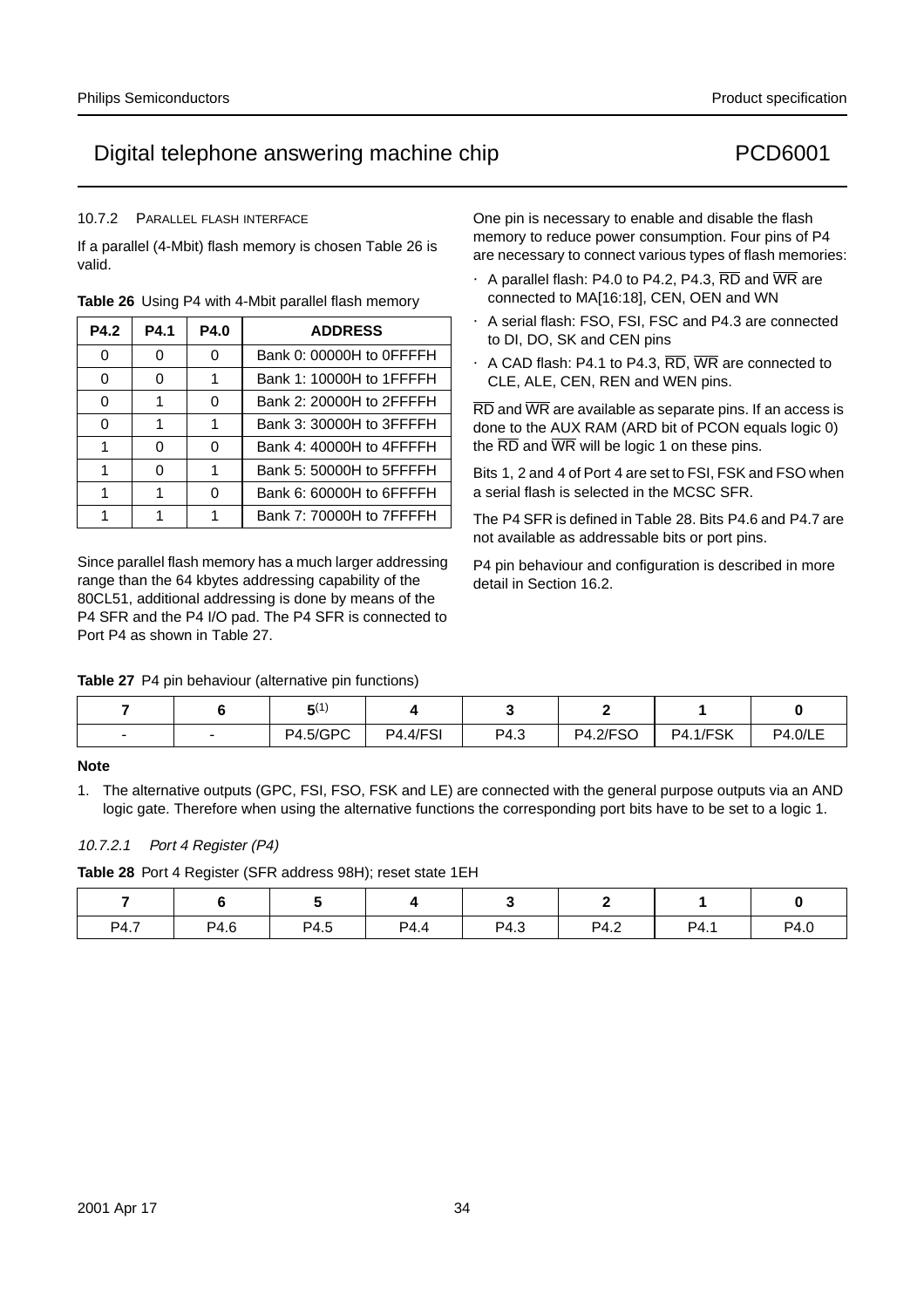## **10.8 The test registers CDTRx, PMTRx and TCTRL**

The special function registers CDTR1, CDTR2, PMTR1, PMTR2 and TCTRL can put the DSP or CODECs into various test modes. In these test modes normal operation is not guaranteed. The output behaviour of P3 can be changed and the DSP test modes can lead to a higher current consumption and to malfunction of the DSP. Three bits however are accessible by the user: CDTR2.0, PMTR2.0 and PMTR2.2. See Tables 29 and 30 for detailed description.

| reserved | reserved | reserved | reserved | reserved | reserved | reserved | $\mathsf{off}^{(1)}$<br>avo |
|----------|----------|----------|----------|----------|----------|----------|-----------------------------|

**Table 30** PMTR2 (98H) bit assignment; reset state 00H

| reserved | reserved | reserved | reserved | reserved | (2)<br>en <sup>(2)</sup><br>atc<br>chop<br>- — | reserved | $\mathsf{off}^{(1)}$<br>avb |
|----------|----------|----------|----------|----------|------------------------------------------------|----------|-----------------------------|

### **Notes**

- 1. For minimum current consumption in POTS mode (telephone line supplied operation), two bits of these registers have to be set (PMTR2.0 = 1, CDTR2.0 = 1).
- 2. For best noise performance of the Sigma Delta AD, chopping has to be enabled (PMTR2.2 = 1).

## **10.9 Interface to Timing and Control Block (TICB)**

The interface to the TICB consists of the special function registers SPCON, CKCON and RTCON and the signals microcontroller\_CLK\_EN, microcontroller\_CLK, FS\_event, Time\_event and RTC\_event. The signals are described in Section 10.1.

### **10.10 Power and Interrupt Control Register (PCON)**

**Table 31** Power and Interrupt Control Register (SFR address 87H); reset state 00H

| spare | <b>ARD</b> | spare | WLE/EW | GF <sup>1</sup> | GF0 | DD | $\overline{\phantom{a}}$<br>ᄖ |
|-------|------------|-------|--------|-----------------|-----|----|-------------------------------|

### **Table 32** Description of PCON bits

| <b>BIT</b> | <b>SYMBOL</b>   | <b>DESCRIPTION</b>                                                                                                                                                                                                                                                                                                                       |
|------------|-----------------|------------------------------------------------------------------------------------------------------------------------------------------------------------------------------------------------------------------------------------------------------------------------------------------------------------------------------------------|
| 7          |                 | Spare, may be used as general purpose bit.                                                                                                                                                                                                                                                                                               |
| 6          | ARD             | <b>AUX-RAM Disable.</b> If $ARD = 1$ , then the access of a MOVX instruction to the 512 bytes<br>of the AUX-RAM is disabled. If $ARD = 1$ , then a MOVX operation can access the lower<br>512 bytes of the external memory. The upper part of the external memory can always<br>be accessed independently of the setting of the ARD bit. |
| 5          |                 | Spare, may be used as general purpose bit.                                                                                                                                                                                                                                                                                               |
| 4          | WLE/EW          | <b>Watchdog Load Enable.</b> This flag must be set by software prior to loading the<br>Watchdog Timer. The flag is reset when the timer is loaded. See Section 10.10.3                                                                                                                                                                   |
| 3          | GF <sub>1</sub> | <b>General Purpose Flag 1.</b>                                                                                                                                                                                                                                                                                                           |
| 2          | GF <sub>0</sub> | General Purpose Flag 0.                                                                                                                                                                                                                                                                                                                  |
|            | PD.             | Power-down mode select. Setting this bit activates the Power-down mode; see<br>Section 10.10.2.                                                                                                                                                                                                                                          |
| $\Omega$   | <b>IDL</b>      | Idle mode select. Setting this bit activates the Idle mode; see Section 10.10.2.                                                                                                                                                                                                                                                         |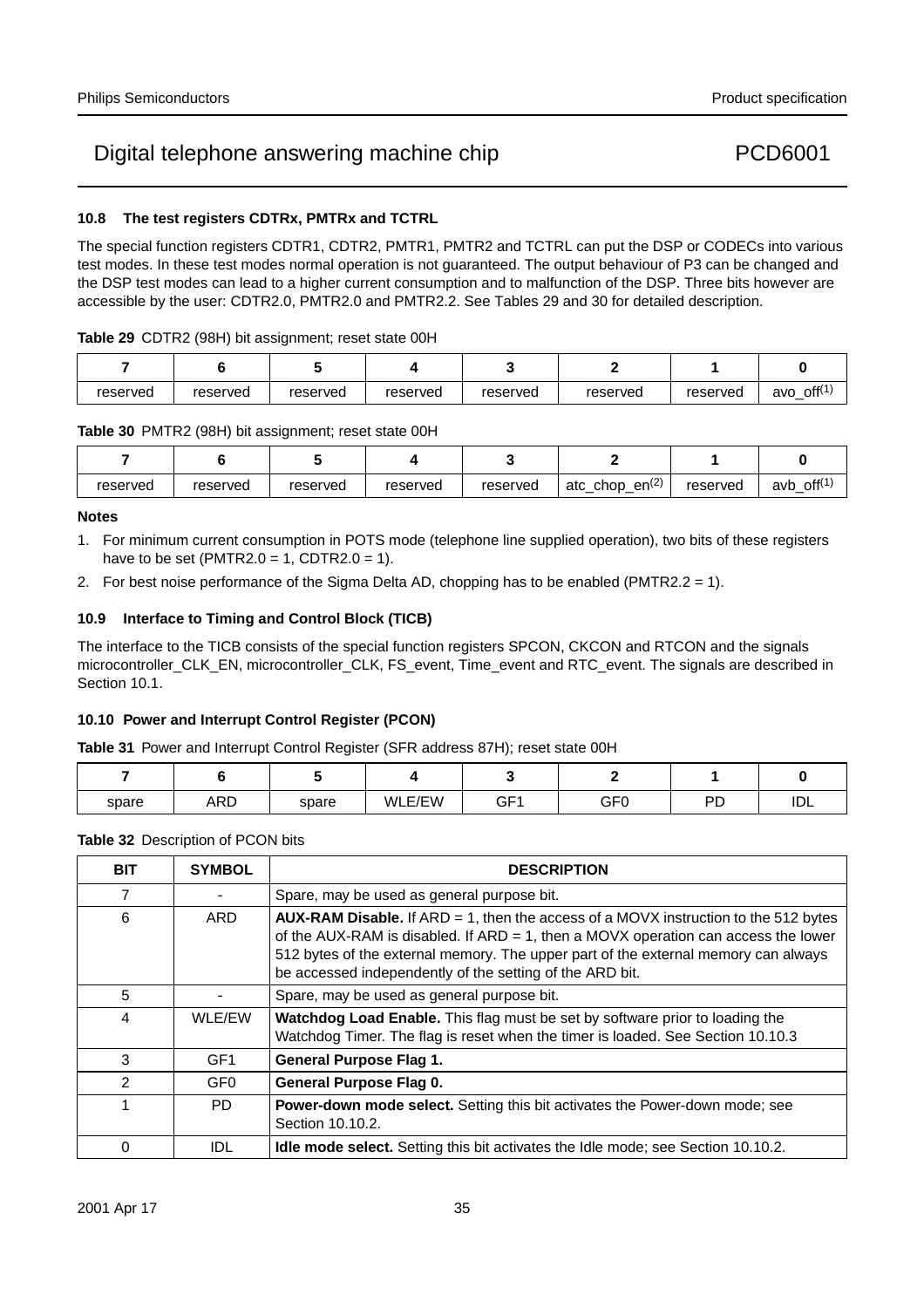### 10.10.1 IDLE MODE

In the Idle state Timer 0 and Timer 1 and the I<sup>2</sup>C-bus controller are still clocked. The CPU status along with all SFRs, main RAM and AUX RAM registers are preserved. Leaving the Idle state can be done by any enabled interrupt or reset. The microcontroller hardware will clear the Idle flag and start executing the interrupt. When the interrupt is serviced (RETI instruction) the microcontroller will execute the next instruction following the instruction that put the microcontroller in the idle state.

### 10.10.2 POWER-DOWN MODE

In the Power-down state the clock of the entire microcontroller with its peripherals is off. The CPU status along with all SFRs, main RAM and AUX RAM registers are preserved. Leaving the Power-down state can be done by any active enabled interrupt source or reset.

The microcontroller hardware will clear the PD flag and start executing the interrupt. When the interrupt is serviced (RETI instruction) the microcontroller will execute the instruction following the instruction that put the microcontroller in the PD state.

Toggling of the ALE signal (for enhanced EMC performance) is not supported.

## 10.10.3 THE WATCHDOG CIRCUITRY

The purpose of the watchdog is to reset the microcontroller if it enters erroneous states caused by EMI or bugs in the software that cannot be detected or eliminated.

When enabled the watchdog circuitry will generate a reset if the user program fails to reload the Watchdog Timer within a specified length of time known as the watchdog interval.

The watchdog interval is calculated as follows:

$$
T_{WD} = (256 - WDT) \times \frac{12\,287}{microcontroller\_CLK}
$$

The programmer should implement the following protocol:

- 1. Write the key value 55H to the WDTKEY SFR to disable the watchdog.
- 2. Set the WLE/EW bit to logic 1 to initially enable the watchdog. WLE/EW now functions as a WLE bit. Only a reset can clear the EW bit.
- 3. Enable the Watchdog Timer by writing a value not equal to 55H to the WDTKEY SFR. This is only necessary if the previous value of the WDTKEY register was 55H. The value after reset is 00H.
- 4. Enable the load of the WDT SFR by setting the WLE bit to logic 1.
- 5. Load the watchdog interval by writing the required value into the WDT SFR. After the load the WLE bit is set to logic 0 again by the watchdog hardware. The value of WDT is 00H after reset.
- 6. Write a value not equal to 55H to the WDTKEY SFR to enable the watchdog.
- 7. Repeat steps 4 and 5 in the user software before the Watchdog Timer expires.

Note in Metalink emulation mode the watchdog cannot be used, the watchdog reset will reset the entire chip.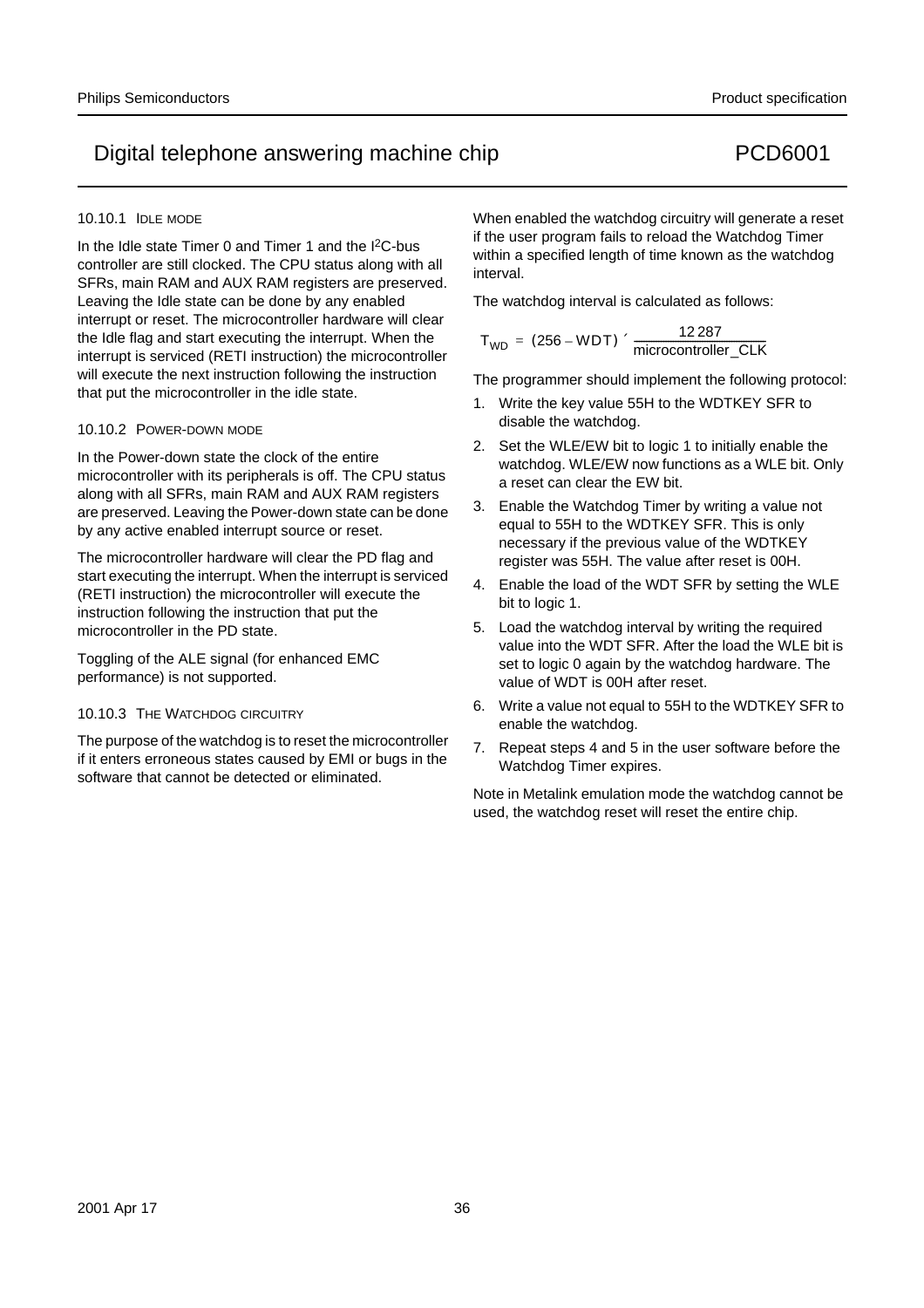### **10.11 I2C-bus**

The serial port I2C-bus is a simple bidirectional 2-wire bus for efficient inter IC data exchange. The I2C-bus consists of a data line (SDA) and a clock line (SCL). These lines also function as I/O Port P1.7 and P1.6 respectively. The system is unique because data transport, clock generation, address recognition and bus arbitration are all controlled by hardware. The I<sup>2</sup>C-bus serial I/O has complete autonomy in byte handling and supports all four I 2C-bus operating modes:

- Master transmitter
- Master receiver
- Slave transmitter
- Slave receiver.

The I<sup>2</sup>C-bus block contains 4 SFR registers. The mode of operation is controlled by the S1CON register. S1STA is the status register whose contents may also be used as a vector to various service routines. S1DAT is the data shift register and S1ADR is the slave address register. Slave address recognition is performed by hardware.

An application note is available to help implementation of the software for the  $I^2C$ -bus.

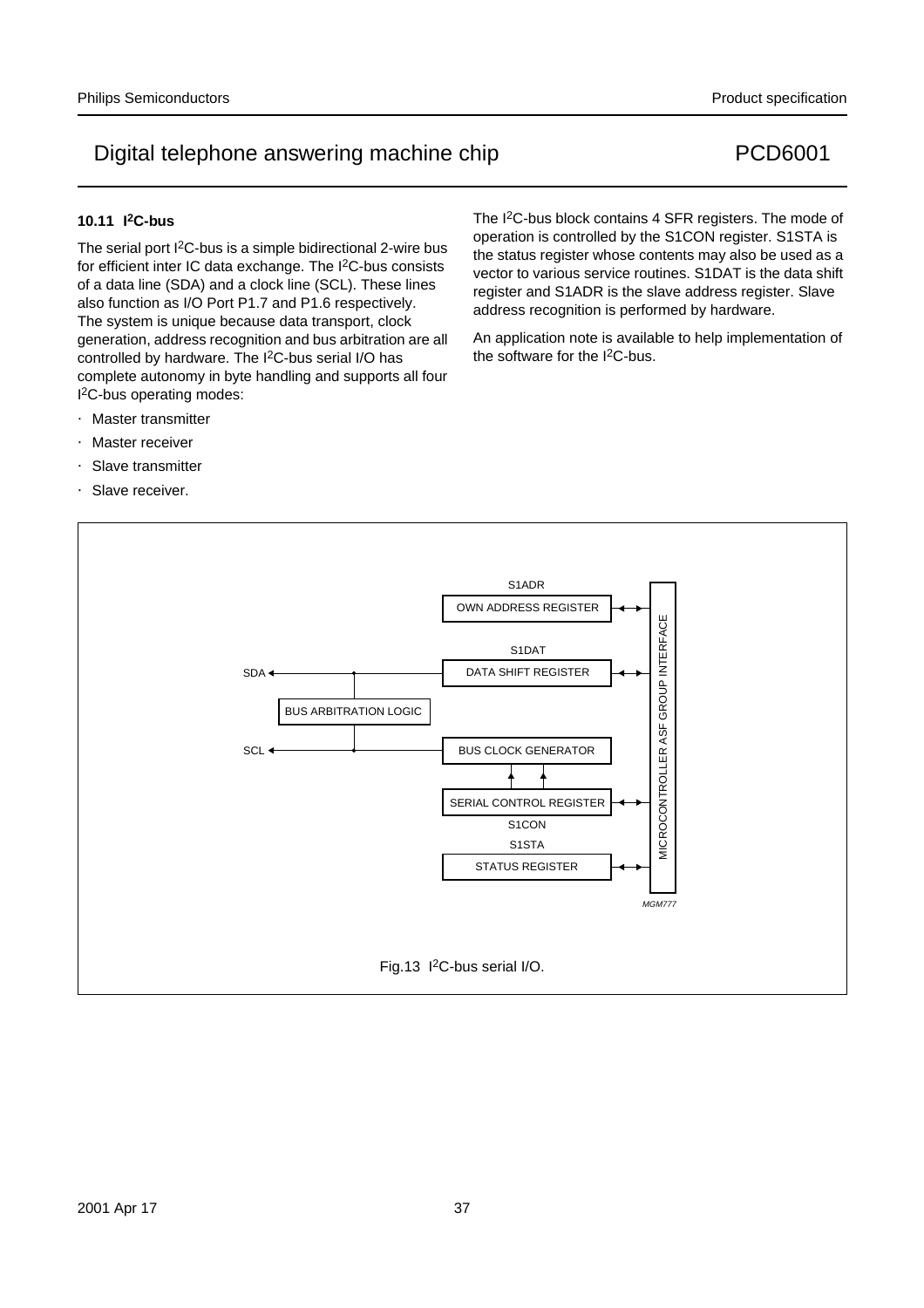### 10.11.1 SERIAL CONTROL REGISTER (S1CON)

Two bits are affected by the I<sup>2</sup>C-bus hardware, the SI bit is set to logic 1 when a serial interrupt is requested, and the STO bit is set to logic 0 (cleared) when a STOP condition is present on the I<sup>2</sup>C-bus. The STO bit is also cleared when  $ENS1 = 0$ . When the I<sup>2</sup>C-bus block is in the Master mode the serial clock frequency is determined by the clock rate bits CR[2:0].

| CR2 | ENS1 | <b>STA</b> | $\sim$ T $\sim$<br>י ש | U. | AΑ | CR <sub>1</sub> | CR0 |
|-----|------|------------|------------------------|----|----|-----------------|-----|

### **Table 34** Description of S1CON bits

| <b>BIT</b>     | <b>SYMBOL</b>   | <b>DESCRIPTION</b>                                                                                                                                                                                                                                                                                                                                                                                                                                                                                                                                                                                                                                 |
|----------------|-----------------|----------------------------------------------------------------------------------------------------------------------------------------------------------------------------------------------------------------------------------------------------------------------------------------------------------------------------------------------------------------------------------------------------------------------------------------------------------------------------------------------------------------------------------------------------------------------------------------------------------------------------------------------------|
| $\overline{7}$ | CR <sub>2</sub> | Clock rate. This bit along with bits CR1 and CR0 determines the serial clock frequency<br>when I <sup>2</sup> C-bus is in Master mode, see Table 35.                                                                                                                                                                                                                                                                                                                                                                                                                                                                                               |
| 6              | ENS1            | When this bit is set to logic 0 the I <sup>2</sup> C-bus is disabled, outputs SDA and SCL are in the<br>high-impedance state, and P1.6 and P1.7 function as open-drain ports. With this bit set<br>to logic 1 the $12C$ -bus is enabled. The P1.6 and P1.7 port latch must be set to logic 1.                                                                                                                                                                                                                                                                                                                                                      |
| 5              | <b>STA</b>      | Start flag. When the STA bit is set to logic 1 in Slave mode, the I <sup>2</sup> C-bus hardware<br>checks the status of the I <sup>2</sup> C-bus and generates a START condition if the bus is free. If<br>STA is set to logic 1 while the I <sup>2</sup> C-bus is in Master mode, the I <sup>2</sup> C-bus transmits a<br>repeated START condition.                                                                                                                                                                                                                                                                                               |
| 4              | <b>STO</b>      | Stop flag. With this bit set to logic 1 while in Master mode a STOP condition is<br>generated. When a STOP condition is detected on the bus, the I <sup>2</sup> C-bus hardware clears<br>the STO flag. In the Slave mode, the STO flag may also be set to logic 1 to recover from<br>an error condition. In this case no STOP condition is transmitted to the I <sup>2</sup> C-bus.<br>However, the I <sup>2</sup> C-bus hardware behaves as if a STOP condition has been received and<br>releases SDA and SCL. The I <sup>2</sup> C-bus then switches to the 'not addressed' receiver<br>mode. The STO flag is automatically cleared by hardware. |
| 3              | SI              | I <sup>2</sup> C-bus interrupt flag. When this flag is set to logic 1, an acknowledge is returned (i.e.<br>an interrupt is generated) after any one of the following conditions:                                                                                                                                                                                                                                                                                                                                                                                                                                                                   |
|                |                 | • A start condition is generated in Master mode                                                                                                                                                                                                                                                                                                                                                                                                                                                                                                                                                                                                    |
|                |                 | • Own slave address received during $AA = 1$                                                                                                                                                                                                                                                                                                                                                                                                                                                                                                                                                                                                       |
|                |                 | • General call address received while $S1ADR[0] = 1$ and $AA = 1$<br>• Data byte received or transmitted in Master mode (even if arbitration is lost)                                                                                                                                                                                                                                                                                                                                                                                                                                                                                              |
|                |                 | Data byte received or transmitted as selected slave                                                                                                                                                                                                                                                                                                                                                                                                                                                                                                                                                                                                |
|                |                 | • Stop or start condition received as selected slave receiver or transmitter.                                                                                                                                                                                                                                                                                                                                                                                                                                                                                                                                                                      |
| $\overline{2}$ | AA              | Assert Acknowledge. When set to logic 1 an acknowledge will be returned during the<br>acknowledge clock pulse on SCL when:                                                                                                                                                                                                                                                                                                                                                                                                                                                                                                                         |
|                |                 | • Own slave address is received                                                                                                                                                                                                                                                                                                                                                                                                                                                                                                                                                                                                                    |
|                |                 | • General call address is received while $S1ADR[0] = 1$                                                                                                                                                                                                                                                                                                                                                                                                                                                                                                                                                                                            |
|                |                 | • Data byte is received while device is a selected slave.                                                                                                                                                                                                                                                                                                                                                                                                                                                                                                                                                                                          |
|                |                 | With $AA = 0$ no acknowledge will be returned. Consequently, no interrupt is requested<br>when the 'own slave address' or general call address is received.                                                                                                                                                                                                                                                                                                                                                                                                                                                                                        |
| 1              | CR <sub>1</sub> | Clock rate. These 2 bits along with the CR2 bit determine the serial clock frequency                                                                                                                                                                                                                                                                                                                                                                                                                                                                                                                                                               |
| 0              | CR <sub>0</sub> | when I <sup>2</sup> C-bus is in Master mode, see Table 35.                                                                                                                                                                                                                                                                                                                                                                                                                                                                                                                                                                                         |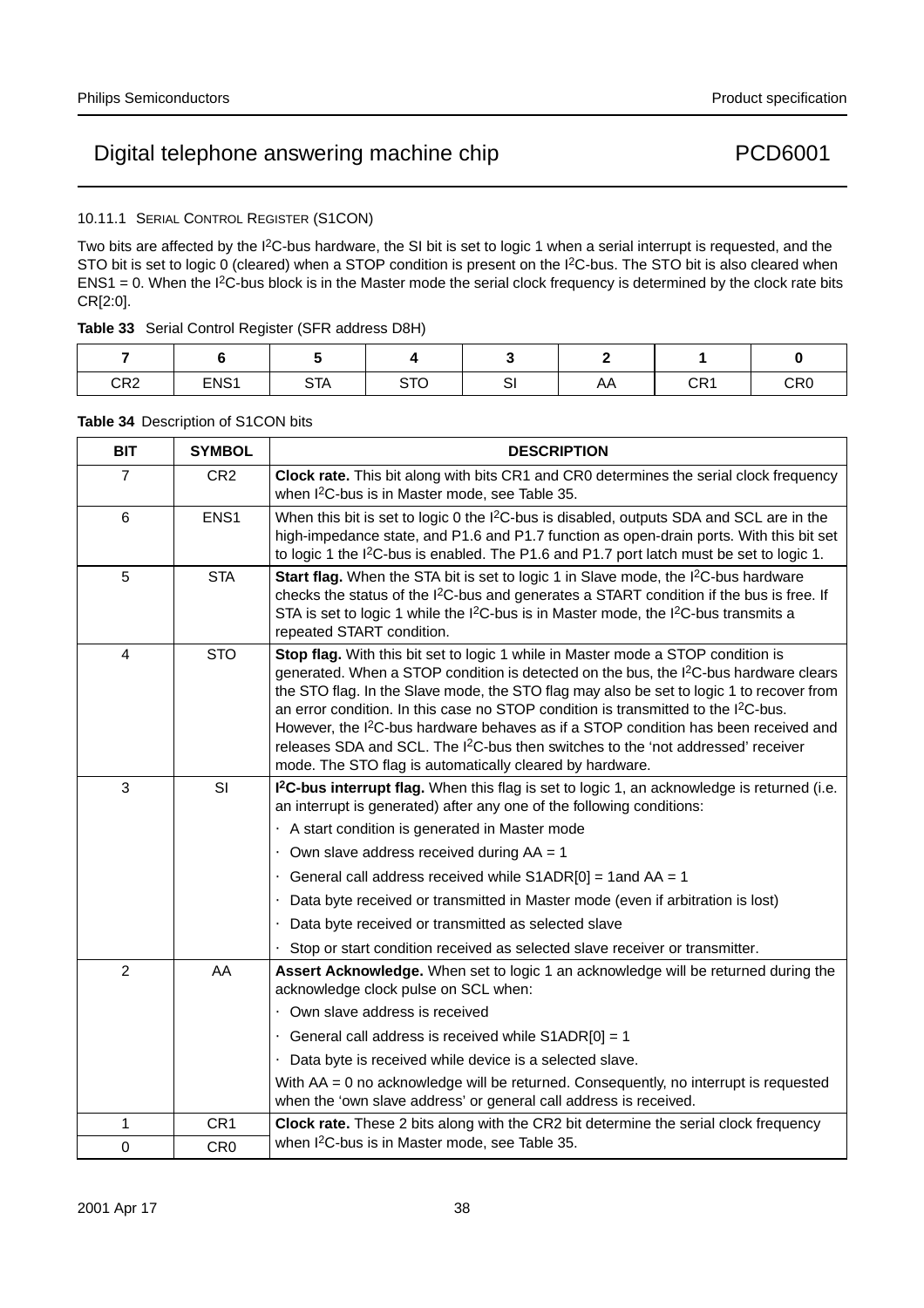| CR <sub>2</sub> | CR <sub>1</sub> | <b>CRO</b> | <sup>I</sup> microcontroller clk | I <sup>2</sup> C-BUS BIT FREQUENCY (kHz) at f <sub>microcontroller_clk</sub> |          |          |           |        |  |
|-----------------|-----------------|------------|----------------------------------|------------------------------------------------------------------------------|----------|----------|-----------|--------|--|
|                 |                 |            | <b>DIVIDED BY</b>                | 0.9 MHz                                                                      | 3.58 MHz | 7.16 MHz | 14.32 MHz | 21 MHz |  |
| 0               | 0               | $\Omega$   | 10                               | 90                                                                           | 358      |          |           |        |  |
| 0               | $\Omega$        |            | 20                               | 45                                                                           | 179      | 358      |           |        |  |
| 0               |                 | $\Omega$   | 30                               | 30                                                                           | 119      | 239      |           |        |  |
| $\Omega$        |                 |            | 40                               | 22                                                                           | 90       | 179      | 358       |        |  |
|                 | $\Omega$        | $\Omega$   | 80                               | 11                                                                           | 45       | 89.5     | 179       | 269    |  |
|                 | $\Omega$        |            | 120                              | 7.5                                                                          | 30       | 59.7     | 119       | 179    |  |
|                 |                 | $\Omega$   | 160                              | 5.6                                                                          | 22       | 44.8     | 89.5      | 134    |  |
|                 |                 |            |                                  |                                                                              |          |          |           |        |  |

#### **Table 35** I 2C-bus bit frequencies in Master mode

Note that any I2C-bus device tolerates a maximum and sometimes a minimum SCL frequency. The correct setting of bits CR2, CR1 and CR0 using a specific microcontroller clock frequency is therefore important.

#### 10.11.2 STATUS REGISTER (S1STA)

S1STA is an 8-bit read-only register. Its contents may be used as a vector to a service routine. This optimizes the response time of the software and consequently the I<sup>2</sup>C-bus.

|  |  | Table 36 Status Register (SFR address D9H); reset state F8H |  |  |  |  |  |  |
|--|--|-------------------------------------------------------------|--|--|--|--|--|--|
|--|--|-------------------------------------------------------------|--|--|--|--|--|--|

| <b>BIT</b> | <b>SYMBOL</b>            | <b>DESCRIPTION</b>                                                              |
|------------|--------------------------|---------------------------------------------------------------------------------|
| 7 to 3     | SCI4:01                  | $\frac{1}{2}$ contains the status code defined by the I <sup>2</sup> C protocol |
| 2 to 0     | $\overline{\phantom{m}}$ | not used, all bits are 0                                                        |

#### 10.11.3 DATA SHIFT REGISTER (S1DAT)

S1DAT contains the serial data to be transmitted or data that has just been received. Bit 7 is transmitted or received first.

**Table 37** Data Shift Register (SFR address DAH); reset state 00H

| <b>BIT</b> | <b>SYMBOL</b>                       | <b>DESCRIPTION</b>               |
|------------|-------------------------------------|----------------------------------|
| 7 to 0     | S1DATI<br>ΓΓ7∙∩1<br>$\cdot$ $\circ$ | I <sup>2</sup> C-bus serial data |

#### 10.11.4 ADDRESS REGISTER (S1ADR)

This 8-bit 'own address register' may be loaded with the 7-bit address to which the controller will respond when programmed as a slave receiver/transmitter. The LSB bit GC is used to determine whether the general CALL address is recognized.

|  | Table 38 Address Register (SFR address DBH); reset state 00H |  |  |  |  |  |  |  |
|--|--------------------------------------------------------------|--|--|--|--|--|--|--|
|--|--------------------------------------------------------------|--|--|--|--|--|--|--|

| BIT    | <b>SYMBOL</b>   | <b>DESCRIPTION</b>                        |  |
|--------|-----------------|-------------------------------------------|--|
| 7 to 1 | <b>SLA[6:0]</b> | own I <sup>2</sup> C-bus address          |  |
|        | GC.             | 0: general CALL address is not recognized |  |
|        |                 | 1: general CALL address is recognized     |  |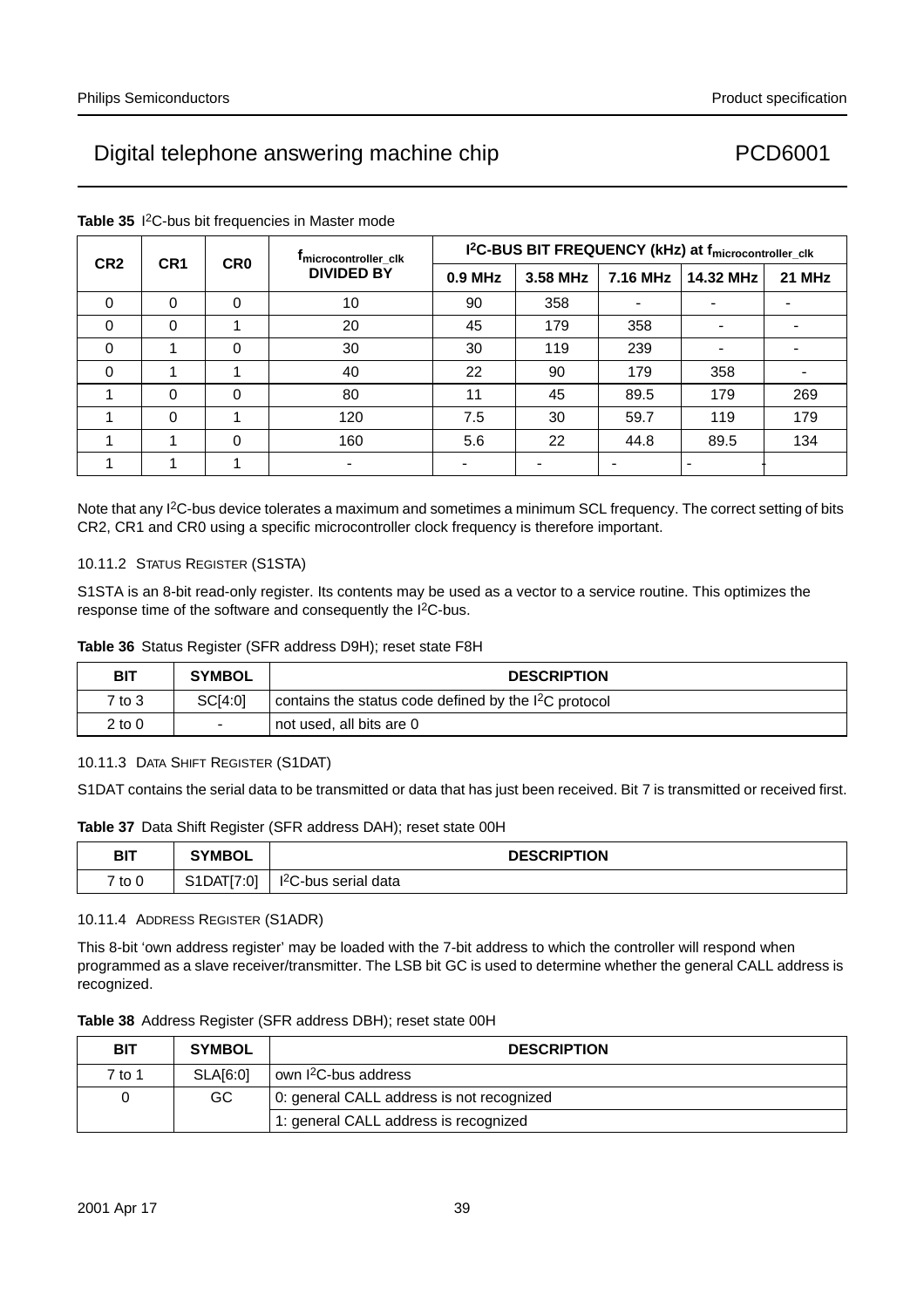### **10.12 MSK modem**

The MSK modem is used for in-band signalling between handset and base in analog cordless telephone systems CT0, CT1 and CT1+. The MSK modems receiver and transmitter can be enabled separately. Receive and transmit interrupts can wake-up the microcontroller during its power saving Idle mode. The baud rates are programmable between 1200 and 4800 baud. Figure 14 shows the functional diagram of the MSK modem.

The MIN input is the alternative input of P3.7 and MOUT[2:0] is the alternative output of P3.0, P3.1 and P3.6. The RX and TX mute can be done in software by any pin of MA, P1, P3 and P2. The MTI and MRI interrupts are OR-ed together to a single interrupt called msk\_int. So the msk\_in interrupt handler should investigate the status of the MRI and MTI bit in the MCON SFR.

The MOUT[2:0] outputs and the MIN input are alternative functions of P3.0, P3.1, P3.6 and P3.7. The MOUT[2 :0] outputs are '111' when the MSK transmitter is disabled (default after reset). Therefore, P3.0, P3.1, P3.6 and P3.7 can still be used as general purpose I/O ports. Setting bit 7 of MSTAT will invert the MIN polarity.

The modem has the following features:

- Full-duplex operation via 8-bit parallel interface; the message is fully Manchester coded/decoded
- Automatic detection of 16 bit Manchester preamble pattern
- The last received 4 bits of the preamble pattern are programmable
- Receiver full, transmitter empty indication bits
- Manchester coding and decoding for clock recovery and early error detection
- Programmable input polarity
- Baud rate selection from 1200, 2400, 3600 and 4800 baud with internal modem timer
- Receiver and transmitter off-states with no power consumption.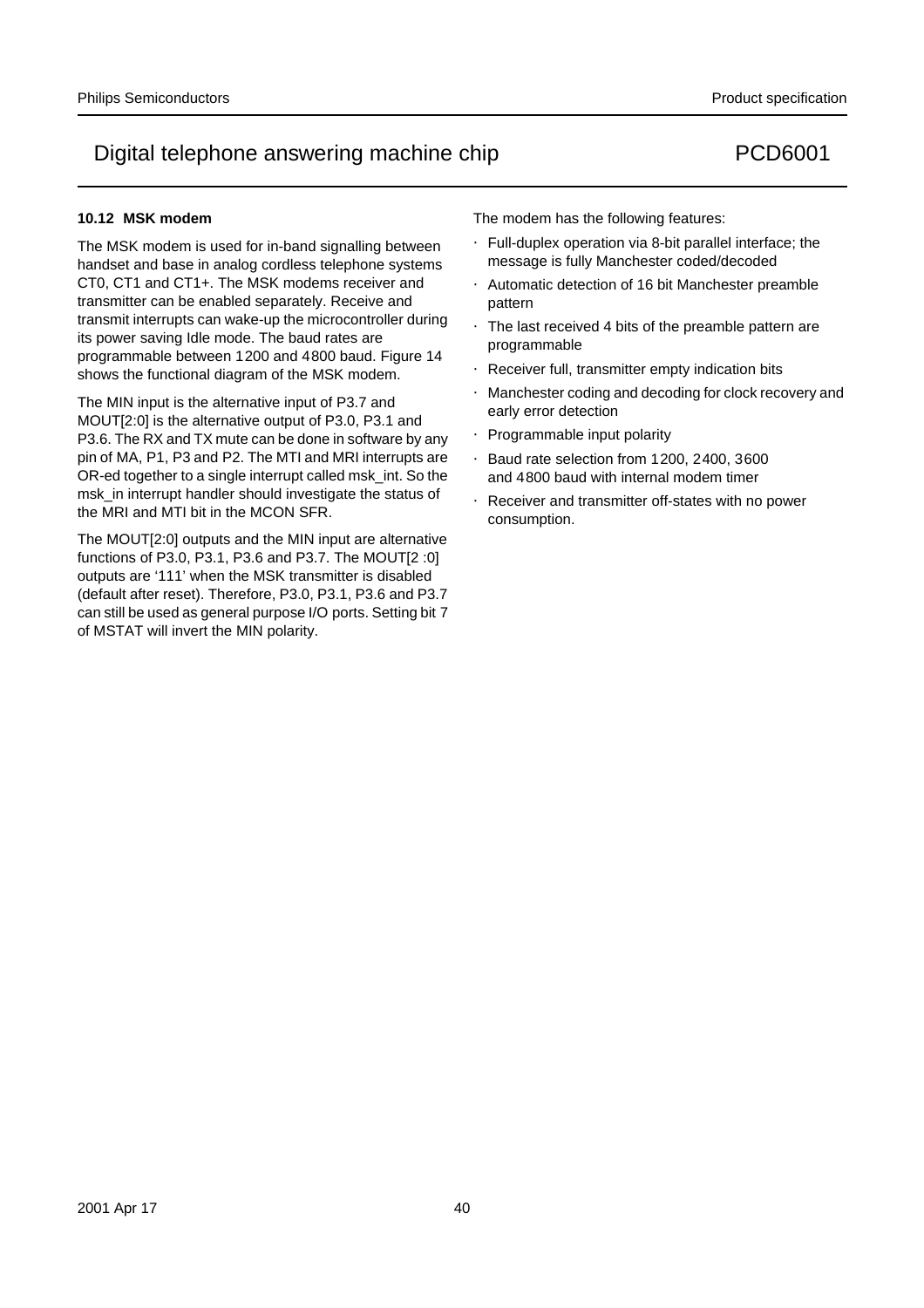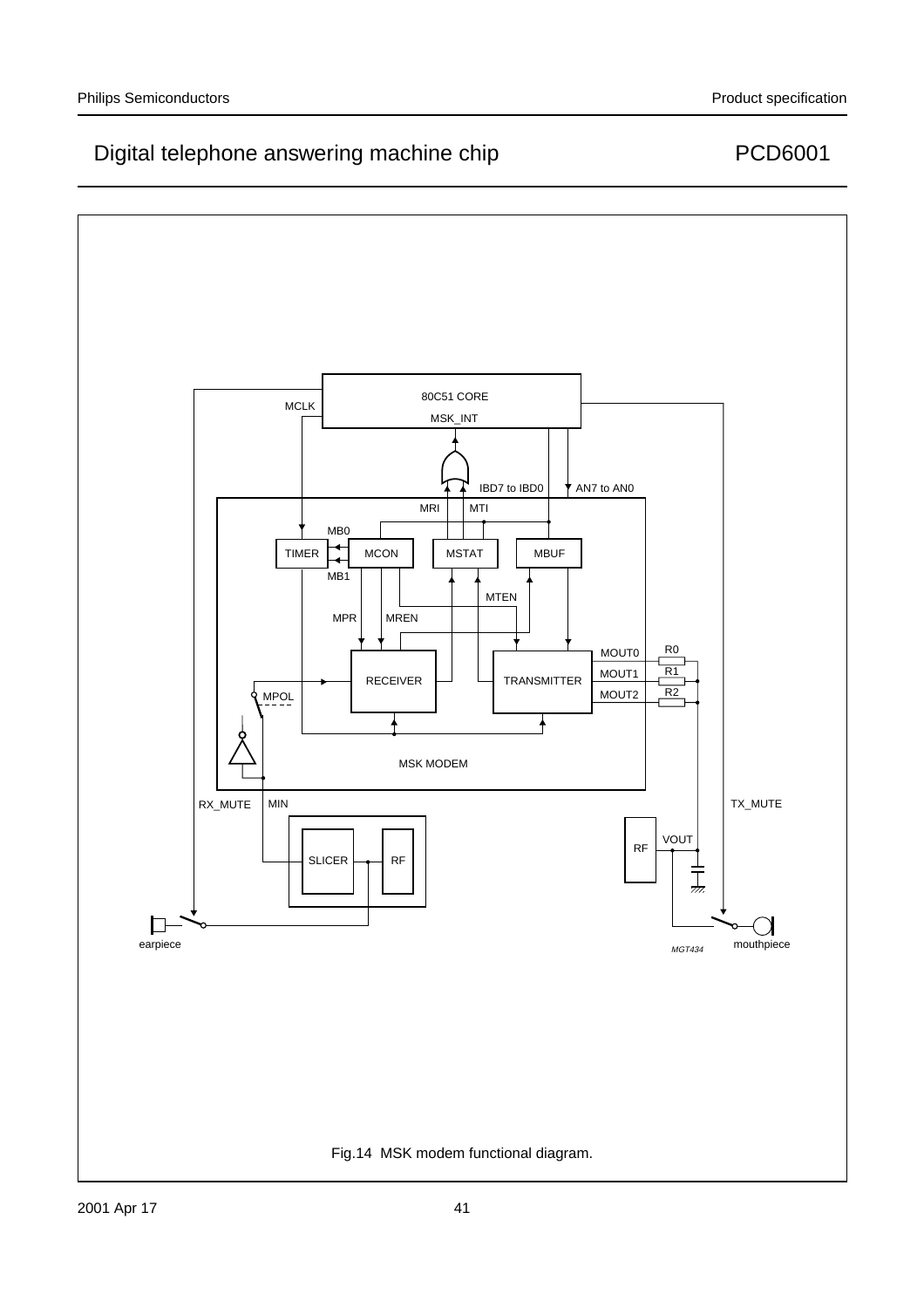10.12.1 80C51 MICROCONTROLLER INTERFACE.

The modem block interfaces to the microcontroller via the interrupt signal MSK\_INT and via the control and data SFRs MCON, MSTAT and MBUF. The MSK modem receive and transmit registers are both accessed via the SFR MBUF. Writing to MBUF loads the transmit register and reading MBUF accesses a physically separate receive register.

### 10.12.1.1 MSK Modem Control Register (MCON)

**Table 39** MSK Modem Control Register (SFR address C8H)

| MPR3 | MPR <sub>2</sub> | MPR1 | MPR <sub>0</sub> | MB <sub>1</sub> | M <sub>B</sub> | <b>MTEN</b> | <b>MREN</b> |
|------|------------------|------|------------------|-----------------|----------------|-------------|-------------|

#### **Table 40** Description of MCON bits

| <b>BIT</b> | <b>SYMBOL</b> | <b>DESCRIPTION</b>                                                                                                                                                                                                                     |
|------------|---------------|----------------------------------------------------------------------------------------------------------------------------------------------------------------------------------------------------------------------------------------|
| 7 to 4     | MPR[3:0]      | <b>Preamble pattern.</b> These 4 bits define the modems preamble pattern.                                                                                                                                                              |
| $3$ to $2$ | MB[1:0]       | <b>RX/TX frequency.</b> These 2 bits define the modem transmit/receive frequency; see<br>Table 41.                                                                                                                                     |
|            | MTEN          | Modem Transmitter Enable. If set the transmitter is active and MOUT[2:0] will get the<br>value <100> if no data is transmitted. If reset, MOUT[2:0] will get the value <111> to<br>zero the currents in the resistive DAC; see note 1. |
| 0          | <b>MREN</b>   | <b>Modem Receiver Enable.</b> If set the modem receiver is active and scans for Manchester<br>data; see note 1.                                                                                                                        |

#### **Note**

1. If both the transmitter and the receiver are disabled (MTEN = 0 and MREN = 0), the clock of the MSK modem is switched off. It is advised to use this state for power saving.

**Table 41** Selection of the modem's baud rates

| MB1 | MB <sub>0</sub> | <b>MODEM BAUD RATE</b> |
|-----|-----------------|------------------------|
| L   |                 | 1200 baud              |
|     |                 | 2400 baud              |
|     |                 | 3600 baud              |
|     |                 | 4800 baud              |

10.12.1.2 MSK Modem Status Register (MSTAT)

**Table 42** MSK Modem Status Register (SFR address CAH), reset state 00H

| <b>MPOL</b> | $\overline{\phantom{0}}$ | <b>MRF</b> | <b>MRE</b> | <b>MRP</b> | <b>MRL</b> | MTI | <b>MRI</b> |
|-------------|--------------------------|------------|------------|------------|------------|-----|------------|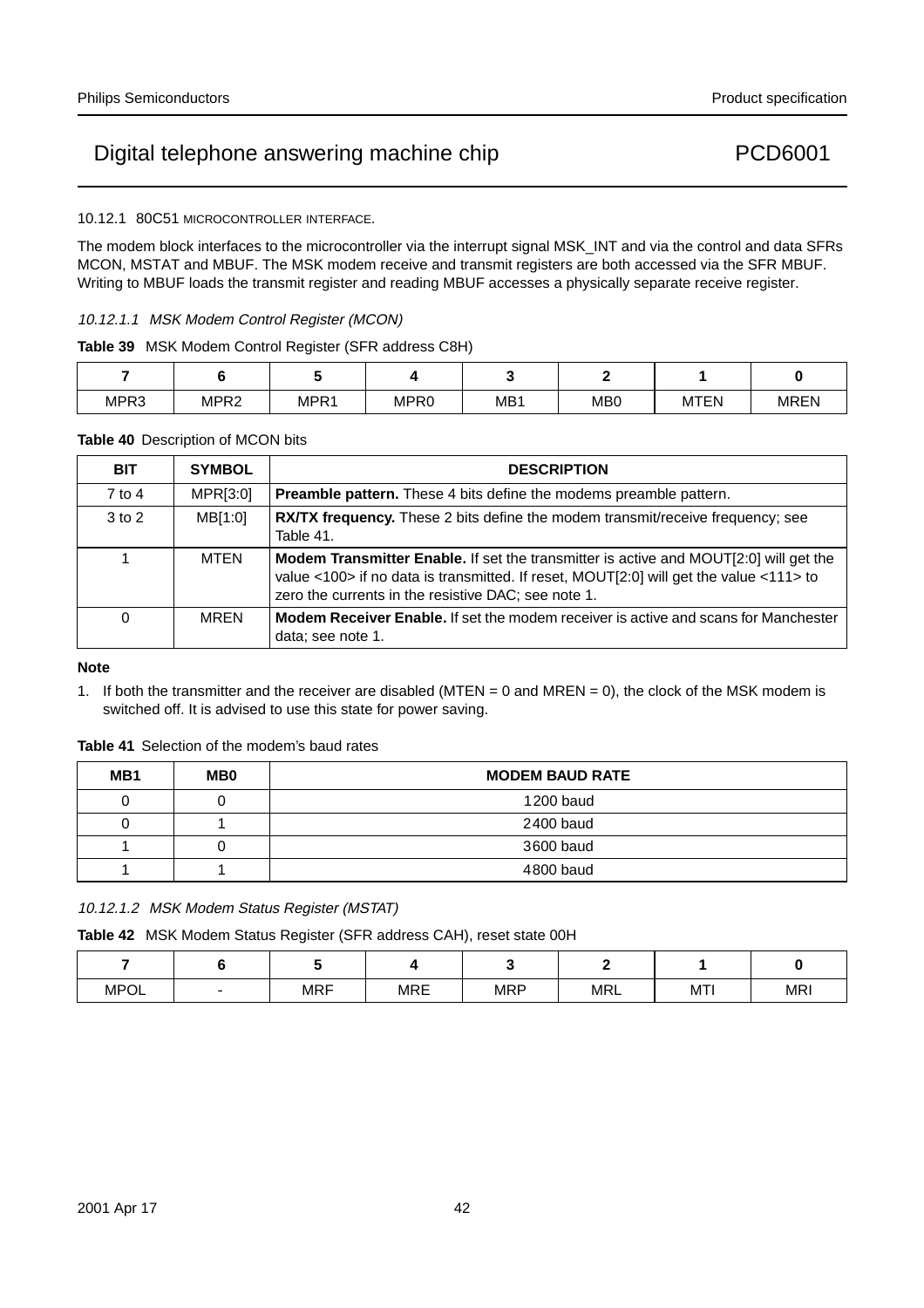| <b>BIT</b>     | <b>SYMBOL</b> | <b>DESCRIPTION</b>                                                                                                                                                                                                                                                                                                                                                              |
|----------------|---------------|---------------------------------------------------------------------------------------------------------------------------------------------------------------------------------------------------------------------------------------------------------------------------------------------------------------------------------------------------------------------------------|
| $\overline{7}$ | <b>MPOL</b>   | <b>MIN polarity switch.</b> If MPOL $= 1$ , the value of the MIN pin is inverted before being<br>applied to the MSK block.                                                                                                                                                                                                                                                      |
| 5              | <b>MRF</b>    | Modem receiver full flag. This bit is set when MBUF holds a newly received byte. MRF<br>is reset if the receiver is disabled (MREN = 0) or by reading MBUF. This bit is read-only.<br>Writing to it will have no effect.                                                                                                                                                        |
| $\overline{4}$ | <b>MRE</b>    | Modem Receiver Error flag. Indicates the reception of a non-Manchester bit. This bit is<br>set by hardware and is reset by reading MBUF, by disabling the receiver (MREN = $0$ ) or<br>by resetting MRI. This bit is read-only. Writing to it will have no effect.                                                                                                              |
| 3              | <b>MRP</b>    | Modem Receiver Preamble flag. This bit is set by hardware when the modem<br>recognized the programmed preamble pattern (AAAH, MPR3 to MPR0) after locking the<br>receiver clock ( $MRL = 1$ ). MRP is reset by hardware if the receiver is disabled<br>(MREN = 0) or if non-Manchester data is received (MRE = 1). This bit is read-only.<br>Writing to it will have no effect. |
| $\overline{2}$ | <b>MRL</b>    | Modem Receiver Clock Locked flag. This bit is set when the clock of the receiver is<br>locked, i.e. when the receiver has detected Manchester data but has not found the<br>preamble pattern yet. MRL is reset when the receiver detects a non-Manchester bit or<br>when the receiver is disabled. This bit is read-only. Writing to it will have no effect.                    |
| 1              | MTI           | Modem Transmit Interrupt flag. Indicates MBUF is empty to accept a new byte for<br>transmission. This bit is reset by writing to MBUF or by writing a 0 to it. Writing a 1 to<br>MTI will set the bit. This allows to generate a hardware interrupt by software.                                                                                                                |
| $\Omega$       | <b>MRI</b>    | Modem Receive Interrupt flag. Indicates:                                                                                                                                                                                                                                                                                                                                        |
|                |               | Modem Receiver Full (MRF = 1) or                                                                                                                                                                                                                                                                                                                                                |
|                |               | Modem Receiver Error (MRE = 1) or                                                                                                                                                                                                                                                                                                                                               |
|                |               | Modem Receiver Preamble (MRP = 1) or                                                                                                                                                                                                                                                                                                                                            |
|                |               | Modem Receiver Clock Locked (MRL = 1)                                                                                                                                                                                                                                                                                                                                           |
|                |               | This bit is reset by reading MBUF or by writing a logic 0 to MRI. A reset of MRI will also<br>reset MRE. Writing a logic 1 to MRI will have no effect.                                                                                                                                                                                                                          |

### **Table 43** Description of MSTAT bits

### 10.12.1.3 MSK Modem Data Buffer (MBUF)

**Table 44** MSK Modem Data Buffer (SFR address C9H)

|  | D5. | . גר |  |  |
|--|-----|------|--|--|

### **Table 45** Description of MBUF bits

| <b>BIT</b> | <b>SYMBOL</b> | <b>DESCRIPTION</b>                                                                                                                                                                                                                                                                                                                                                                                   |
|------------|---------------|------------------------------------------------------------------------------------------------------------------------------------------------------------------------------------------------------------------------------------------------------------------------------------------------------------------------------------------------------------------------------------------------------|
| $7$ to $0$ | D7 to D0      | Writing to MBUF will load the data in the transmit buffer and automatically start a<br>transmission at MOUT if the transmitter is enabled ( $MTEN = 1$ ). A new byte can be<br>loaded after MTI is set. If a new byte is loaded before the setting of MTI then the<br>previous byte will be lost. After data has been received at MIN, indicated by MRI, the<br>received byte can be read from MBUF. |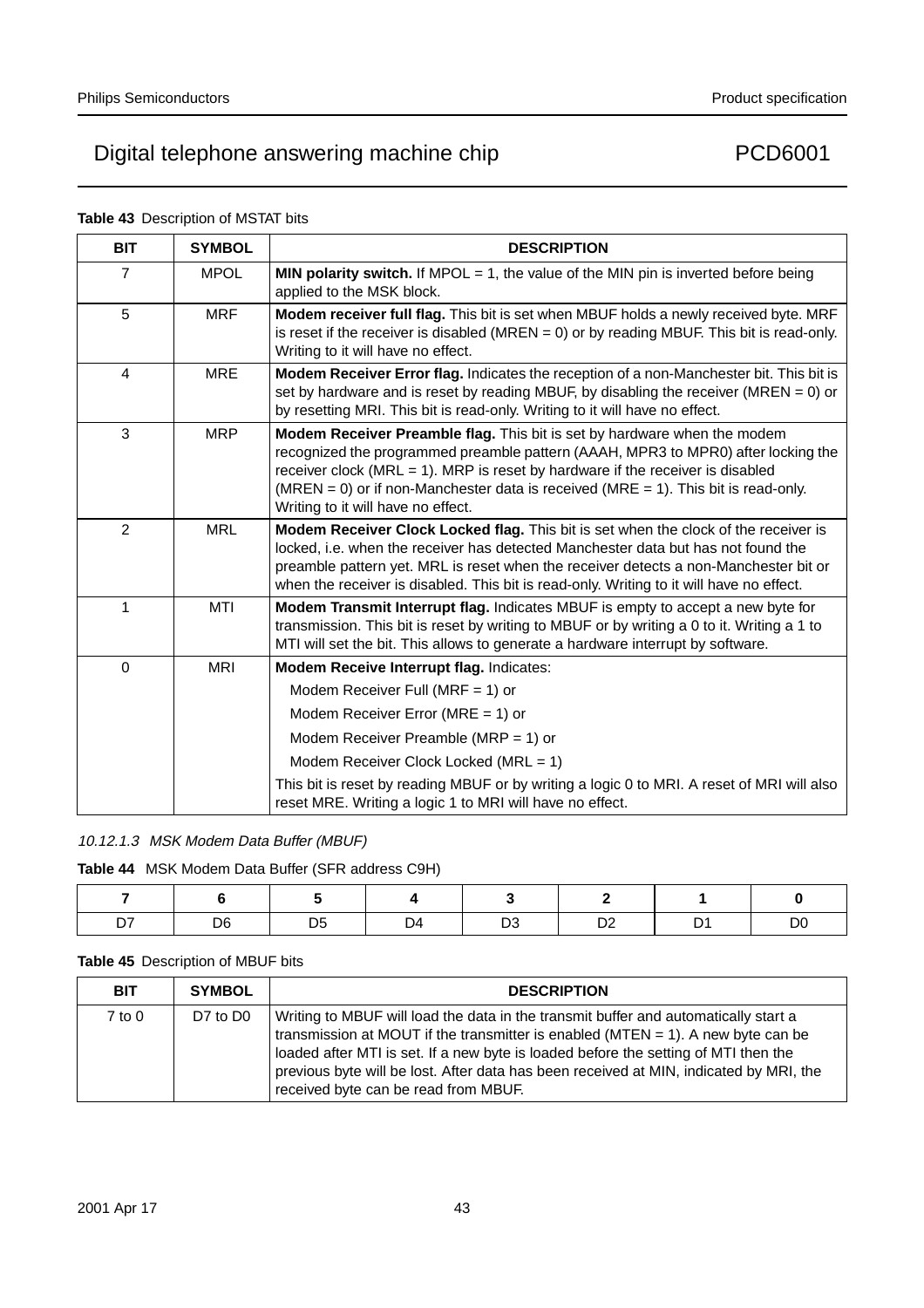#### 10.12.2 DATA TRANSMISSION

Data transmission is enabled if bit MTEN in register MCON is set to logic 1. If MTEN is logic 0 data transmission is disabled and MOUT[2:0] is set to <111> to zero the currents in the resistive DAC. Setting MTEN to logic 1 sets MOUT[2:0] to the Idle value <100>. This results in a value close to  $0.5V<sub>DD</sub>$  on the output signal of the external DAC. Transmission is started by loading the first byte into register MBUF. All bytes are transmitted starting with the MSB.

A message is transferred in a block of 3 or more bytes, the first two bytes being the programmed Manchester preamble pattern. In order to insert the preamble pattern, the first two bytes AAH and AxH (with x being the MPR[3:0] values programmed in the receiver MSK modem) have to be written to MBUF by software. After this, the first byte of the message is written to MBUF.

As soon as MBUF is ready to accept new input, signal MTI is set. A new byte written to MBUF automatically clears MTI. The time between two MTI interrupts is:

$$
T = 8 \times \frac{1}{\text{baud rate}}
$$
 (e.g. for 1200 baud, T = 6.7 ms).

If no new byte is written to MBUF at the end of a byte transmission, the modem transmitter stops transmission and MOUT[2:0] is set to the Idle state <100>. In this case MTI must be cleared explicitly. If MTEN is reset during transmission, the transmitter will finish the transmission of the current byte and then will set MOUT[2:0] to the off state <111>. No interrupt on MTI will be generated at the end of the transmission.

During reception, a digital PLL re-synchronizes on the active transition of every bit. This allows a continuous transmission of long messages. Figure 15 shows a possible timing diagram of data transmission.

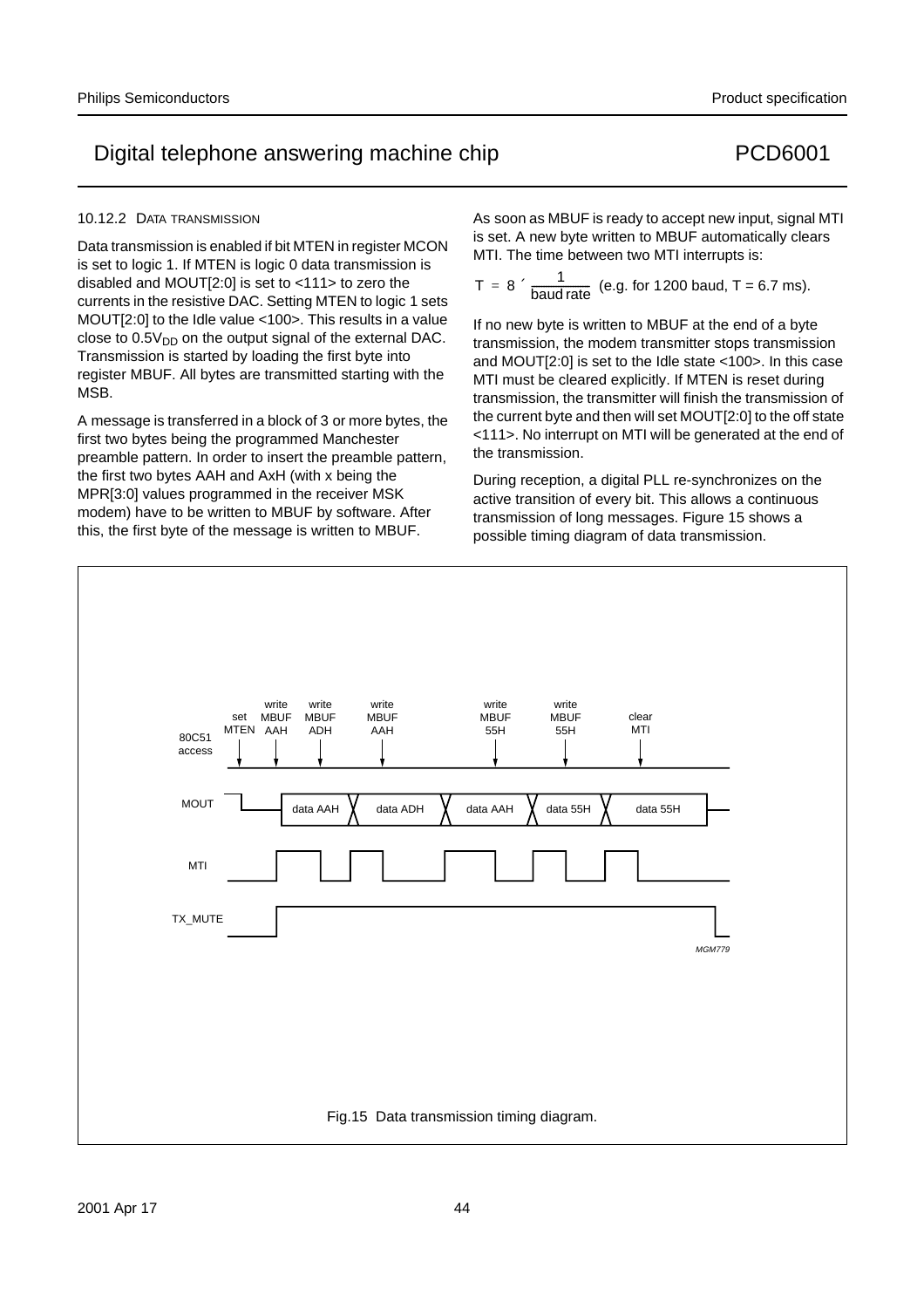#### 10.12.3 DATA RECEPTION

A message is received as a block of one or more data bytes. When enabled, the receiver starts sampling MIN and tries to detect a Manchester pattern. As soon as 3 consecutive Manchester bits are detected the receiver clock is locked ( $MRL = 1$ ) and the receiver starts scanning the incoming data for the programmed Manchester preamble pattern. When the modem recognizes the preamble pattern, bit MRP is set to logic 1. If a non-Manchester bit is detected before finding the preamble pattern then MRL is reset and MRE is set to logic 1. The synchronization process has to restart. If the preamble pattern has been detected the receiver starts to Manchester decode the incoming data bits and shifts them into an internal register. After eight bits the contents of the internal register are copied to MBUF and MRF bit is set to logic 1. The received byte can be read from MBUF while receiving continues in the internal register. If a non-Manchester bit is received during data reception then MRE is set to logic 1 and MRL and MRP are reset. The receiver has to resynchronize before receiving new data.

Whenever one of the bits MRF, MRE, MRP and MRL is set the MRI bit is also set and an MRI interrupt is generated. This means that when an MRI interrupt occurs the 4 status bits have to be polled by software. The bit MRL allows the software to decide very quickly whether an occupied channel contains Manchester coded data or not. The MRP bit is used to find the start of data transmission in a message that is repeated over and over again. MRE is used to detect a Manchester error, which is a violation of the Manchester coding rule that the received level should change in the middle of a bitcell. The MRF bit indicates that the data in MBUF is ready to be read by the software. During data reception the time between two settings of MRF (each one generating an MRI interrupt) is;

$$
T = 8 \times \frac{1}{\text{baud rate}}
$$

Figure 16 shows an example of the timing diagram of data reception.

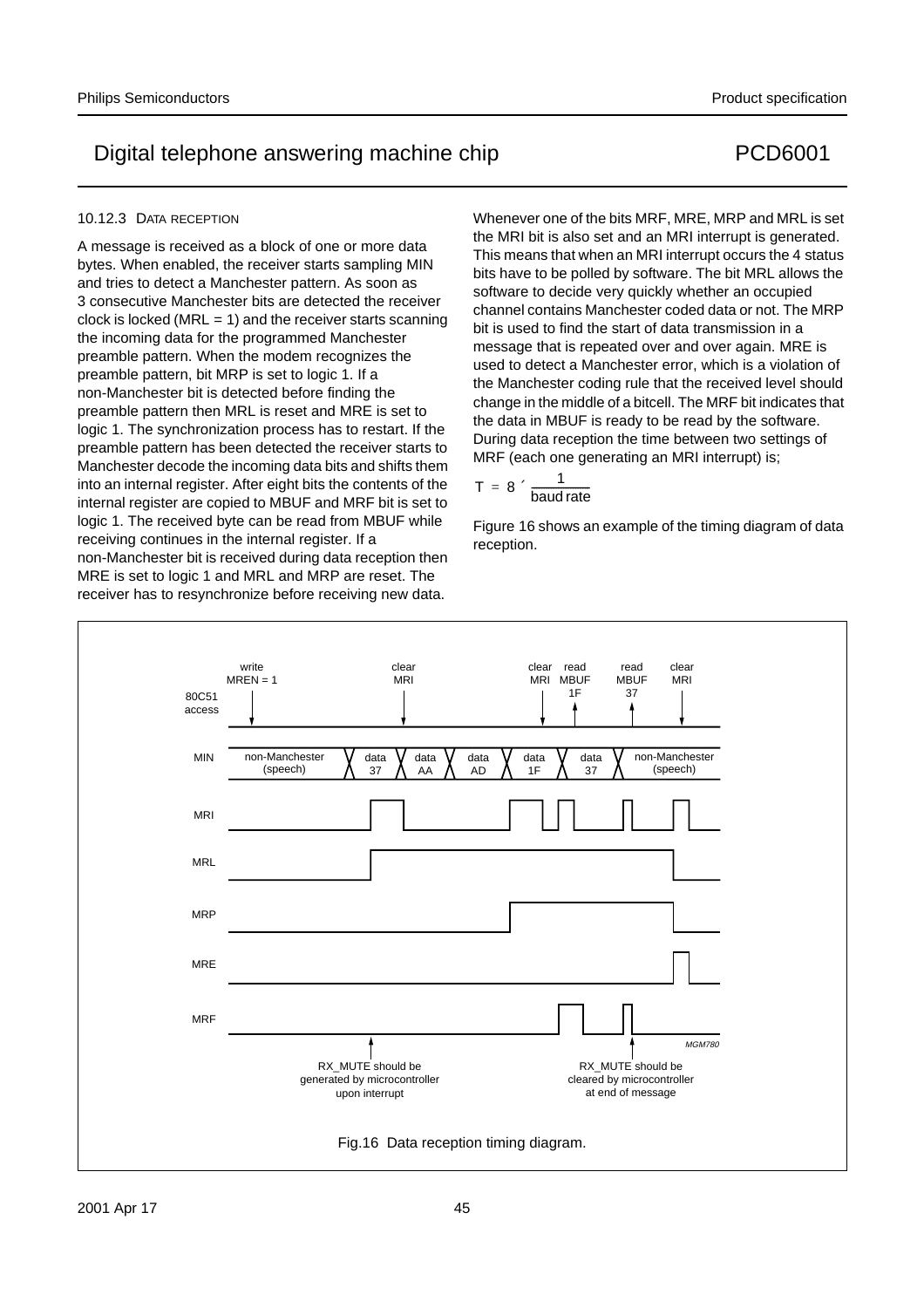#### 10.12.4 MANCHESTER CODING OF DATA

The bits of the data byte written in MBUF are Manchester encoded as shown in Fig.17. A logic 1 is coded as a LOW-to-HIGH transition in the middle of a bitcell, a logic 0 is coded as a HIGH-to-LOW transition.The Manchester encoded signal contains redundancy for early error detection in received bits. A non-matching 1 and 0 or 0 and 1 pair indicates an error condition.The Manchester encoded signal has a polarity change in each bitcell.

### 10.12.5 WAVEFORM GENERATION WITH MOUT[2:0]

The 3 digital output pins MOUT[2:0] should be used as an input to a 3-bit external DAC. The signals can be connected via external resistors R2, R1 and R0 to a summation point and then be filtered with an external capacitor C1. This 3-bit DAC is shown in Fig.17.



Table 46 gives the relationship between MOUT[2:0] and the voltage VOUT.

|  |  |  |  | Table 46 VOUT as a function of MOUT[2:0]; note 1 |
|--|--|--|--|--------------------------------------------------|
|--|--|--|--|--------------------------------------------------|

| <b>MOUT[2:0]</b> | <b>VOUT</b>         |
|------------------|---------------------|
| 000              | ი                   |
| 001              | 0.14V <sub>DD</sub> |
| 010              | 0.29V <sub>DD</sub> |
| 011              | 0.43V <sub>DD</sub> |
| 100              | 0.57V <sub>DD</sub> |
| 101              | 0.71V <sub>DD</sub> |
| 110              | 0.86V <sub>DD</sub> |
| 111              | V <sub>DD</sub>     |

### **Note**

1. Resistor values are shown in Fig.17.

Figure 18 shows the possible waveforms that are produced by the waveform generator. The horizontal axis shows the sample counter on which the waveform changes its value. Each bit is built-up out of  $2 \times 40$ samples ( $n \times 3.456$  MHz crystal, CKCON.6 = 0) or  $2 \times 42$ samples (3.58 MHz,  $CKCON.6 = 1$ ). The vertical axis shows the values of MOUT[2:0], forming the inputs of the resistive DAC. The first half of the waveform is determined by the previous and the current bit, whereas the second half of the waveform is determined by the current and the next bit to be transmitted. The count frequency of the sample counter depends on the programmed baud rate.

If the transmitter is disabled with MTEN set to logic 0, MOUT[2:0] is <111> to save power in the resistive DAC. If the transmitter is enabled and no data is transmitted, MOUT[2:0] has an idle value of <100>, which corresponds to  $0.57V_{DD}$ .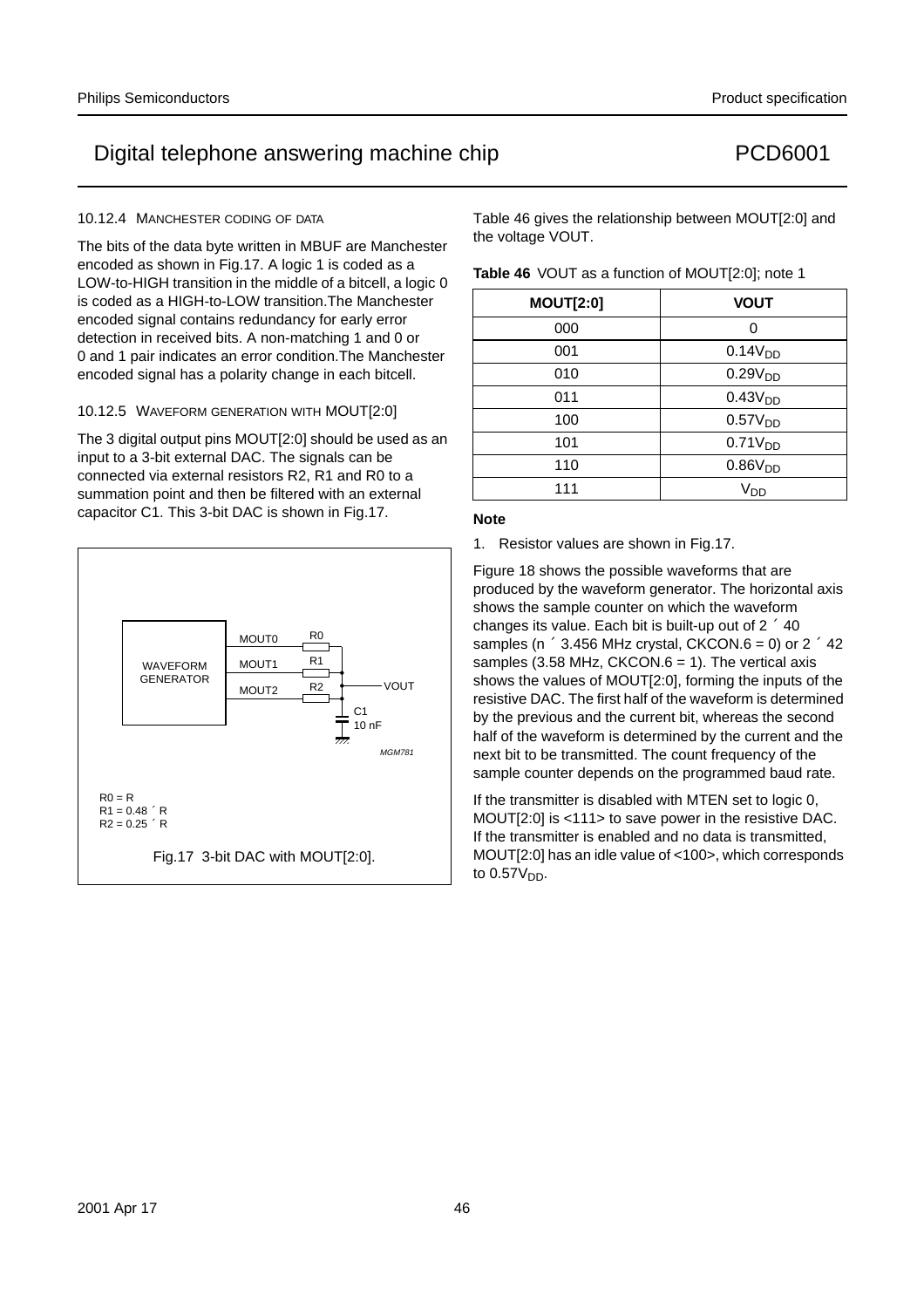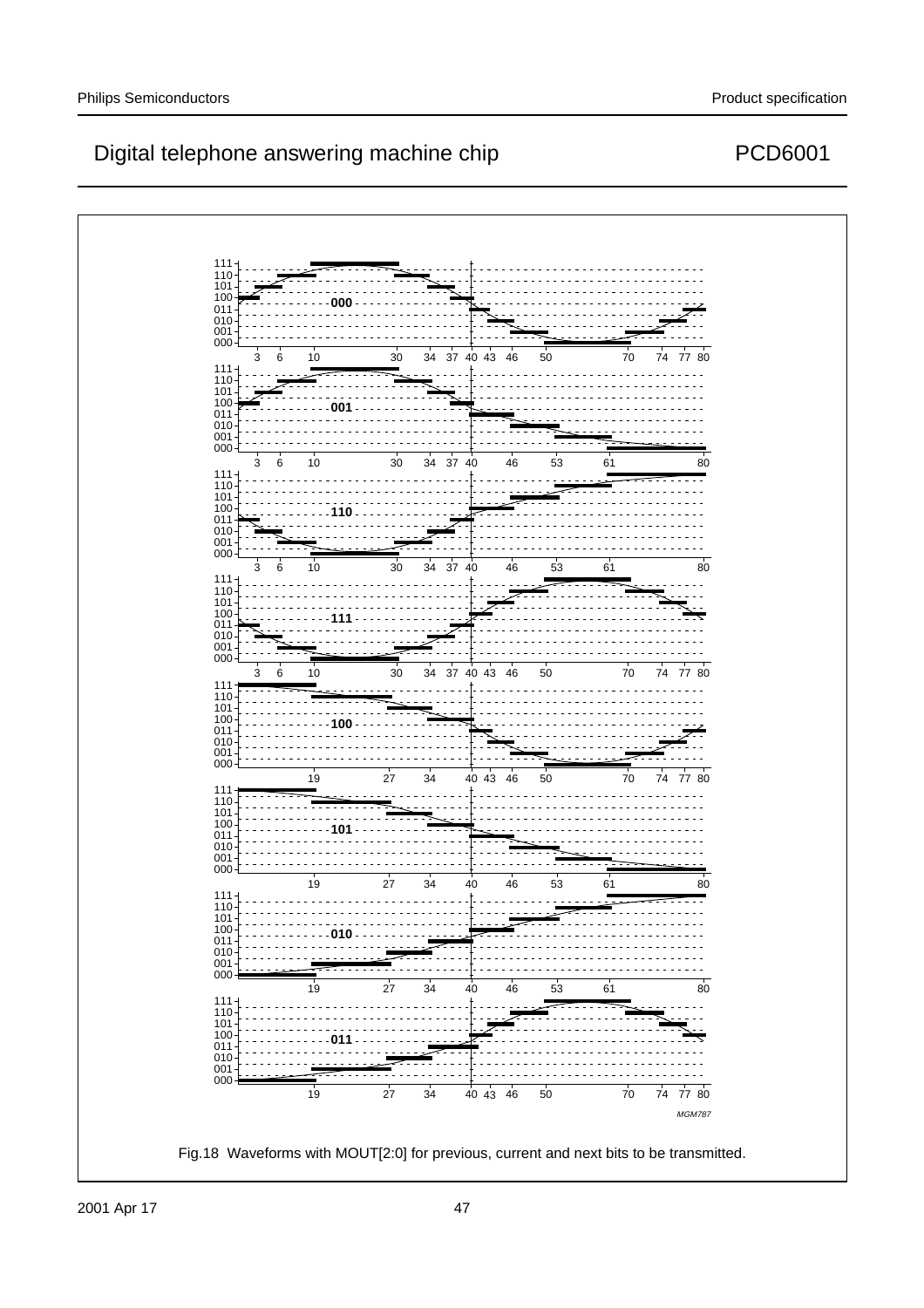#### 10.12.6 SYNCHRONISATION

When enabled the receiver samples MIN with a frequency  $f=8 \times$  baud rate. The sampled values are shifted into an 8-bit shift register. This register is regularly checked whether it contains samples that fulfil the Manchester coding rule i.e. whether there is a LOW-to-HIGH or a HIGH-to-LOW transition in the middle of the bitcell. The receiver searches for 3 consecutive sets of 8 samples that fulfil the Manchester coding rule. If these sets have been found the clock is locked ( $MRL = 1$ ) and the receiver starts looking for the Manchester preamble pattern. From this point on the receiver uses a Phase Locked Loop (PLL) to adjust the synchronisation after each received Manchester bit.

#### **10.13 LE control**

The LE signal is the alternative output of P4.0 and can be turned on with ALTP bit 1. The LE signal can be used to connect to the E input of 68xxx microcontroller compatible peripherals such as an LCD controller. If these peripherals have a slow access time the LE signal can be made HIGH earlier by setting bit 0 of ALTP. Bit 0 of ALTP will be cleared by hardware after the execution of a MOVX instruction. The ALTP register is described in more detail in Section 16.2.

Figure 19 shows the LE signal shapes for early read and/or write when the P4.0 alternative port function for LE is selected. In Fig.19, the DTAM  $\overline{WR}$  signal is only shown for timing reference.

Neither  $\overline{WR}$  nor  $\overline{RD}$  are physically connected to the display. The display RS and R/W pin can be connected to Port 2 or MA pins (logic 0 after reset) and controlled by software. The early LE timing hardware makes it possible to access LCD drivers (or other peripheral devices with the same interface) which require a large access time  $($ >3  $\times$  microcontroller\_CLK).

The display LE pin (P4.0) rising edge is determined by software, by setting bit 0 and 1 of the ALTP SFR. In order to latch the Port 0 data at the correct moment, the falling edge is determined by internal DTAM hardware. This generates for the LCD write operation an LE falling edge at 0.5 of a microcontroller clock before the falling edge of  $\overline{WR}$ , such that the LCD data hold time  $(t_h)$  requirement is always fulfilled.

Figure 20 shows the LE signal shape for normal read and/or write when the P4.0 alternate port function for LE is selected. Again, the DTAM WR signal is only shown for timing reference. Both the rising and falling edges of the display LE pin (P4.0) are determined by hardware if only bit 1 of the ALTP SFR is set. This generates for the LCD write operation an LE falling edge at 0.5 of a microcontroller clock before the falling edge of  $\overline{WR}$ , such that the LCD data hold time  $(t_h)$  requirement is always fulfilled.

The normal LE timing is actually the inverted value of either the  $\overline{RD}$  or  $\overline{WR}$  signal. This timing can be used for peripheral devices that have an access time of less than  $3 \times$  microcontroller\_CLK.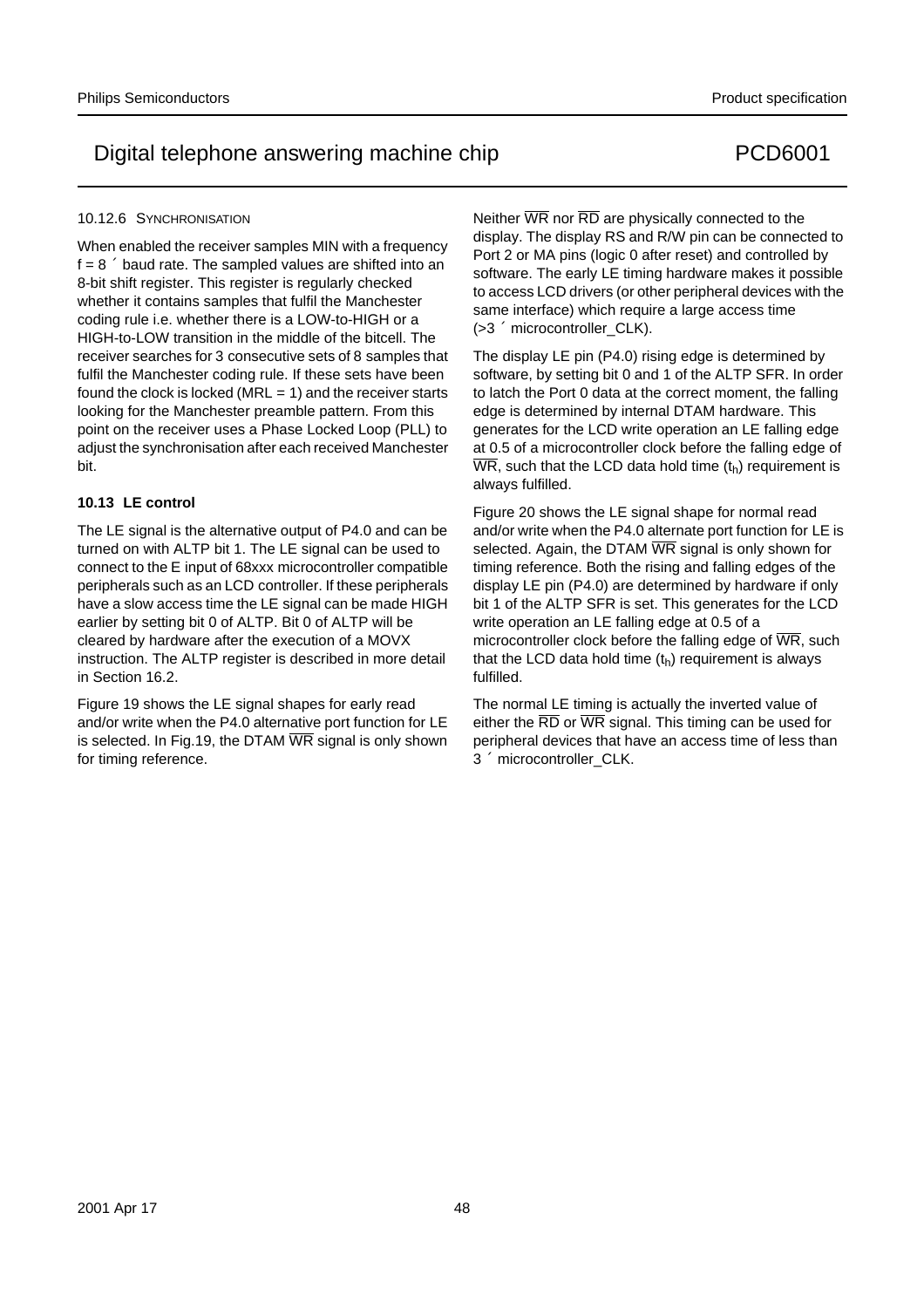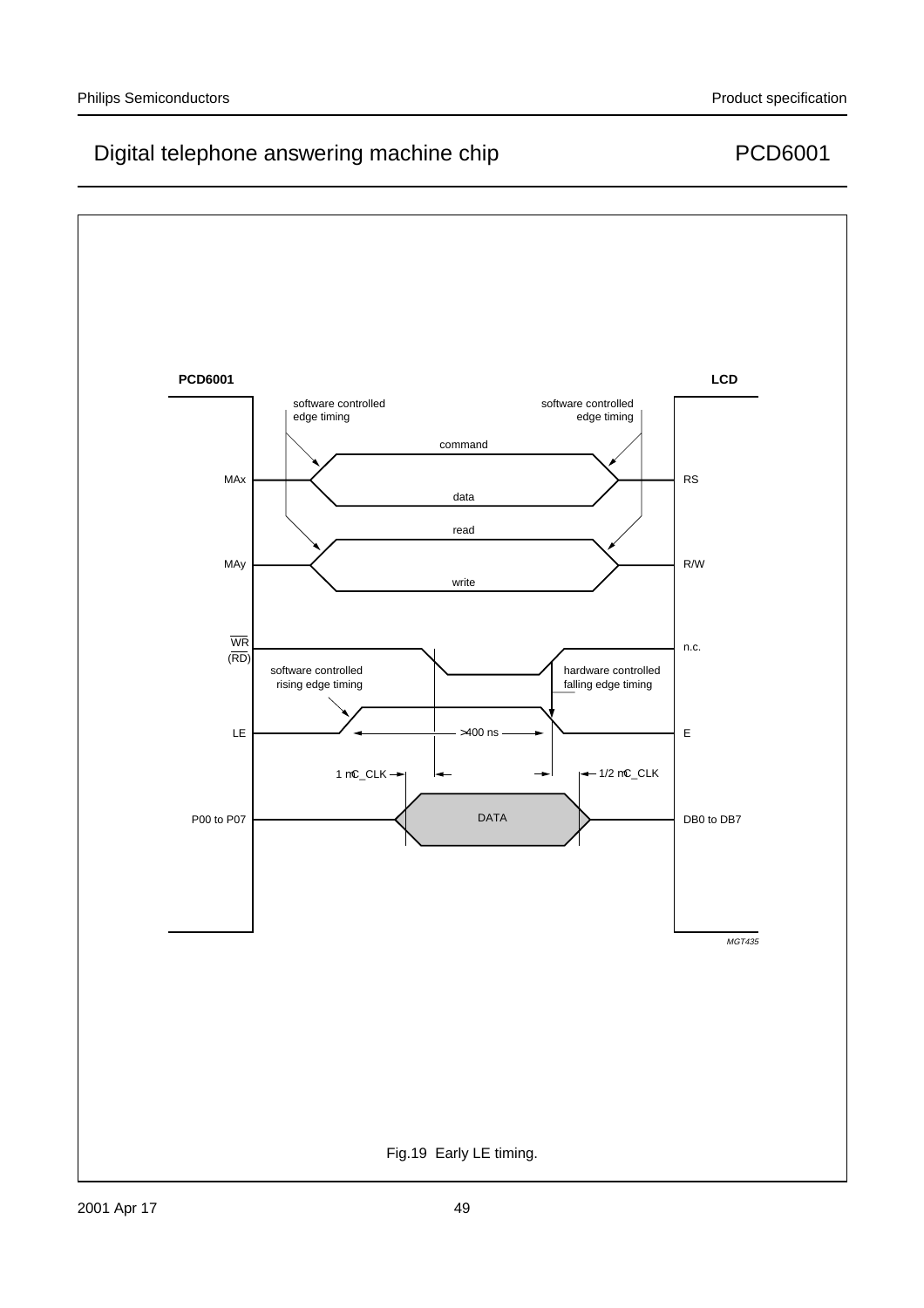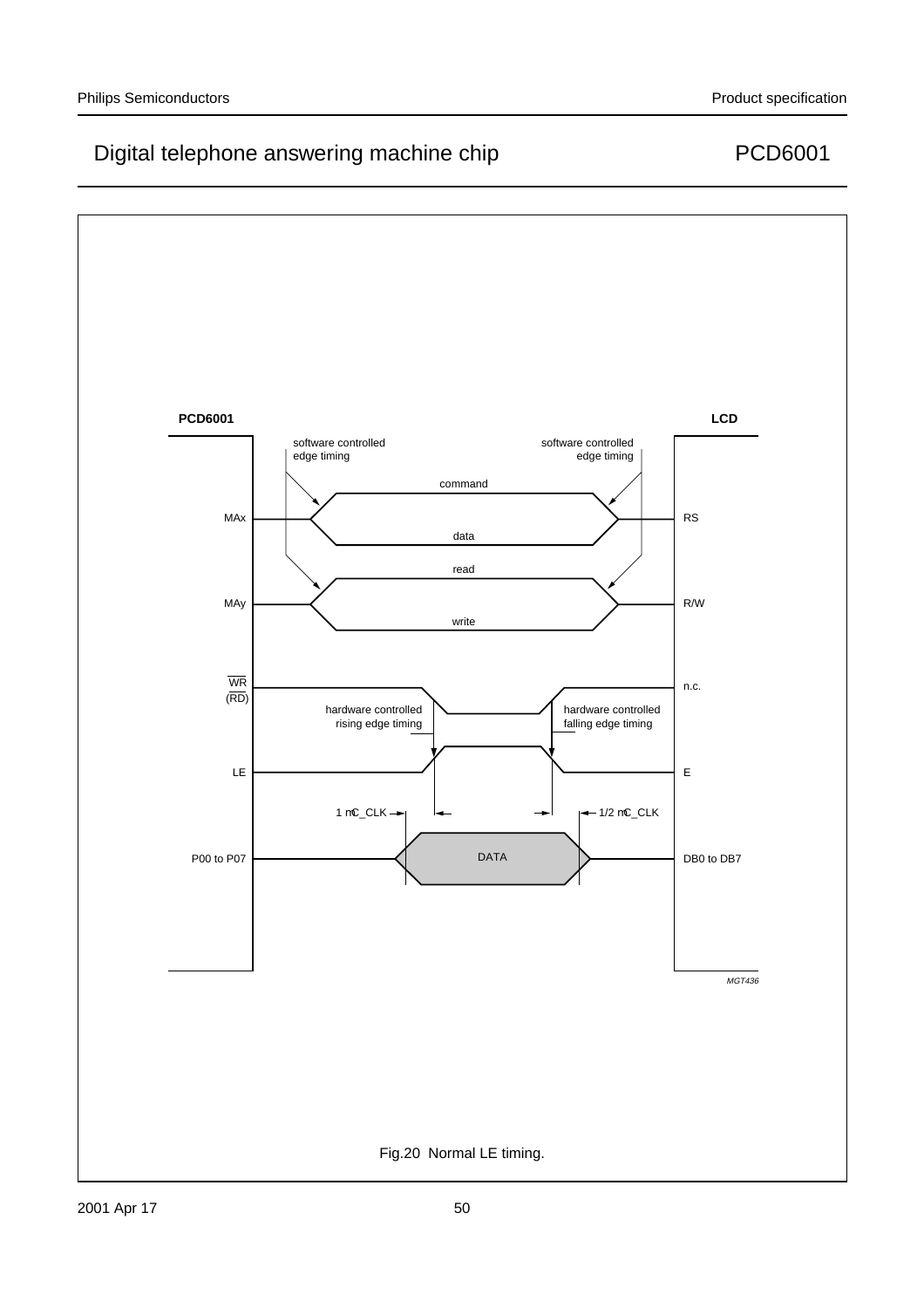### **11 DSP I/O REGISTERS**

For the DTAM application, the DSP is connected with several peripherals as shown in Fig.21. Basically, the DSP is connected to the analog interfaces CODEC1 and CODEC2.

The DSP communicates with the peripherals via the DSP I/O registers. The data transfer is performed by the 16-bit XD data bus. The I/O registers of the different I/O units are 16 bits wide.

The microcontroller controls the DSP and is the link between an external speech memory and the DSP. The TICB provides the FS1 clock, which interrupts the DSP every 125 µs.

### **11.1 Interface to CODEC**

The CODEC data buffers are used to exchange speech data between the DSP and the CODECs (see Fig.21). The digital decimation filter DDF writes equidistant in time 16-bit linear PCM samples to the DSP I/O registers CDC\_DI0 to CDC\_DI3 (address 01H to 04H for CODEC1 and address 09H to 0CH for CODEC2) at a rate of 32 kHz. The Digital Noise Shaper (DNS) reads equidistant in time 16-bit linear PCM samples from the DSP I/O registers CDC\_DO0 to CDC\_DO3 (address 05H to 08H for CODEC1 and address 0DH to 10H for CODEC2) at a rate of 32 kHz. The input registers CDC\_DI0 to CDC\_DI3 and the output registers CDC\_DO0 to CDC\_DO3 are also called data input/output DIO registers.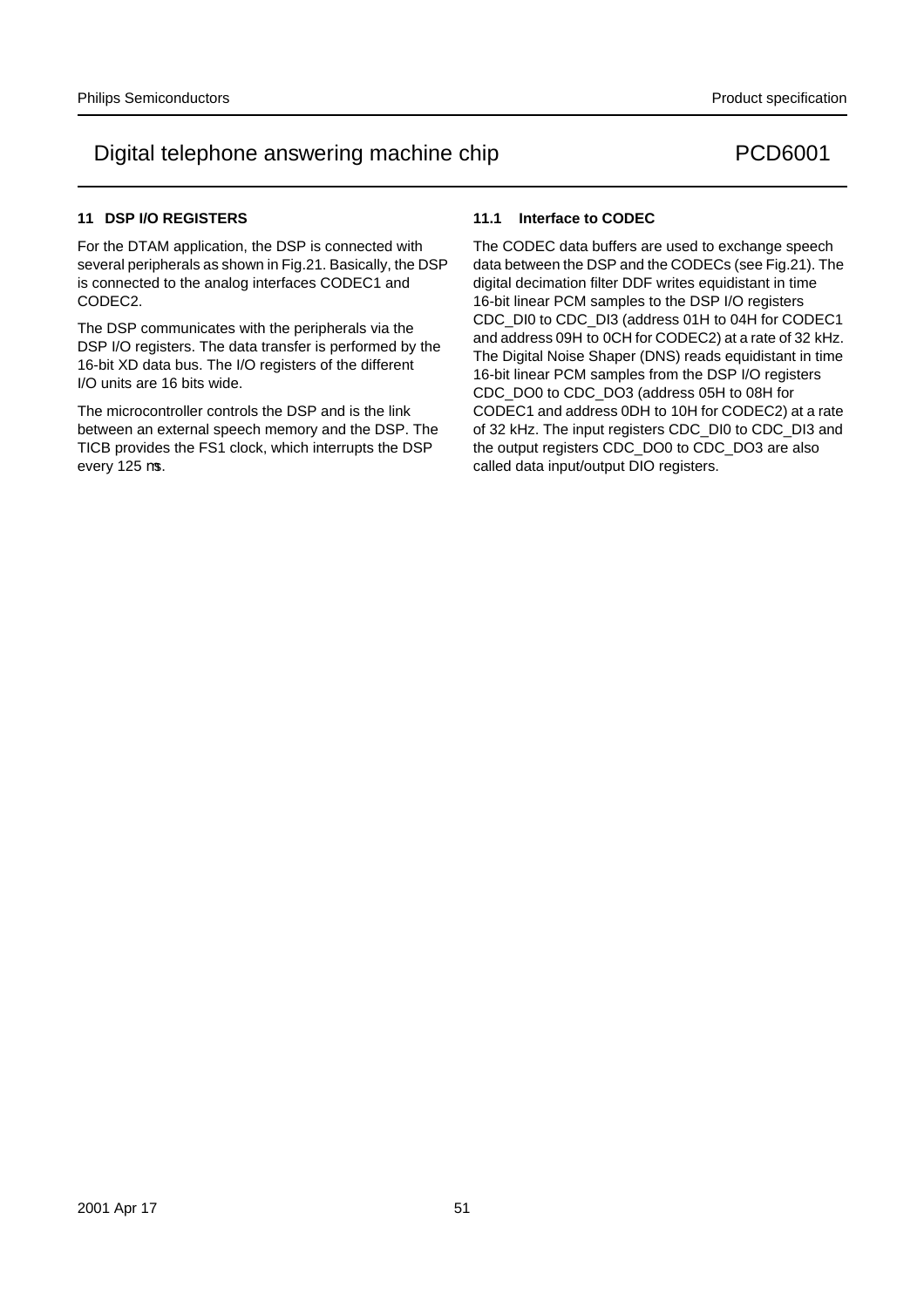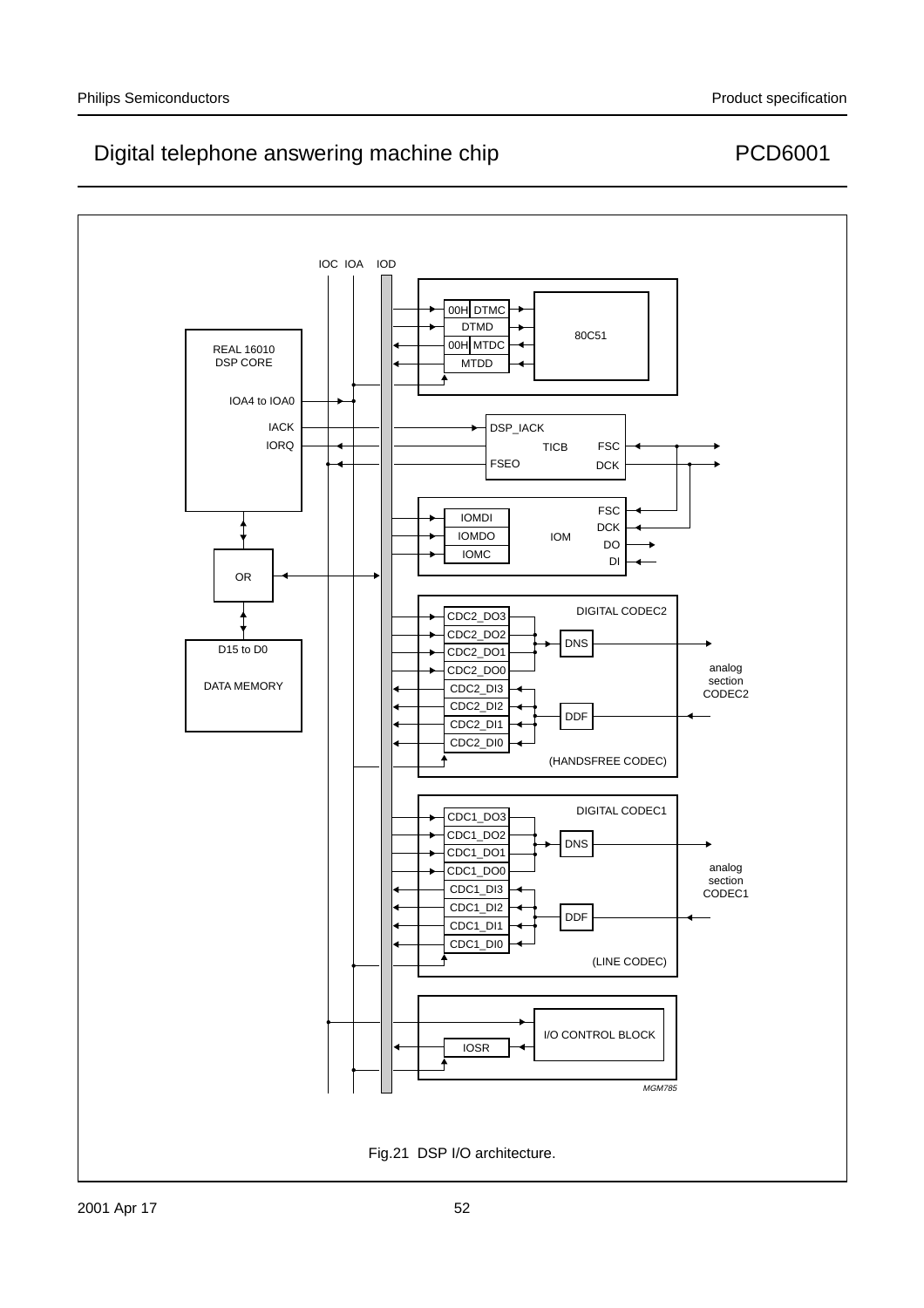### **12 EXTERNAL MEMORY INTERFACE**

The external memory interface consists of the interface from the 80C51 microcontroller to external flash memory and software debugging circuitry such as a Metalink emulator or target debugger. The external memory interface is shown in Fig.22.

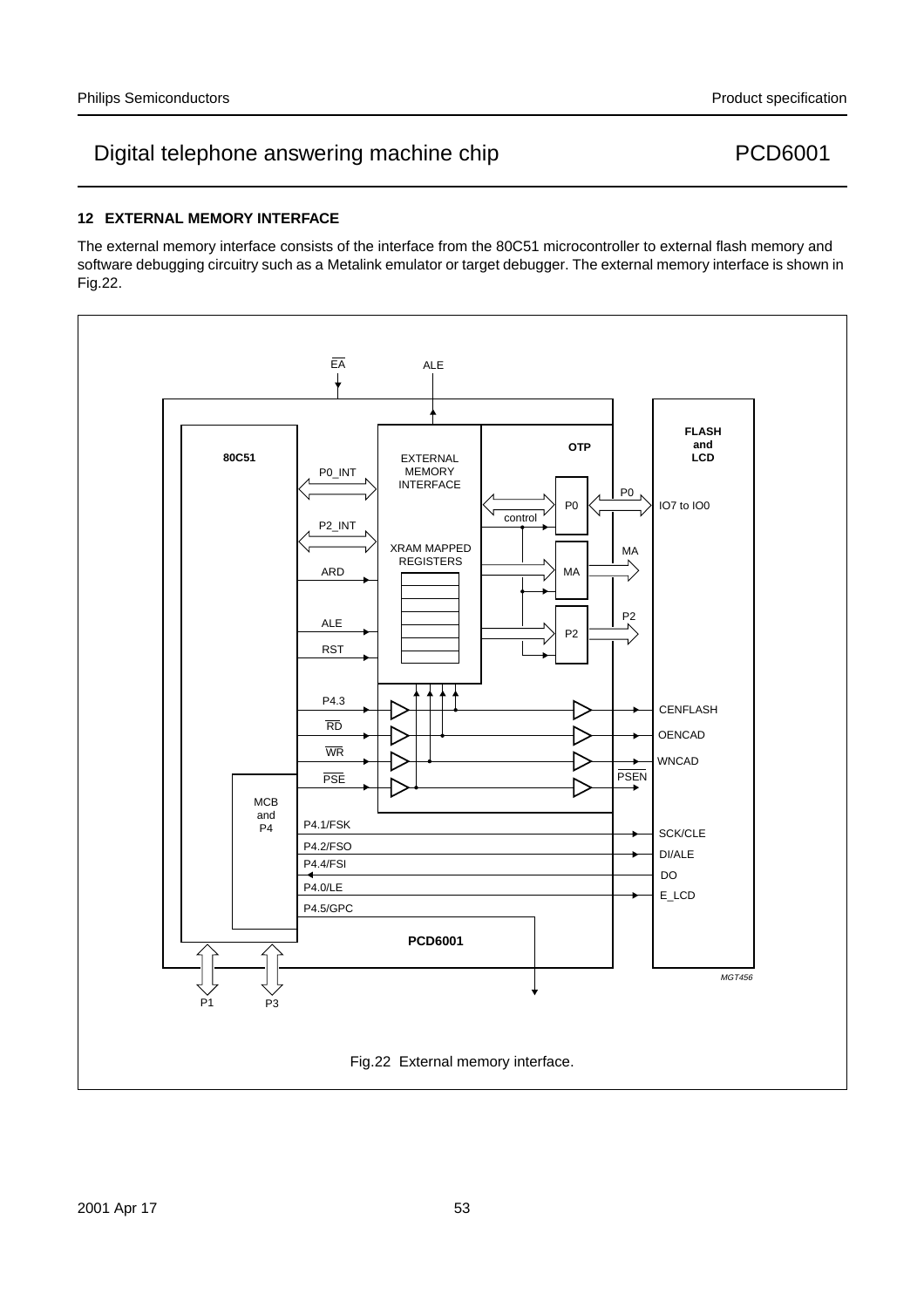The internal ROM fetching will be activated by making  $\overline{EA}$ a logic 1. If  $\overline{EA}$  is logic 0 external program memory can be connected and the internal ROM will be disabled. The external memory interface block contains the MA and P2 generation logic and registers.

The P2 and MA latches have special enable signals. Appropriate bits (MAGP and P2GP) in the control register make P2 and MA available as general purpose output ports or as the 80C51 address bus. The last option is necessary for target debugging ( $\overline{EA} = 0$ ), external ROM  $(\overline{EA} = 0)$  or parallel flash memory (MAGP = 1 and  $P2GP = 1$ ). In these cases external latches must be provided if the application needs the P2/MA as general purpose output ports as well.

The MAGP and P2GP signals are bit 3 and 4 of the configuration register latch. MA will be a general purpose output port when MAGP is set to logic 0 by software (default after reset). If MAGP is set to logic 1 the MA port operates as the lower 8 bits of the program/data address bus. P2 will be a general purpose output port when P2GP is set to logic 0 by software (default after reset). If P2GP is set to logic 1 the P2 port operates as the higher 8 bits of the program/data address bus. The accessability of the P2GP and MAGP bits of the ConfReg register in the external interface block depends on the value of the EAM (P4CFG.5) SFR bit: when EAM is logic 0 (default after reset), the XRAM-mapped control registers can only be accessed if P4.3 is logic 1 (compatible mode to PCD6002 DTAM device). Otherwise (i.e. when EAM is logic 0), XRAM addressing is independent of the value of the P4.3 SFR bit, but needs ARD to be logic 0 (only available when fetching from internal memory, i.e.  $\overline{EA}$  is logic 1).

The latches are used for the configuration, MA and P2 registers and they are mapped at addresses 200H to 202H of the external data memory map. Refer to Table 48.

• Register ConfReg (2-bit): this is the Configuration Register. In this register single bits are set to control the functionality of the external outputs. The content of this register is given in Table 49. With the bits P2GP (P2 General Purpose) and MAGP (MA General Purpose) the output function of MA and P2 is determined.

With bit  $P2GP = 0$  (reset value) the output P2 is latched and can be used as a general purpose output for example to drive LEDs. Data can be written to the register P2 with a MOVX command. With P2GP = 1 the internal bus P2\_int[7:0] is directly transferred to the output P2[7:0]. This mode is for example applied when using parallel flash. Output P2[7:0] delivers then the high address byte for the parallel flash.

With MAGP =  $0$  (reset value MAGP =  $0$ ) the output MA[7:0] can be used as a general purpose output. Otherwise, output MA[7:0] serves as latch (with ALE as enable signal) for the low address byte provided by a internal bus.

- Register MA (8-bit): If  $\overline{EA} = 1$  (internal ROM used) and  $MAGP = 0$  (default after reset) the MA pins will output the contents of the MA register (0201H) which contains 00H after reset. The state of the MA pins can be changed by writing a new value to the MA register. This must be done with a MOVX instruction while the P4.3 bit or the EAM bit is logic 1.
- Register P2 (8-bit): If  $\overline{EA} = 1$  (internal ROM used) and P2GP = 0 (default after reset) the P2 pins will output the contents of the P2 register (0202H) which contains 00H after reset. The state of the P2 pins can be changed by writing a new value to the P2 register.This must be done with a MOVX instruction while the P4.3 bit or the EAM bit is logic 1.

| EA | <b>MAGP</b> | P <sub>2</sub> GP | <b>FUNCTION PO/MA/P2</b>                                                    |
|----|-------------|-------------------|-----------------------------------------------------------------------------|
|    | X           |                   | $PO = XA_{low}/XD/PA_{low}/PD$ , MA = $XA/PA_{low}$ and $P2 = XA/PA_{high}$ |
|    | 0           | 0                 | $P0 = XD$ , MA =GP and $P2 = GP$                                            |
|    |             | 0                 | $PO = XD$ , MA = XA low and $P2 = GP$                                       |
|    | 0           |                   | $PO = XD$ , MA = GP and $P2 = XA$ high                                      |
|    |             |                   | $PO = XD$ , $MA = XA$ low and $P2 = XA$ high                                |

#### **Table 47** Overview of P0/MA/P2 settings; notes 1, 2, 3, 4 and 5

purpose port; low: low address byte; high: high address byte.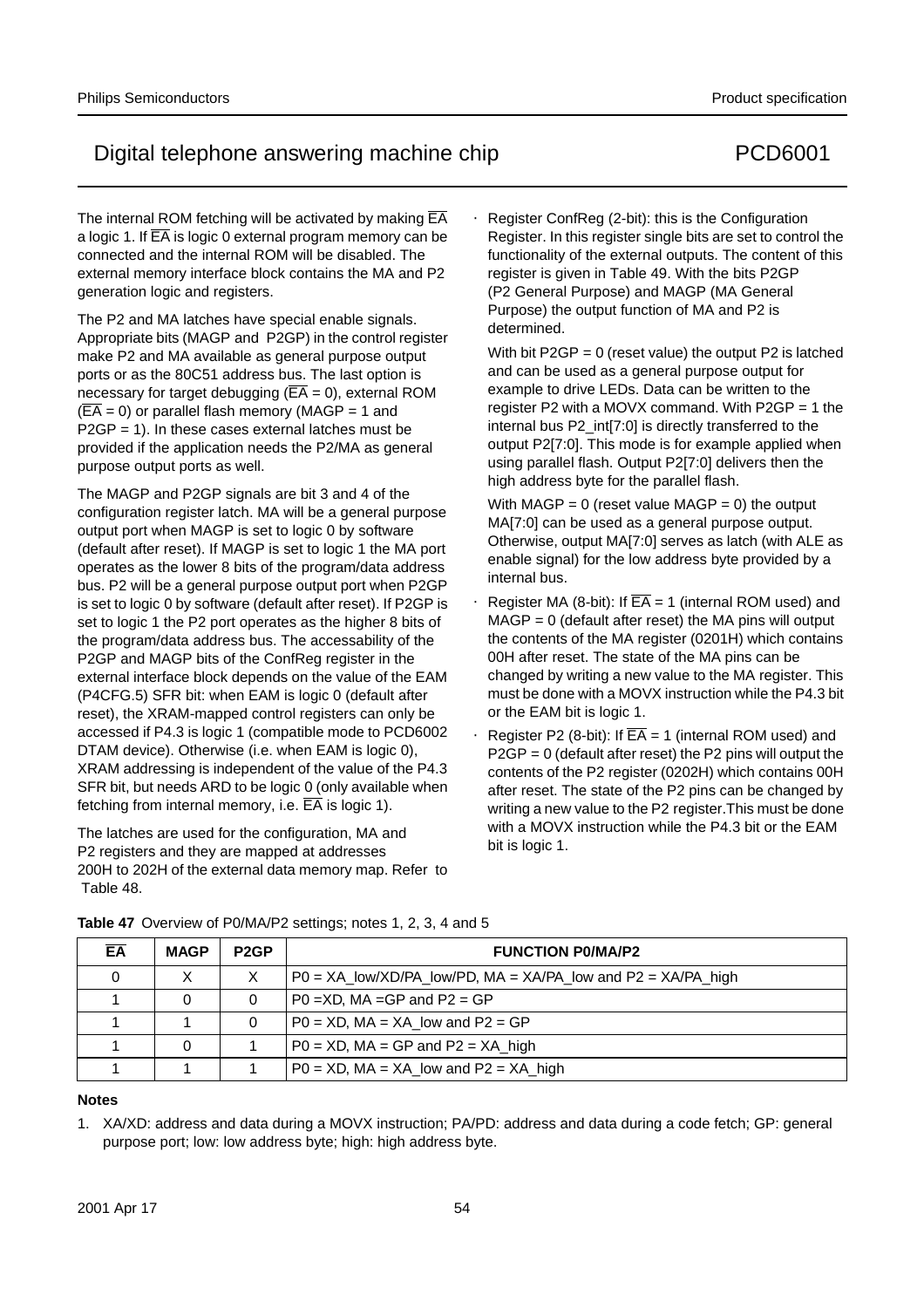- 2. Writing MAGP/P2GP is independent of the setting of the P4.3 SFR bit if P4CFG.5 (EAM) is set to logic 1, otherwise (EAM logic 0) P4.3 must be logic 1.
- 3. The WR/RD pins are always active when doing a MOVX. They can be turned inactive for MOVX below 200H by setting the ARD bit in PCON in case the EAM Bit is set to logic 1.
- 4. P0/P2 are standard 80C51 ports. An external latch is not needed since the demultiplexing of P0 is taken over by the MA port.
- 5. The MA/P2/ConfReg registers are part of the auxiliary RAM address space and can be disabled by setting the ARD bit in PCON in case the EAM Bit is set to logic 1.

#### **Table 48** External memory control registers

| <b>EXTERNAL MEMORY CONTROL</b><br><b>REGISTERS</b> | <b>ADDRESS P2/P0</b><br>$(P4.3 = 1, EAM = 0)$<br>or $ARD = 0$ , $EAM = 1$ , $\overline{EA} = 1$ ) | <b>RESET VALUE</b> | <b>ACCESS</b> |
|----------------------------------------------------|---------------------------------------------------------------------------------------------------|--------------------|---------------|
| ConfRea                                            | 0200H                                                                                             | 00H                | R and W       |
| МA                                                 | 0201H                                                                                             | 00H                | R and W       |
| P2                                                 | 0202H                                                                                             | 00H                | R and W       |

**Table 49** Configuration Register (ConfReg); reset state 00H

|  | P <sub>2</sub> GP | <b>MAGP</b> |  |  |
|--|-------------------|-------------|--|--|

#### **12.1 Supported flash memories**

Table 50 shows the ports that are available in an application using various flash memories.

For all types of flash memory shown in Table 50 (except for the parallel flash memory) at least 34 general purpose I/O pins can be used for the application (display, line interface, keypad and LEDs; for example). P0 can also be used for the application to connect memory mapped peripherals such as an LCD controller or keypad. P0 pins have no output latch, so data written to this port will not remain here.

There are many different types of flash memories manufactured, and the PCD6001 will work with many of them. Table 51 explains the most important characteristics of a few of the commercially available flash memories which can be connected to the PCD6001 directly.

**Table 50** Ports available for the application

| <b>FLASH</b>  |                                       |      | <b>PORTS USED BY FLASH</b>           | <b>PORTS AVAILABLE FOR APPLICATION</b>                                |                |                          |  |
|---------------|---------------------------------------|------|--------------------------------------|-----------------------------------------------------------------------|----------------|--------------------------|--|
| <b>MEMORY</b> | I/O                                   |      | Ο                                    | <b>VO</b>                                                             | <b>I/O</b>     | O                        |  |
| CAD           | P <sub>0</sub>                        |      | P4.1, P4.2 and P4.3                  | P <sub>1</sub> , P <sub>3</sub> , P <sub>4</sub> .0,<br>P4.4 and P4.5 | P(1)           | MA and P2                |  |
| SPI/Microwire |                                       | P4.4 | P4.1, P4.2 and P4.3                  | P <sub>1</sub> , P <sub>3</sub> ,<br>P4.0 and P4.5                    | P <sub>0</sub> | MA and P2                |  |
| $I2C-bus$     | P <sub>1.6</sub> and P <sub>1.7</sub> |      |                                      | P1, P3 and P4<br>(except P4.3)                                        | P(1)           | MA, P2 and P4.3          |  |
| Parallel      | P <sub>0</sub>                        |      | MA, P2, P4.0, P4.1,<br>P4.2 and P4.3 | P <sub>1</sub> , P <sub>3</sub> ,<br>P4.4 and P4.5                    | $P(0^{(1)}$    | $\overline{\phantom{0}}$ |  |

#### **Note**

1. P0 can be used as a data bus for other peripherals if not conflicting with the flash memory.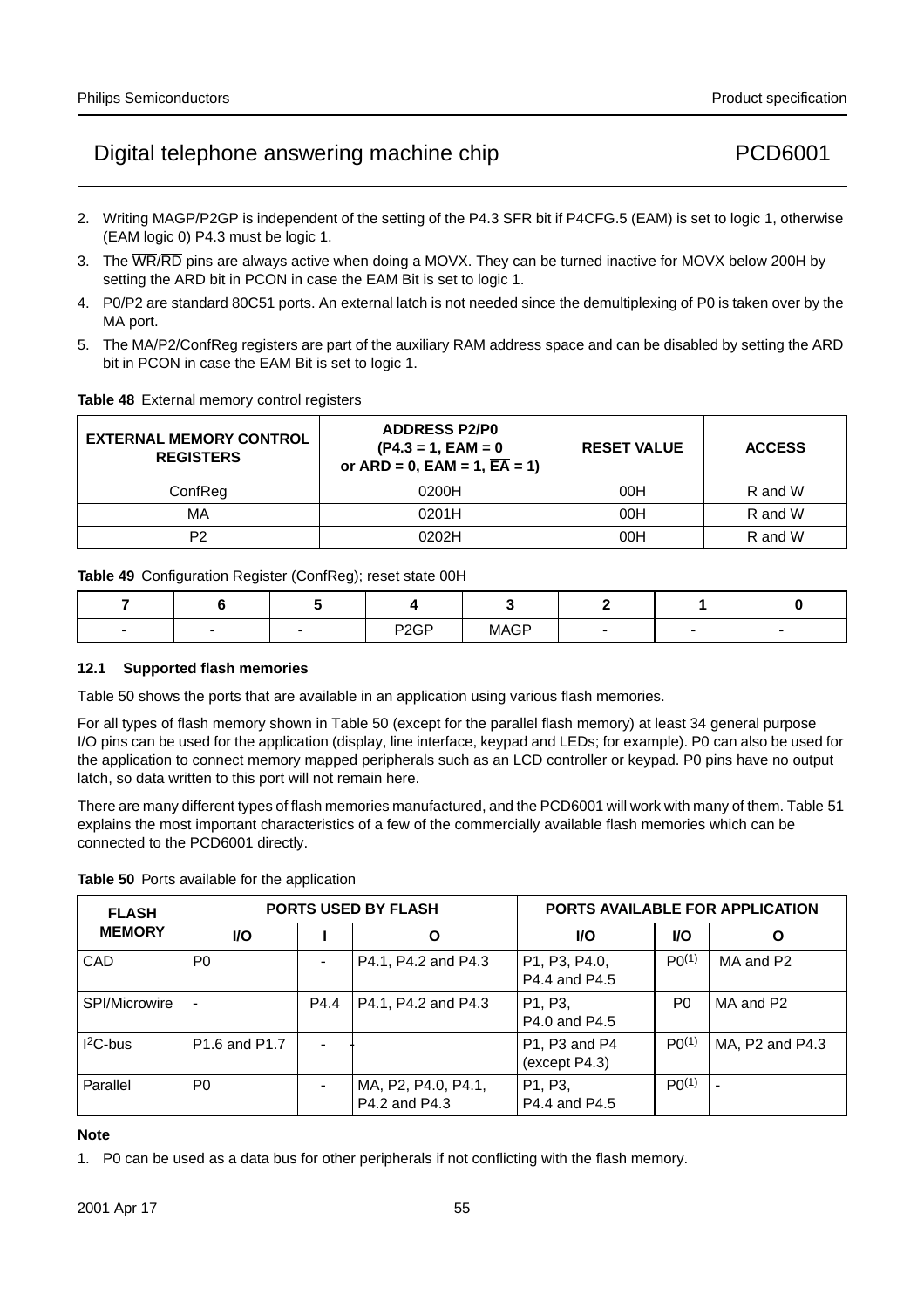| <b>FLASH</b><br><b>MEMORY TYPE</b><br><b>NUMBER</b> | <b>MADE BY</b>                 | <b>INTERFACE</b><br><b>TYPE</b> | <b>SIZE</b><br>(Mbit) | <b>MIN. WRITE</b><br><b>SIZE</b><br>(bytes) | <b>MIN. READ</b><br><b>SIZE</b><br>(bytes) | <b>MIN. ERASE</b><br><b>SIZE</b><br>(bytes) | t <sub>ACC</sub><br>(ns) | <b>SUPPLY</b><br>(V) | <b>TYP. STAND-BY</b><br><b>CURRENT</b><br>$(\mu A)$ |
|-----------------------------------------------------|--------------------------------|---------------------------------|-----------------------|---------------------------------------------|--------------------------------------------|---------------------------------------------|--------------------------|----------------------|-----------------------------------------------------|
| $OM48101^{(1)(2)}$                                  | Philips                        | <b>SPI</b>                      | 4                     | 32                                          |                                            | 2K                                          | $\overline{\phantom{m}}$ | 2.5                  | 2                                                   |
| $AT45DB041A^{(1)}$                                  | <b>ATMEL</b>                   | <b>SPI</b>                      | 4                     | 1(3)                                        |                                            | 264                                         | $\overline{\phantom{m}}$ | 2.7                  | 8                                                   |
| AT45DB081 <sup>(1)</sup>                            | <b>ATMEL</b>                   | <b>SPI</b>                      | 8                     | 1(3)                                        |                                            | 264                                         |                          | 3                    | 2                                                   |
| AT45DB161 <sup>(1)</sup>                            | <b>ATMEL</b>                   | <b>SPI</b>                      | 16                    | 1(3)                                        |                                            | 528                                         | $\overline{\phantom{m}}$ | 3                    | 3                                                   |
| AT45DB321                                           | <b>ATMEL</b>                   | <b>SPI</b>                      | 32                    | 1(3)                                        |                                            | 528                                         |                          | 3                    | 3                                                   |
| KM29W040                                            | Samsung                        | mux CAD                         | 4                     | 32                                          |                                            | 4K                                          | 100                      | 3                    | 10                                                  |
| <b>TC58A040F</b>                                    | Toshiba                        | Microwire                       | 4                     | 32                                          | 32                                         | 4K                                          |                          | 5                    | 50                                                  |
| NM29A040                                            | <b>National Semiconductors</b> | Microwire                       | 4                     | 32                                          | 32                                         | 4K                                          |                          | 5                    | 5                                                   |
| AM29LV004                                           | AMD                            | parallel 8                      | 4                     |                                             |                                            | 64K                                         | 100                      | 3                    |                                                     |
| AM29LV400                                           | AMD                            | parallel 8/16                   | 4                     |                                             |                                            | 64K                                         | 100                      | 3                    |                                                     |
| MBM29LV004                                          | Fujitsu                        | parallel 8                      | 4                     |                                             |                                            | 64K                                         | 100                      | 3                    | 5                                                   |
| M29V040                                             | <b>SGS Thomson</b>             | parallel 8                      | 4                     |                                             |                                            | 64K                                         | 120                      | 3                    | 25                                                  |

2001 Apr 17

1. Supported by Philips PCD6001 API 1.x software (not all are necessarily supported in parallel at runtime, check actual Philips API specification for details).

2. Expected to be available from Q2/01. Please check with your local sales organization.

3. With the aid of the internal flash data memory buffers.

**Table 52** Memory access time requirement

| <b>CASE</b> | <b>MEMORY TYPE</b> | <b>CEN CONNECTION</b> | <b>OEN OPERATION</b> | t <sub>ACC</sub> REQUIREMENT                                                                         |
|-------------|--------------------|-----------------------|----------------------|------------------------------------------------------------------------------------------------------|
|             | ROM/OTP            | Vss                   | <b>PSEN</b>          | $\rm t_{ACC}$ < (5/2 $\times$ T <sub>microcontroller CLK</sub> ) – delay                             |
|             | CAD/PF             | Vss                   | $\overline{RD}$      | $\mathsf{t}_{\mathsf{ACC}} < (5 \times \mathsf{T}_{\mathsf{microcontroller\_CLK}}) - \mathsf{delay}$ |
|             | ROM/OTP            | ALE                   | <b>PSEN</b>          | $t_{ACC}$ < $(2 \times T_{microcontroller CLK})$ – delay                                             |
|             | CAD/PF             | <b>ALE</b>            | $\overline{RD}$      | $t_{ACC}$ < (9/2 $\times$ T <sub>microcontroller CLK</sub> ) – delay                                 |
|             | ROM/OTP            | <b>PSEN</b>           | Vss                  | $t_{ACC}$ < (3/2 $\times$ T <sub>microcontroller CLK</sub> ) – delay                                 |
|             | CAD/PF             | RD AND WR             | $\overline{RD}$      | $\frac{1}{4}$ t <sub>ACC</sub> < $(3 \times T_{microcontroller CLK})$ – delay                        |

The delay parameters are defined by the delay (capacitive load) of the address bus, data bus, RD and PSEN pins, the power supply voltage and the internal delay in the digital memory interface section. As shown in Table 52 there is a trade-off between power consumption and memory speed requirement.

**PCD6001**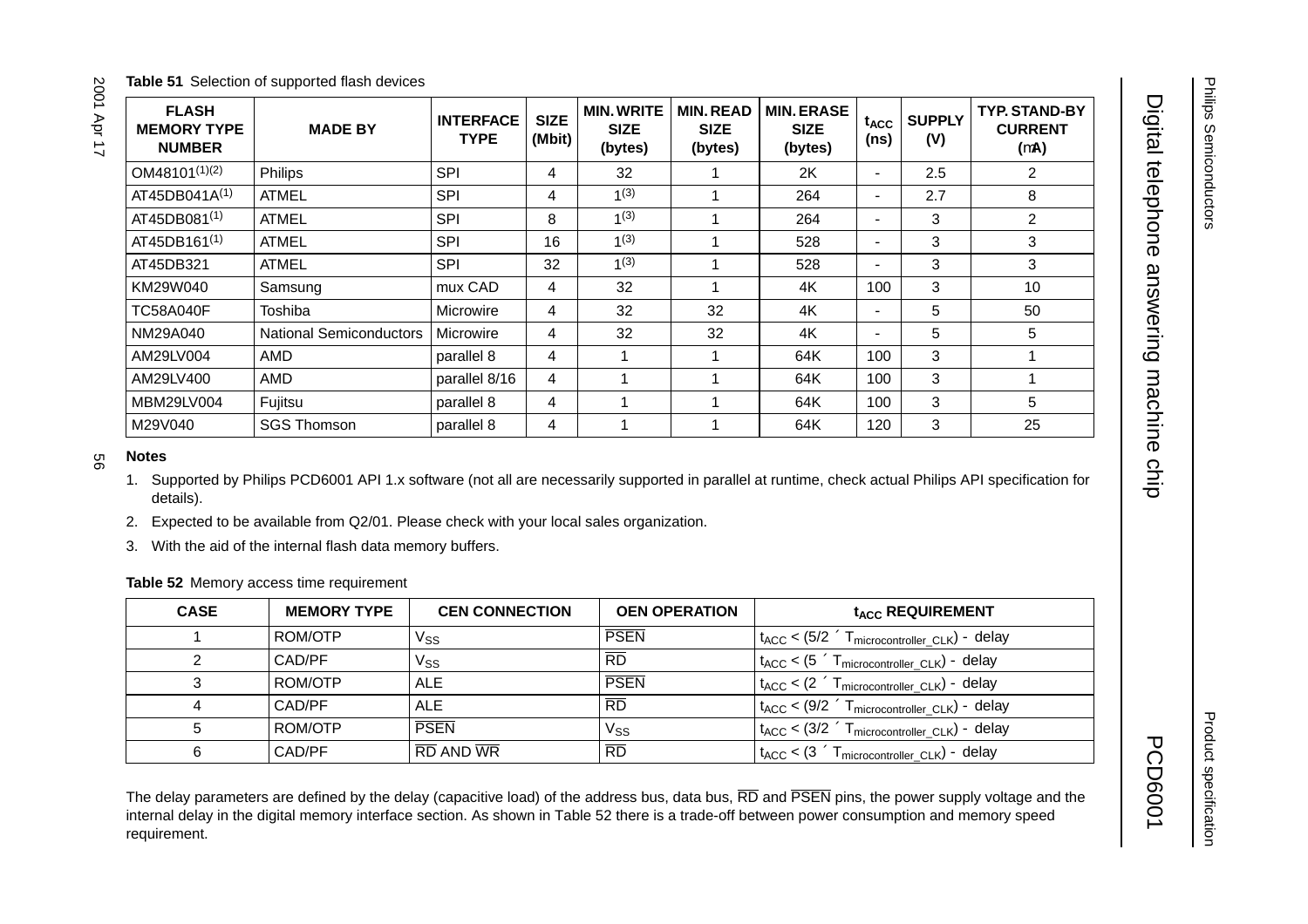

A parallel flash memory can be connected to the PCD6001 chip as shown in Fig.23. The MAGP and P2GP bits in the

XRAM-mapped Configuration Register (ConfReg) must be set. Clearing P4.3 will enable the flash memory.

### 12.1.2 DTAM EXTERNAL MEMORY INTERFACE USING A 4-WIRE SERIAL FLASH

A 4-wire serial flash memory (like SPI or Microwire flash memory) can be connected to the PCD6001 chip as shown in Fig.24. P4.3 must be level shifted when using a 5 V serial flash memory. P4.1 and P4.2 must be pulled to 3 V with a resistor. When using a 5 V flash memory the DO output of the flash must be level-shifted to 3 V with 2 resistors (1 and 1.5 k $\Omega$ ).



12.1.1 DTAM EXTERNAL MEMORY USING A PARALLEL FLASH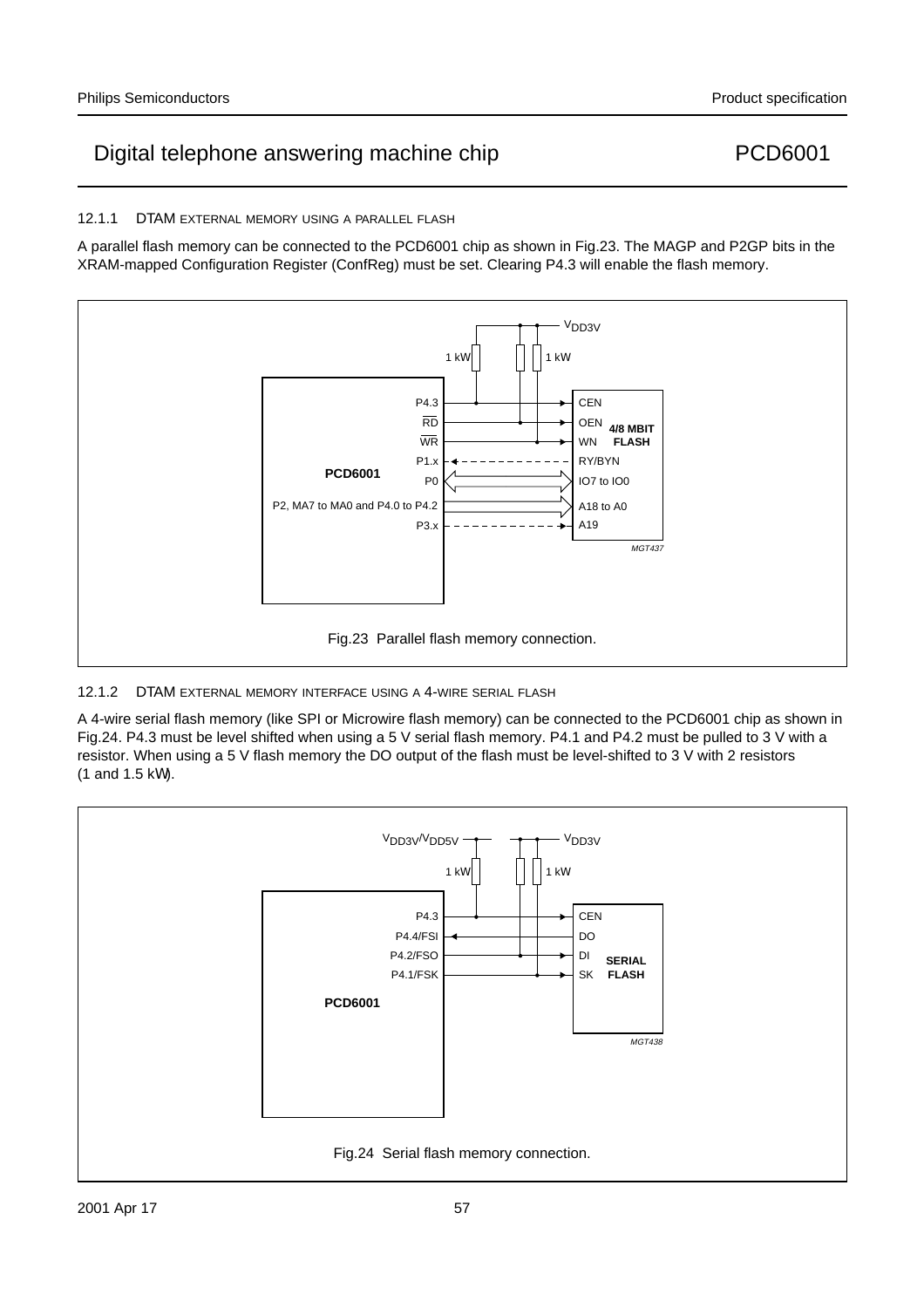12.1.3 DTAM EXTERNAL MEMORY INTERFACE USING AN <sup>12</sup>C-BUS SERIAL FLASH

An I2C-bus flash memory can be connected to the PCD6001 chip as shown in Fig.25.



### 12.1.4 DTAM EXTERNAL MEMORY USING A CAD FLASH

A CAD flash memory can be connected to the PCD6001 chip as shown in Fig.26. P4.3 must be pulled up to 3 V with a resistor. P4.1, P4.2,  $\overline{RD}$  and  $\overline{WR}$  must also be pulled to 3 V with a resistor.

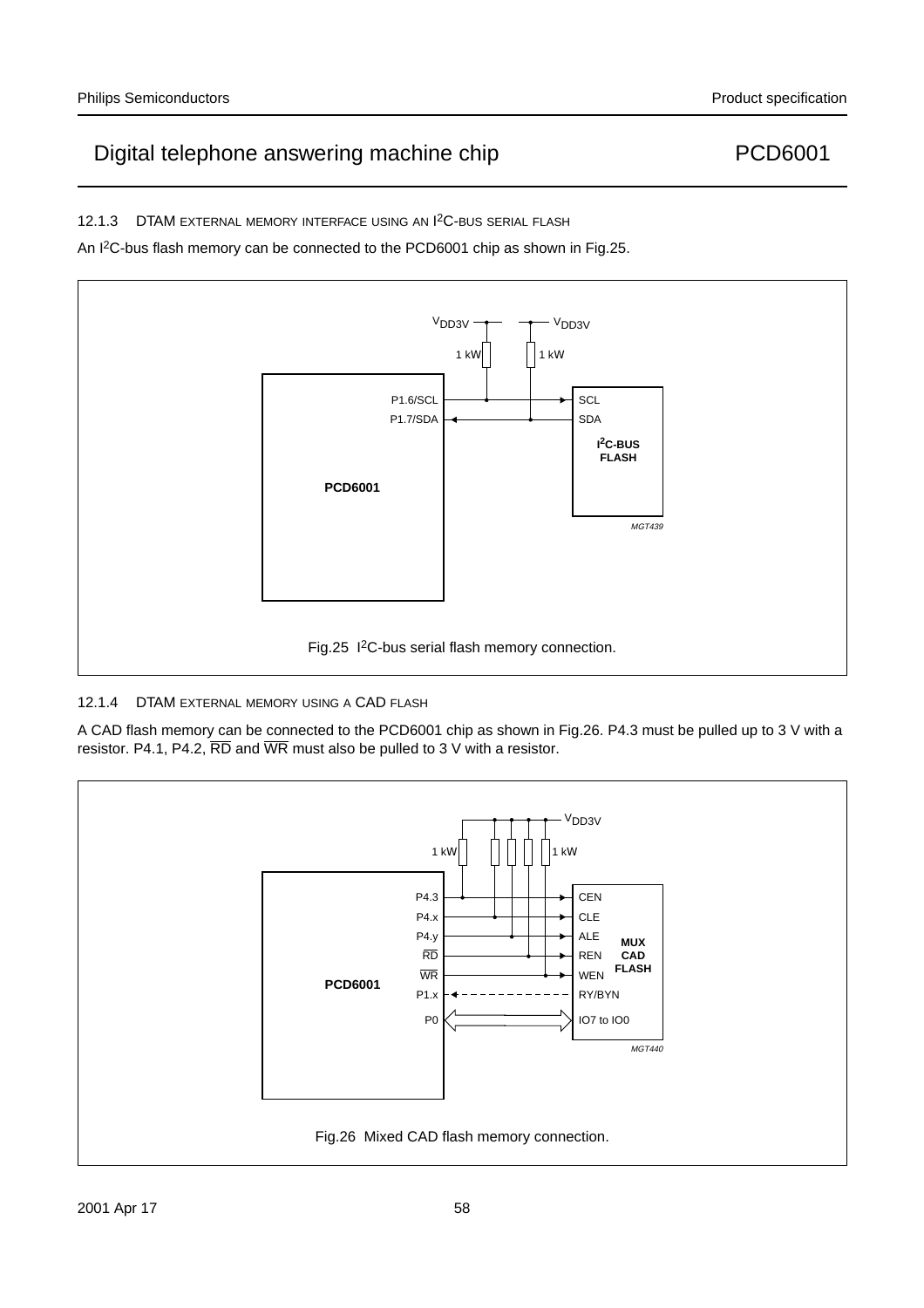#### 12.1.5 DTAM EXTERNAL MEMORY USING DRAM OR ARAM

A standard DRAM or ARAM memory can be connected to the PCD6001 chip as shown in Fig.27. When  $\overline{\text{WR}}$  are not programmed as push-pull outputs, a 1 kΩ pull-up resistor has to be connected to  $V_{DD3V}$ .



#### **12.2 DTAM external interface during target debugging**

If the DTAM chip is used with the tScope-51 target debug tool the DTAM chip needs executable SRAM where the monitor program MON51 can store the program code. This SRAM is accessible by means of the RD, WR and PSEN signals. Since connection to parallel flash memory with XSRAM and ROM is the worst case situation this case is shown in Fig.28. Since it is not a commercial system additional logic can be connected to the DTAM chip to create executable SRAM.

The target debug logic only consists of combinational logic:

- CENROM ← P2.7, P2.6 or P2.5
- $\bullet$  CENFLASH  $\leftarrow$  P4.3
- CENXSRAM  $\leftarrow$  (PSEN or not CENROM) and (RD or not CENFLASH)
- OENXSRAM  $\leftarrow$  PSEN and RD
- $\overline{\text{WR}}$ XSRAM  $\leftarrow$   $\overline{\text{WR}}$ .

The port restore logic is necessary to make the MA/P2/P0 ports available for the application.

The MON51 program is assumed to be in the lowest 8 kbytes of the ROM. If the flash memory should be accessed clear P4.3 to logic 0. Now the MON51 program has no access to the XSRAM with RD so no breakpoints are allowed in the code area where P4.3 is logic 0. Set P4.3 to logic 1 again after the flash memory access to enable MON51 again to access the XSRAM.

Target debugging requires I2C-bus and one general purpose input port. This means that at least 31 I/O ports are available for the application (not using parallel flash) during target debugging.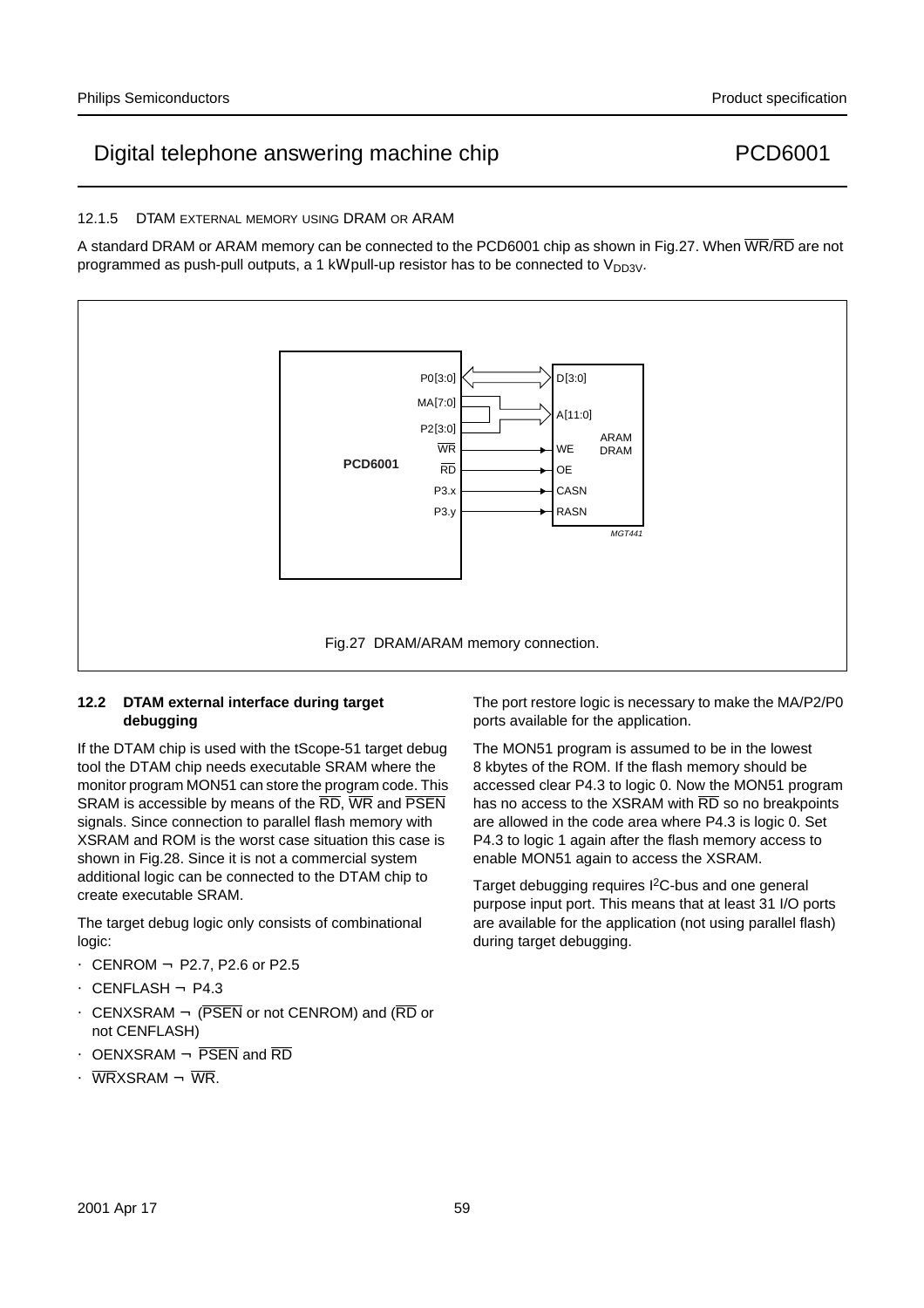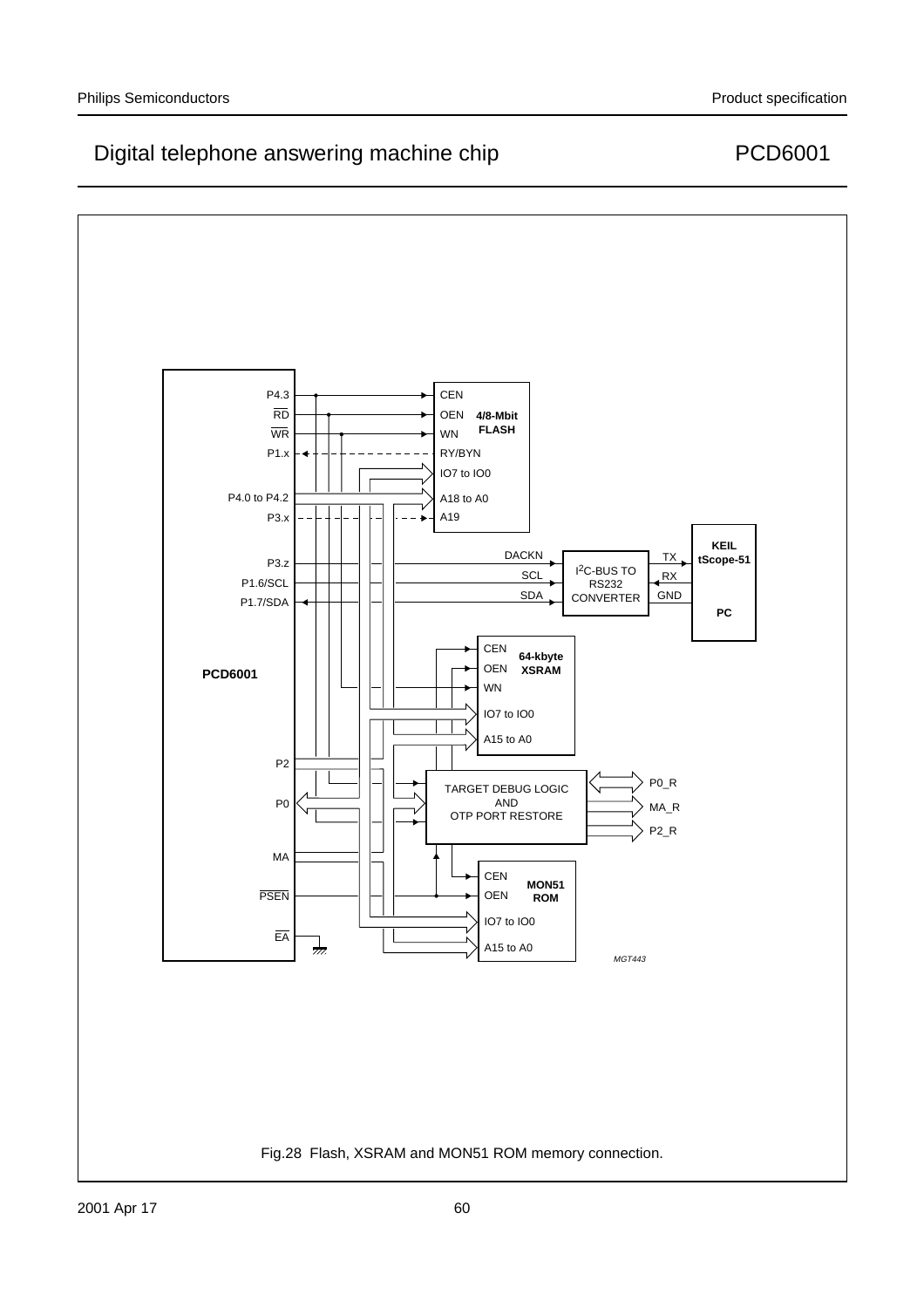### **13 THE CODECs**

#### **13.1 Definitions**

In the description of the CODECs, amplitude units in dB are used. The following definitions apply:

- **dBm:** used for absolute analog signal power levels. 0 dBm equals 1 mW power dissipation in 600 Ω. A single sinewave signal with a power level of 0 dBm corresponds to an RMS voltage value of 774.6 mV.
- **dBmp:** used for absolute analog signal power levels with psophometric weighting according to "CCITT Recommendation G.223". This unit is used to express analog noise power levels.
- **dBm0:** used for relative digital signal power levels. 0 dBm0 is defined in "CCITT Recommendation G.711 (Section 4, Table 5)". It follows that the maximum digital signal power level is 3.14 dBm0 (A-law). Thus 3.14 dBm0 is the RMS value of a sinewave signal whose peaks just reach the full-scale of the digital code. For the (internal) bitstream signal (output of ARS and DNS) the positive full-scale value is a continuous stream of 'ones', whereas the negative full-scale value is a continuous stream of 'zeroes'. For the (internal) digital 14 or 16-bit words, represented in 2s complement (MSB first) the positive full-scale value is a 'zero' followed by 13 or 15 'ones', whereas the negative full-scale value is a 'one' followed by 13 or 15 'zeroes'.
- **dBm0p:** used for relative digital signal power levels with psophometric weighting according to "CCITT Recommendation G.223".
- **dB:** is used for the signal level gain between any two nodes within the speech path. As different signal representations are used within the speech path, the gain value depends on the used signal definitions.
- **dBp:** is used for the signal level gain between any two nodes within the speech path with psophometric weighting according to "CCITT Recommendation G.223".
- The uniform PCM reference point is the (virtual) signal node in the DSP at the input of the PCM encoder for the analog-to-digital speech path and the output of the PCM decoder for the digital-to-analog speech path.

#### **13.2 CODEC architecture**

The PCD6001 is provided with two CODECs that perform the analog-to-digital and digital-to-analog conversion of speech signals. In Fig.29, the CODECs are the interface between the external analog peripherals and the DSP. CODEC1 is used for the line interface and CODEC2 is used for the loudspeaker and the microphone.

The DTCON register bit DTCON.4 selects the input to CODEC1 (LIFMIN1 or LIFMIN2).

The main CODEC functions are (refer to Fig.29):

- AMP Pre-amplifier
- ARS Analog Receive Sigma delta ADC
- DDF Digital Decimation Filter
- DNS Digital Noise Shaper
- ATD Analog Transmit DAC.

For CODEC1 the balanced line interface input is fed to the ARS block that performs analog-to-digital conversion, the gain of the input can be set to the amplification steps: 7, 23 and 35 dB (see Section 17.5 for typical/maximum gain specifications). This programmable range is used by the microcontroller on command of the DSP to perform limit or automatic gain control. The analog data is converted by ARS to a bit stream. The basic sampling frequency  $(f_s)$  is 8 kHz. The DDF decimates the bit stream down to 16-bit linear PCM data. The DF has a gain of 3.14 dB (which has to be added to the programmable ARS gain) to achieve a uniform reference point at the DSP input for linear PCM data. Finally, the DSP will decimate this data to 16-bit linear PCM data at a rate of 8 kHz.

The reverse operation is performed in the transmit path. The DSP produces 16-bit linear PCM to the DNS. The ATD which is a DAC converts the bit stream into an analog signal. The converter has a programmable amplification range of 18 dB. This programmability is −12, −6, +0 and +6 dB.

CODEC2 is built-up in a similar manner as CODEC1, the only difference being the microphone amplifier before the ADC. This will amplify the balanced analog (microphone) signal in the receive path with a fixed +15 dB (see Section 17.5 for exact gain specifications). For direct connectivity of an external microphone, a software on/off switchable supply voltage is available.

Several registers are available for the CODECS control:

- DTCON: for selecting the input to CODEC1 (DTCON.4 = 0 means LIFMIN1 is selected, DTCON.4 = 1 means LIFMIN2 is selected) and for alternative gain settings (see Section 13.2.2)
- CDVC1: the volume control register for CODEC1
- CDVC2: the volume control register for CODEC2.
- CDTRx: test mode control registers for both CODECS
- PMTRx: test mode control registers for both CODECS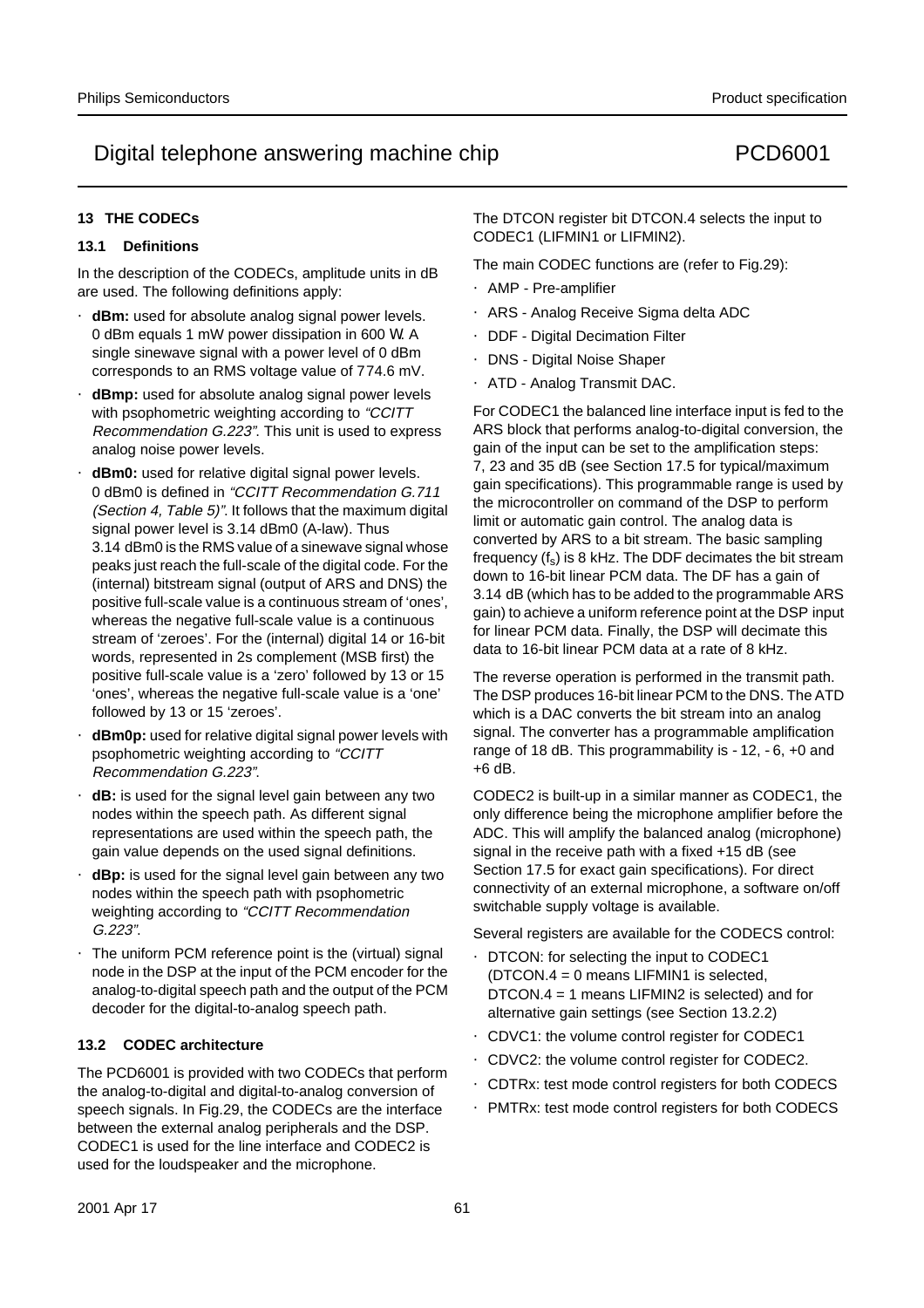13.2.1 VOLUME CONTROL REGISTERS (CDVC1 AND CDVC2)

The Volume Control Registers are identical and both are reset to 00H. Table 54 is relevant to both registers.

**Table 53** Volume Control Register 1 (SFR address BBH); Volume Control Register 2 (SFR address BCH)

| D/A.1 | D/A.0 | spare | spare | A/D | spare | spare | spare |
|-------|-------|-------|-------|-----|-------|-------|-------|

#### **Table 54** Digital-to-analog gain values

| CDVC1[7:4]/CDVC2[7:4] | DIGITAL-TO-ANALOG GAIN FOR CODEC1 AND CODEC2(1) |
|-----------------------|-------------------------------------------------|
| 00XX                  | $-12$ dB                                        |
| 01XX                  | $-6 dB$                                         |
| 10XX                  | 0 <sub>d</sub> B                                |
| 11 X X                | $+6$ dB                                         |

#### **Note**

1. In these gain values the −4 dB digital gain (software DSP output port gain of −2 dB and DNS path gain of −2 dB) is not included as in previous PCD600x data sheets.

### 13.2.2 DATA CONTROL REGISTER (DTCON)

**Table 55** Data Control Register (SFR address C7H), reset state 00H

| spare | spare | HI GAIN1                                            | <b>LINESEL</b> | spare | AMP ENA | LO GAIN2                      | spare |
|-------|-------|-----------------------------------------------------|----------------|-------|---------|-------------------------------|-------|
|       |       | CODEC1 analog-to-digital gain and channel selection |                |       |         | CODEC2 analog-to-digital gain |       |

**Table 56** Analog-to-digital gain values

|                           |                     |       | <b>ANALOG-TO-DIGITAL GAIN(1)</b> |                                |
|---------------------------|---------------------|-------|----------------------------------|--------------------------------|
| CDVC1[3:0]/CDVC2<br>[3:0] | CODEC1 (LINE) $(2)$ |       | CODEC2 $(MIC)^{(3)}$             |                                |
|                           |                     |       | $AMP_ENA = 0$ $AMP_ENA = 1$      | HI_GAIN1 (LINE)/LO_GAIN2 (MIC) |
| 0XXX                      | 7 dB                | 23 dB | 38 dB                            | HI GAIN1/LO GAIN2 = $0^{(4)}$  |
| 1XXX                      | 23 dB               | 35dB  | 50dB                             |                                |
| XXXX                      | 35dB                |       | 7 dB                             | HI_GAIN1/LO_GAIN2 = $1^{(4)}$  |

#### **Notes**

- 1. The 3.14 dB digital gain of DDF hardware block is not included here. The nominal values given in this table are rounded for naming convention. See Section 17.5 for exact typical/maximum gain specifications.
- 2. System application should be such that the maximum line input signal level does not exceed the specified value to avoid distortion (see Section 17.5 for maximum input level specifications). At a maximum line input level of −37 dBm full-scale control the internal ADC can still be achieved by a maximum gain setting of 35 dB.
- 3. System application should be such that the maximum differential microphone input signal level does not exceed the specified value to avoid distortion (see Section 17.5 for maximum input level specifications). At a maximum microphone input level of −52 dBm full-scale control the internal ADC can still be achieved by a maximum gain setting of 50 dB. The high dynamic range of the ADC allows for additional digital gain up to 30 dB by the DSP.
- 4. If the HI\_GAIN1/LO\_GAIN2 bit is set to logic 1, the value of bit 3 of CDVC1/2 and AMP\_EN is overruled and the gain will be +35 dB for CODEC1 and +7 dB for CODEC2.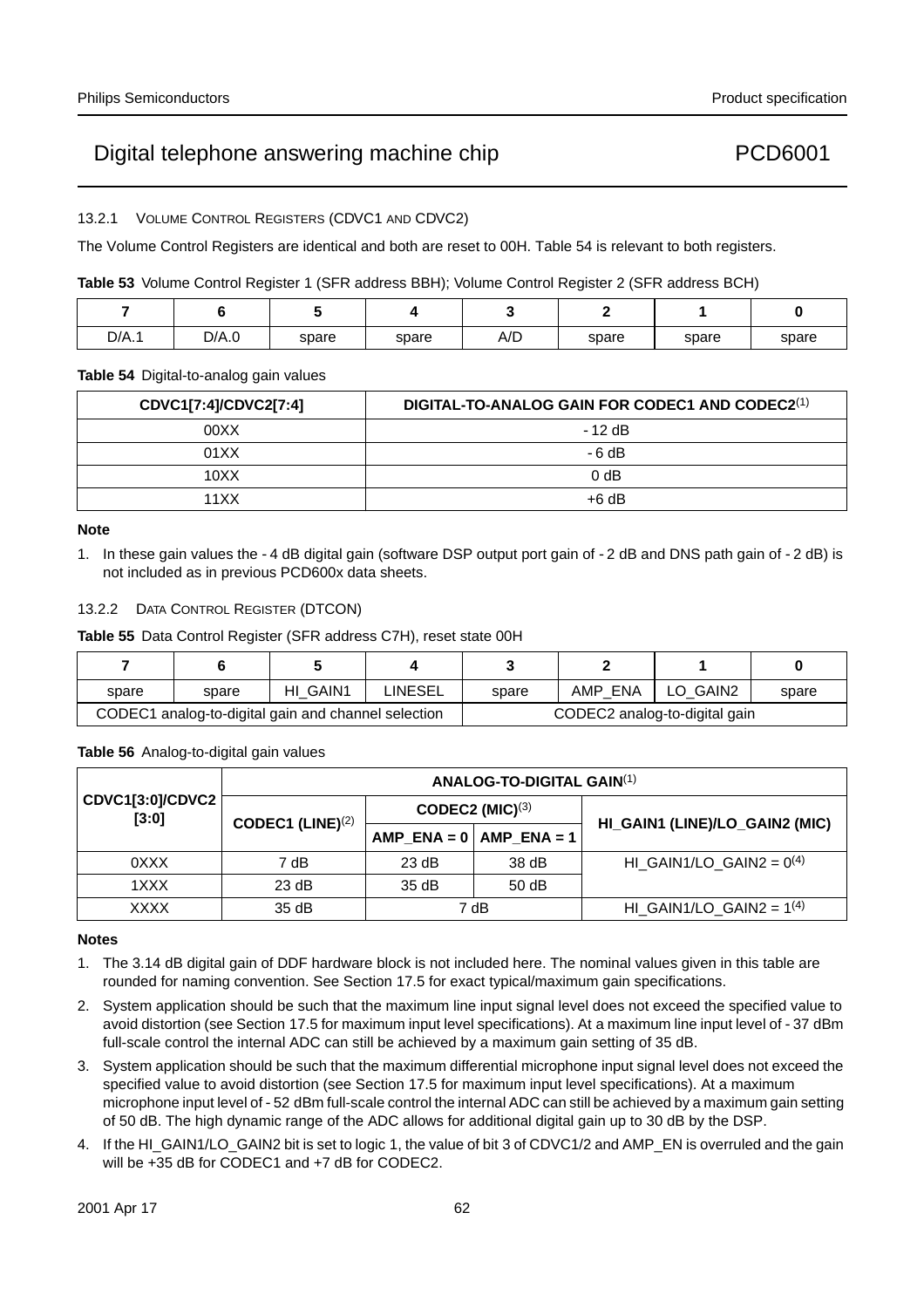The balanced microphone input has a minimum differential input resistance of  $R_{\text{MICDM}}$ , and the balanced line interface input has a minimum differential input resistance of RLIFINDM.

The analog and digital parts of both CODECs can be independently activated by the SYMOD register; see

The output resistance of the balanced CODEC outputs is R<sub>LIFOUT</sub> for CODEC1 and R<sub>SPKR</sub> for CODEC2 at a differential output level of 1350 mV (RMS). For exact measurement conditions and specified values see Section 17.5.

# Digital telephone answering machine chip entitled and the PCD6001



#### Philips Semiconductors **Product specification** Product specification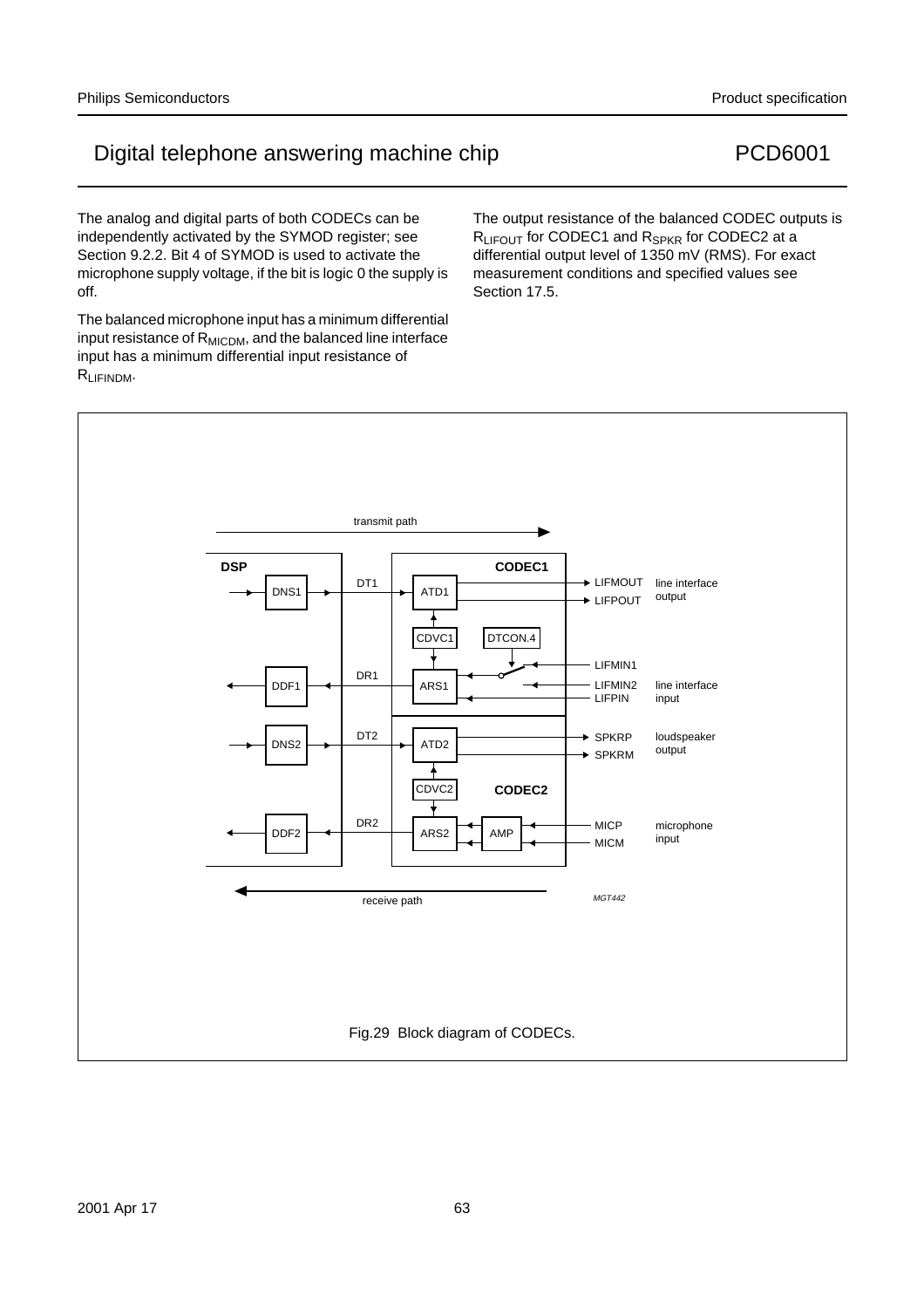#### **14 ANALOG VOLTAGE REFERENCE (AVR)**

#### **14.1 Bandgap reference**

The Analog Voltage Reference circuitry (AVR) includes a bandgap circuit with a nominal output voltage of about 1.25 V. This voltage is used by the power-on reset block and by the analog voltage source to generate the reference voltage V<sub>REF</sub>.

Block AVR is always on, even in System-off mode, and will consume only a few µA of current. The output of AVR is directly connected to the power-on reset block and it determines the power-on reset threshold levels accuracy in first order. The connection from AVR to the analog voltage source circuitry (AVS, see Section 14.2) is via an internal series resistor of about 500 kΩ (typical). The voltage after this resistor is connected to pin  $V_{\text{BGP}}$ , which allows an external capacitor (100 nF) to be connected to filter out any noise from AVR otherwise entering AVS.

With this configuration the noise at pin  $V_{\text{BGP}}$  will be about −115 dBmp. The pin also allows a direct measurement of the bandgap voltage, but no current must be drawn.

In order to guarantee a correct start-up of the bandgap voltage under all conditions, a supply voltage ramp test is performed on each device. The bandgap voltage is compared against specified values at the indicated times (see Fig.30). The test setup intends to reflect the worst case start-up conditions which may occur in an application (for initial power-up and after short power drop). Note that  $t<sub>rise</sub>$  is critical and should not be greater than indicated in a given application. Other indicated times  $(t_{\text{settle}})$  and  $t_{\text{rise}}$ ) reflect the worst case conditions for the device and therefore can change in the application.

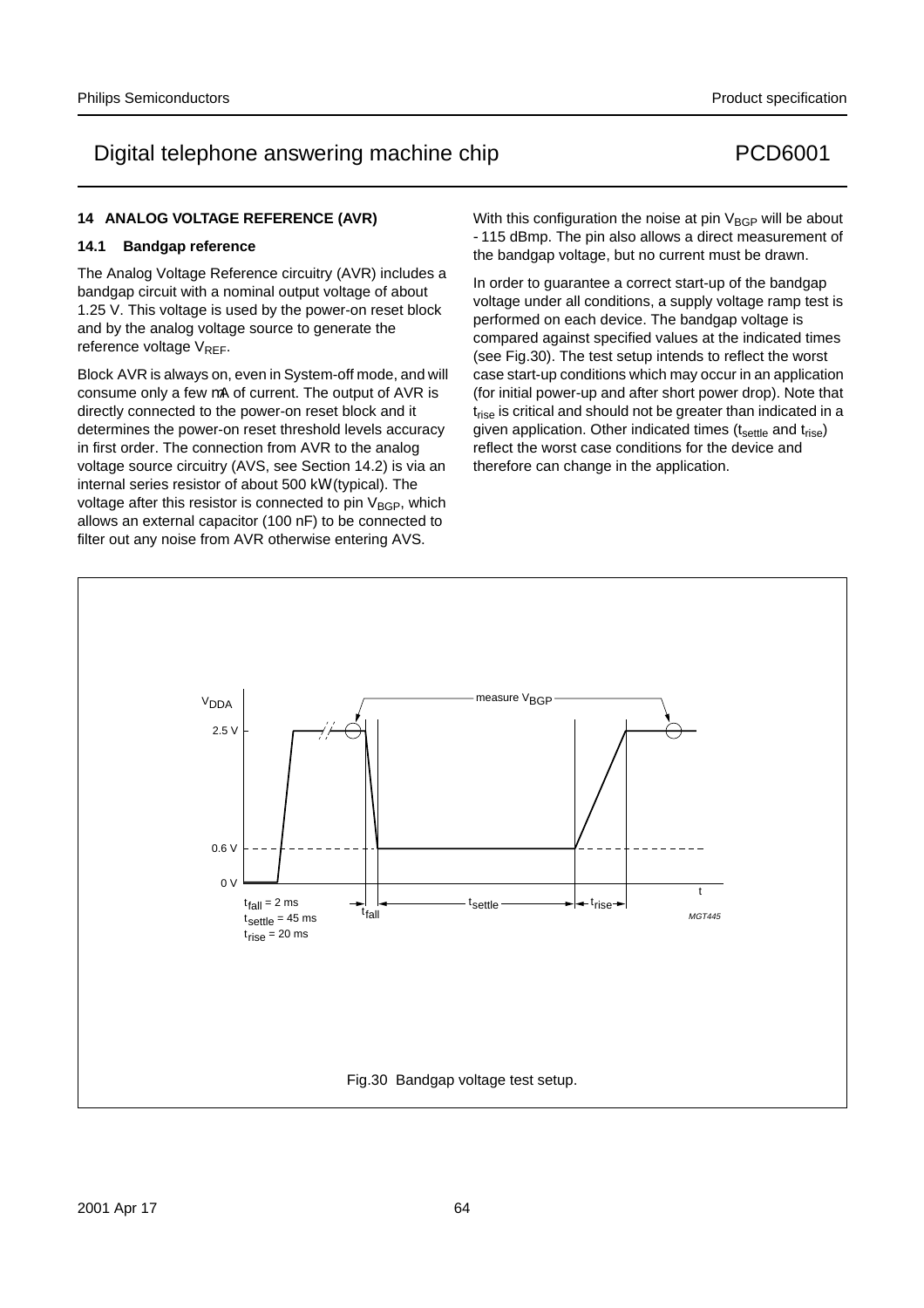### **14.2 Analog Voltage Source (AVS)**

The analog voltage source generates the following voltages:

- A precise reference voltage  $V_{REF}$ . The value in register VREFR determines the  $V_{REF}$ . In the application this voltage should be tuned to 2000 mV, since it will determine the absolute accuracy of the auxiliary analog-to-digital and digital-to-analog conversion.  $V_{RFF}$ is the direct output of an opamp which can source an output current, and not sink. An external capacitor should be connected between  $V_{RFF}$  and  $V_{SSA}$  for stability and noise performance. The reference voltage can also directly supply an external electret microphone via pin  $V_{MIC}$ . The switch between  $V_{REF}$  and  $V_{MIC}$  is controlled via bit 4 in the SYMOD special function register.
- An analog output voltage DAOUT. This voltage can be set between approximately 8 mV (1 LSB =  $V_{REF}/256$ ) and  $V_{REF}$  (= 2000 mV) by changing the contents of register GPDAR. This large range is possible when no opamp is used.

This causes a relatively high output resistance with a settling time of about 10 ms. The dynamic switching of DAOUT causes the output resistance to be dependent of the actual load on DAOUT. This effect can be cancelled if an external capacitor larger than 500 pF between DAOUT and  $V_{SSA}$  is applied. This will however result in a slower settling time of the output voltage, to about 30 µs.

- The internal analog common mode voltage  $V_{\text{acm}}$ , used in the CODEC.
- The internal voltage  $V_{\text{adc}}$  is used only when an analog-to-digital conversion is executed.

As mentioned above, for highest analog performance the reference voltage  $V_{RFF}$  has to be adjusted in the application to 2000 mV. For this purpose the VREFR SFR has been defined. The reset state should ensure that the reference voltage is about 2000 mV on a typical device. Exact adjustment has to be done under software control using the VREFR register, where increasing the  $V_{REFR}$ value will decrease the reference voltage.

### 14.2.1 VOLTAGE REFERENCE REGISTER (VREFR)

**Table 57** Voltage Reference Register (SFR address BAH); reset state A0H

| VREF.7 | $I\Gamma$ $\Gamma$ $\Gamma$ $\Omega$<br>. ← – – – –<br>. | $P = P$<br>$   -$<br>ט. ו∟י | $ID$ $F$ $I$ | VREF.3 | IDEL3<br>. <u>. .</u> | √REF.<br>ו . ו∟רו | $I\Gamma$ $\Gamma$ $\Gamma$ $\Lambda$<br>JRFF ()<br>1 L I .U |
|--------|----------------------------------------------------------|-----------------------------|--------------|--------|-----------------------|-------------------|--------------------------------------------------------------|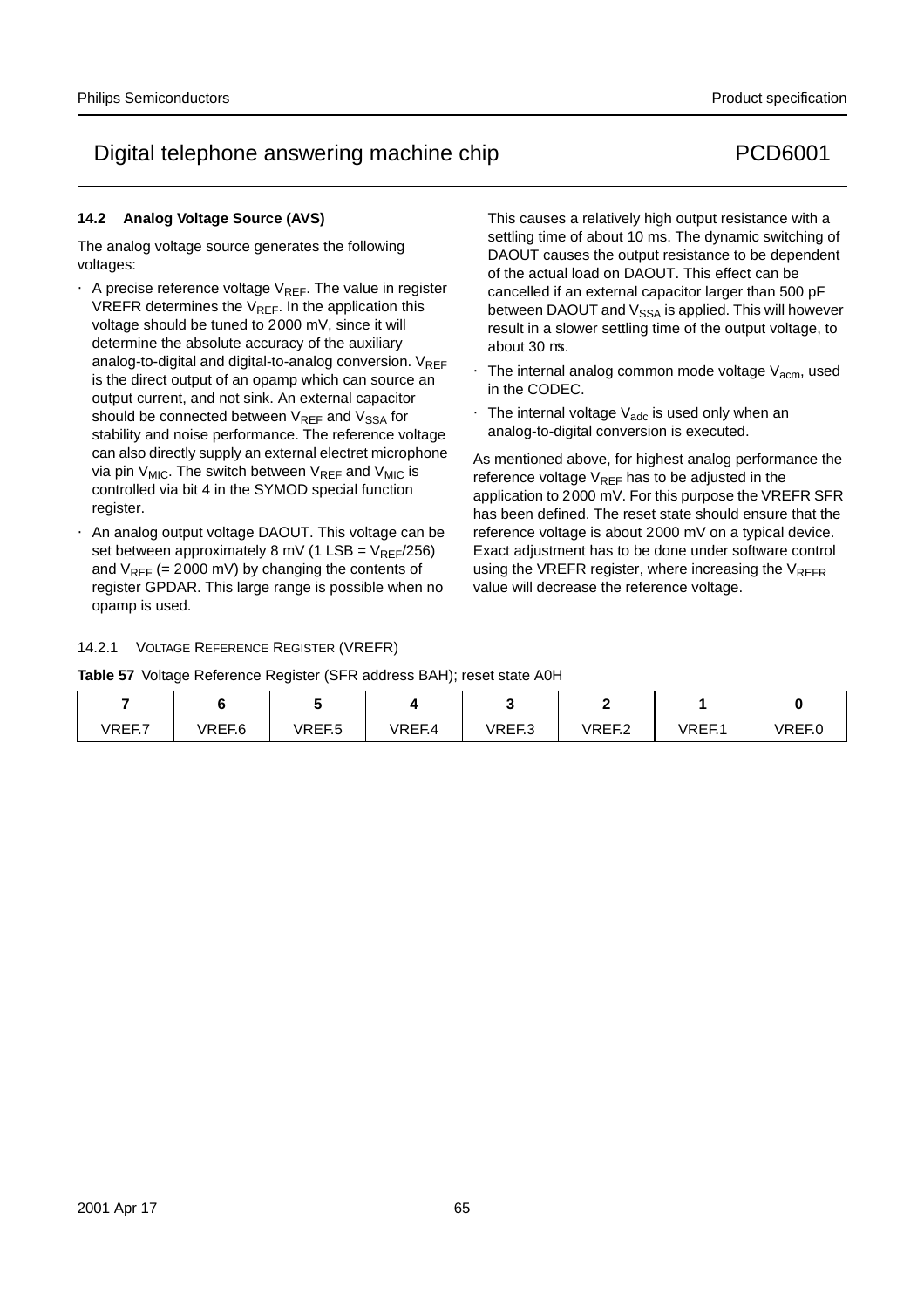### **15 IOM**

### **15.1 Features**

The IOM block in the PCD6001 is a 4-wire serial interface performing following functions:

- Digital interface with up to two 64 kbits/s channels at a bit rate of  $n \times 256$  kbits/s (n = 1, 2, 3, 4 or 8), complying with the "IOM-2 specifications" (IOM-2 is a registered trademark of Siemens AG)
- Digital interface with 32 slots/frame and non-doubled data clock; compatible with the digital interface of some speech CODEC ICs
- Autonomous storing/fetching of data into/from the DSP I/O registers
- Byte or word (16 bits) transfer.

### **15.2 Pin description**

The following pins are used by the IOM interface:

- DI: serial data input with a bit rate of  $n \times 256$  kbits/s  $(n = 1, 2, 3, 4 \text{ or } 8)$
- DO: serial data output with a bit rate of  $n \times 256$  kbits/s  $(n = 1, 2, 3, 4 \text{ or } 8)$
- FSC: 8 kHz frame synchronization input/output
- DCK: data clock input/output. Twice the data transmission frequency on DI and DO, except in the non-doubled data clock mode (see Section 15.3).

These pins are alternative functions of P3. When activated, DO is an open-drain pin, as many devices must be able to write on the same data line in a time-multiplexed mode. Therefore DO must be externally pulled-up. FSC and DCK are inputs or push-pull outputs, depending on the IOM being in Slave or Master mode. Activation of the IOM alternative functions of P3 and switching between Slave or Master mode is controlled by the SFR ALTP, bit 6 and 5 respectively (see Section 16.2 for more details).

#### **15.3 Functional description**

The digital interface of the PCD6001 can work at several bit rates, summarized in Table 61. A particular bit rate is selected by writing the 3-bit code given in the first column of the table into the IOM control register bits IOMC[15:13]. Choosing the code '000' or '001' deactivates the IOM interface and stops all the transactions on the IOM bus. This is the default state after reset.

The PCD6001 IOM can be master or slave. After reset the IOM is in Slave mode. Switching between Slave or Master mode is controlled by the SFR ALTP, bit 6 and bit 5 respectively (see Section 16.2.5 for more details). In Slave mode both FSC and DCK are inputs. In Master mode both FSC and DCK are outputs. In Master mode FSC and DCK are generated by the TICB (see Section 9.1). Master mode should only be used in combination with the bit rate 768 kbits/s. Slave mode should only be used when operating with a 3.456 MHz (or multiple) crystal. In general, proper IOM functionality is only guaranteed at DSP operating frequencies of 28 and 42 MHz.

FSC is an 8 kHz framing signal for synchronizing data transmission on DI and DO. The rising edge of FSC gives the time reference for the first bit transmitted in the first slot of a speech frame. The number of slots per speech frame depends on the selected data rate. Each slot contains 8 data bits.

DCK is a data clock. Its frequency is twice the selected data rate in IOM mode. In speech mode, the DCK frequency is equal to the data rate (2048 kHz for 2048 kbits/s).

DI is the serial data input. Data coming on DI in packets of 8 bits (A-law PCM encoded data) or 16 bits (linear PCM data) is stored temporarily in an IOM data buffer, from where it is processed by the on-chip DSP. On the other hand, data written into the IOM data buffers by the DSP is shifted out on pin DO.

There are two IOM data buffers, allowing the use of two 8-bit channel. One channel is 64 kbits/s in case of A-law PCM encoded data and 128 kbits/s if linear PCM data is transferred, in which case two consecutive slots are used.

The speech mode was implemented to support the Codec interface of some speech compression ICs. This mode is very similar to the IOM 32 slots mode, the main difference being the non-doubled data clock. See Section 15.6 for timing information.

### **15.4 IOM data buffers**

Table 58 and 59 show the two 16-bit DSP registers used as data buffers: IOMDI for storing inbound data and IOMDO for the outbound data. The high bytes store the data of buffer 1, the low bytes the data of buffer 0.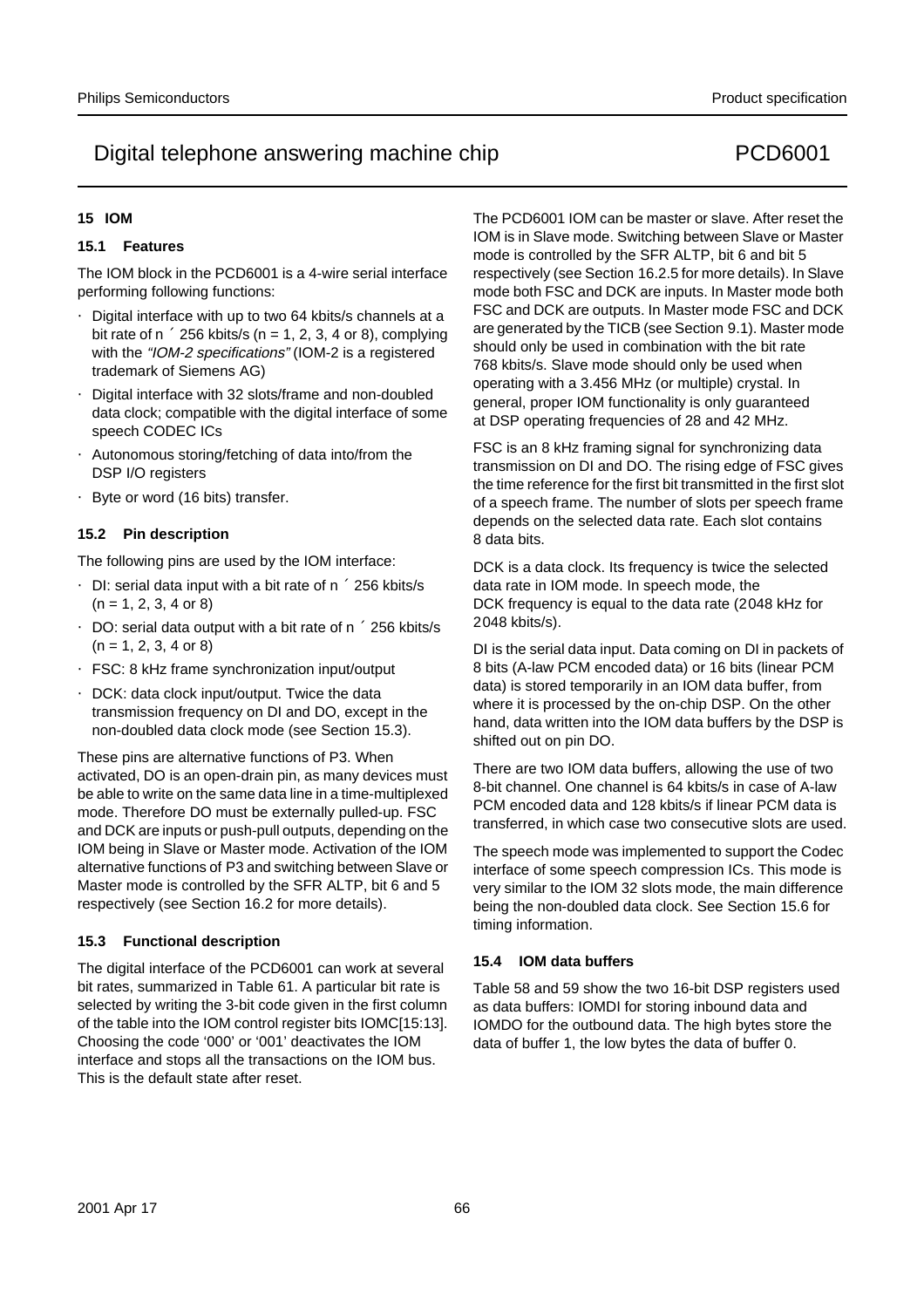15.4.1 IOM DATA IN REGISTER (IOMDI)

**Table 58** IOM Data In Register; reset state 00H

| 4 F<br>13 | ΊΔ. | 49<br>. . | י י<br>. .         |      | 10<br>_  |  |  |                  |         |                 |  |  |
|-----------|-----|-----------|--------------------|------|----------|--|--|------------------|---------|-----------------|--|--|
|           |     |           | <b>IOM</b> inbound | data | buffer 1 |  |  | MDC <sub>1</sub> | inbound | data buffer 0 د |  |  |

#### 15.4.2 IOM DATA OUT REGISTER (IOMDO)

**Table 59** IOM Data Out Register; reset state 00H

| . .<br>ıw | . .<br>. . |     | . .<br>. . |               | 10 | c | - |            |          |               |  |  |
|-----------|------------|-----|------------|---------------|----|---|---|------------|----------|---------------|--|--|
|           |            | IOM | outbound   | data buffer 1 |    |   |   | <b>IOM</b> | outbound | data buffer 0 |  |  |

### **15.5 IOM Control Register (IOMC)**

The bit rates, the selection of active slots on the IOM interface and the logic connection between an IOM slot and an IOM data buffer are defined in the IOM Control Register. The IOM modes which can be selected are listed in Table 61.

Writing to the IOMC register is done via the Application Programming Interface (API) software. Please refer to the API specification for more details.

#### **Table 60** IOM Control Register; reset state 00H

| 15 | 14              | 13 | 12 | 11 | 10                          | a | ິ |       |          |          |                             |  |  |  |  |
|----|-----------------|----|----|----|-----------------------------|---|---|-------|----------|----------|-----------------------------|--|--|--|--|
|    | IOM Mode select |    |    |    | IOM buffer 0; slot position |   |   | spare | buffer L | buffer 1 | IOM buffer 1; slot position |  |  |  |  |
|    |                 |    |    |    |                             |   |   |       | active   | active   |                             |  |  |  |  |

#### **Table 61** Selection of IOM modes

| IOMC[15:13] | <b>MODE</b>                                                             |
|-------------|-------------------------------------------------------------------------|
| 000 or 001  | Inactive (default after reset)                                          |
| 010         | IOM Slave mode, 256 kbits/s in 4 slots/speech-frame                     |
| 011         | IOM Slave mode, 512 kbits/s in 8 slots/speech-frame                     |
| 100         | IOM Master/Slave mode, 768 kbits/s in 12 slots/speech-frame             |
| 101         | IOM Slave mode, 1024 kbits/s in 16 slots/speech-frame                   |
| 110         | Speech Slave mode, 2048 kbits/s in 32 slots/speech-frame <sup>(1)</sup> |
| 111         | IOM Slave mode, 2048 kbits/s in 32 slots/speech-frame                   |

#### **Note**

1. The Speech mode is similar to the IOM slave 32 slots mode, but with a non-doubled data clock DCK.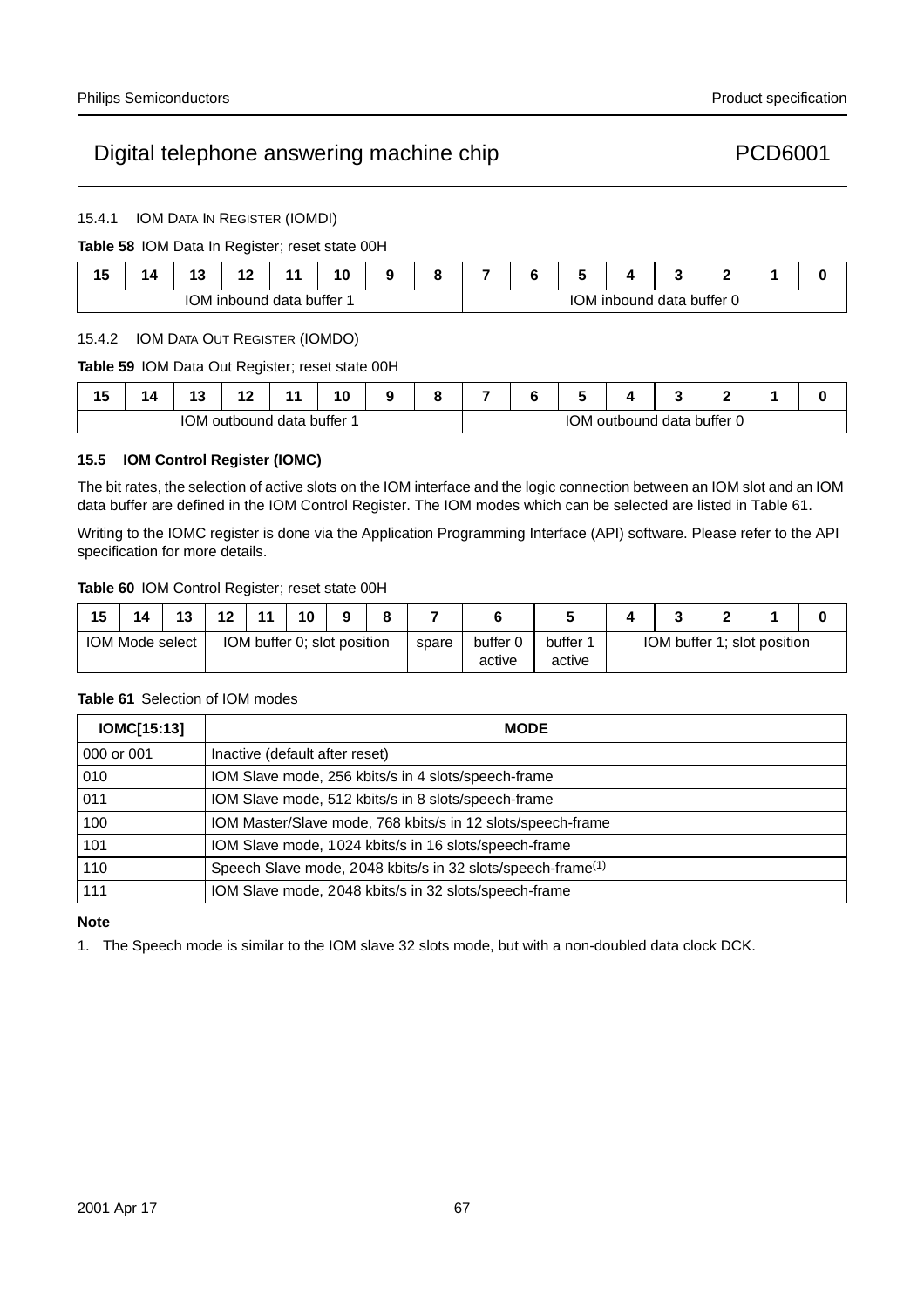### **15.6 Timing**

The timing on the 4-wire interface is given in Fig.31 and Table 62 for the IOM mode and in Fig.32 and Table 63 for the speech mode.

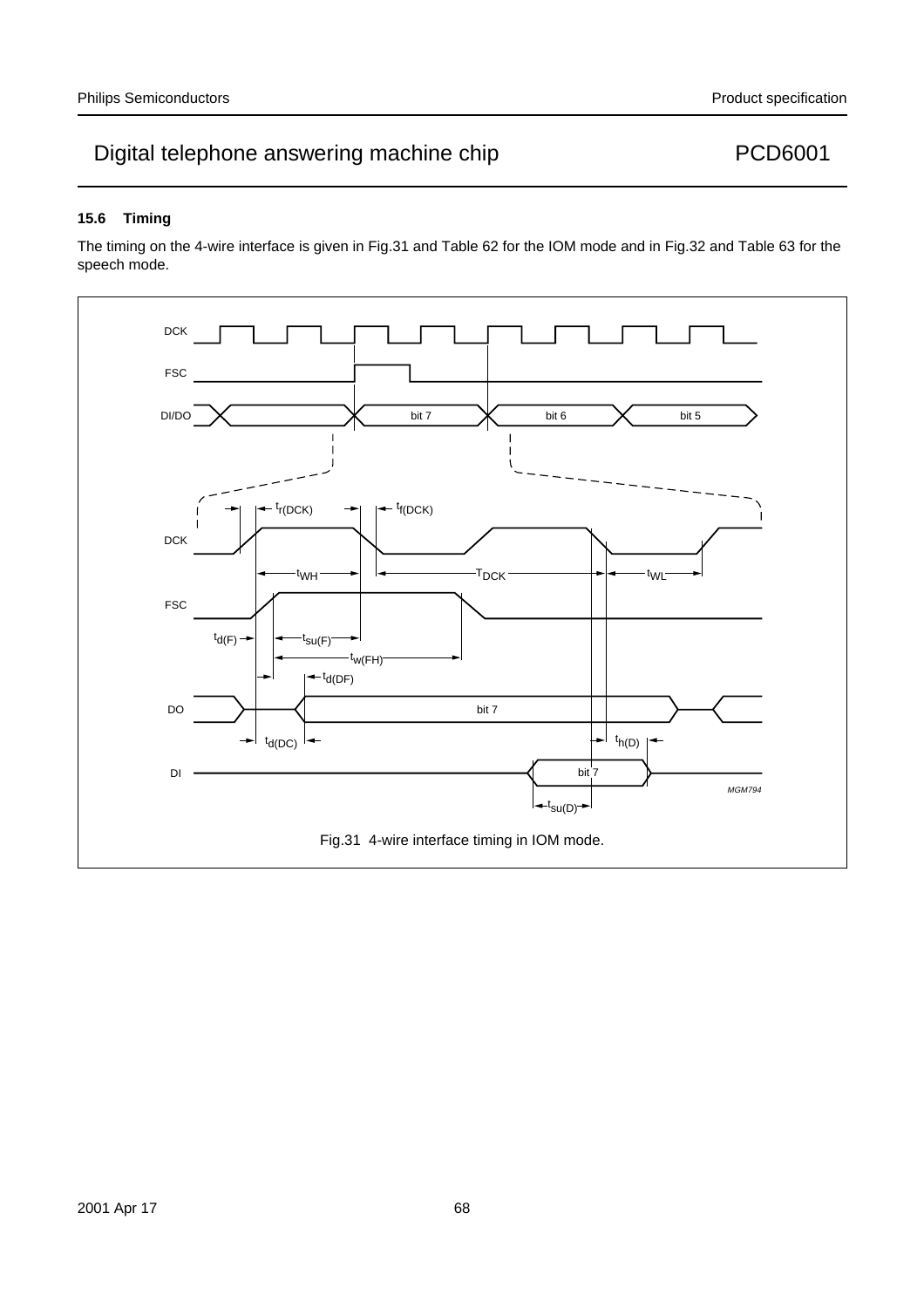| <b>SYMBOL</b>           | <b>PARAMETER</b>                     | MIN.            | MAX.        | <b>UNITS</b> |
|-------------------------|--------------------------------------|-----------------|-------------|--------------|
| $t_{r(DCK)}$            | data clock rise time                 |                 | 60          | ns           |
| $t_{f(DCK)}$            | data clock fall time                 |                 | 60          | ns           |
| <b>T</b> <sub>DCK</sub> | data clock period                    | $220^{(1)}$     |             | ns           |
| t <sub>WH</sub>         | data clock HIGH time pulse width     | 80              |             | ns           |
| $t_{WL}$                | data clock LOW time pulse width      | 80              |             | ns           |
| $t_{r(FSC)}$            | frame sync rise time                 |                 | 60          | ns           |
| $t_{f(FSC)}$            | frame sync fall time                 |                 | 60          | ns           |
| $t_{d(FSC)}$            | frame sync delay time                | $-t_{WL}$       | 60          | ns           |
| $t_{\text{su(FSC)}}$    | frame sync set-up time               | 60              |             | ns           |
| t <sub>WFH</sub>        | frame sync HIGH time pulse width     | 130             |             | ns           |
| $t_{d(DC)}$             | output data to data clock delay time |                 | $100^{(2)}$ | ns           |
| $t_{d(DF)}$             | output data to frame sync delay time |                 | $150^{(2)}$ | ns           |
| $t_{\text{su}(D)}$      | input data set-up time               | t <sub>WH</sub> |             | ns           |
| $t_{h(D)}$              | input data hold time                 | 50              |             | ns           |

### **Table 62** Timing parameters in IOM mode

#### **Notes**

1. Corresponds to the highest DCK frequency allowed (4.096 MHz) with a 10% margin.

2. Condition  $C_L = 150$  pF.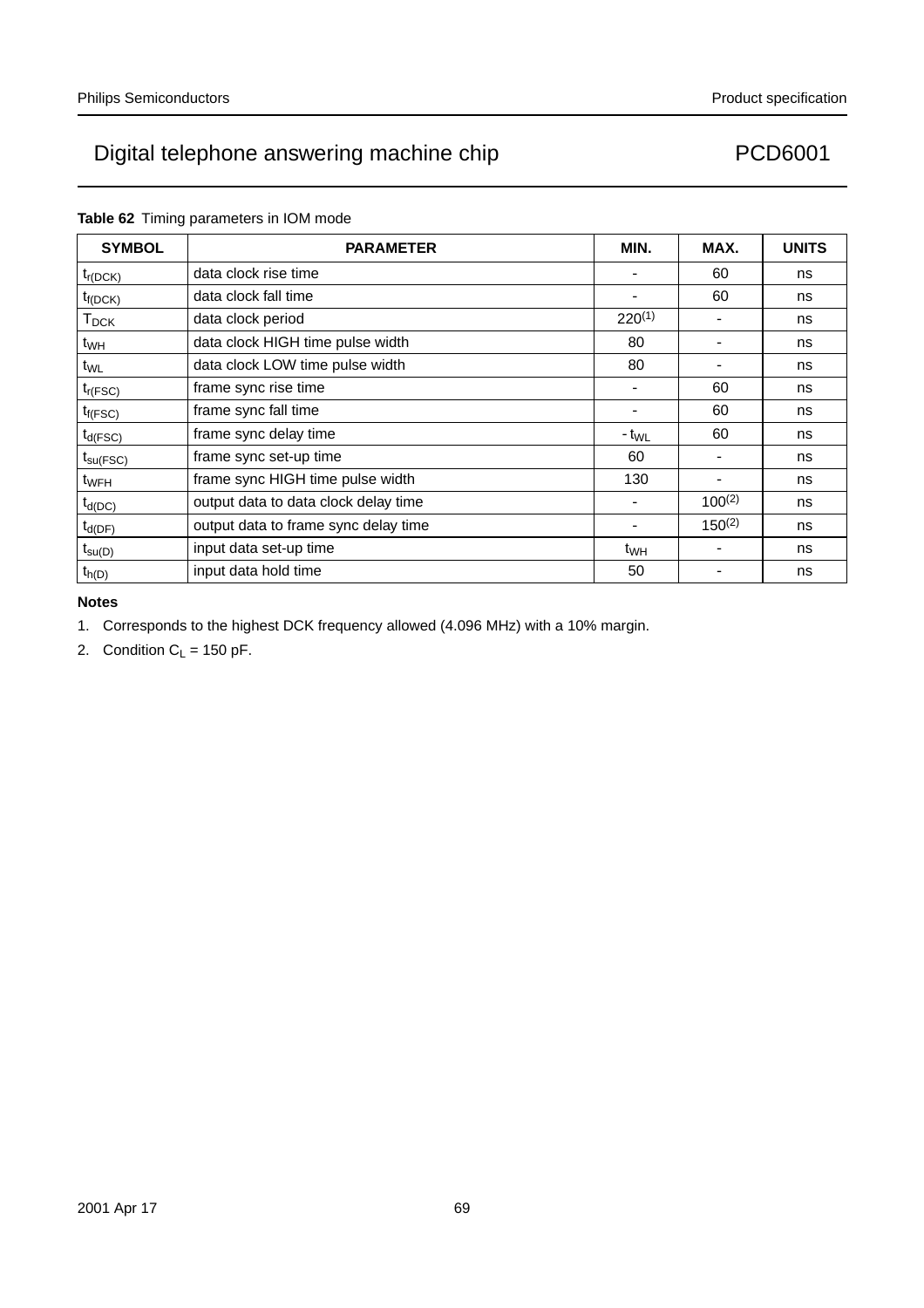

| Table 63 Timing parameters in speech mode |  |  |  |  |  |  |
|-------------------------------------------|--|--|--|--|--|--|
|-------------------------------------------|--|--|--|--|--|--|

| <b>SYMBOL</b>        | <b>PARAMETER</b>                          | MIN.        | MAX.        | <b>UNITS</b> |
|----------------------|-------------------------------------------|-------------|-------------|--------------|
| $t_{d(FSC)}$         | frame sync (FSC) delay time               | $-t_{WL}$   | 100         | ns           |
| $t_{\text{su(FSC)}}$ | frame sync (FSC) set-up time              | 60          |             | ns           |
| t <sub>WFH</sub>     | frame sync (FSC) high time pulse width    | 130         |             | ns           |
| $T_{\sf DCK}$        | data clock (DCK) period                   | $440^{(1)}$ |             | ns           |
| t <sub>WH</sub>      | data clock (DCK) high time pulse width    | 150         |             | ns           |
| t <sub>WL</sub>      | data clock (DCK) low time pulse width     | 150         |             | ns           |
| $t_{d(DC)}$          | output data (DO) to data clock delay time |             | $100^{(2)}$ | ns           |
| $t_{\text{su}(D)}$   | input data (DI) set-up time               | 60          |             | ns           |
| $t_{h(D)}$           | input data (DI) hold time                 | 60          |             | ns           |

### **Notes**

- 1. Corresponds to the DCK frequency (2.048 MHz) with a 10% margin.
- 2. Condition  $C_L = 150$  pF.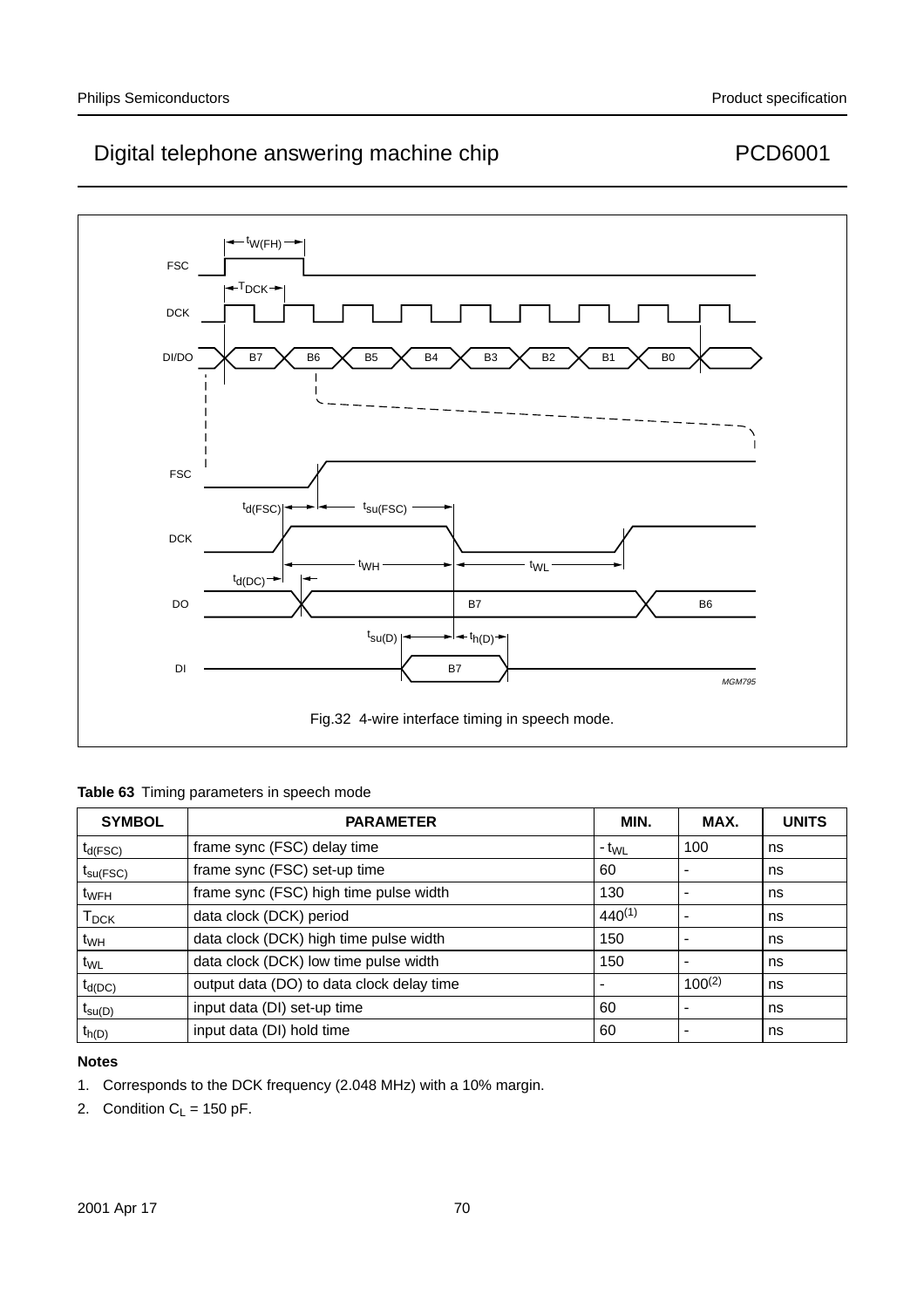DCA block allowing the user a flexible interface to analog

An internal register contains the value of the slider position and is changed after each comparison of  $V_{\text{adc}}$  with one of the two possible analog-to-digital inputs (AD0IN and AD1IN). After 8 comparisons the conversion is finished and the contents of the internal register is copied into the register GPADR. Total analog-to-digital conversion time (from setting the Request bit until GPADR ready) is less than 50 ms. This register can in turn be read by the internal

The on-chip ADC is a two channel multiplexed 8-bit converter. The control of this converter is done via two bits in the microcontroller GPADC SFR. One bit selects the channel and the other bit is the converter request bit. The request bit is reset by hardware when the converter has finished its conversion cycle. The ADC (AAD in Fig.33), is

### **16 EXTERNAL I/O INTERFACES**

#### **16.1 External analog interfaces**

16.1.1 GENERAL PURPOSE ADC AND DAC

For general use, for instance battery management, parallel set detection or speaker amplifier volume control, a 2-line multiplexed 8-bit ADC and an 8-bit DAC are on-chip. The ADC and the DAC consist of several analog sub-blocks called AVS and AAD, which are controlled by the digital block DCA (see Fig.33). Block AVS generates voltages in a time multiplexed way, and acts as a DAC with the bandgap voltage  $V_{\text{BGP}}$  as input voltage. Block AAD contains a comparator that is part of the successive approximation ADC formed by a combination of AVS, AAD and DCA. The analog-to-digital conversion can be performed on two external input signals: AD0IN and AD1IN.

The whole circuit is active as long as the chip is in System-on mode. Both the ADC and the DAC can be controlled by the microcontroller, the SFR mapped

16.1.2.1 General Purpose ADC Register (GPADC)

**Table 64** General Purpose ADC Register (SFR address C3H); reset state 00H

| $\overline{\phantom{0}}$ |  | $\overline{\phantom{0}}$ | <b>AADC</b> | $\sim$<br>◡◡ | REQCOM |
|--------------------------|--|--------------------------|-------------|--------------|--------|

microcontroller.

peripherals.

16.1.2 GENERAL PURPOSE ADC

of the successive approximation type.

| <b>BIT</b>    | <b>SYMBOL</b> | <b>DESCRIPTION</b>                                                                                                                                                                                                                                                                                                                           |
|---------------|---------------|----------------------------------------------------------------------------------------------------------------------------------------------------------------------------------------------------------------------------------------------------------------------------------------------------------------------------------------------|
| $7$ to $3$    |               | These 5 bits are reserved.                                                                                                                                                                                                                                                                                                                   |
| $\mathcal{P}$ | AADC          | <b>Automatic Analog-to-Digital Conversion.</b> If $AADC = 1$ , then a conversion is<br>performed every 30 ms, regardless of state of request confirm bit.                                                                                                                                                                                    |
|               | CS.           | <b>Channel Select.</b> If $CS = 0$ , analog-to-digital conversion input is on pin AD0IN. If $CS = 1$ ,<br>analog-to-digital conversion input is on pin AD1IN. Switching of the analog-to-digital<br>channel is only allowed when no analog-to-digital conversion currently is in progress.<br>Otherwise the resulting value will be corrupt. |
| 0             | <b>REQCOM</b> | <b>Request Confirm.</b>                                                                                                                                                                                                                                                                                                                      |

#### **Table 65** Description of GPADC bits

16.1.2.2 General Purpose ADC Result Register (GPADR)

This register holds the 8-bit result value from the conversion. The conversion range is 0 to 2000 mV ( $V_{REF}$ ) with 8 mV resolution.

|  |  | Table 66 General Purpose ADC Result Register (SFR address C2H); reset state 00H, read only |  |
|--|--|--------------------------------------------------------------------------------------------|--|
|  |  |                                                                                            |  |

| A/D.7 | A/D.6 | A/D.5 | A/D.4 | A/D.3 | A/D.2 | A/D.1 | A/D.0 |
|-------|-------|-------|-------|-------|-------|-------|-------|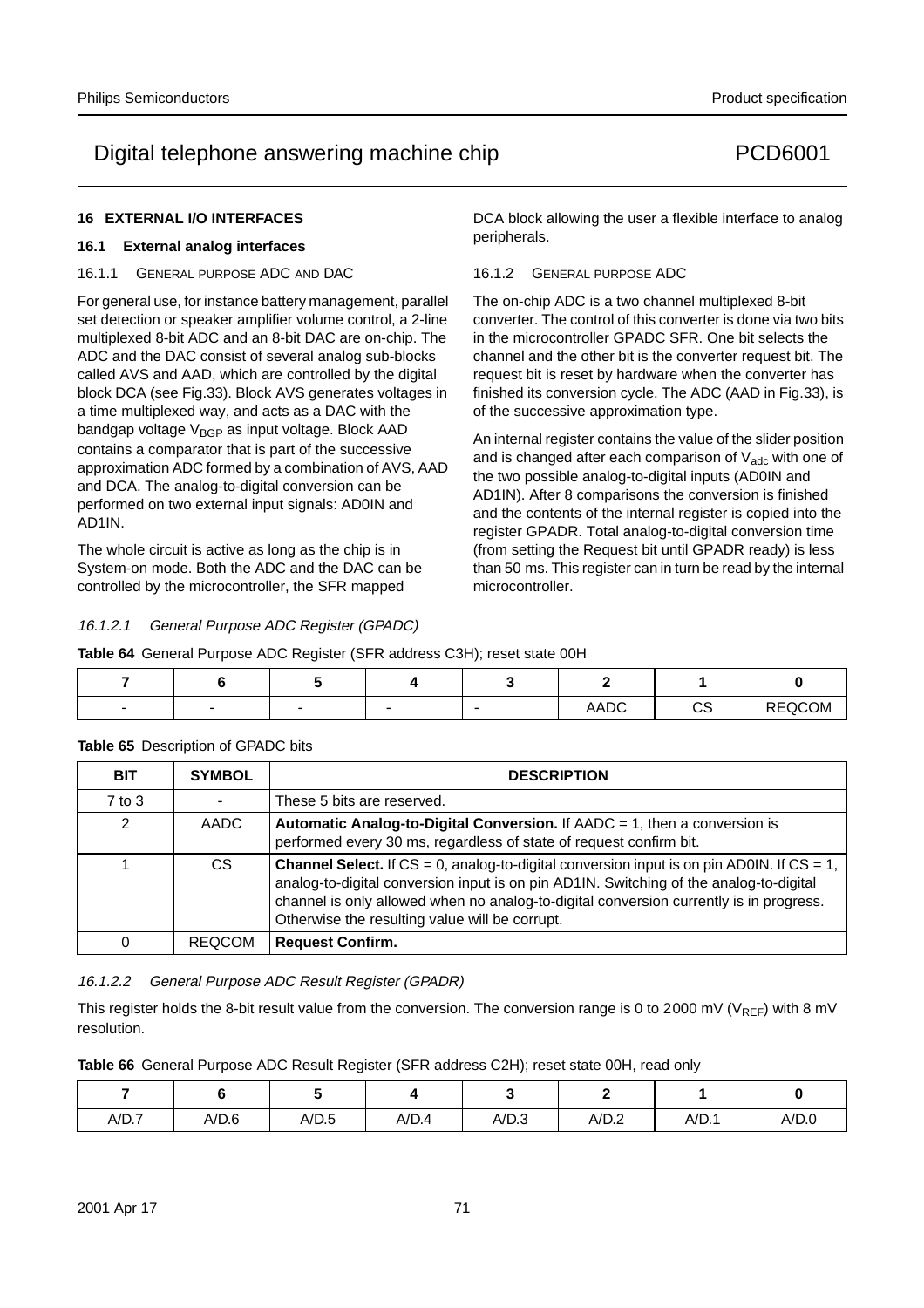#### 16.1.3 GENERAL PURPOSE DAC

The on-chip DAC is a single channel 8-bit converter. The control of this converter is done via the GPDAR register. The value written in this register triggers the conversion which will be present at the output pin after the digital-to-analog conversion cycle (<25 µs). The range from the digital-to-analog output is 0 to 2000 mV ( $V_{RFF}$ ).

The conversion principle for both analog-to-digital and digital-to-analog conversion is shown in Fig.34.

### 16.1.3.1 General Purpose DAC Register (GPDAR)

**Table 67** General Purpose DC A Register (SFR address C4H); reset state 80H

|       |       |       |       |       | $\overline{\phantom{0}}$ |       |       |
|-------|-------|-------|-------|-------|--------------------------|-------|-------|
| D/A.7 | D/A.6 | D/A.5 | D/A.4 | D/A.3 | D/A.2                    | D/A.1 | D/A.0 |



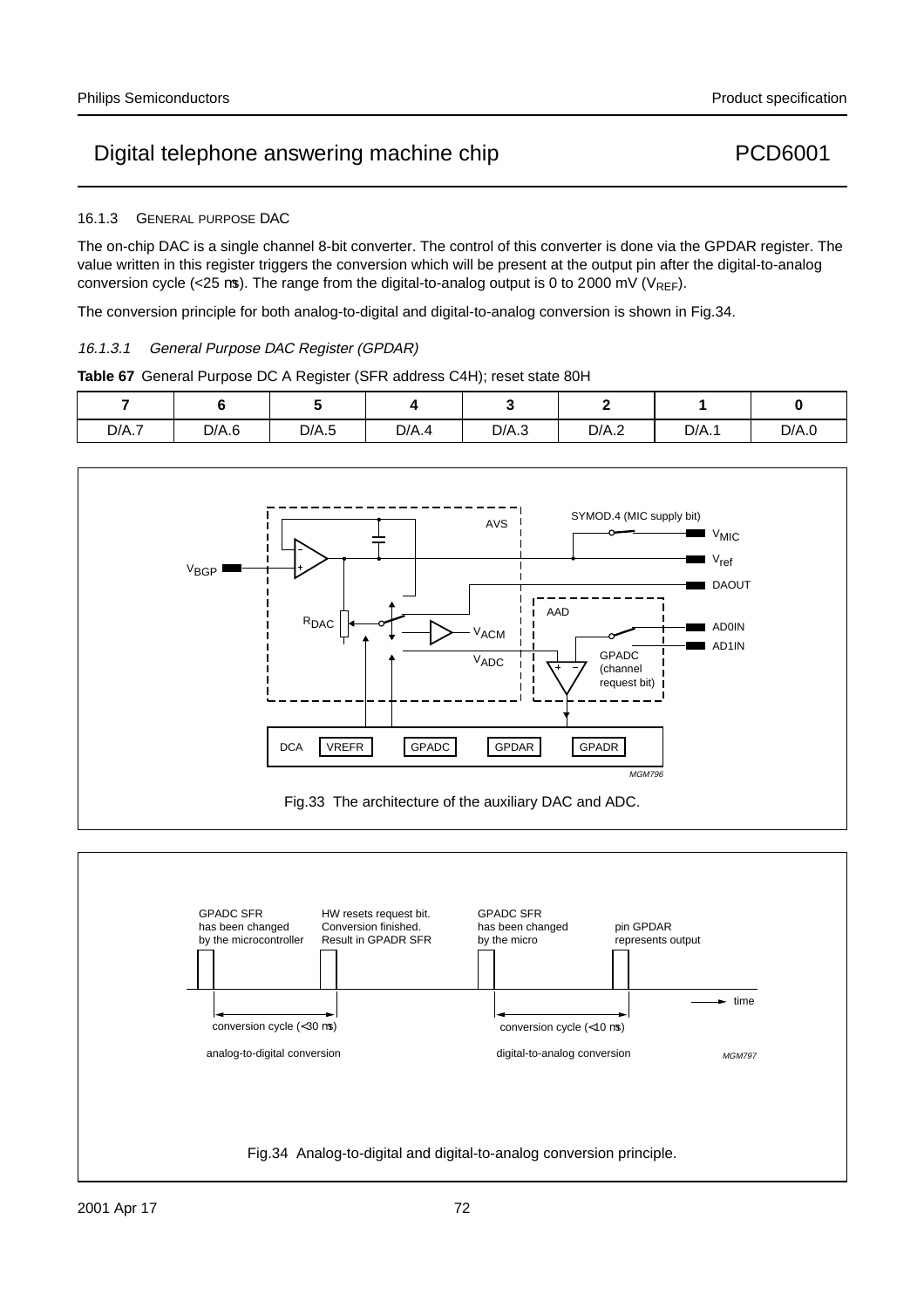For control of peripherals like a display, ringer, key pad and line interface a large number of general purpose digital I/O pins are available in addition to the flash memory, LCD control pins and MSK or IOM modem pins. The exact number of free I/O pins depends on the choice of peripherals that make up the system configuration. In case all alternative port functions of P1 and P3 are used, 10 input lines remain available on P1 and P3 of which 7 are programmable for interrupts.

I/O ports P1 and P3 are 'weak pull-up' types which can therefore be used either as inputs or outputs. The reset value of P1 and P3 is FFH (input mode). In output mode for driving with a logic 1 (weak pull-up) the external load of P1 and P3 should be equivalent to >100 kΩ, for 'driving' with a logic 0 the sink current should not exceed 4 mA.

In addition to P1 and P3 there are 16 output ports available at P2 and MA. Output Ports P2 and MA are push-pull ports and their reset value is 00H (output 00H). The driving level of P2 and MA is 4 mA for either logic 0 or logic 1. Port P4 provides the flash memory and display control signals. The P1, P3 and P4 I/O lines are available as SFR bit-addressable I/O registers in the configuration shown in Fig.35, while P2 and MA are available as (not bit addressable) XDATA mapped ports (for exact configuration and detailed description see Chapter 12).

The MA and P2 ports are described in Chapter 12. The configuration of Ports P1 and P3 are described in the Tables 68 to 76.





MGM798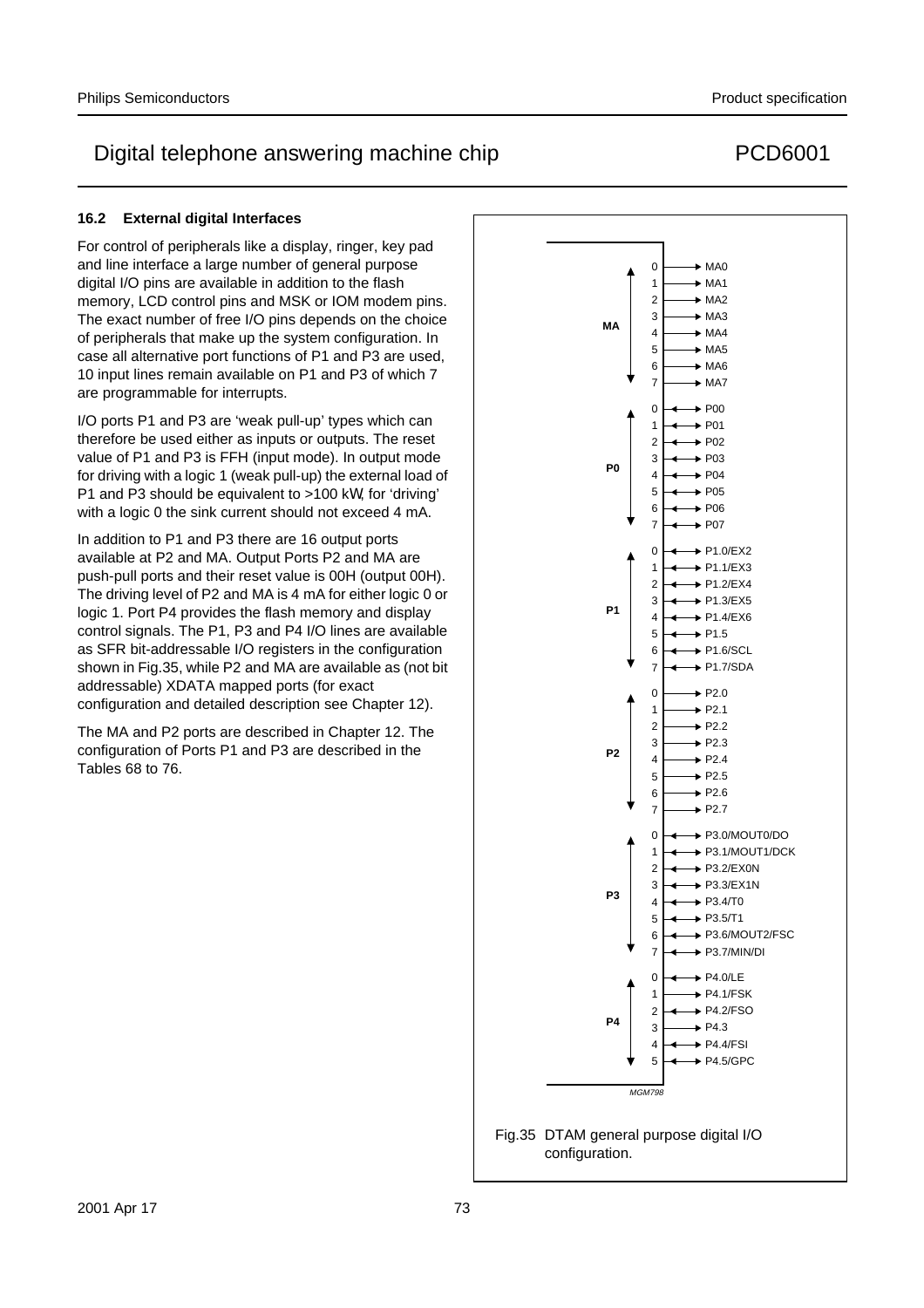### 16.2.1 PORT 1 REGISTER (P1)

The alternative outputs (SDA and SCL) are connected with the general purpose outputs via an AND logic gate. Therefore when using the alternative functions the corresponding port bits have to be set to a logic 1.

For control of I2C-bus peripherals like for instance EEPROMs and LCD displays, P1.6 and P1.7 can also be used as SDA and SCL to support I<sup>2</sup>C-bus. See Section 10.11 on how to activate this alternative function of P1.6 and P1.7. The rest of Port 1 is defined as general purpose I/O pins as for the standard 80C51 microcontroller.

### **Table 68** Port 1 Register (SFR address 90H); bit addressable; reset state FFH

| <b>P1.7/SDA</b> | <b>P1.6/SCL</b> | P <sub>1.5</sub> | .4/EX6<br>P <sub>1</sub> | P1.3/EX5 | P1.2/EX4 | P1.1/EX3 | P1.0/EX2 |
|-----------------|-----------------|------------------|--------------------------|----------|----------|----------|----------|

### **Table 69 P1 pin configuration**

| <b>PORT PINS</b> | <b>CONFIGURATION</b> |
|------------------|----------------------|
| P1.7 and P1.6    | open-drain           |
| P1.5 to P1.0     | quasi-bidirectional  |

### 16.2.2 PORT 3 REGISTER (P3)

Port 3 is defined as a set of 8 general purpose I/O pins similar to the standard 80C51 microcontroller except for P3.6 and P3.7 which do not have the RD and WR functionality (the RD and WR are separate pins). Table 72 gives the different functions and the corresponding port configurations available on P3.7, P3.6, P3.1 and P3.0. The last column gives the function and configuration after reset.

### **Table 70** P3 (B0H) bit assignment; bit addressable; reset state FFH; note 1

| P3.7/MIN/DI | P3.6/MOUT<br>2/FSC | P3.5/T1 | P3.4/T0 | P3.3/EX1N | P3.2/EX0N | P3.1/MOUT<br>1/DCK | P3.0/MOUT<br>0/DC |
|-------------|--------------------|---------|---------|-----------|-----------|--------------------|-------------------|

### **Note**

1. The alternative outputs (for MSK, IOM) are connected with the general purpose outputs via an AND logic gate. Therefore when using the alternative functions the corresponding port bits have to be set to a logic 1.

### **Table 71** P3 pin configuration

| <b>PORT PINS</b>          | <b>CONFIGURATION</b> |
|---------------------------|----------------------|
| P3.7, P3.6, P3.1 and P3.0 | see Table 72         |
| P3.5 to P3.2              | quasi-bidirectional  |

### **Table 72** Port 3.7, 3.6, 3.1 and 3.0 modes and configuration

| <b>MSK</b>   |           |               | <b>IOM</b>                    | <b>GENERAL PURPOSE I/O PORT</b><br>(RESET STATE) |                  |                     |
|--------------|-----------|---------------|-------------------------------|--------------------------------------------------|------------------|---------------------|
|              |           | <b>SIGNAL</b> | <b>SLAVE</b><br><b>MASTER</b> |                                                  |                  |                     |
| <b>MOUT0</b> | push-pull | DO            | open-drain 4 mA               | open-drain 4 mA                                  | P3.0             | quasi-bidirectional |
| MOUT1        | push-pull | <b>DCK</b>    | push-pull                     | input                                            | P <sub>3.1</sub> | weak pull-up        |
| MOUT2        | push-pull | <b>FSC</b>    | push-pull                     | input                                            | P <sub>3.6</sub> |                     |
| <b>MIN</b>   | input     | DI            | input                         | input                                            | P <sub>3.7</sub> |                     |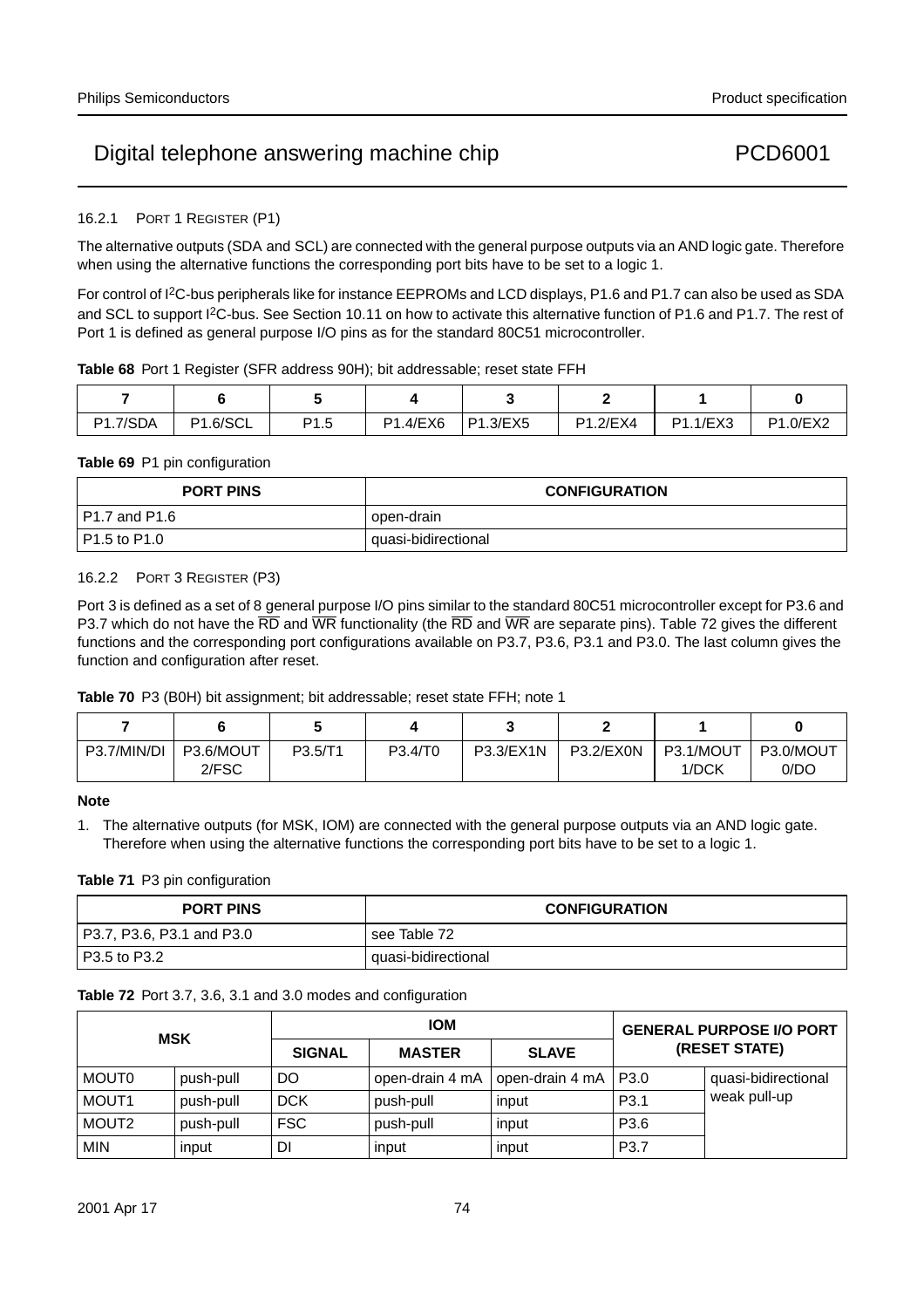### 16.2.3 PORT 4 REGISTER (P4)

The alternative outputs (GPC, FSO, FSK and LE) are connected with the general purpose outputs via an AND gate. Therefore, when using the alternative functions the corresponding port bits should be set to a logic 1.

|  |  |  |  | Table 73 Port 4 Register (SFR address 98H); bit addressable; reset state 1EHH; note 1 |
|--|--|--|--|---------------------------------------------------------------------------------------|
|--|--|--|--|---------------------------------------------------------------------------------------|

|  | <b>P4.5/GPC</b> | <b>P4.4/FSI</b> | P4.3 | <b>P4.2/FSO</b> | <b>P4.1/FSK</b> | <b>P4.0/LE</b> |
|--|-----------------|-----------------|------|-----------------|-----------------|----------------|

### 16.2.4 PORT 4 CONFIGURATION REGISTER (P4CFG)

This register is used to select the output configuration of the pins  $\overline{WR}$ ,  $\overline{RD}$  and P4.0 to P4.4. The output configuration is open-drain by default after reset. Note that the output configuration of P4.5 is selected by the P4.5 bit in SFR ALTP.

**Table 74** Port 4 Configuration Register (SFR address 9FH); reset state 00H

|    |                 | __  | ____ |      |      |      |      |
|----|-----------------|-----|------|------|------|------|------|
|    |                 |     |      |      |      |      |      |
| WR | $\overline{RD}$ | EAM | P4.4 | P4.3 | P4.2 | P4.1 | P4.0 |

### **Table 75** Description of P4CFG bits

| <b>BIT</b>    | <b>SYMBOL</b>   | <b>DESCRIPTION</b>                                                                                             |
|---------------|-----------------|----------------------------------------------------------------------------------------------------------------|
| 7             | <b>WR</b>       | If $\overline{WR}$ = 0, then open-drain configuration. If $\overline{WR}$ = 1, then push-pull configuration.   |
| 6             | $\overline{RD}$ | If $\overline{RD} = 0$ , then open-drain configuration. If $\overline{RD} = 1$ , then push-pull configuration. |
| 5             | EAM             | The EAM bit is used to select the Enhanced Addressing Mode; this is described in more<br>detail in Chapter 12. |
| 4             | P4.4            | If P4.4 = 0, then open-drain configuration. If P4.4 = 1, then push-pull configuration.                         |
| 3             | P4.3            | If $P4.3 = 0$ , then open-drain configuration. If $P4.3 = 1$ , then push-pull configuration.                   |
| $\mathcal{P}$ | P4.2            | If $P4.2 = 0$ , then open-drain configuration. If $P4.2 = 1$ , then push-pull configuration.                   |
|               | P4.1            | If $P4.1 = 0$ , then open-drain configuration. If $P4.1 = 1$ , then push-pull configuration.                   |
| $\Omega$      | P4.0            | If $P4.0 = 0$ , then open-drain configuration. If $P4.0 = 1$ , then push-pull configuration.                   |

16.2.5 ALTERNATIVE PORT FUNCTION REGISTER (ALTP)

This register selects the pin configuration for the MSK, IOM master/slave and general purpose function; see Table 77. The general purpose clock function is described in Section 9.1. The LE functionality is described in Section 10.13.

|  |  |  |  |  |  | <b>Table 76</b> Alternative Port Function Register (SFR address ABH); reset state 00H |
|--|--|--|--|--|--|---------------------------------------------------------------------------------------|
|--|--|--|--|--|--|---------------------------------------------------------------------------------------|

| $\overline{\phantom{m}}$ | IOM on P3 | IOM master/<br><b>MSK</b> | P4.5 | GPC off/on | GPC source | LE off/on | early LE |
|--------------------------|-----------|---------------------------|------|------------|------------|-----------|----------|

| <b>Table 77</b> P3.7, P3.6, P3.1 and P3.0 selection of pin configurations for alternative function |  |
|----------------------------------------------------------------------------------------------------|--|
|----------------------------------------------------------------------------------------------------|--|

| ALTP.6 | ALTP <sub>.5</sub> | <b>MODE</b>              |
|--------|--------------------|--------------------------|
|        |                    | general purpose I/O port |
|        |                    | <b>MSK</b>               |
|        |                    | <b>IOM</b> slave         |
|        |                    | IOM master               |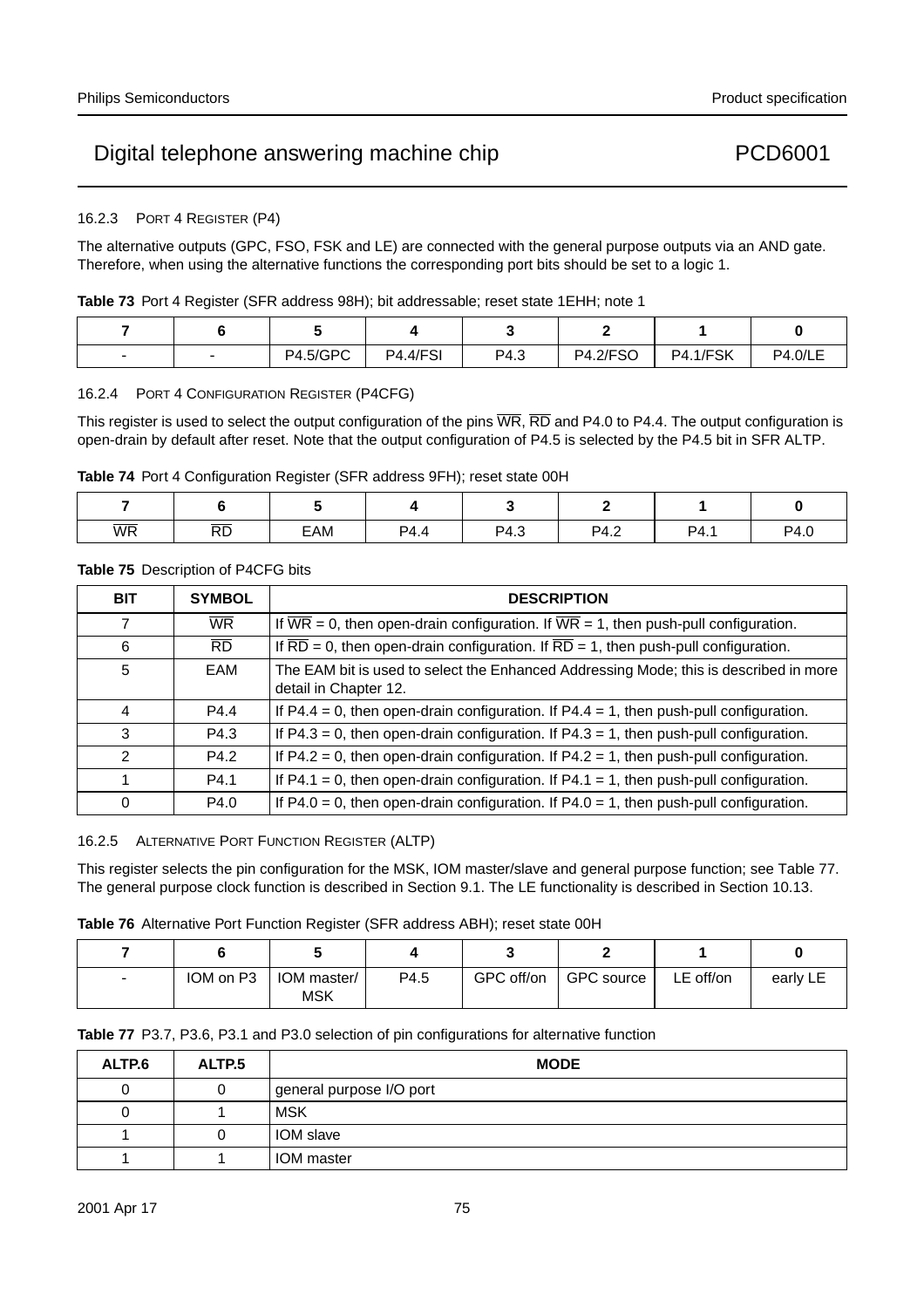### **17 ELECTRICAL CHARACTERISTICS**

### **17.1 Limiting values**

In accordance with the Absolute Maximum Rating System (IEC 60134); note 1

| <b>SYMBOL</b>                       | <b>PARAMETER</b>                                                                                    | MIN.            | MAX.           | <b>UNIT</b> |
|-------------------------------------|-----------------------------------------------------------------------------------------------------|-----------------|----------------|-------------|
| $V_{DD3V}$                          | supply voltage 3.0 V ( $V_{DD3V2}$ and $V_{DD3V3}$ )                                                | $-0.5$          | $+3.6$         | $\vee$      |
| V <sub>DD2.5V</sub>                 | supply voltage 2.5 V (V <sub>DD3V1</sub> , V <sub>DDA</sub> , V <sub>DDPLL</sub> )                  | $-0.5$          | $+3.3$         | V           |
| Vı                                  | input voltage on any pin with respect to ground $(V_{SS})$                                          | $-0.5$          | $V_{DD}$ + 0.5 | $\vee$      |
| $I_{\text{IO}}$                     | maximum sink/source current for all input/output pins                                               | $-10$           | $+10$          | mA          |
| I <sub>VDD</sub> , I <sub>VSS</sub> | maximum DC current for each supply pin                                                              | $\qquad \qquad$ | 150            | mA          |
| $P_{\text{tot}}$                    | total power dissipation                                                                             |                 | 800            | mW          |
| $V_{ESD(HBM)}$                      | maximum ESD stress level applied; according to human body<br>model (100 pF; 1.5 kΩ)                 |                 | 1500           | $\vee$      |
| $V_{ESD(MM)}$                       | maximum ESD stress level applied; according to machine model<br>$(200 \text{ pF}; 0.75 \text{ µH})$ | —               | 150            | V           |
| $T_{amb}$                           | operating ambient temperature                                                                       | $-25$           | $+70$          | $^{\circ}C$ |
| ${\mathsf T}_{\text{stg}}$          | storage temperature                                                                                 | $-65$           | $+150$         | $^{\circ}C$ |

### **Note**

1. Parameters are valid over operating temperature range unless otherwise specified; all voltages are with respect to V<sub>SS</sub> unless otherwise specified.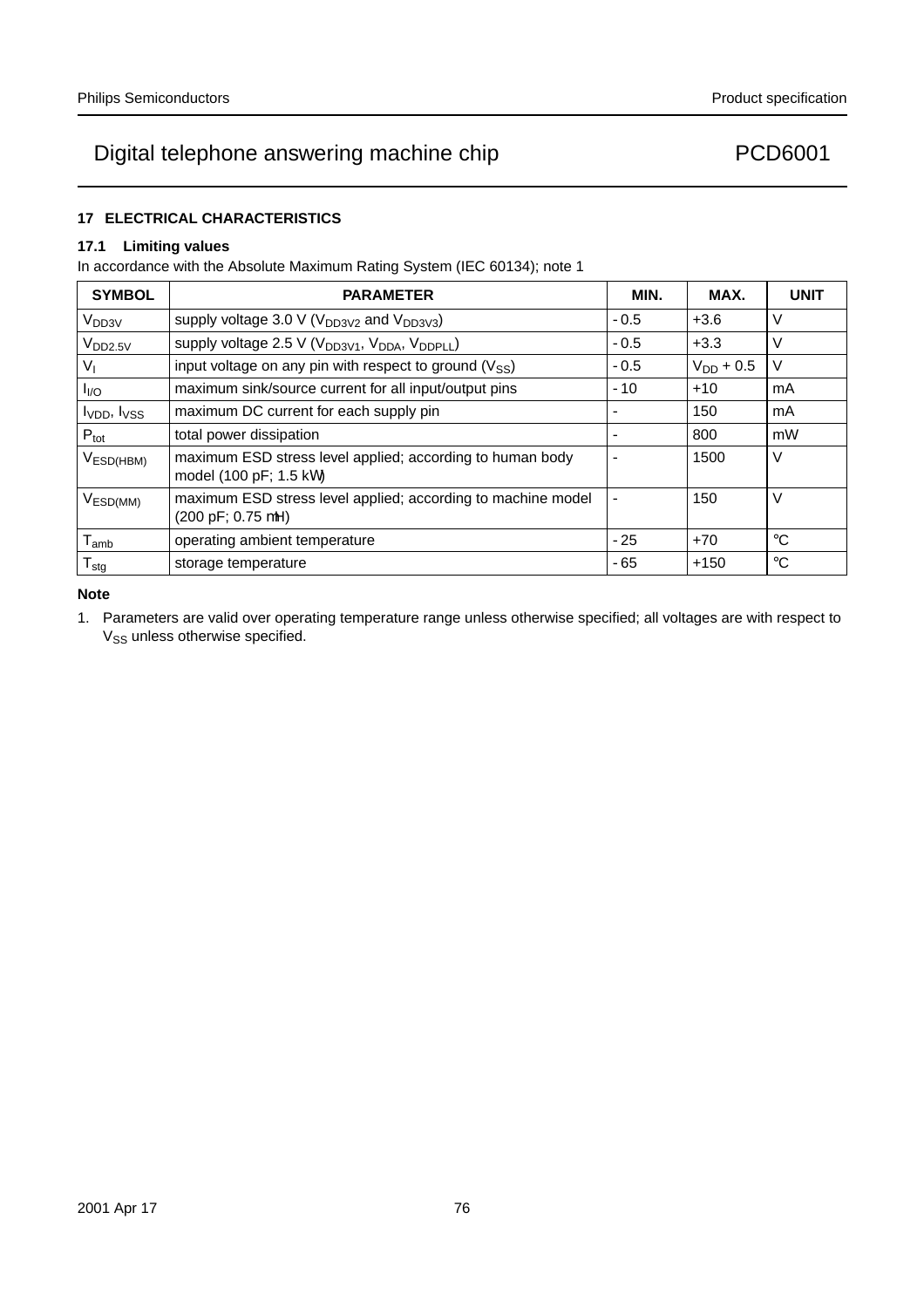### **17.2 Supply characteristics**

| <b>SYMBOL</b>          | <b>PARAMETER</b>                                                                                                                        | <b>CONDITIONS/REMARKS</b>                                                                                                                                                                                             | MIN.                     | TYP.                     | MAX.                     | <b>UNIT</b>    |
|------------------------|-----------------------------------------------------------------------------------------------------------------------------------------|-----------------------------------------------------------------------------------------------------------------------------------------------------------------------------------------------------------------------|--------------------------|--------------------------|--------------------------|----------------|
| V <sub>DD3V1</sub>     | digital supply voltage to pins<br>V <sub>DD3V1</sub>                                                                                    |                                                                                                                                                                                                                       | 2.25                     | 2.5                      | 2.75                     | $\vee$         |
| V <sub>DD3V2/3</sub>   | digital supply voltage to pins<br>V <sub>DD3V2</sub> and V <sub>DD3V3</sub>                                                             | voltage must be set equal or higher<br>than $V_{DD3V1}$                                                                                                                                                               | 2.25                     | 3.0                      | 3.3                      | $\vee$         |
| <b>V<sub>DDA</sub></b> | analog supply voltage to pin<br><b>V<sub>DDA</sub></b>                                                                                  |                                                                                                                                                                                                                       | 2.25                     | 2.5                      | 2.75                     | V              |
| VDDPLL                 | analog supply voltage to pin<br>V <sub>DDPLL</sub>                                                                                      |                                                                                                                                                                                                                       | 2.25                     | 2.5                      | 2.75                     | $\vee$         |
| $I_{DD(max)}$          | total input current when<br>recording a message from<br>PSTN, CAS, line echo<br>cancellation, listen in on<br>CODEC2 to all supply pins | PLL on; CODEC1 and CODEC2<br>active; DSP at 42 MHz; microcontroller<br>at 21 MHz;<br>$V_{DD3V1} = V_{DDA} = V_{DDPLL} = 2.75 V;$<br>$V_{DD3V2} = V_{DD3V3} = 3.30$ V; no load                                         | $\overline{\phantom{0}}$ | 28                       | 35                       | mA             |
|                        | V <sub>DD3V1</sub> only                                                                                                                 |                                                                                                                                                                                                                       | $\overline{\phantom{0}}$ | 22.0                     | $\overline{\phantom{0}}$ | mA             |
|                        | V <sub>DD3V2</sub> only                                                                                                                 | no load on port pins                                                                                                                                                                                                  |                          | 0.01                     | $\overline{\phantom{0}}$ | mA             |
|                        | V <sub>DD3V3</sub> only                                                                                                                 | no load on port pins                                                                                                                                                                                                  | $\overline{\phantom{0}}$ | 0.01                     | $\overline{\phantom{0}}$ | m <sub>A</sub> |
|                        | V <sub>DDA</sub> only                                                                                                                   |                                                                                                                                                                                                                       |                          | 5.0                      | $\overline{\phantom{0}}$ | mA             |
|                        | V <sub>DDPLL</sub> only                                                                                                                 |                                                                                                                                                                                                                       | $\overline{\phantom{0}}$ | 0.5                      | $\overline{\phantom{0}}$ | mA             |
| $I_{DD(POTS)}$         | POTS mode supply current<br>to all supply pins                                                                                          | PLL off; DSP only generating DTMF<br>tones; only CODEC1 D/A on;<br>microcontroller in power-down;<br>XTAL runs at 3.58 MHz; PMTR2.0 = 1;<br>$CDTR2.0 = 1$ ;<br>$V_{DD3Vx} = V_{DDA} = V_{DDPLL} = 2.25$ V;<br>no load |                          | 2.6                      | 3.5                      | mA             |
| $I_{DD(sys-off)}$      | total input current when in<br>System-off mode                                                                                          | digital-to-analog part of CODEC1 and<br>CODEC2 switched-off                                                                                                                                                           | $\overline{\phantom{0}}$ | 0.17                     | 0.90                     | mA             |
|                        | POR (Power-on reset)                                                                                                                    |                                                                                                                                                                                                                       |                          |                          |                          |                |
| $V_{th(H)}$            | POR threshold value HIGH                                                                                                                | note 1                                                                                                                                                                                                                | $\overline{\phantom{0}}$ | $\overline{\phantom{0}}$ | 2.2                      | $\vee$         |
| $V_{th(L)}$            | POR threshold value LOW                                                                                                                 | note 1                                                                                                                                                                                                                | 1.8                      |                          |                          | $\vee$         |
| $V_{\text{hys}}$       | POR hysteresis                                                                                                                          | note 1                                                                                                                                                                                                                | 0.08                     | $\equiv$                 | $\overline{\phantom{0}}$ | $\vee$         |
| <b>OSC</b>             |                                                                                                                                         |                                                                                                                                                                                                                       |                          |                          |                          |                |
| $C_{L(xtal1,2)}$       | crystal load capacitances at<br>XTAL1 and XTAL2 to V <sub>SS</sub>                                                                      | 3.45 to 13.824 MHz; note 2                                                                                                                                                                                            | —                        | 18                       | 39                       | pF             |
| $R_{\rm S}$            | crystal series resistance                                                                                                               | 3.58 MHz; note 2                                                                                                                                                                                                      | $\overline{\phantom{0}}$ | $\qquad \qquad -$        | 300                      | Ω              |
|                        |                                                                                                                                         | 13.824 MHz; note 2                                                                                                                                                                                                    |                          |                          | 40                       | $\Omega$       |
| $C_{\mathsf P}$        | crystal shunt capacitance                                                                                                               | note 2                                                                                                                                                                                                                |                          | —                        | 7                        | рF             |

- 1. This defines requirements for the external Power-on reset circuit. The exact requirements can be relaxed depending on the specific application. A hysteresis is required to overcome reset oscillations especially in battery operated applications.
- 2. For these parameters, the recommended external components are specified which are supported by the internal oscillator. This is not measured on a sample-by-sample basis.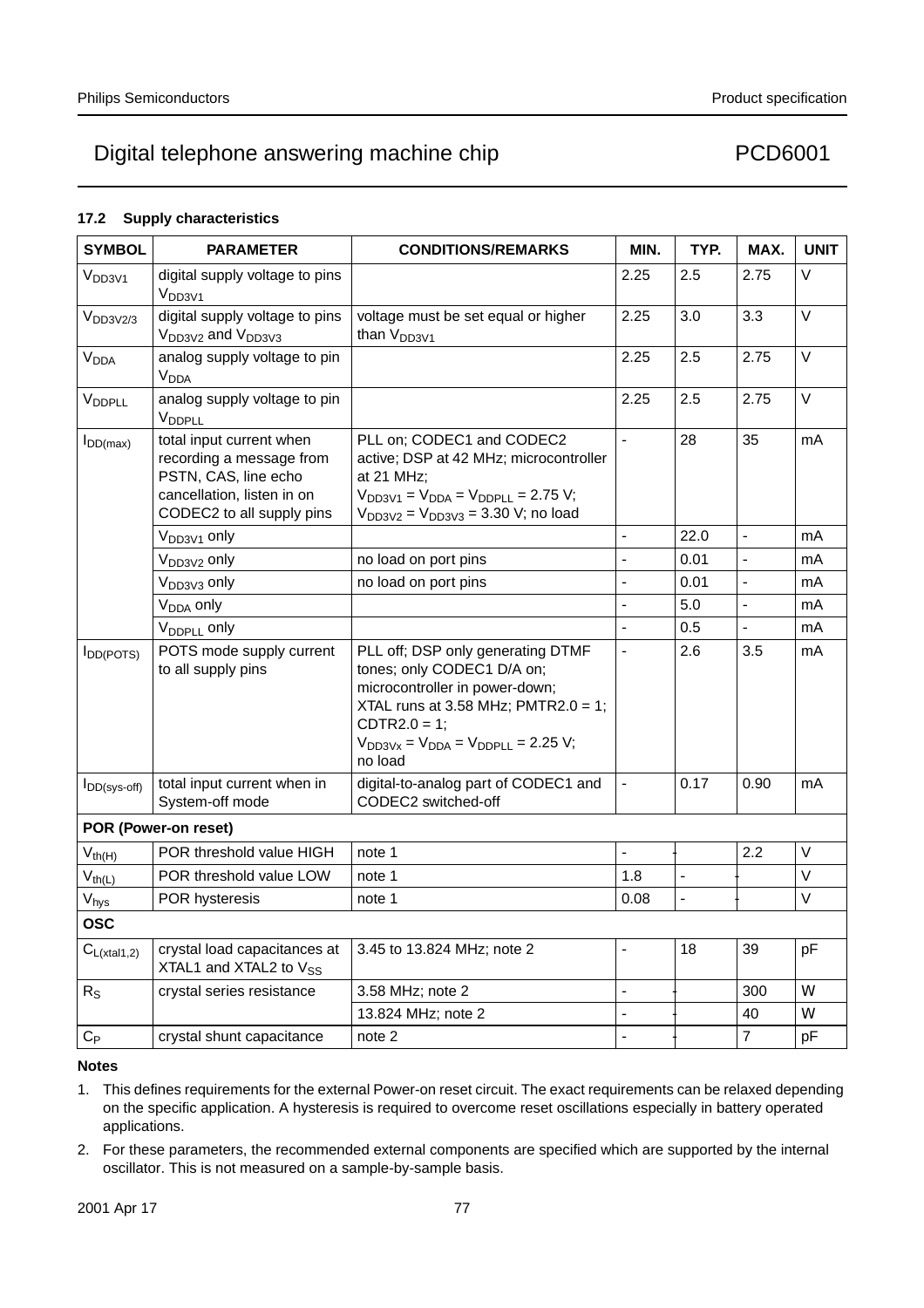### **17.3 Digital I/O**

| <b>SYMBOL</b>        | <b>PARAMETER</b>                                                                                                      | <b>CONDITIONS</b> | MIN.                       | MAX.                  | <b>UNIT</b> |
|----------------------|-----------------------------------------------------------------------------------------------------------------------|-------------------|----------------------------|-----------------------|-------------|
| $V_{IL}$             | LOW-level input voltage                                                                                               |                   |                            |                       |             |
|                      | SDA and SCL                                                                                                           |                   | 0                          | 0.3V <sub>DD3V1</sub> | V           |
|                      | other pins                                                                                                            | note 1            | 0                          | $0.2V_{DD(periph)}$   | $\vee$      |
| $V_{\text{IH}}$      | HIGH-level input voltage                                                                                              |                   |                            |                       |             |
|                      | SDA and SCL                                                                                                           |                   | 0.7V <sub>DD3V1</sub>      | $V_{DD(periph)}$      | ٧           |
|                      | other pins                                                                                                            | note 1            | 0.8V <sub>DD(periph)</sub> | $V_{DD(periph)}$      | V           |
| $\vert I_{OL} \vert$ | LOW-level output current                                                                                              | notes 2 and 3     |                            |                       |             |
|                      | RD, WR, PSEN, P0, P1, P2, P3,<br>P4 and MA                                                                            |                   | 4                          |                       | mA          |
| $I_{OH}$             | <b>HIGH-level output current</b>                                                                                      | notes 2 and 3     |                            |                       |             |
|                      | $\overline{\text{RD}}^{(6)}$ , $\overline{\text{WR}}^{(6)}$ , $\overline{\text{PSEN}}$ , P0, P2,<br>$P4^{(6)}$ and MA |                   |                            |                       | mA          |
|                      | P1.0, P1.1, P1.2, P1.3, P1.4,<br>P <sub>1.5</sub> and P <sub>3</sub>                                                  |                   | $90^{(4)(5)}$              | $250^{(4)(5)}$        | μA          |
| I <sub>load</sub>    | Total static load current on V <sub>DD3V2</sub> /V <sub>DD3V3</sub>                                                   |                   |                            | 30                    | mA          |

- 1.  $V_{DD(periph)}$  refers to the peripheral supplies  $V_{DD3V2}$  and  $V_{DD3V3}$ .
- 2.  $V_{DD} VOUT = 400$  mV (for  $I_{OH}$ ), VOUT  $V_{SS} = 400$  mV (for  $|I_{OL}|$ ).
- 3. 4 mA drive levels are only guaranteed for  $V_{DD3V2/3}$  greater than 2.7 V.
- 4. On a LOW-to-HIGH transition, the output current value will be 4 mA for one microcontroller clock period, before changing to the specified lower value.  $V_{DD3Vx} = V_{DDA} = V_{DDPLL} = 2.75$  V.
- 5. If the MSK mode is activated, the output current value for P3.0, P3.1 and P3.6 will continuously be 4 mA. If the IOM Master mode is activated, the output current value for P3.1 and P3.6 will continuously be 4 mA.
- 6. When configured as push-pull.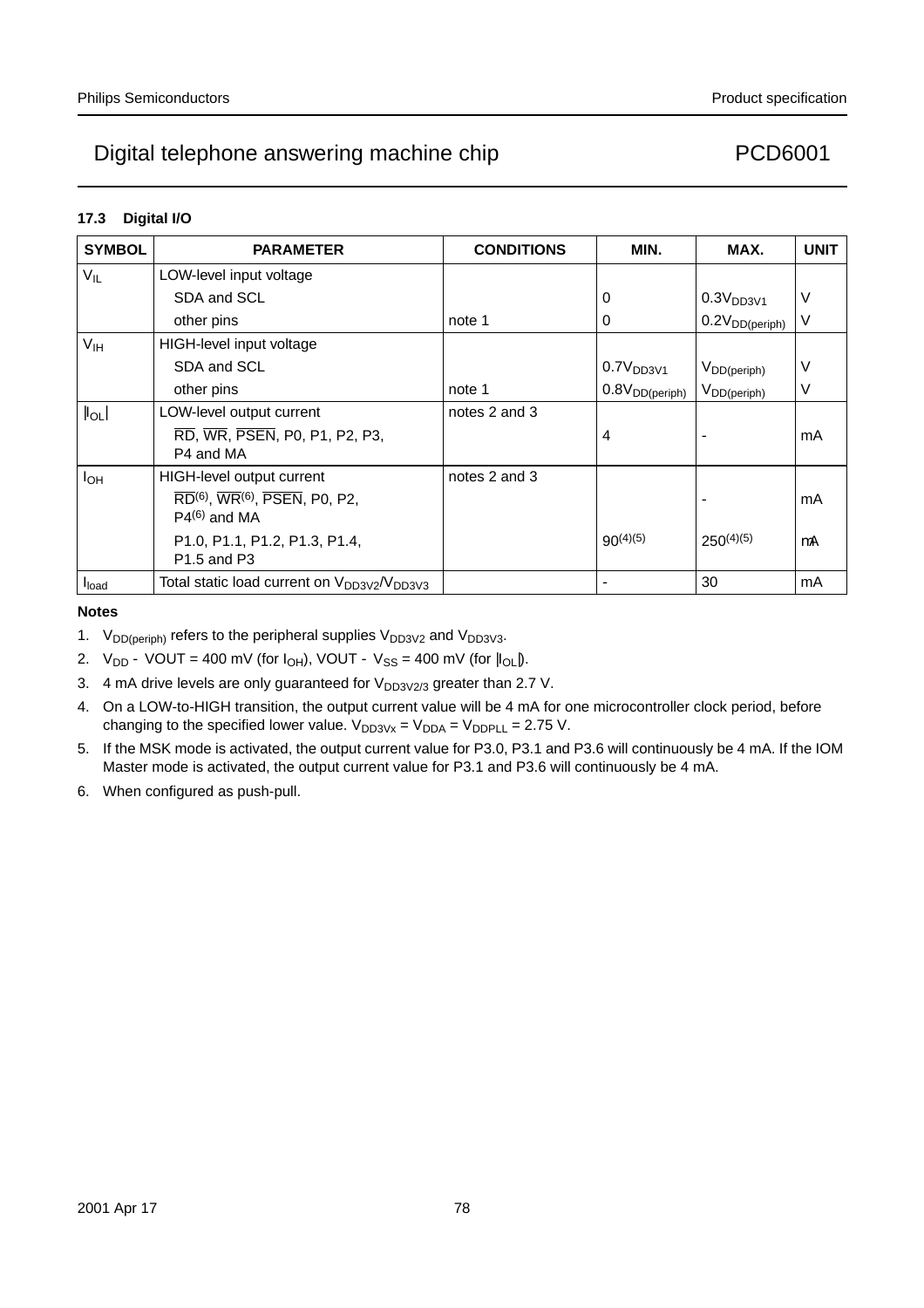| 17.4 Analog supplies and general purpose ADC and DAC |                  |                   |      |      |      |      |
|------------------------------------------------------|------------------|-------------------|------|------|------|------|
| <b>SYMBOL</b>                                        | <b>PARAMETER</b> | <b>CONDITIONS</b> | MIN. | TYP. | MAX. | UNIT |

| <b>JIMDUL</b>      | <b>FANAMEILN</b>                                 | <b>UUNDI IUNU</b> | IVIIIV. | . <del>.</del>           | IVIMA.                 | UNII      |
|--------------------|--------------------------------------------------|-------------------|---------|--------------------------|------------------------|-----------|
| V <sub>BGP</sub>   | AVR bandgap voltage                              | note 1            | 1.15    | 1.23                     | 1.30                   | V         |
| VREF(RESET)        | reference voltage, after reset                   | note 2            | 1.9     | 2.0                      | 2.1                    | $\vee$    |
| VREF(TUNED)        | reference voltage when tuned via<br><b>VREFR</b> |                   |         | 30                       |                        | mV        |
| $dV_{MIC}$         | $V_{REF}-V_{MIC}$                                | note 3            |         | 40                       |                        | mV        |
| VADIN, OFS         | ADIN1 and ADIN2 input offset<br>voltage          |                   |         | 20                       | 50                     | mV        |
| $V_{ADIN1,2}$      | ADIN1 and ADIN2 input voltage<br>range           |                   | 0       |                          | <b>V<sub>REF</sub></b> | mV        |
| $R_{ADIN1,2}$      | ADIN1 and ADIN2 input<br>resistance              |                   | 2       | 10                       |                        | $M\Omega$ |
| R <sub>DAOUT</sub> | DAOUT output resistance                          | note 4            |         | $\overline{7}$           |                        | $k\Omega$ |
| <b>VDAOUT</b>      | DAOUT output voltage range                       |                   | 8       | $\overline{\phantom{0}}$ | <b>V<sub>REF</sub></b> | mV        |

- 1.  $V_{BGP}$  output current is zero. Decoupling capacitance between  $V_{BGP}$  and  $V_{SSA}$  is 100 nF.
- 2. The V<sub>RFF</sub> output current is zero however the V<sub>RFF</sub> output buffer is loaded via V<sub>MIC</sub> (see note 3). Decoupling capacitance between  $V_{REF}$  and  $V_{SSA}$  is between 1 and 100  $\mu$ F, with a 100 nF capacitance in parallel. The output can only source current (i.e. not sink).
- 3. Pin V<sub>MIC</sub> is connected to V<sub>REF</sub> via an internal switch. The V<sub>MIC</sub> switch is closed by setting SYMOD.4 = 1. The V<sub>MIC</sub> DC output current is max. 400  $\mu$ A, and V<sub>REF</sub> must be programmed to its typical value. For the connections of V<sub>MIC</sub> to a microphone (see Fig.36). V<sub>MIC</sub> adjustment can only be done by adjusting V<sub>REF</sub>.
- 4. Output resistances represent the theoretical maximum which can be guaranteed by design. Actual output resistance values can vary depending on several conditions as processing, temperature and drive signal shape.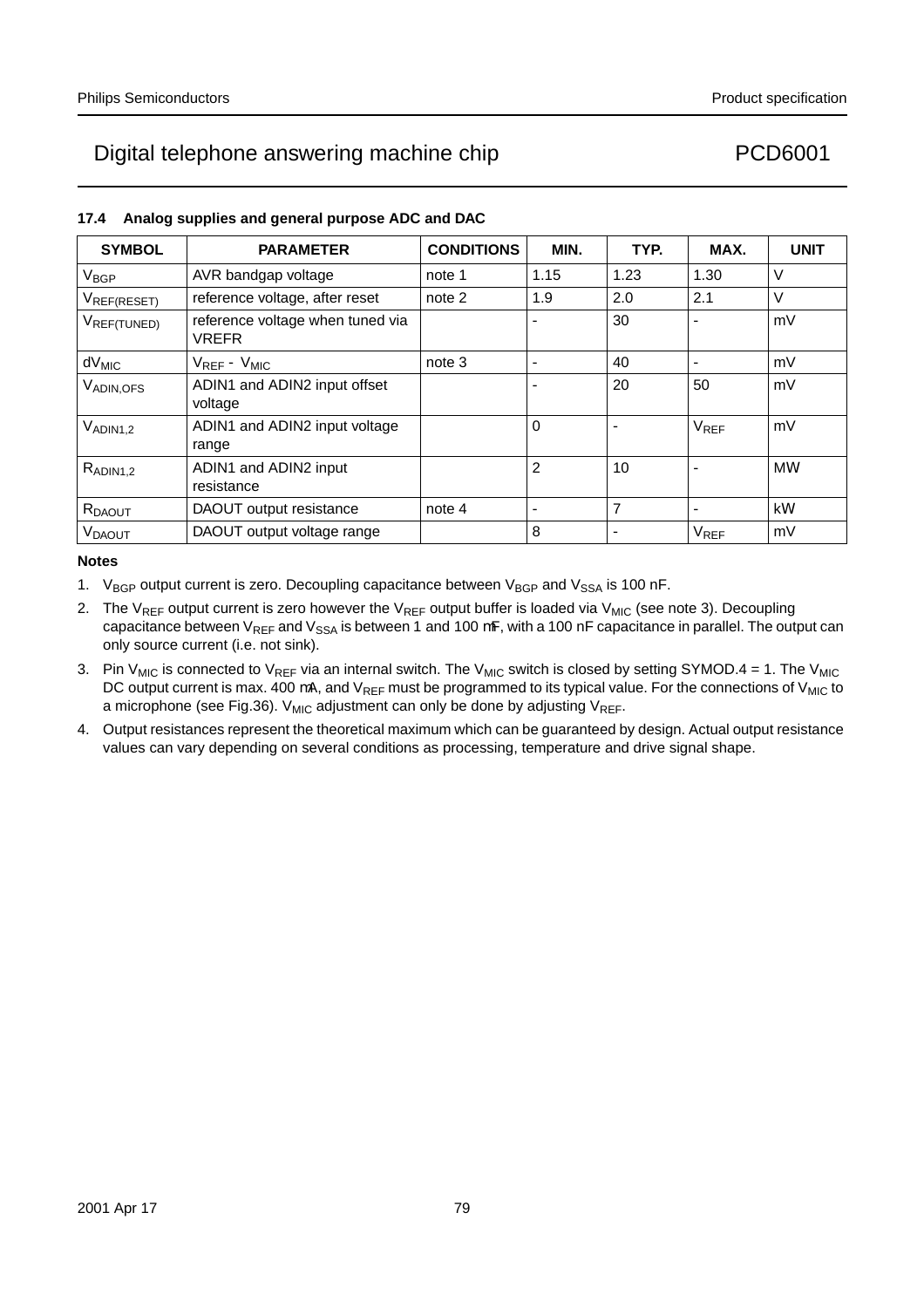### **17.5 CODECs**

For all values specified,  $V_{REF}$  is tuned to 2.0 V; unless mentioned differently, typical values for the analog-to-digital and digital-to-analog filter characteristics conform to the G.712 specification.

| <b>SYMBOL</b>                      | <b>PARAMETER</b>                                                                                          | <b>CONDITIONS</b> | MIN.                     | TYP.                     | MAX.                     | <b>UNIT</b> |
|------------------------------------|-----------------------------------------------------------------------------------------------------------|-------------------|--------------------------|--------------------------|--------------------------|-------------|
| Analog-to-digital path performance |                                                                                                           |                   |                          |                          |                          |             |
| $V_{MIC}$                          | maximum microphone input level                                                                            | notes 1 and 2     | $\overline{\phantom{0}}$ | $\overline{\phantom{0}}$ | $-8$                     | dBm         |
| $R_{MIC(DM)}$                      | microphone input resistance from<br>MICM to MICP, differential mode                                       | notes 3 and 4     | $\overline{\phantom{0}}$ | 250                      |                          | $k\Omega$   |
| $R_{MIC(CM)}$                      | microphone input resistance from<br>MICM to V <sub>SSA</sub> or MICP to V <sub>DDA</sub> ,<br>common mode | notes 3 and 5     | $\overline{\phantom{0}}$ | 25                       | $\overline{\phantom{0}}$ | kΩ          |
| VLIFIN(max)                        | maximum line input level                                                                                  | notes 1 and 6     | $\qquad \qquad -$        | $\overline{\phantom{0}}$ | $-8$                     | dBm         |
| $R_{LIFIN1(dif)}$                  | line input resistance from LIFMIN1 to<br>LIFPIN, differential mode                                        | notes 3 and 7     | $\overline{\phantom{0}}$ | 1000                     |                          | $k\Omega$   |
| $R_{LIFIN1(CM)}$                   | minimum line input resistance from<br>LIFMIN1 to VSSA or LIFPIN to V <sub>DDA</sub> ,<br>common mode      | notes 3 and 8     | $\overline{\phantom{0}}$ | 25                       | $\overline{\phantom{0}}$ | $k\Omega$   |
| $R_{LIFIN2(dif)}$                  | minimum line input resistance from<br>LIFMIN2 to LIFPIN, differential mode                                | notes 3 and 9     | $\overline{\phantom{0}}$ | 50                       | $\overline{\phantom{0}}$ | $k\Omega$   |
| RLIFIN2(CM)                        | minimum line input resistance from<br>LIFMIN2 to V <sub>SSA</sub> , common mode                           | notes 3 and 10    | $\overline{\phantom{0}}$ | 1000                     | $\overline{\phantom{0}}$ | kΩ          |
| G <sub>(A/D)(7dB)</sub>            | typical analog-to-digital path gain of                                                                    | notes 1 and 11    | $\equiv$                 | 7.1                      | $\equiv$                 | dB          |
| G <sub>(A/D)(23dB)</sub>           | CODEC1/ CODEC2 from LIF/MIC to                                                                            | notes 1 and 12    |                          | 23.5                     |                          | dB          |
| $G_{(A/D)(35dB)}$                  | DR1/DR2                                                                                                   | notes 1 and 13    |                          | 35.5                     | $\overline{\phantom{0}}$ | dB          |
| $G_{(A/D)(\text{preamp})}$         | additional path gain for CODEC2<br>microphone preamplifier                                                | notes 1 and 14    |                          | 14.5                     | $\overline{\phantom{0}}$ | dВ          |
| $\Delta G_{(A/D)(7dB/23dB)}$       | delta analog-to-digital path gain of                                                                      | notes 1 and 15    | $-1$                     | $\mathbf 0$              | $\mathbf{1}$             | dB          |
| $\Delta G_{(A/D)(35dB)}$           | CODEC1/ CODEC2 from LIF/MIC to<br>DR1/DR2                                                                 | notes 1 and 16    | $-1.5$                   | $\mathbf 0$              | 1.5                      | dB          |
| F <sub>(A/D)(idle)</sub>           | analog-to-digital idle channel noise                                                                      | notes 1 and 17    |                          | $-85$                    | $-75$                    | dBm0p       |
| $S/(N+THD)_{(A/D)(-25)}$           | analog-to-digital signal-to-(noise + total                                                                | notes 1 and 18    |                          | 76                       | —                        | dBp         |
| $S/(N+THD)_{(A/D)(-49)}$           | harmonic distortion) ratio for CODEC2<br>at 23 dB gain                                                    | notes 1 and 19    | 40                       | 52                       | $\overline{\phantom{0}}$ | dBp         |
| $S/(N+THD)_{(A/D)(-65)}$           |                                                                                                           | notes 1 and 20    |                          | 36                       | $\overline{\phantom{0}}$ | dBp         |
| $S/(N+THD)_{(A/D)(-9)}$            | analog-to-digital signal-to-(noise + total                                                                | notes 1 and 21    |                          | 78                       | $\overline{a}$           | dBp         |
| $S/(N+THD)_{(A/D)(-25)}$           | harmonic distortion) ratio for CODEC1<br>at 7 dB gain                                                     | notes 1 and 22    |                          | 62                       |                          | dBp         |
| $S/(N+THD)_{(A/D)(-49)}$           |                                                                                                           | notes 1 and 23    | 24                       | 38                       |                          | dBp         |
| $t_{d(g)(A/D)}$                    | analog-to-digital path group delay                                                                        |                   |                          | 500                      |                          | μs          |
| Digital-to-analog path performance |                                                                                                           |                   |                          |                          |                          |             |
| $V_{LIFOUT(dif)}$                  | maximum line interface differential<br>output level                                                       | note 24           | $\overline{\phantom{0}}$ | 1400                     | $\qquad \qquad -$        | mV          |
| RLIFOUT                            | line interface output resistance                                                                          | note 25           | $\overline{\phantom{0}}$ | 20                       | $\overline{\phantom{0}}$ | $\Omega$    |
| V <sub>SPKRD</sub>                 | maximum speaker differential output<br>level                                                              | note 26           | $\overline{\phantom{0}}$ | 1400                     | $\overline{\phantom{0}}$ | mV          |
| R <sub>SPKR</sub>                  | speaker output resistance                                                                                 | note 25           | $\overline{\phantom{0}}$ | 8                        | $\overline{\phantom{0}}$ | $\Omega$    |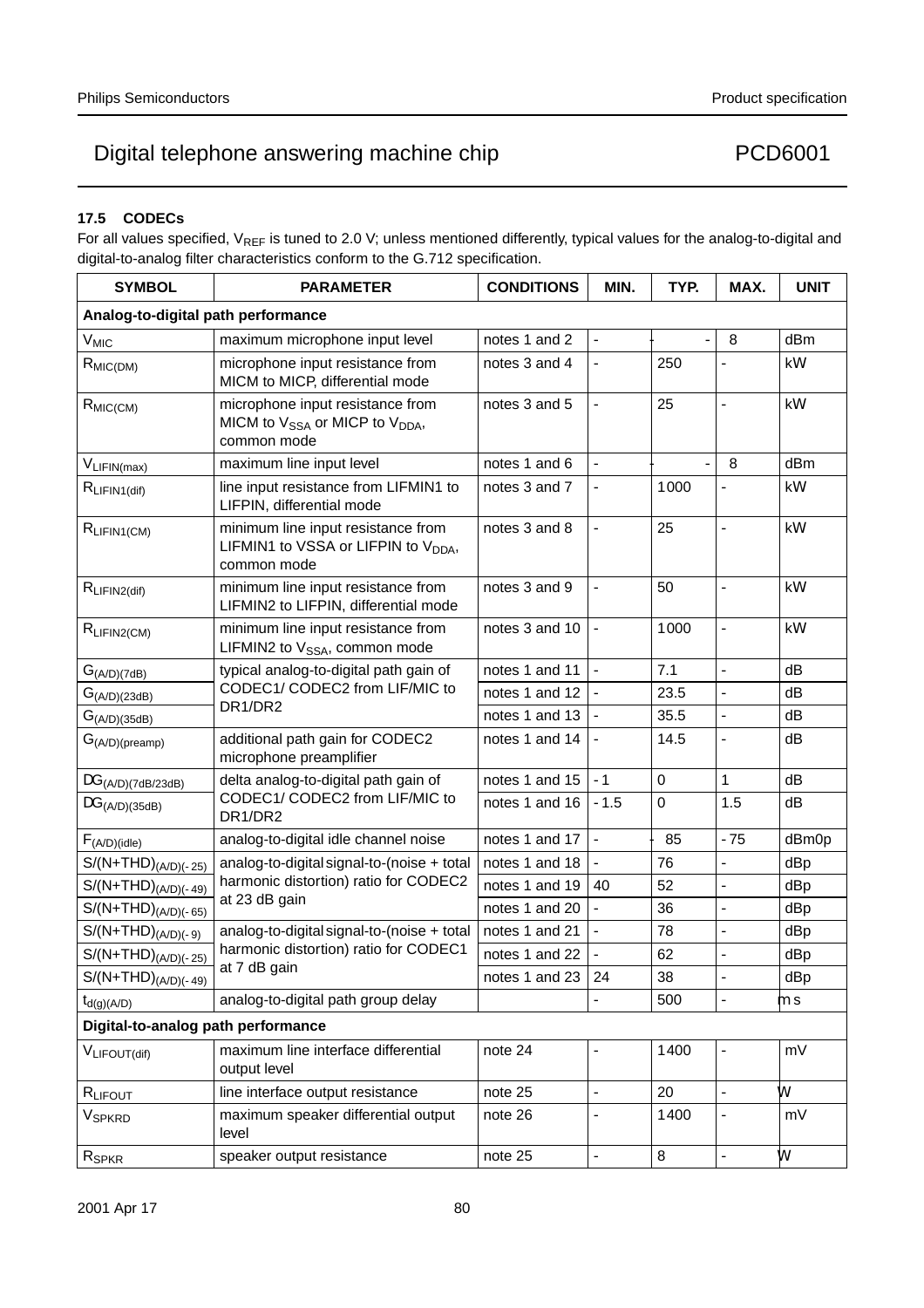| <b>SYMBOL</b>            | <b>PARAMETER</b>                                                    | <b>CONDITIONS</b>    | MIN.  | TYP.  | MAX.  | <b>UNIT</b> |
|--------------------------|---------------------------------------------------------------------|----------------------|-------|-------|-------|-------------|
| $\Delta G(D/A)$          | delta digital-to-analog path gain from<br>DT1/DT2 to SPKR or LIFOUT | notes 1 and 27 $ -1$ |       | 0     |       | dB          |
| $F_{(D/A)(idle)}$        | digital-to-analog idle channel noise                                | notes 1 and 28 $ -$  |       | $-89$ | $-80$ | dBmp        |
| $S/(N+THD)_{(D/A)(0)}$   | digital-to-analog signal-to-(noise + total                          | notes 1 and 29       |       | 80    |       | dBp         |
| $S/(N+THD)_{(D/A)(-40)}$ | harmonic distortion) ratio                                          | notes 1 and 30       | $-42$ | 50    |       | dBp         |
| $t_{d(g)(D/A)}$          | digital-to-analog path group delay                                  |                      |       | 500   |       | μs          |

- 1. For the definition of the amplitude units (dB, dBm, dBm0, dBmp, dBm0p) see Section 13.1. All measurements are performed with chopping switched on (PMTR2 = 04H) and unless mentioned otherwise, all measurements are performed in RTC mode = 0 (CKCON.6 = 0) and at nominal supply voltage ( $V_{DDA}$  = 2.50 V).
- 2. Maximum sinewave RMS level applied differentially between pins MICP and MICM. The analog-to-digital path gain for CODEC2 is set to 7 dB (DTCON.1 = 1, DTCON.2 = 0). For larger input levels the output signal will saturate. For higher analog-to-digital gain settings (including the microphone preamplifier), the maximum RMS input level will decrease by the same amount as the gain will increase.
- 3. All input resistances represent the theoretical minimum which can be guaranteed by design. Note that given input resistance values can vary depending on several conditions as processing, temperature and input signal shape. For the measurement, the input signal is a 1 kHz sine wave which is AC coupled with a 1  $\mu$ F capacitor (see Application example in Fig. 36). The input resistance will increase when others than the noted gains are selected. For detailed information on input resistances for all gain settings, refer to the PCD6001 application note which is available.
- 4. The differential resistance is seen between pins MICP and MICM. The minimum resistance will be seen for an analog-to-digital path gain of 7 dB and will slightly increase for all other gain settings.
- 5. The common mode resistance is seen between MICP/MICM and V<sub>SSA</sub>. MICP and MICM are shorted. It corresponds to RMICVDD ||RMICVSS (see Fig.36). The minimum resistance will be seen for an analog-to-digital path gain of 23/35 dB and will increase for all other gain settings.
- 6. Maximum sinewave RMS level applied differentially between pins LIFPIN and LIFMIN1/LIFMIN2. V<sub>RFF</sub> is tuned to 2.0 V and the analog-to-digital path gain for CODEC1 is set to 7 dB (CDVC1.3 = 0, DTCON.5 = 0). For larger input levels the output signal will saturate. For higher analog-to-digital gain settings, the maximum RMS input level will decrease by the same amount as the gain will increase.
- 7. The differential resistance is seen between pins LIFPIN and LIFMIN1. The minimum resistance will be seen for an analog-to-digital path gain of 23/35 dB and will increase for other gain settings.
- 8. The common mode resistance is seen between LIFPIN/LIFMIN1 and V<sub>SSA</sub>. LIFPIN and LIFMIN1 are shorted. It corresponds to  $R_{LIF1VDD}$  ||  $R_{LIF1VSS}$  (see Fig.36). The minimum resistance will be seen for an analog-to-digital path gain of 7 dB and will increase for other gain settings.
- 9. The differential resistance is seen between pins LIFPIN and LIFMIN2. The minimum resistance will be seen for an analog-to-digital path gain of 23/35 dB and will increase for other gain settings.
- 10. The common mode resistance is seen between LIFPIN/LIFMIN2 and  $V<sub>SSA</sub>$ . LIFPIN and LIFMIN2 are shorted. It corresponds to R<sub>LIF2VDD</sub> || R<sub>LIF2VSS</sub> (see Fig. 36). The minimum resistance will be seen for an analog-to-digital path gain of 7 dB and will increase for other gain settings.
- 11. Absolute typical gain for CODEC1 and CODEC2 for gain step 7dB (CDVC1.3 = 0, DTCON.5 = 0 and DTCON.1 = 1), measured at the DR1/DR2 bitstream interface as defined in Fig.29 using a 1020 Hz sinewave.  $V_{RFF}$  is tuned to 2.00 V.
- 12. Absolute typical gain for CODEC1 and CODEC2 for gain step 23 dB (CDVC1.3 = 1, CDVC2.3 = 0 and DTCON.5 = 0, DTCON.1 = 0), measured at the DR1/DR2 bitstream interface as defined in Fig.29 using a 1020 Hz sinewave.  $V_{REF}$ is tuned to 2.00 V.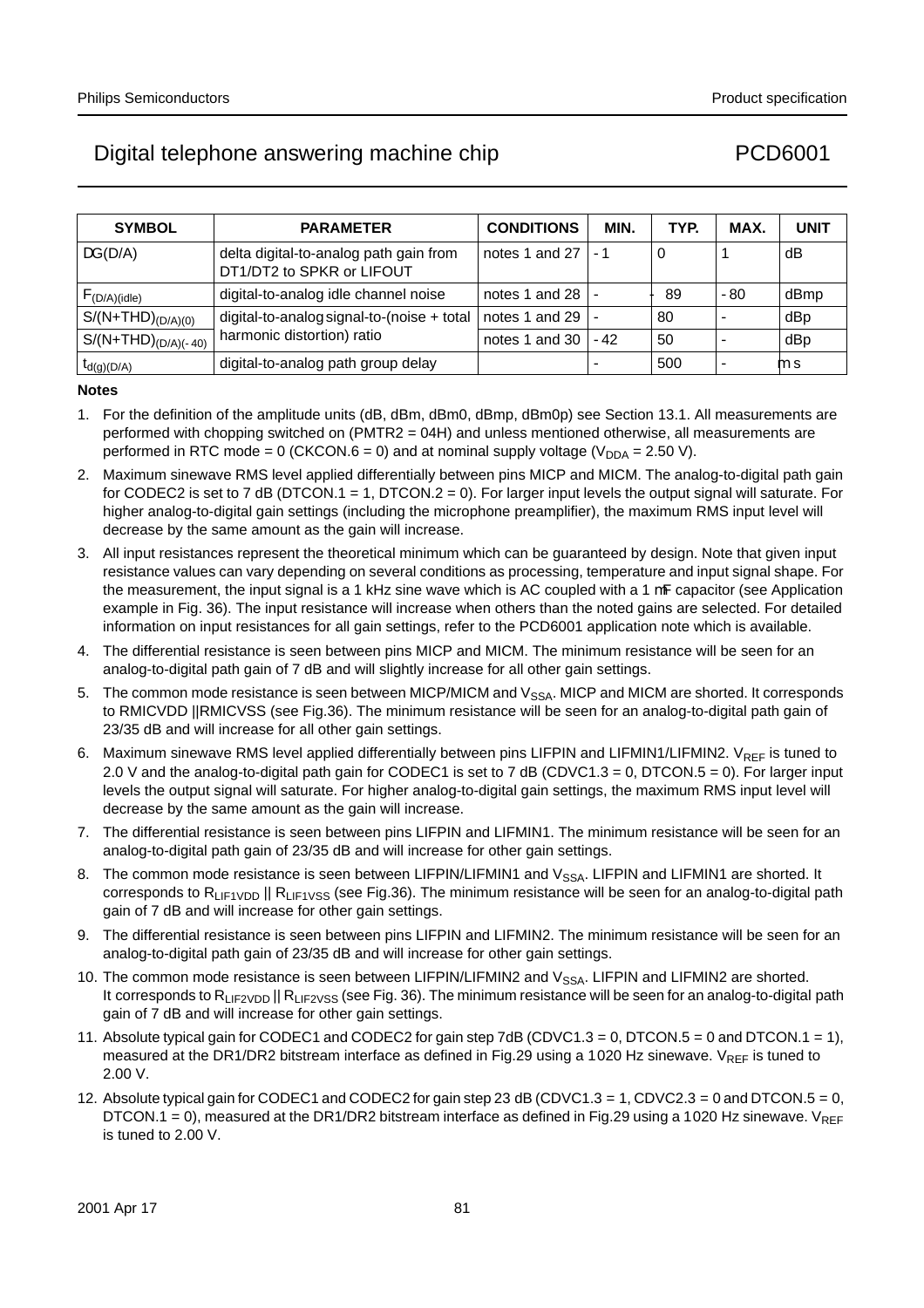- 13. Absolute typical gain for CODEC1 and CODEC2 for gain step 35 dB (CDVC2.3 = 1, DTCON.5 = 1 and DTCON.1 = 0), measured at the DR1/DR2 bitstream interface as defined in Fig.29 using a 1020 Hz sinewave.  $V_{REF}$ is tuned to 2.00 V.
- 14. Absolute typical additional gain for CODEC2 when enabling the 15 dB microphone preamplifier (DTCON.1 = 0 and DTCON.2 = 1), measured using a 1020 Hz sinewave.  $V_{REF}$  is tuned to 2.00 V.
- 15. The deviation of the actual gain for CODEC1 and CODEC2 from the specified absolute typical gain for gain steps 7 dB and +23 dB (CDVC2.3 = 0 and DTCON.5 = 0), measured at the DR1/DR2 bitstream interface as defined in Fig.29 using a 1020 Hz sinewave. Including eventual gain variation for CODEC2 when enabling the microphone preamplifier.
- 16. The deviation of the actual gain for CODEC1 and CODEC2 from the specified absolute typical gain for gain step 35 dB (CDVC2.3 = 1, DTCON.5 = 1 and DTCON.1 = 0), measured at the DR1/DR2 bitstream interface as defined in Fig.29 using a 1020 Hz sinewave.  $V_{REF}$  is tuned to 2.00 V. Including eventual gain variation for CODEC2 when enabling the microphone preamplifier.
- 17. The analog-to-digital path gain is set to 7 dB for CODEC1 and to 23 dB for CODEC2 (CDVC1.3 = 0, CDVC2.3 = 0, DTCON.5 = 0, DTCON.1 = 0 and DTCON.2 = 0). LIFPIN and LIFMIN1 or LIFMIN2 are shorted together for CODEC1, MICP and MICM are shorted together for CODEC2. The measured value is psophometrically weighted.
- 18. The analog-to-digital path gain is set to 23 dB for CODEC2 (CDVC2.3 = 0, DTCON.1 = 0 and DTCON.2 = 0), when a sinewave of 1020 Hz with a level of −25 dBm is applied between MICP and MICM. The value includes harmonic distortion and is psophometrically weighted.
- 19. The analog-to-digital path gain is set to 23 dB for CODEC2 (CDVC2.3 = 0, DTCON.1 = 0 and DTCON.2 = 0), when a sinewave of 1020 Hz with a level of −49 dBm is applied between MICP and MICM. The value includes harmonic distortion and is psophometrically weighted.
- 20. The analog-to-digital path gain is set to 23 dB for CODEC2 (CDVC2.3 = 0, DTCON.1 = 0 and DTCON.2 = 0), when a sinewave of 1020 Hz with a level of −65 dBm is applied between MICP and MICM. The value includes harmonic distortion and is psophometrically weighted.
- 21. The analog-to-digital path gain is set to 7 dB for CODEC1 (CDVC1.3 = 0 and DTCON.5 = 0), when a sinewave of 1020 Hz with a level of −9 dBm is applied between LIFPIN and LIFMIN1 or LIFMIN2. The value includes harmonic distortion and is psophometrically weighted.
- 22. The analog-to-digital path gain is set to 7 dB for CODEC1 (CDVC1.3 = 0 and DTCON.5 = 0), when a sinewave of 1020 Hz with a level of −25 dBm is applied between LIFPIN and LIFMIN1 or LIFMIN2. The value includes harmonic distortion and is psophometrically weighted.
- 23. The analog-to-digital path gain is set to 7 dB for CODEC1 (CDVC1.3 = 0 and DTCON.5 = 0), when a sinewave of 1020 Hz with a level of −49 dBm is applied between LIFPIN and LIFMIN1 or LIFMIN2. The value includes harmonic distortion and is psophometrically weighted.
- 24. Sinewave RMS level measured differentially between pins LIFPOUT and LIFMOUT. The digital-to-analog path gain is set to 6 dB (CDVC1.7 = 1 and CDVC1.6 = 1). The input signal is 1020 Hz with the maximum level of 3.14 dBm0 at the PCM interface (see Section 13.1 for definitions). Load resistance is greater than 400 Ω. Lower load resistances will cause harmonic distortion greater than 1% at the Line output.
- 25. All output resistances represent the theoretical maximum which can be guaranteed by design at maximum signal strength (as defined in note 24). Actual output resistance values can vary depending on several conditions as processing, temperature and drive signal shape. For smaller signals the output resistance will strongly decrease.
- 26. Sinewave RMS level measured differentially between pins SPKRP and SPKRM. The digital-to-analog path gain is set to 6 dB (CDVC2.7 = 1 and CDVC2.6 = 1). The input signal is 1020 Hz with the maximum level of 3.14 dBm0 at the PCM interface (see Section 13.1 for definitions). Load resistance is greater than 100 Ω. Lower load resistances will cause harmonic distortion greater than 1% at the speaker output.
- 27. The deviation of the actual digital-to-analog gain from the nominal digital-to-analog gain as specified in CDVC1/CDVC2, measured at the DT1/DT2 bitstream interface as defined in using a 1020 Hz sinewave. VREF is tuned to 2.00 V.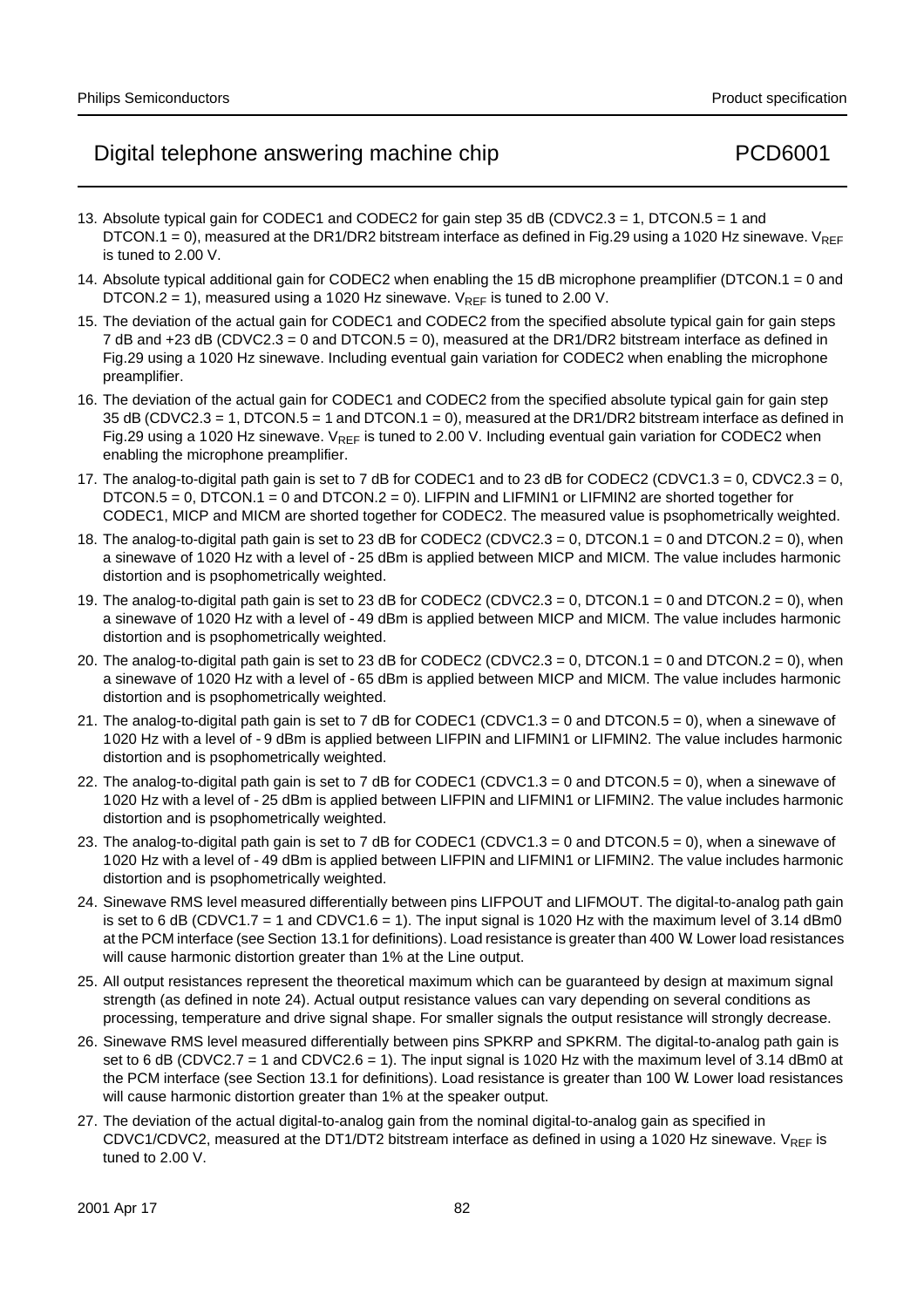- 28. The digital-to-analog path gain for CODEC1 and CODEC2 is set to 0 dB (CDVC1/2 = 8xH). The DSP is in Idle mode. The value is differentially measured and psophometrically weighted.
- 29. The digital-to-analog path gain in control register CDVC1/2 = 8xH is set to 0 dB for CODEC1 and CODEC2, when a bit stream representing a sinewave of 970 Hz with a level of 0 dBm0 is applied at the PCM interface (DSP output). The value includes harmonic distortion and is psophometrically weighted. The load between SPKRM and SPKRP or LIFMOUT and LIFPOUT is 100 pF in parallel to 150  $\Omega$  and 800 mH.
- 30. The digital-to-analog path gain in control register CDVC1/2 = 8xH is set to 0 dB for CODEC1 and CODEC2, when a bit stream representing a sinewave of 970 Hz with a level of −40 dBm0 is applied at the PCM interface (DSP output). The value includes harmonic distortion and is psophometrically weighted. The load between SPKRM and SPKRP or LIFMOUT and LIFPOUT is 100 pF in parallel to 150  $\Omega$  and 800 mH.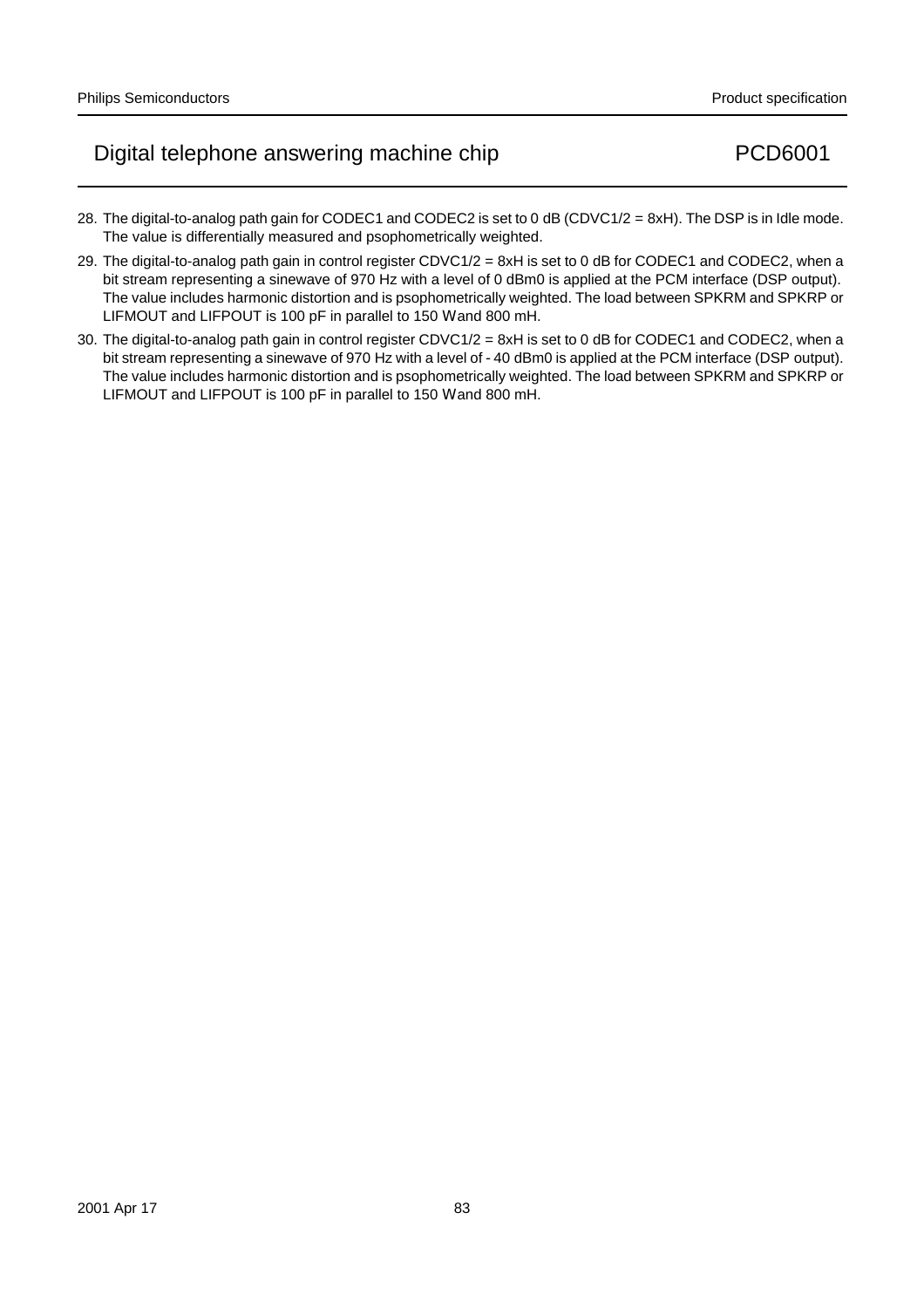### **18 APPLICATION DIAGRAMS**



Fig.36 Application example: supply and analog input connections for line interface, caller ID and handsfree.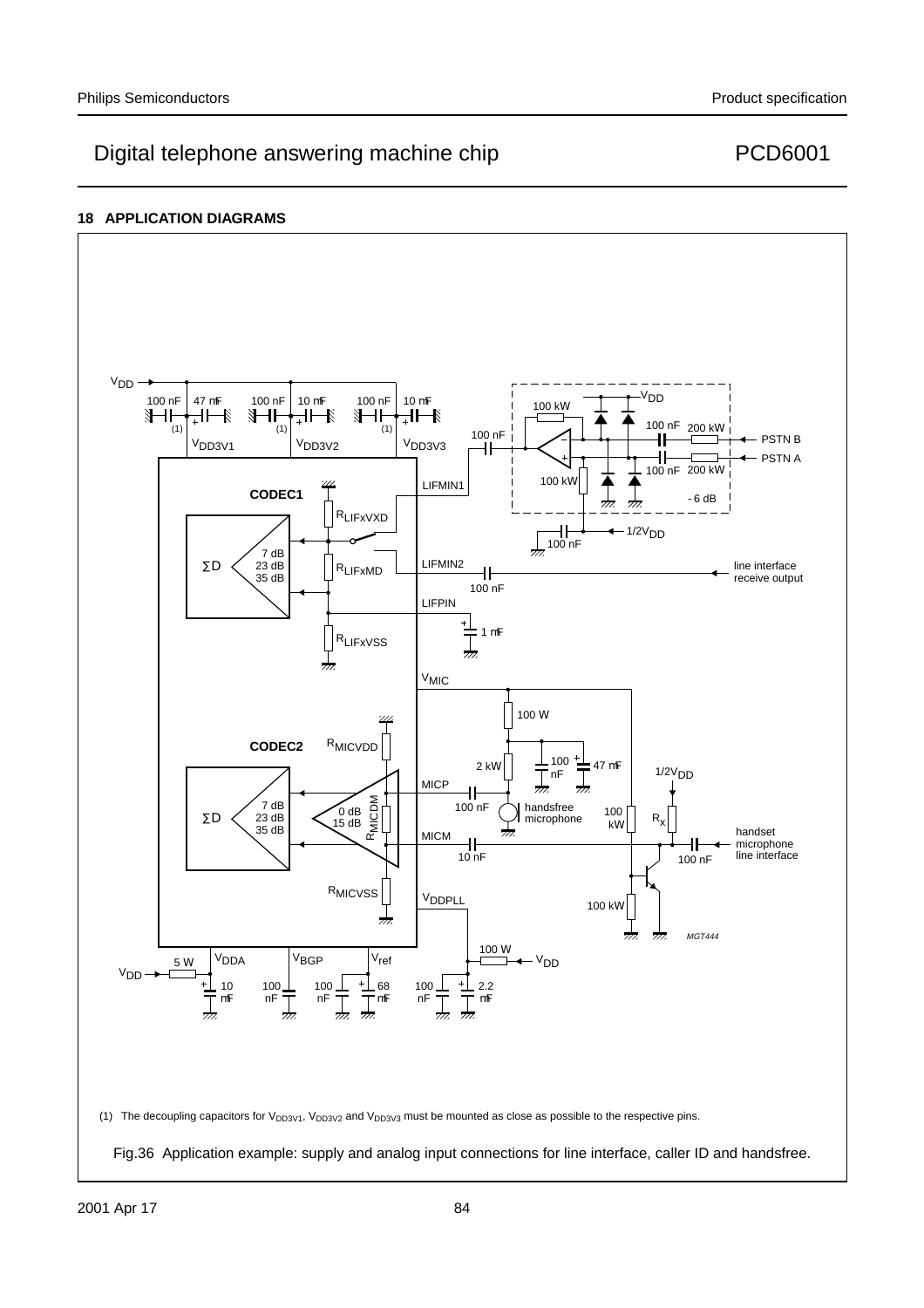

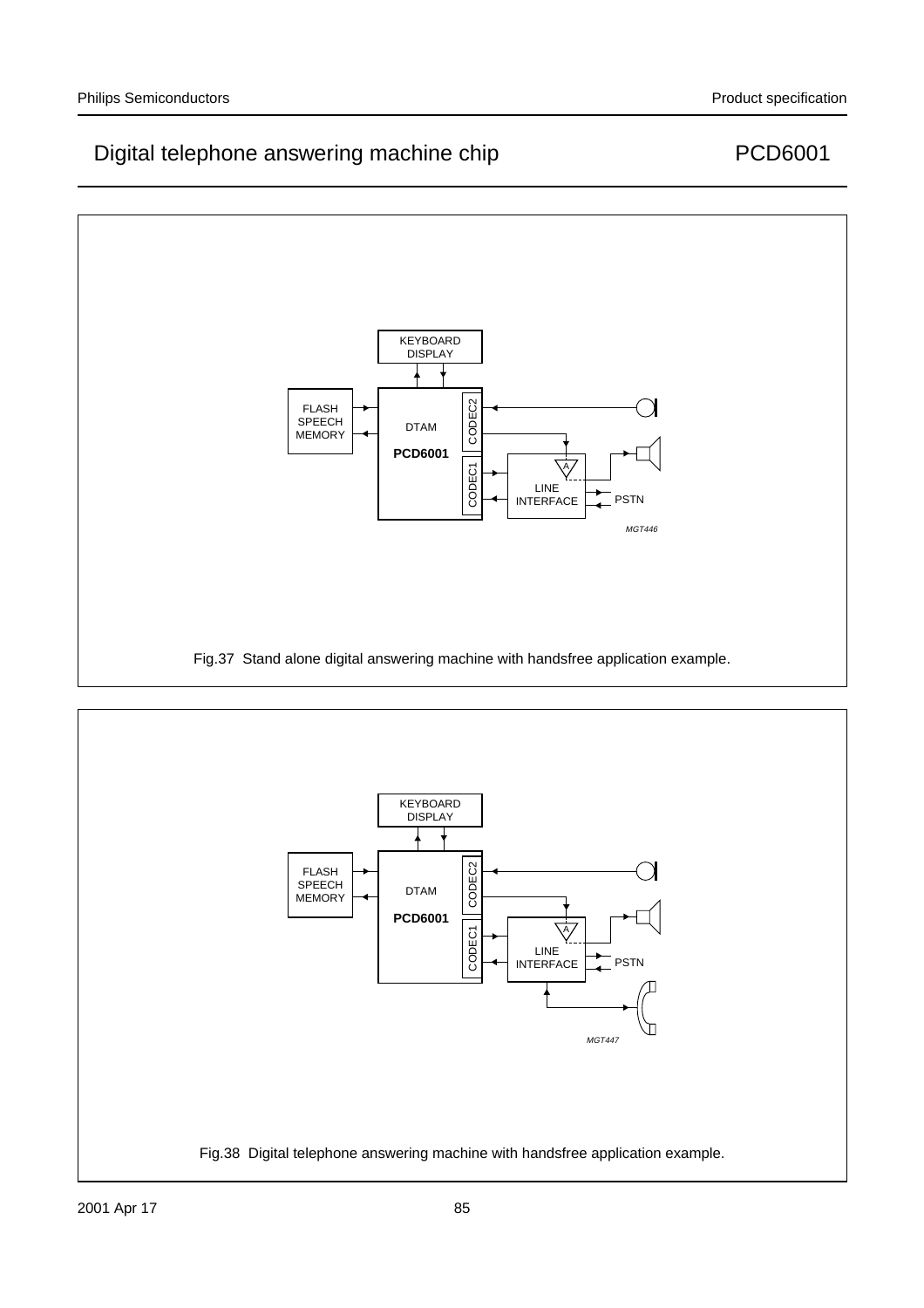

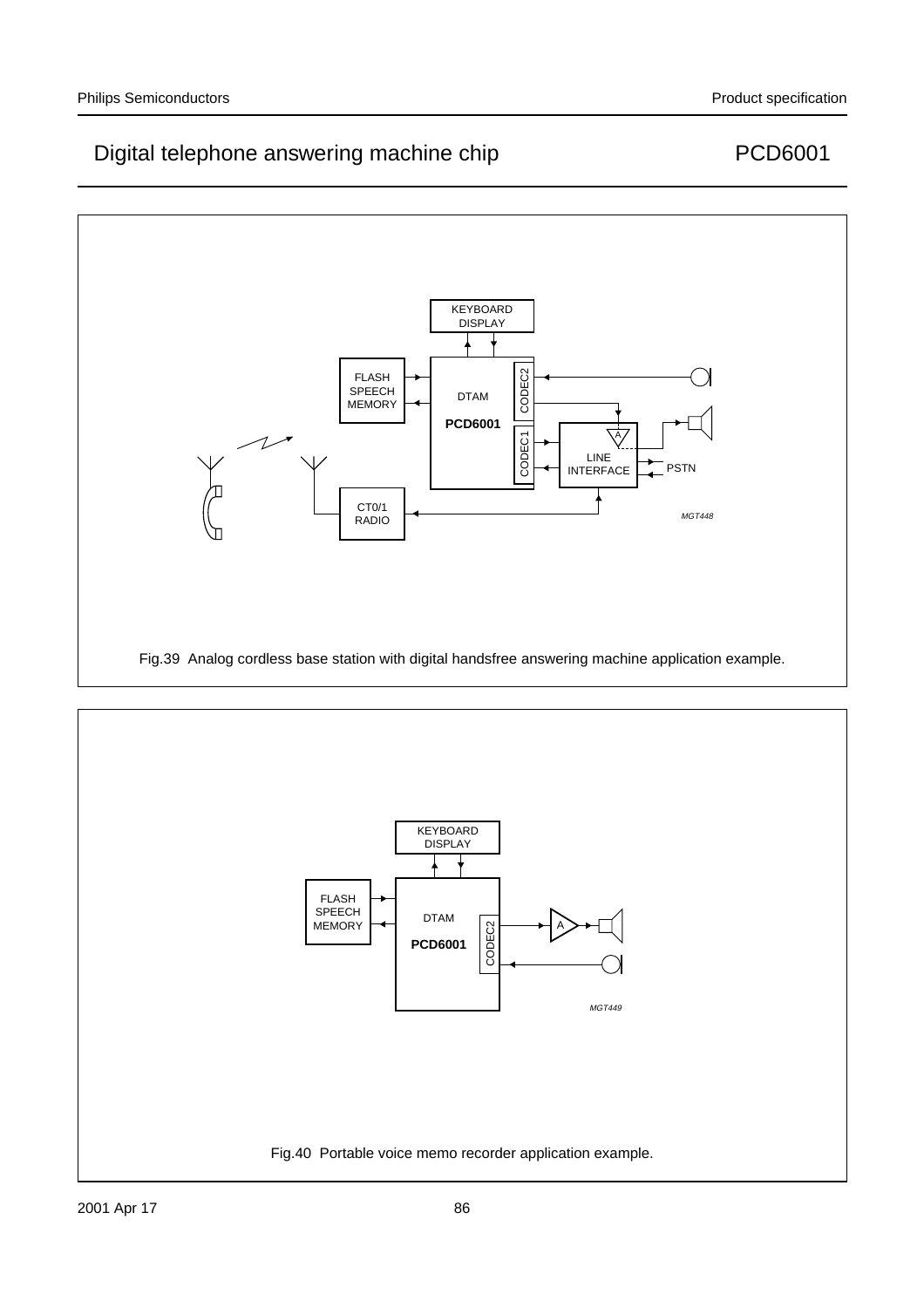# MGT450 SERIAL OR PARALLEL INTERFACE TO HOST CONTROLLER FLASH SPEECH  $SPEECH$  DTAM<br>MEMORY  $\rightarrow$ Shared with car radio **PCD6001** CODEC2 A Fig.41 Automotive application example (audible car status information is presented to the driver).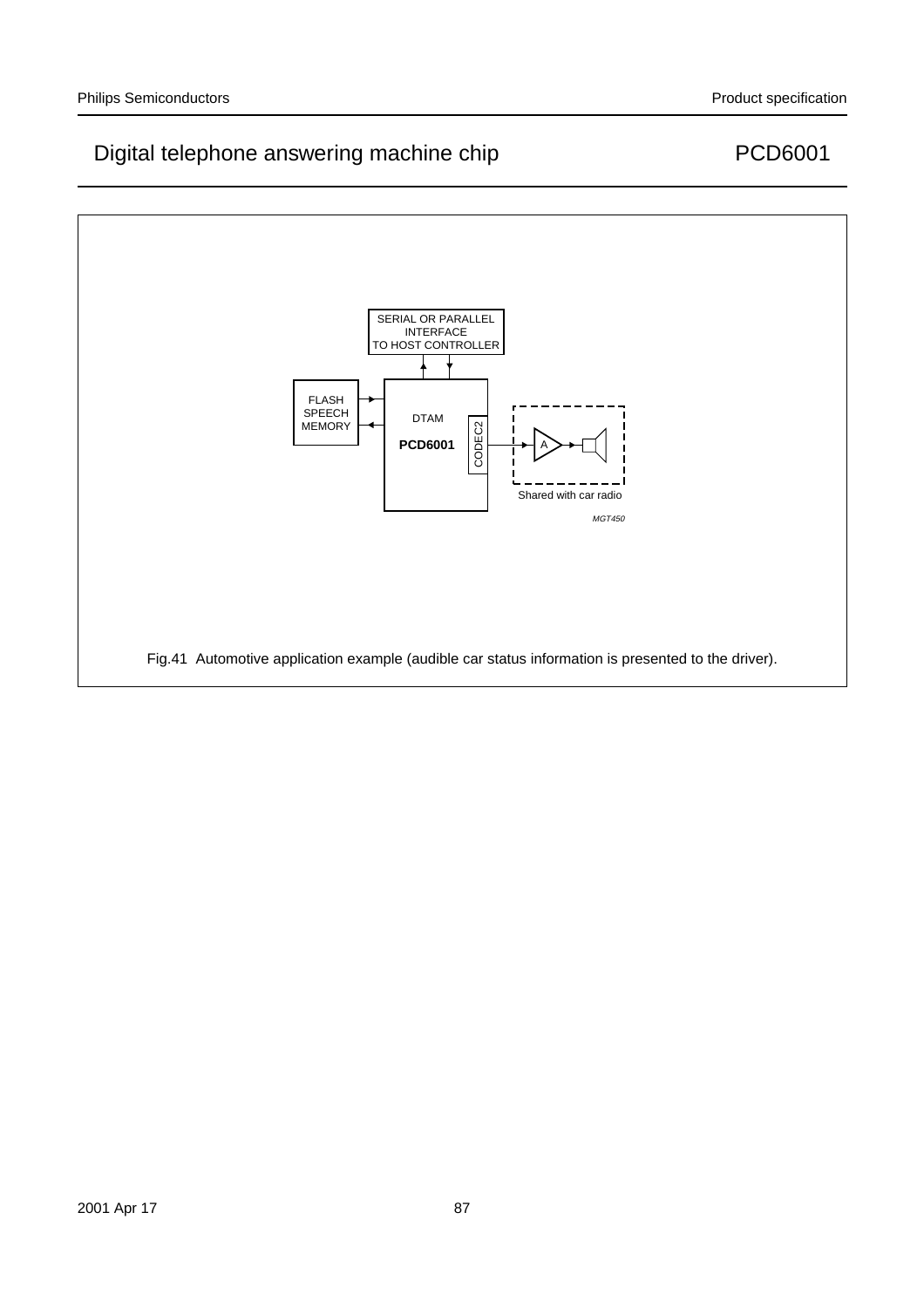### **19 PACKAGE OUTLINE**

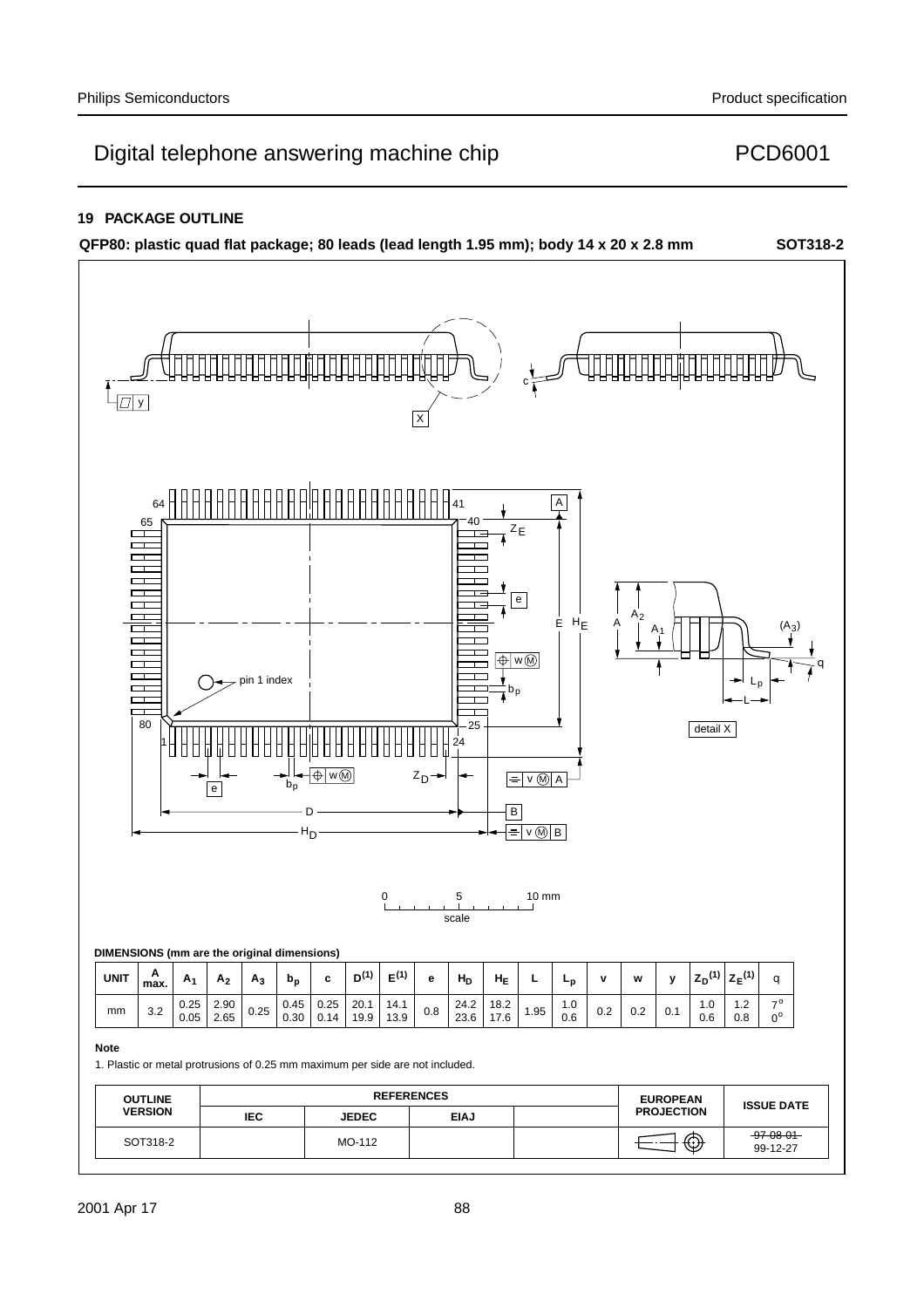### **20 SOLDERING**

### **20.1 Introduction to soldering surface mount packages**

This text gives a very brief insight to a complex technology. A more in-depth account of soldering ICs can be found in our "Data Handbook IC26; Integrated Circuit Packages" (document order number 9398 652 90011).

There is no soldering method that is ideal for all surface mount IC packages. Wave soldering is not always suitable for surface mount ICs, or for printed-circuit boards with high population densities. In these situations reflow soldering is often used.

### **20.2 Reflow soldering**

Reflow soldering requires solder paste (a suspension of fine solder particles, flux and binding agent) to be applied to the printed-circuit board by screen printing, stencilling or pressure-syringe dispensing before package placement.

Several methods exist for reflowing; for example, infrared/convection heating in a conveyor type oven. Throughput times (preheating, soldering and cooling) vary between 100 and 200 seconds depending on heating method.

Typical reflow peak temperatures range from 215 to 250 °C. The top-surface temperature of the packages should preferable be kept below 230 °C.

### **20.3 Wave soldering**

Conventional single wave soldering is not recommended for surface mount devices (SMDs) or printed-circuit boards with a high component density, as solder bridging and non-wetting can present major problems.

To overcome these problems the double-wave soldering method was specifically developed.

If wave soldering is used the following conditions must be observed for optimal results:

- Use a double-wave soldering method comprising a turbulent wave with high upward pressure followed by a smooth laminar wave.
- For packages with leads on two sides and a pitch (e):
	- larger than or equal to 1.27 mm, the footprint longitudinal axis is **preferred** to be parallel to the transport direction of the printed-circuit board;
	- smaller than 1.27 mm, the footprint longitudinal axis **must** be parallel to the transport direction of the printed-circuit board.

The footprint must incorporate solder thieves at the downstream end.

• For packages with leads on four sides, the footprint must be placed at a 45° angle to the transport direction of the printed-circuit board. The footprint must incorporate solder thieves downstream and at the side corners.

During placement and before soldering, the package must be fixed with a droplet of adhesive. The adhesive can be applied by screen printing, pin transfer or syringe dispensing. The package can be soldered after the adhesive is cured.

Typical dwell time is 4 seconds at 250 °C. A mildly-activated flux will eliminate the need for removal of corrosive residues in most applications.

### **20.4 Manual soldering**

Fix the component by first soldering two diagonally-opposite end leads. Use a low voltage (24 V or less) soldering iron applied to the flat part of the lead. Contact time must be limited to 10 seconds at up to 300 °C.

When using a dedicated tool, all other leads can be soldered in one operation within 2 to 5 seconds between 270 and 320 °C.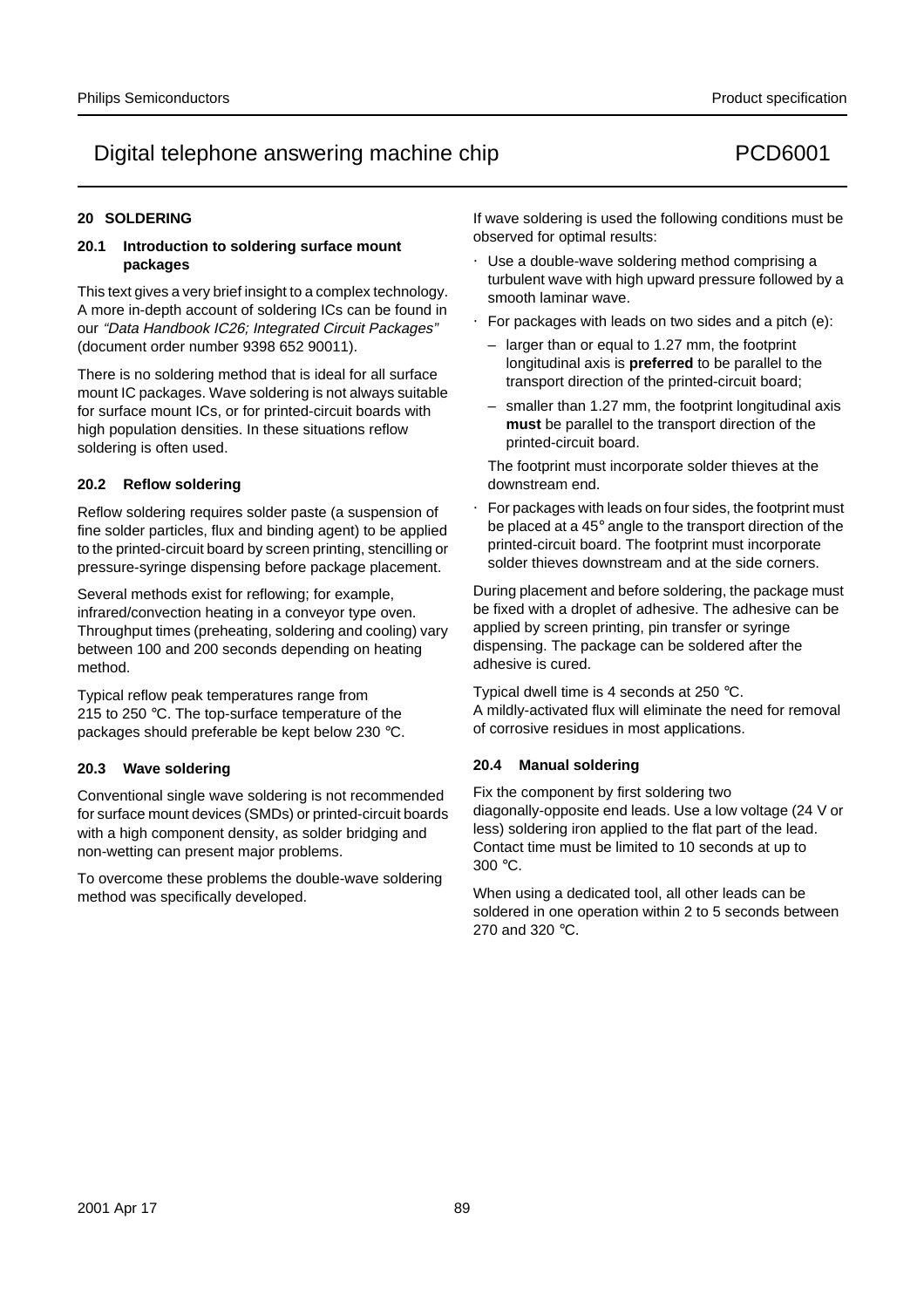### **20.5 Suitability of surface mount IC packages for wave and reflow soldering methods**

| <b>PACKAGE</b>                               | <b>SOLDERING METHOD</b>        |                       |  |
|----------------------------------------------|--------------------------------|-----------------------|--|
|                                              | <b>WAVE</b>                    | REFLOW <sup>(1)</sup> |  |
| BGA, LFBGA, SQFP, TFBGA                      | not suitable                   | suitable              |  |
| HBCC, HLQFP, HSQFP, HSOP, HTQFP, HTSSOP, SMS | not suitable $(2)$             | suitable              |  |
| $PLCC(3)$ , SO, SOJ                          | suitable                       | suitable              |  |
| LQFP, QFP, TQFP                              | not recommended $(3)(4)$       | suitable              |  |
| SSOP, TSSOP, VSO                             | not recommended <sup>(5)</sup> | suitable              |  |

- 1. All surface mount (SMD) packages are moisture sensitive. Depending upon the moisture content, the maximum temperature (with respect to time) and body size of the package, there is a risk that internal or external package cracks may occur due to vaporization of the moisture in them (the so called popcorn effect). For details, refer to the Drypack information in the "Data Handbook IC26; Integrated Circuit Packages; Section: Packing Methods".
- 2. These packages are not suitable for wave soldering as a solder joint between the printed-circuit board and heatsink (at bottom version) can not be achieved, and as solder may stick to the heatsink (on top version).
- 3. If wave soldering is considered, then the package must be placed at a  $45^\circ$  angle to the solder wave direction. The package footprint must incorporate solder thieves downstream and at the side corners.
- 4. Wave soldering is only suitable for LQFP, TQFP and QFP packages with a pitch (e) equal to or larger than 0.8 mm; it is definitely not suitable for packages with a pitch (e) equal to or smaller than 0.65 mm.
- 5. Wave soldering is only suitable for SSOP and TSSOP packages with a pitch (e) equal to or larger than 0.65 mm; it is definitely not suitable for packages with a pitch (e) equal to or smaller than 0.5 mm.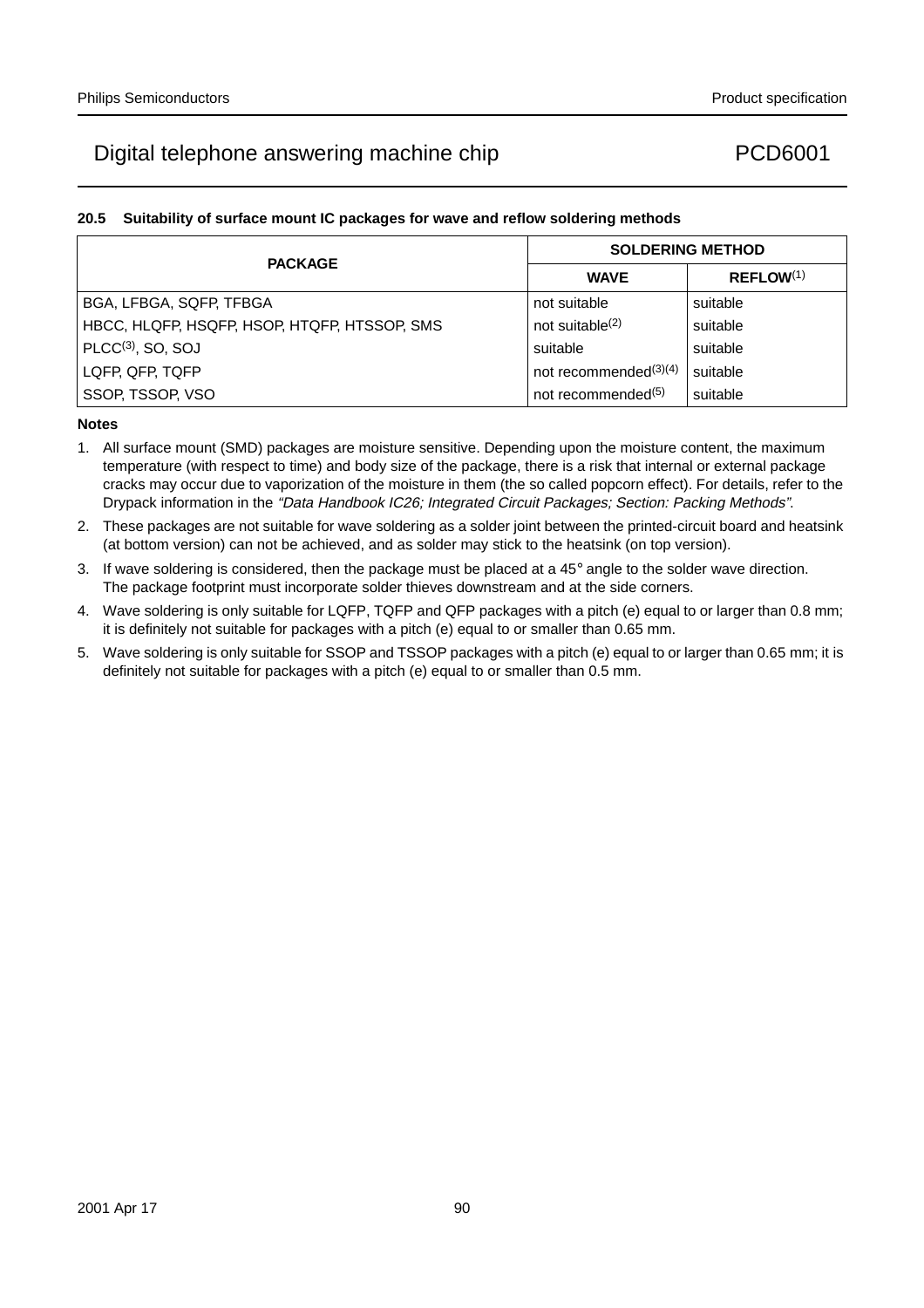### **21 DATA SHEET STATUS**

| <b>DATA SHEET STATUS(1)</b> | <b>PRODUCT</b><br>STATUS <sup>(2)</sup> | <b>DEFINITIONS</b>                                                                                                                                                                                                                                                                                                                 |
|-----------------------------|-----------------------------------------|------------------------------------------------------------------------------------------------------------------------------------------------------------------------------------------------------------------------------------------------------------------------------------------------------------------------------------|
| Objective data              | Development                             | This data sheet contains data from the objective specification for product<br>development. Philips Semiconductors reserves the right to change the<br>specification in any manner without notice.                                                                                                                                  |
| Preliminary data            | Qualification                           | This data sheet contains data from the preliminary specification.<br>Supplementary data will be published at a later date. Philips<br>Semiconductors reserves the right to change the specification without<br>notice, in order to improve the design and supply the best possible<br>product.                                     |
| Product data                | Production                              | This data sheet contains data from the product specification. Philips<br>Semiconductors reserves the right to make changes at any time in order<br>to improve the design, manufacturing and supply. Changes will be<br>communicated according to the Customer Product/Process Change<br>Notification (CPCN) procedure SNW-SQ-650A. |

### **Notes**

- 1. Please consult the most recently issued data sheet before initiating or completing a design.
- 2. The product status of the device(s) described in this data sheet may have changed since this data sheet was published. The latest information is available on the Internet at URL http://www.semiconductors.philips.com.

### **22 DEFINITIONS**

**Short-form specification** - The data in a short-form specification is extracted from a full data sheet with the same type number and title. For detailed information see the relevant data sheet or data handbook.

**Limiting values definition** Limiting values given are in accordance with the Absolute Maximum Rating System (IEC 60134). Stress above one or more of the limiting values may cause permanent damage to the device. These are stress ratings only and operation of the device at these or at any other conditions above those given in the Characteristics sections of the specification is not implied. Exposure to limiting values for extended periods may affect device reliability.

**Application information** - Applications that are described herein for any of these products are for illustrative purposes only. Philips Semiconductors make no representation or warranty that such applications will be suitable for the specified use without further testing or modification.

### **23 DISCLAIMERS**

Life support applications These products are not designed for use in life support appliances, devices, or systems where malfunction of these products can reasonably be expected to result in personal injury. Philips Semiconductors customers using or selling these products for use in such applications do so at their own risk and agree to fully indemnify Philips Semiconductors for any damages resulting from such application.

**Right to make changes** - Philips Semiconductors reserves the right to make changes, without notice, in the products, including circuits, standard cells, and/or software, described or contained herein in order to improve design and/or performance. Philips Semiconductors assumes no responsibility or liability for the use of any of these products, conveys no licence or title under any patent, copyright, or mask work right to these products, and makes no representations or warranties that these products are free from patent, copyright, or mask work right infringement, unless otherwise specified.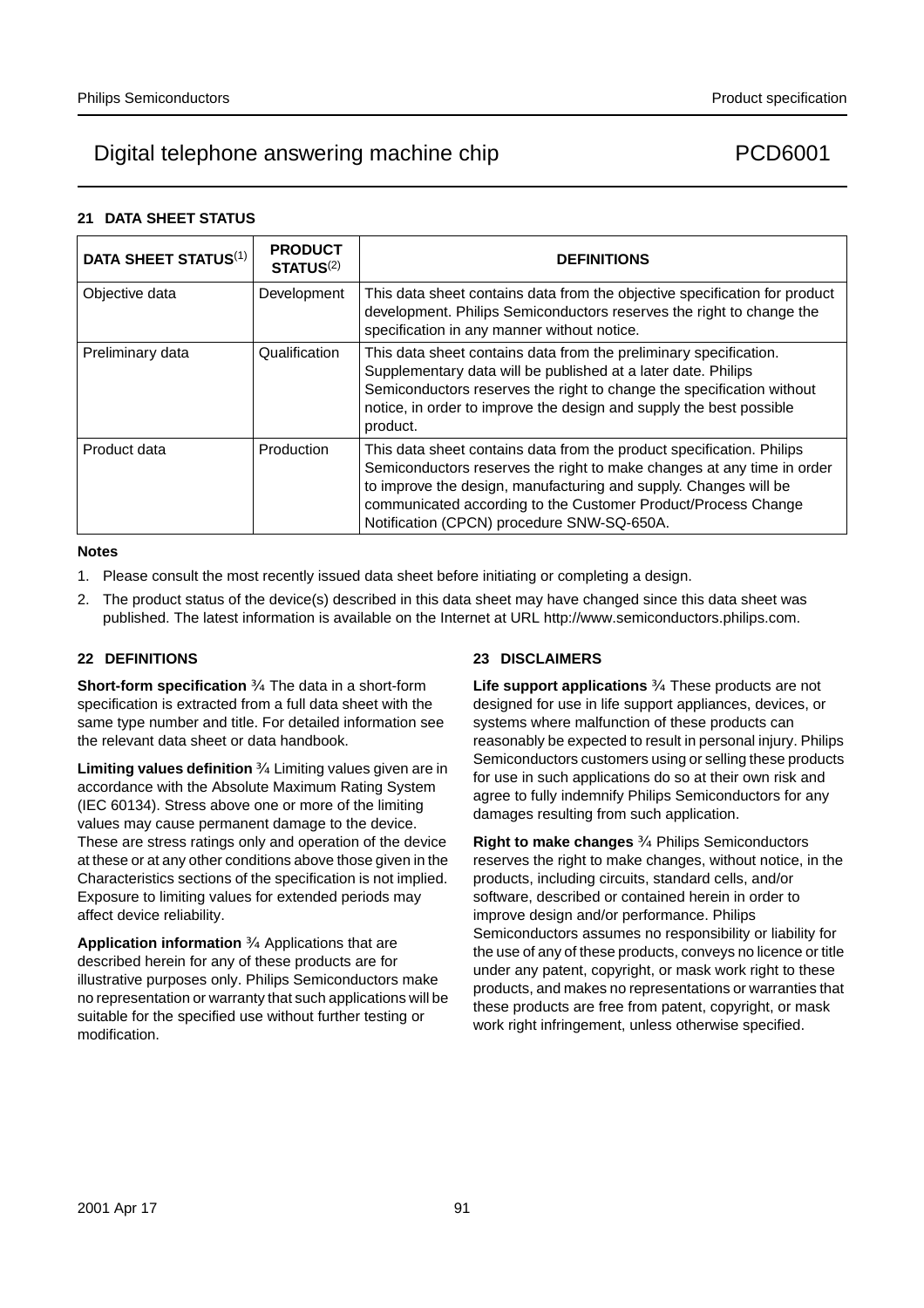### **24 PURCHASE OF PHILIPS I2C COMPONENTS**



Purchase of Philips I<sup>2</sup>C components conveys a license under the Philips' I<sup>2</sup>C patent to use the components in the I2C system provided the system conforms to the I2C specification defined by Philips. This specification can be ordered using the code 9398 393 40011.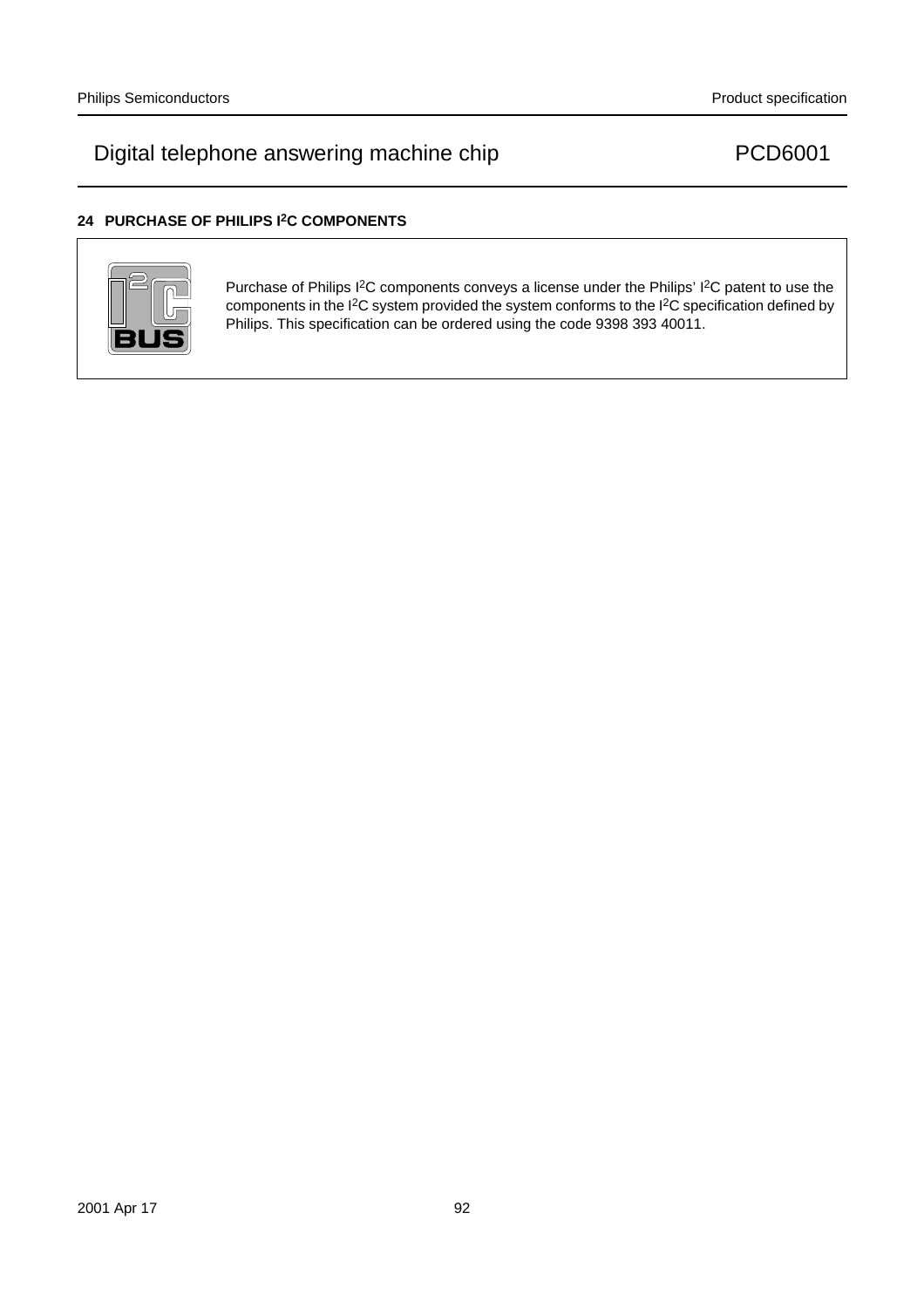**NOTES**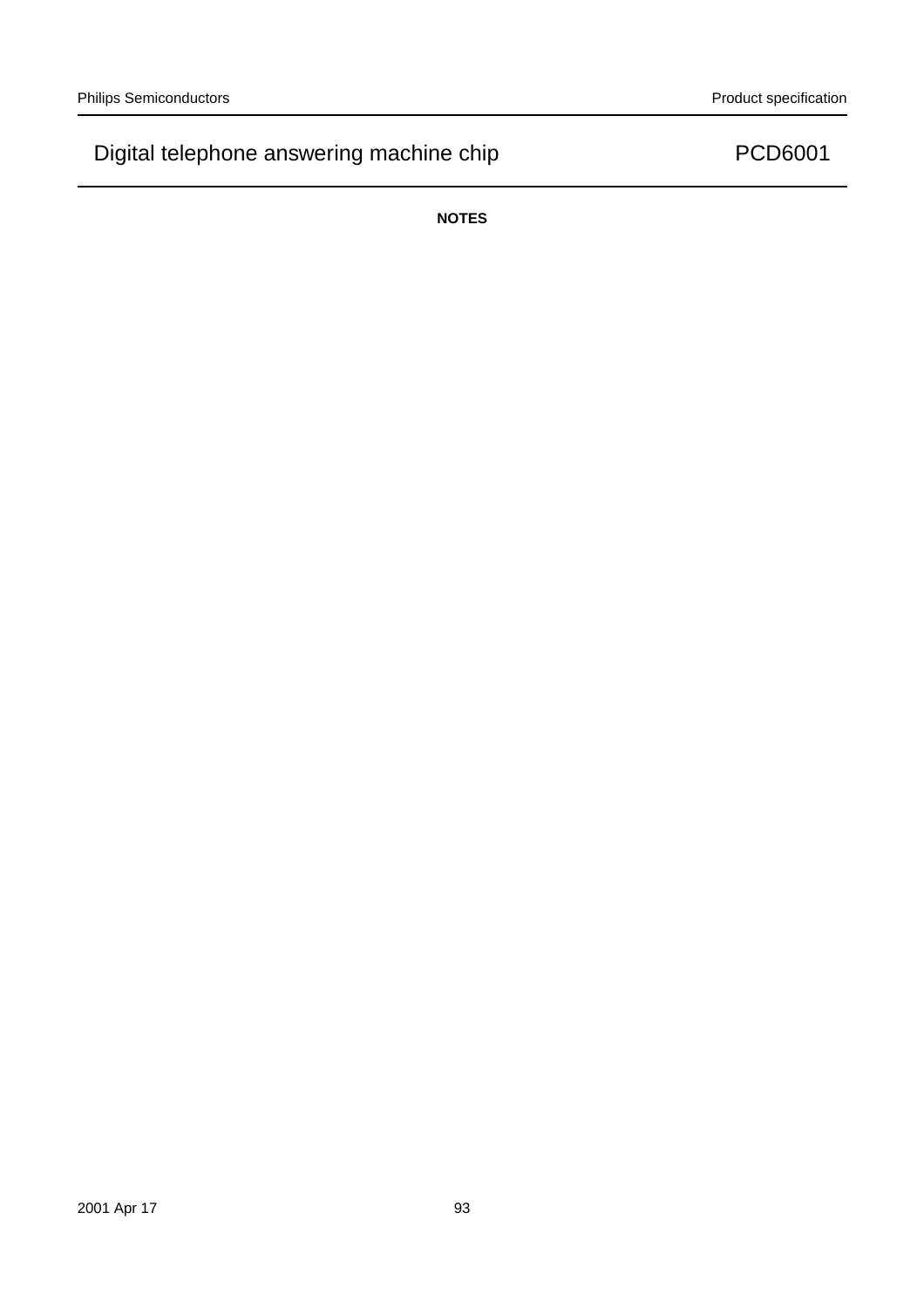**NOTES**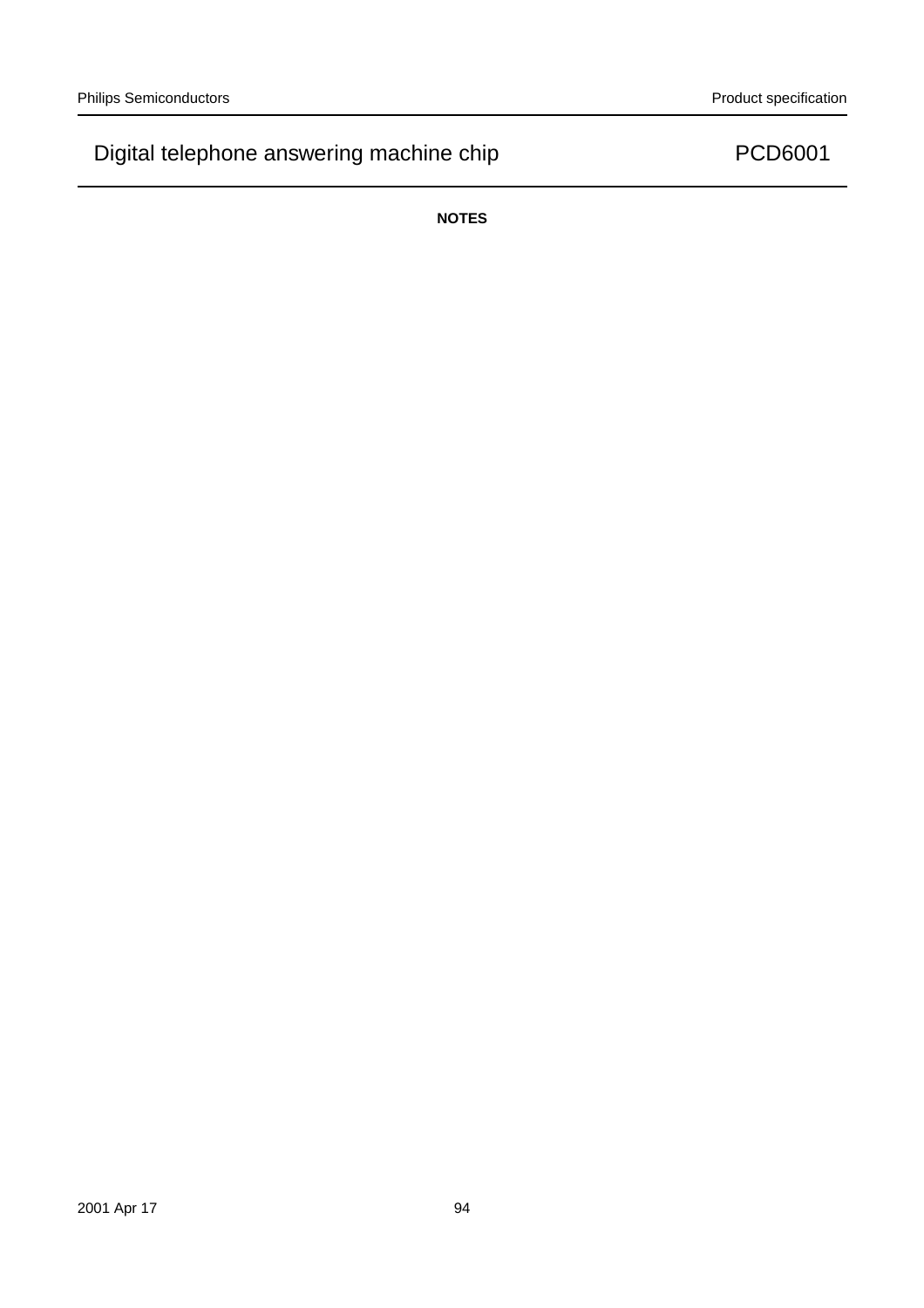**NOTES**